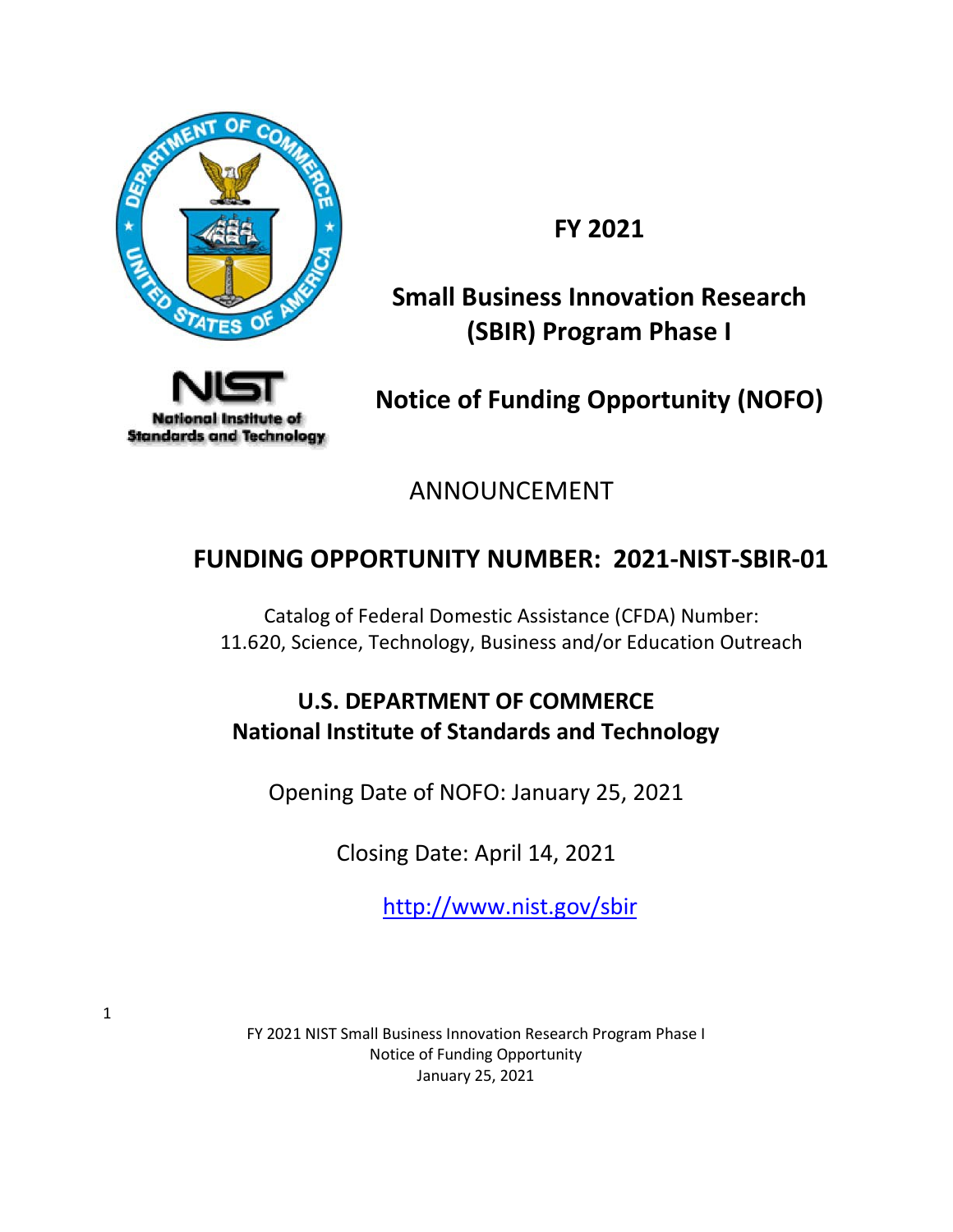# TABLE OF CONTENTS

2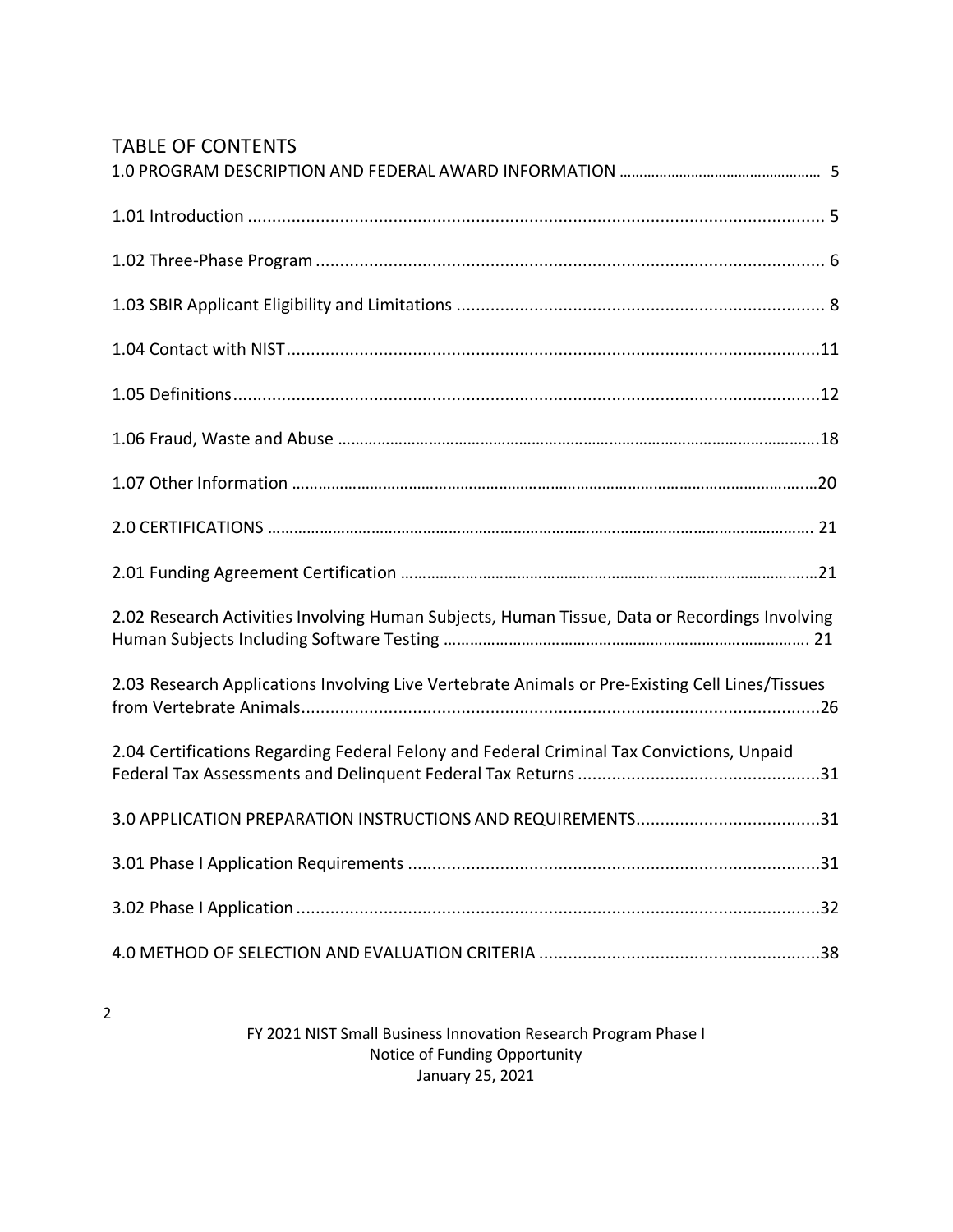| 57.13 Technical Assistance for Application Preparation and Project Conduct57 |  |
|------------------------------------------------------------------------------|--|
|                                                                              |  |
|                                                                              |  |
| 3                                                                            |  |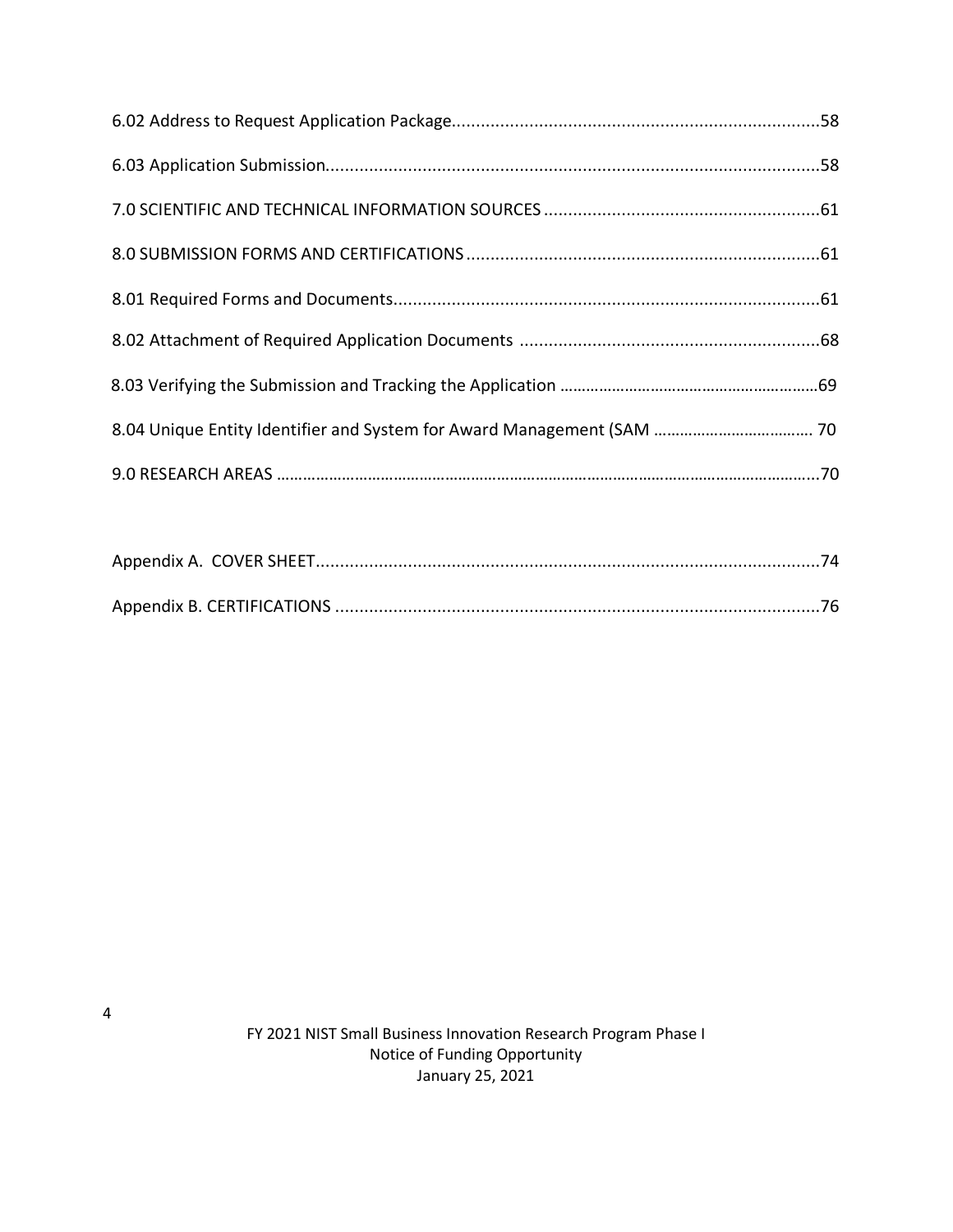# **US DEPARTMENT OF COMMERCE NATIONAL INSTITUTE OF STANDARDS AND TECHNOLOGY FY 2021 SMALL BUSINESS INNOVATION RESEARCH (SBIR) PROGRAM PHASE I NOTICE OF FUNDING OPPORTUNITY (NOFO)**

## <span id="page-4-0"></span>**1.0 PROGRAM DESCRIPTION AND FEDERAL AWARD INFORMATION**

#### <span id="page-4-1"></span>**1.01 Introduction**

The National Institute of Standards and Technology (NIST) invites small businesses to submit Phase I research applications under this Notice of Funding Opportunity (NOFO). Science and technology-based firms with strong research capabilities in any of the areas listed in Section 9.0 of this NOFO are encouraged to participate. Applications must sufficiently identify and clearly address a specific NIST technical program area that falls within one of the research areas described in Section 9.0 (see Section 3.02.02(1)) or a NIST- patented technology available for licensing.

**Only FY 2021 Phase I applications may be submitted in response to this NOFO**. **Phase II applications are not being accepted at this time**. NIST publishes a Phase II NOFO approximately 30 days prior to the end of the previous year's Phase I period of performance to request Phase II applications. That NOFO provides instructions for Phase I awardees to prepare a Phase II application and the closing date for submission of applications; only the previous year's Phase I awardees are eligible to submit a Phase II application.

The Small Business Innovation Research (SBIR) program was originally established in 1982 by the Small Business Innovation Development Act (P.L. 97-219), codified at 15 U.S.C. § 638. It was then expanded and extended by the Small Business Research and Development (R&D) Enhancement Act of 1992 (P.L. 102-564), and received subsequent reauthorization and extensions, the most recent of which extends the SBIR program through 2022. (P.L. 114-328).

Eleven Federal agencies implement SBIR by setting aside a portion of their extramural research and development budget each year to fund research applications from small science and technology-based firms. The statutory purpose of the SBIR Program is to strengthen the role of innovative small business concerns (SBCs) in Federally-funded research or research and development (R/R&D). Specific program goals are to: (1) stimulate technological innovation; (2) use small business to meet Federal R/R&D needs;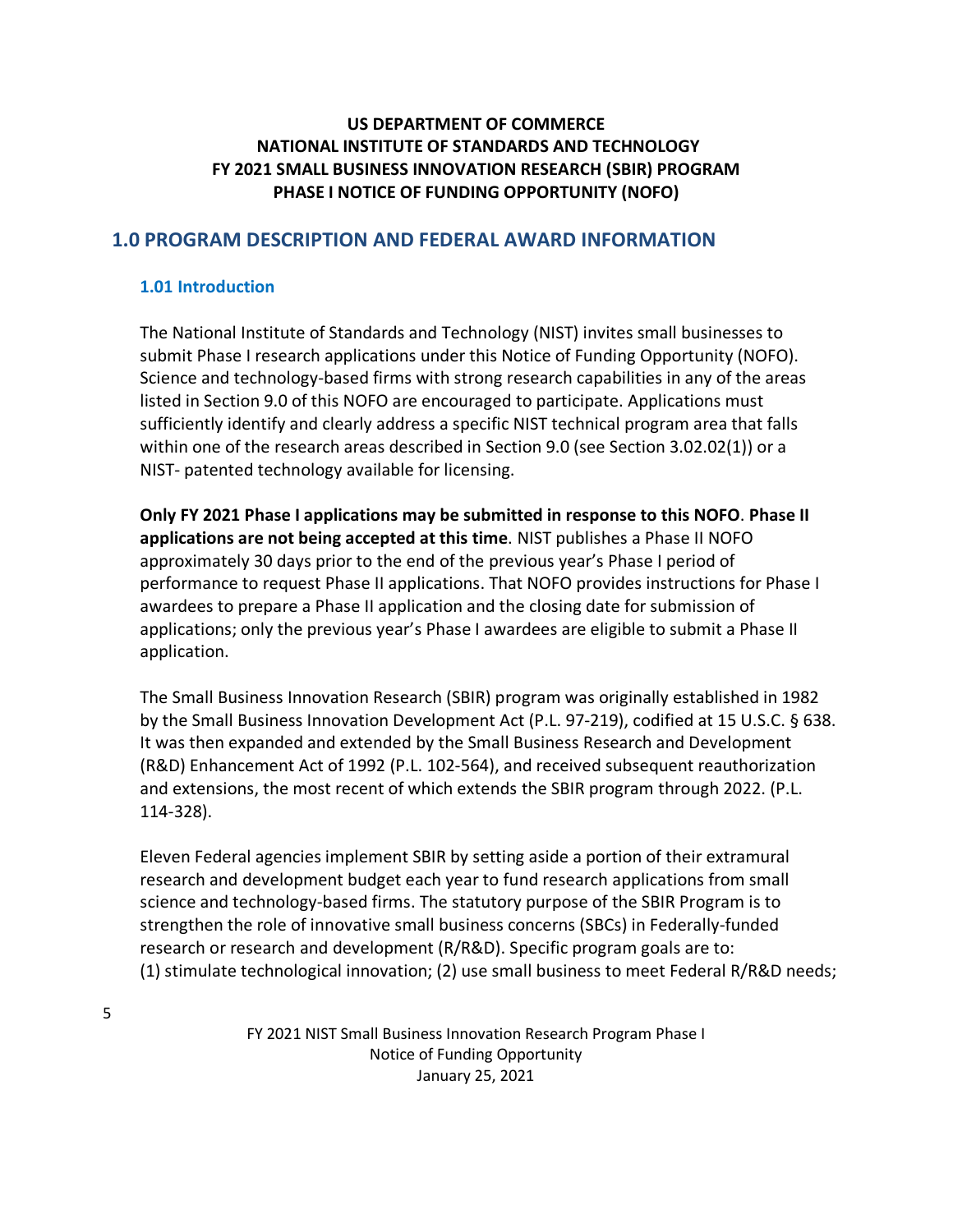(3) foster and encourage participation by socially and economically disadvantaged small businesses and by women-owned small businesses in technological innovation; and (4) increase private sector commercialization of innovations derived from Federal R/R&D, thereby increasing competition, productivity, and economic growth.

The NIST FY 2021 SBIR program identifies and solicits applications in topics that fall within NIST's mission and allow collaboration between NIST scientists and the SBIR awardees whenever possible.

When reviewing applications, NIST gives high priority to SBCs that participate in or conduct energy efficiency or renewable energy system R&D projects, consistent with Executive Order (EO) 13329 [\(http://www.gpo.gov/fdsys/pkg/FR-2004-02-26/pdf/04-4436.pdf\)](http://www.gpo.gov/fdsys/pkg/FR-2004-02-26/pdf/04-4436.pdf) "Encouraging Innovation in Manufacturing," the Energy Independence and Security Act of 2007 (P.L. 110-140 § 1203(e), codified at 15 U.S.C. § 638(z)), and the [Small Business Administration \(SBA\) Small Business Innovation Research \(SBIR\) and Small](https://www.sbir.gov/sites/default/files/SBA_SBIR_STTR_POLICY_DIRECTIVE_OCT_2020_0.pdf)  [Business Technology Transfer \(STTR\) Program Policy Directive,](https://www.sbir.gov/sites/default/files/SBA_SBIR_STTR_POLICY_DIRECTIVE_OCT_2020_0.pdf) § 9.

For any SBIR award that requires a license to use a NIST-owned invention covered by a patent or patent application, the SBIR awardee will need to contact NIST's Technology Partnerships Office for a license to use the NIST-owned invention. Such awardees will be granted a non-exclusive research license and will be given the opportunity to negotiate a non-exclusive or an exclusive commercialization license to the NIST-owned invention, in accordance with the Federal patent licensing regulations, set forth in 37 C.F.R. Part 404, and to the extent that such NIST-owned invention is available for licensing and has not otherwise been exclusively licensed to another party. It is the goal of this program to position the SBIR awardee to use and build upon such licensed NIST-owned invention with the awardee's own innovation to develop a commercially viable product based on the NISTowned invention.

## <span id="page-5-0"></span>**1.02 Three-Phase Program**

The SBIR statute (15 U.S.C. § 638) requires the Department of Commerce to establish a three-phase SBIR program by reserving a percentage of its extramural R&D budget to be awarded to SBCs for innovation research. SBIR policy is provided by the SBA through the [SBIR/STTR Policy Directive.](https://www.sbir.gov/sites/default/files/SBA_SBIR_STTR_POLICY_DIRECTIVE_OCT_2020_0.pdf)

The funding vehicles for NIST's SBIR program in both Phase I and Phase II are cooperative agreements. NIST's authority to implement its SBIR program through cooperative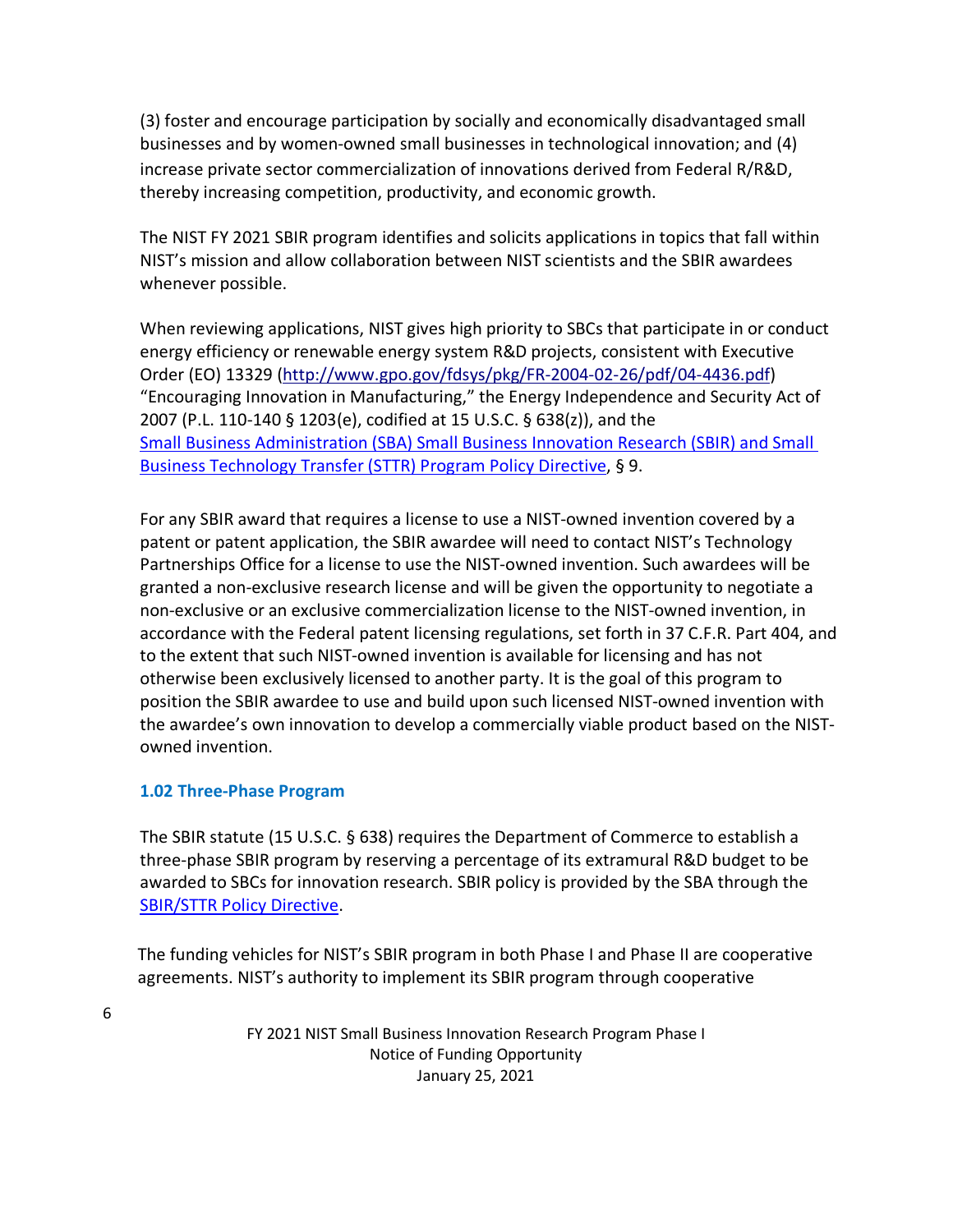agreements is 15 U.S.C. § 272(b)(4). NIST programmatic authorities for the research areas listed in this NOFO are found at 15 U.S.C. § 272(b) and (c). The nature of NIST's "substantial involvement" will generally be collaboration with the awardees in carrying out the projects' approved scope of work. Grants and agreements administrative requirements set forth at 2 C.F.R. Part 200 will apply to NIST SBIR awards.

#### **1.02.01 Phase I - Feasibility Research**

The purpose of Phase I is for NIST to determine the technical feasibility of the research, preliminary commercialization merit of the proposed effort, and the quality of the awardee's performance. The application should concentrate on describing research that will significantly contribute to proving the feasibility of the proposed Phase II research and commercialization potential, prerequisites to receiving further support in Phase II. Each Phase I award is for up to \$100,000 and up to a six (6) month period of performance. Up to an additional \$6,500 may be requested for Technical and Business Assistance (TABA); see Section 5.12 for more information about TABA.

## **1.02.02 Phase II - Research and Development**

All Phase I awardees under this NOFO will be given the opportunity to submit a Phase II application following completion of Phase I. Instructions for Phase II application preparation and submission requirements will be published in an NOFO approximately 30 days prior to the end of the FY 2021 Phase I performance period to request FY 2022 Phase II applications.

In Phase II, work from Phase I that exhibits potential for commercial application is further developed. Phase II is the R&D or prototype development phase. To apply for a Phase II award, each Phase I awardee will be required to submit a comprehensive application outlining the proposed research and a detailed plan to commercialize the final product. Each NIST Phase II award is for up to \$400,000 and up to a 24-month period of performance. One year after completing the Phase II R&D activity, the awardee shall be required to report on its commercialization activities.

## **1.02.03 Phase III - Commercialization**

Phase III refers to work that derives from, extends, or completes an effort made under prior SBIR funding agreements, but is funded by sources other than the SBIR Program. Phase III work is typically oriented towards commercialization of SBIR research or technology and may be for products, production, services, R/R&D or a combination thereof.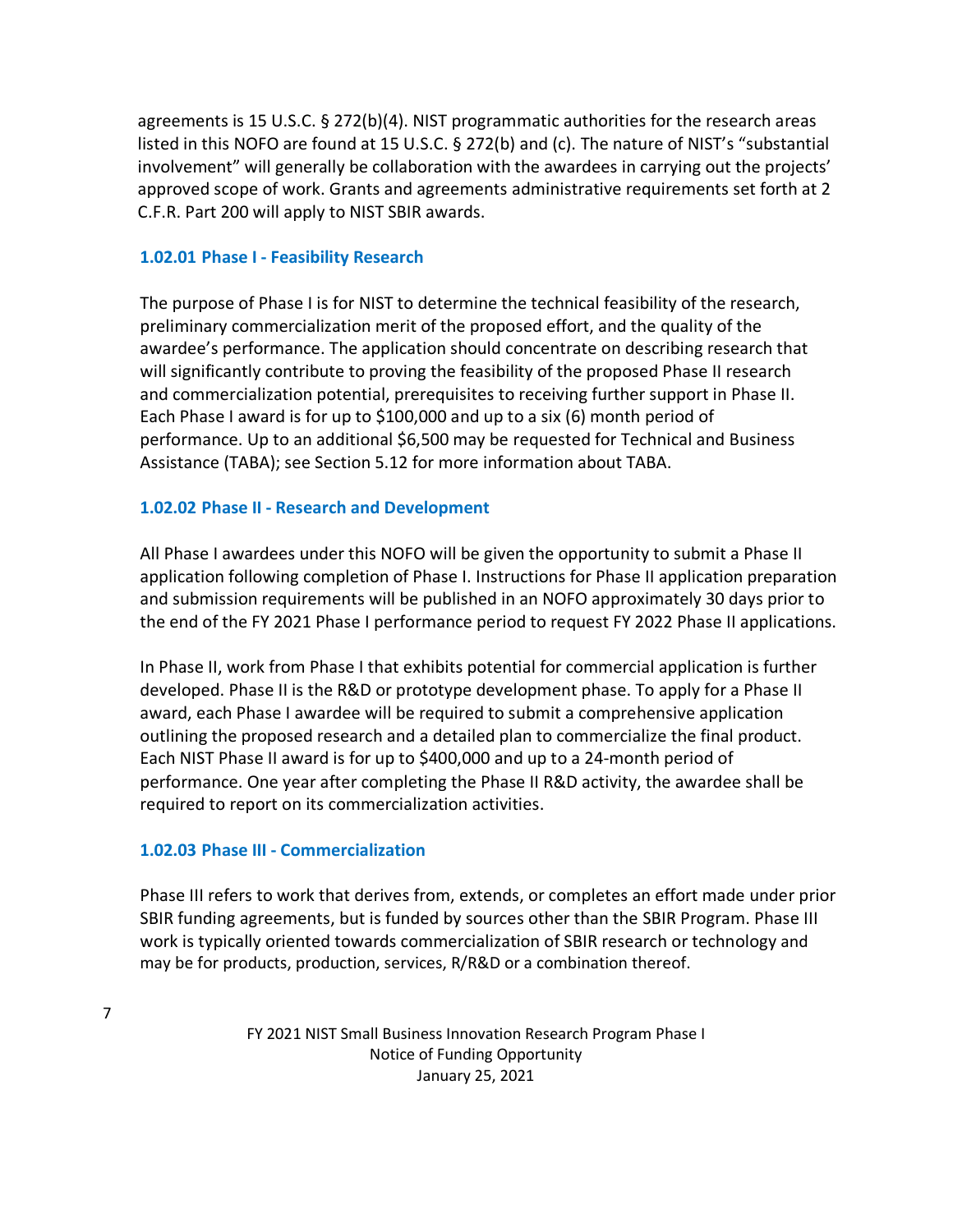#### **1.02.04 Commercialization Readiness Pilot Program**

As allowed in Section 5123 of the SBIR/STTR Reauthorization Act of 2011, Division E of Pub. L. 112-81, codified in 15 U.S.C. § 638(gg), NIST has received authorization to establish a Commercialization Readiness Pilot Program (CRPP). NIST may provide follow-on funding (up to an additional \$100,000) to selected awardees after completion of Phase II. The funding would be used to further develop Phase II technologies, to support advancement toward Phase III, and to increase the likelihood of commercialization. NIST is under no obligation to make any CRPP awards.

## <span id="page-7-0"></span>**1.03 SBIR Applicant Eligibility and Limitations**

## **1.03.01 Applicant Qualifications**

Each applicant must qualify as an SBC for R/R&D purposes, as defined in Section 1.05 of this NOFO, at the time of award. In addition, the primary employment of the principal investigator must be with the small business at the time of the award and during the conduct of the proposed research. Primary employment means that more than one-half of the principal investigator's time is spent working with the small business. Primary employment with a small business precludes full-time employment with another organization. Occasionally, deviations from this requirement may occur, which must be approved in writing by the NIST Grants Officer after consultation with the SBIR Program Manager. Further, a small business may only replace the principal investigator on an SBIR Phase I award if the NIST Grants Officer provides prior written approval. Personnel obtained through a Professional Employer Organization or other similar personnel leasing company may be considered employees of the awardee.

The R/R&D work must be performed in the United States. Requests for an exemption must be submitted in writing at the time of application submission. Only rare and unique circumstances will be considered for an exemption. The NIST Grants Officer must approve each exemption and its terms in writing.

NIST has elected to not use the authority that would allow venture capital operating companies (VCOCs), hedge funds or private equity firms to participate in the SBIR Program. Therefore, applications in which work would be performed by VCOCs will not be considered for award.

For Phase I, a minimum of two-thirds of the research and/or analytical effort must be performed by the awardee. The total cost for all consultant fees, facility leases, usage fees,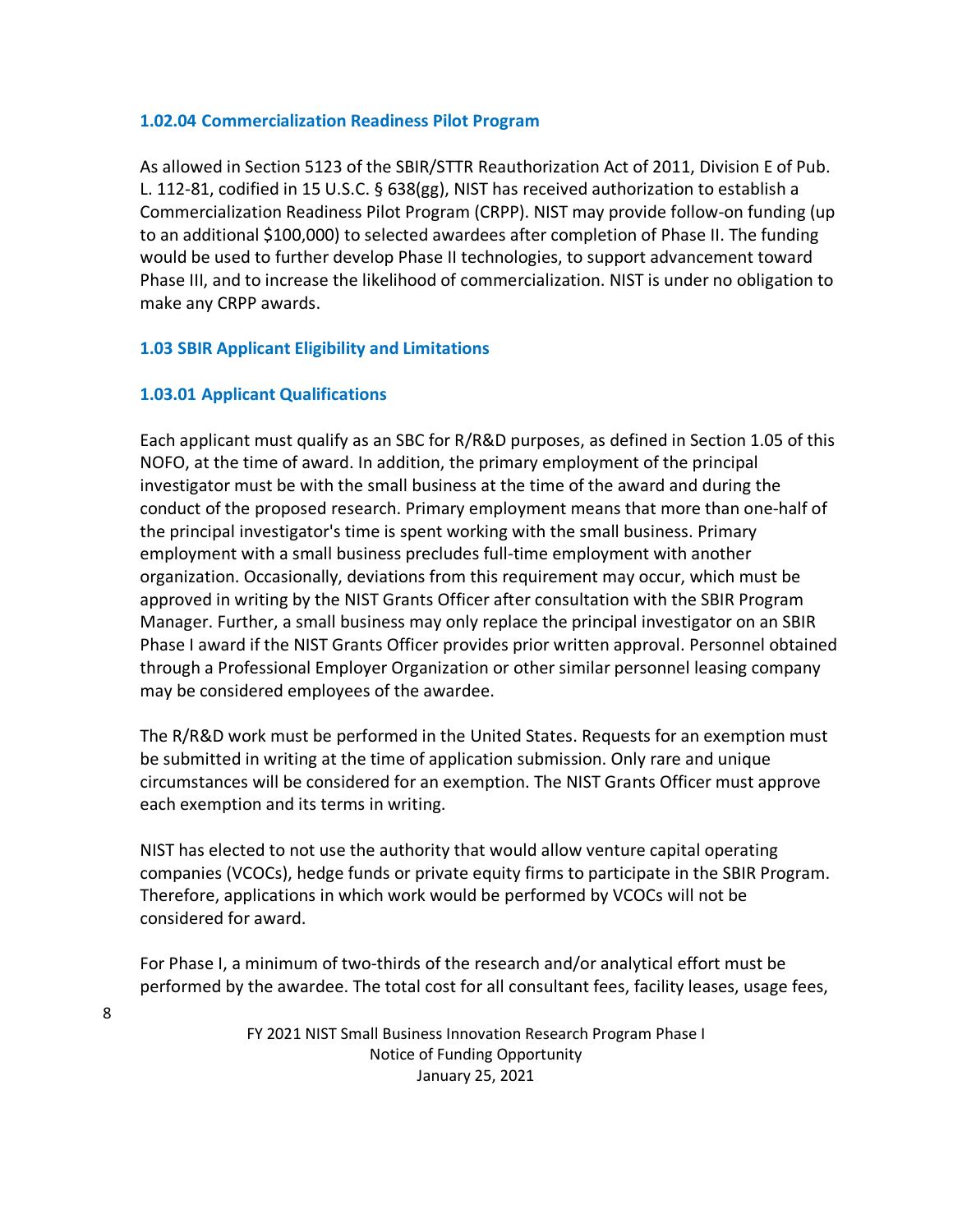and other subcontract/subaward or purchase agreements may not exceed one-third of the total award. For Phase II, a minimum of one-half of the research and/or analytical effort must be performed by the awardee. The total cost for all consultant fees, facility leases, usage fees, and other subcontract/subaward or purchase agreements may not exceed onehalf of the total award.

Each applicant will be required to provide certain information via [www.sbir.gov](http://www.sbir.gov/) as well as other information required by the SBIR/STTR Policy Directive *(see* Appendices V-VI), found at [Small Business Innovation Research \(SBIR\) Program Policy Directive Appendices.](https://www.sbir.gov/sites/default/files/SBIR_Appendices.pdf) Each SBC applying for an award is required to update the appropriate information in the SBA database on SBIR.gov for any of its existing and prior Phase II awards.

Applicants may not participate in the review of applications.

The statement of work of an SBIR award awarded under this NOFO cannot overlap with the statement of work of an existing NIST Cooperative Research and Development Agreement (CRADA) with the awardee. NIST will consider the issue of any potential overlap on a caseby-case basis.

# **1.03.02 Company Registry Requirements**

SBA maintains and manages a Company Registry at<http://www.sbir.gov/registration> to track ownership and affiliation requirements for all companies applying to the SBIR Program. **Each Phase I applicant must register in the Company Registry prior to submitting an application. The applicant must save its information from the registration in a .pdf document and append this document to the SF-424 (R&R) form as described in Section 8.02. of this NOFO.** All applicants are required to report and/or update their registration information in the SBA Company Registry prior to each SBIR application submission or if any information changes prior to an award.

# **1.03.03 Performance Benchmark Ratings Requirements**

All Phase I applicants with a current SBA assessment of their *Phase I to Phase II Transition Rate* must at the time of the award have satisfied the requirements of that Performance Benchmark to be eligible for a new Phase I award. NIST will not consider proposals from firms that are currently ineligible for Phase I awards as a result of failing to meet the benchmark rate at the last assessment.

The *Phase I to Phase II Transition Rate* requirement applies only to SBIR Phase I applicants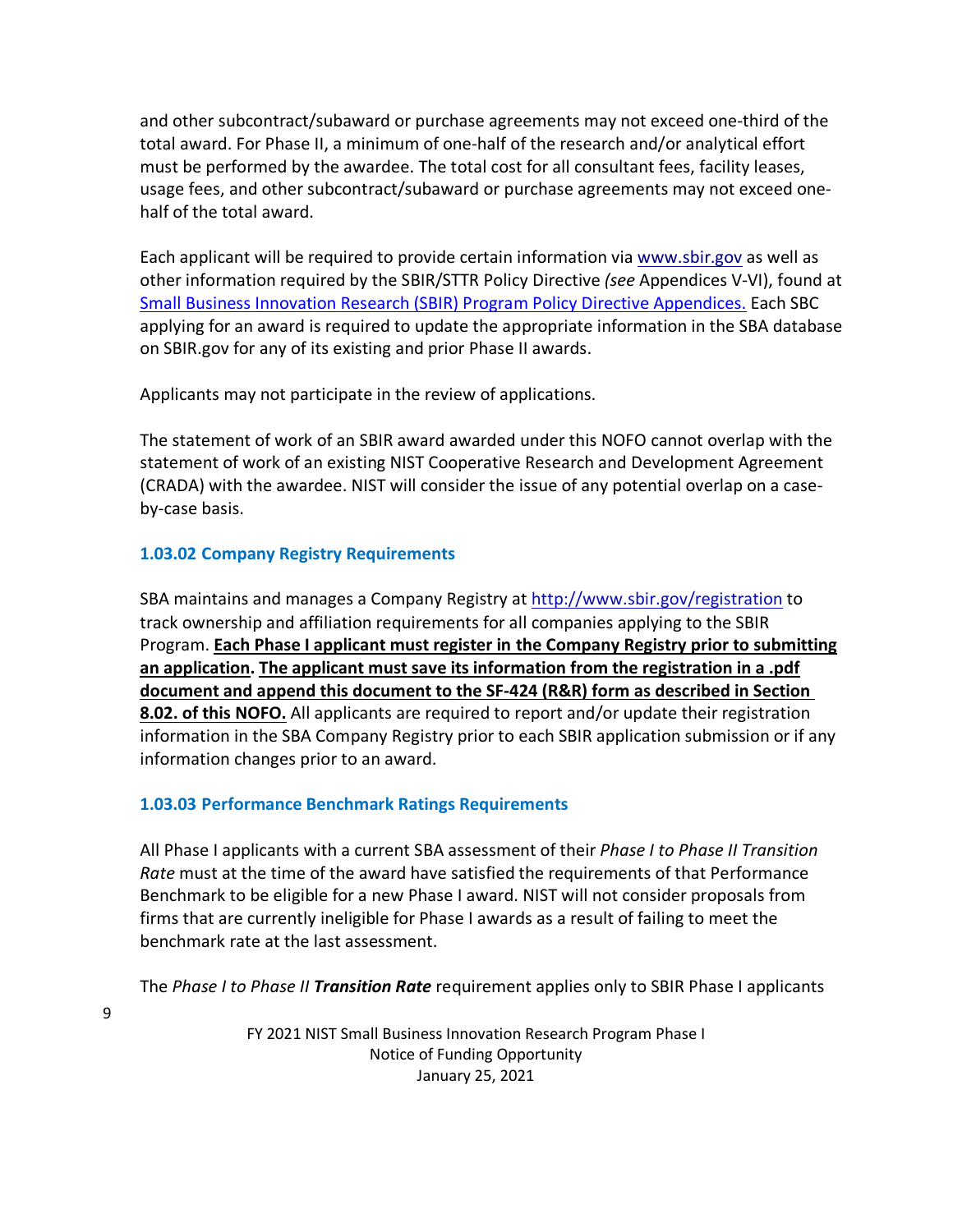that have received more than 20 (21 or more) Phase I awards over the past 5 fiscal years (excluding the most recent year). For these applicants, the ratio of the number of Phase II awards (awarded during the past 5 fiscal years) to the number of Phase I awards (awarded during the past 5 years excluding the most recent year) must be at least 0.25. For the purposes of this NOFO, the applicable five fiscal year period is fiscal year 2015 to fiscal year 2019. On June  $1<sup>st</sup>$  of each year, the SBA assesses the Performance Benchmark rates for all applicable SBIR and Small Business Technology Transfer (STTR) awardees in the Company Registry. STTR is another program that expands funding opportunities in the federal innovation research and development arena. *See* [https://www.sbir.gov/about/about-sttr.](https://www.sbir.gov/about/about-sttr) Performance Benchmark rates are based on a company's total SBIR/STTR awards, across all the participating agencies. Companies that fail to meet the Performance Benchmark requirements are not eligible to submit a proposal for a SBIR Phase I award for one year after the determination. Note that this does not affect a company's eligibility for Phase II or Phase III awards.

The *Commercialization Rate* is not applicable for FY 2021. When in effect, the *Commercialization Rate* requirement applies to SBIR and STTR Phase I applicants that have received more than 15 (16 or more) Phase II awards over the past 10 fiscal years, excluding the last two years. These companies must have realized, to date, an average of at least \$100,000 of sales and/or investments per Phase II award (awarded during this period) or have received a number of patents resulting from the SBIR work equal to or greater than 15% of the number of Phase II awards.

SBA sends three notifications each year to companies affected by the performance benchmark requirements:

10

- February  $1<sup>st</sup>$  SBA identifies and notifies via email all companies that, on that date, have won enough past awards to be subject to the benchmark requirements.
- April  $1^{st}$  SBA runs a preliminary assessment to determine which companies appear to be failing a benchmark given the data in the system on that date. SBA sends a Warning Notice to these companies so that they can review the award in the Company Registry (SBIR.gov) and update as needed.
- June  $1^{st}$  SBA identifies companies that fail a benchmark and notifies them that they may not be eligible to receive a new Phase I award for a period of one year.

**NOTE:** Before responding to this NOFO, all applicants should verify their *Transition Rate*  eligibility for Phase I awards. When logged in to the Company Registry at [https://www.sbir.gov/registration,](https://www.sbir.gov/registration) awardees can view their last assessed *Transition Rate* by clicking on the "Performance Benchmark" side-bar. These company-specific rates appear under the heading "At Last Assessment." A thumbs-up/thumbs-down indicator shows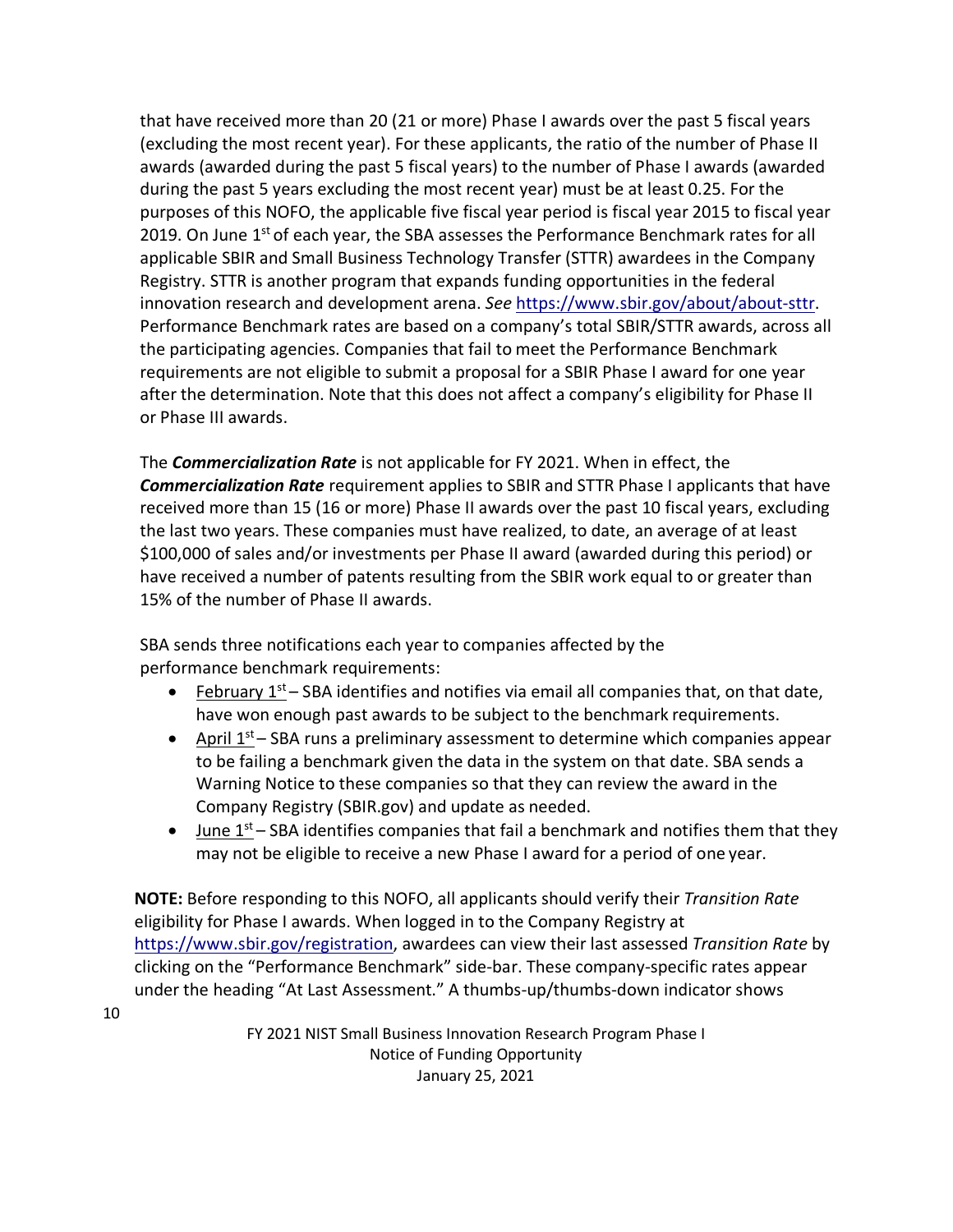whether or not the company passed the benchmark rates at the last assessment. If at any time, a company believes the award information on SBIR.gov is not correct, it should notify SBA using the *dispute* link provided. If a company's dispute of the data used for the rates is under review, it will see "TBD" under the "At Last Assessment" heading. Companies with less than the threshold number of awards (21 Phase I awards for the Transition Rate) will see "N/A" displayed because the requirement did not apply to them.

Under the heading "Current (On-Going)", the page displays a running calculation of the benchmark rates using the next years' time periods (each period moved up by one year) and current data in the system. Companies should monitor these rates to anticipate their standing for each upcoming June 1 Assessment. Prior to proposal preparation, all applicants to this NOFO that have received more than 20 Phase I awards across all federal SBIR/STTR agencies over the past five (5) years should verify that their company will not have a failing status on the *Transition Rate* Benchmark at the time of award.

Performance Benchmarks: (General information on the Performance Benchmark requirements is available a[t https://www.sbir.gov/performance-benchmarks.](https://www.sbir.gov/performance-benchmarks))

## <span id="page-10-0"></span>**1.04 Contact with NIST**

For general programmatic, electronic submission, or grants questions, please contact the appropriate individual:

| <b>Subject Area</b>           | <b>Point of Contact</b>                                              |
|-------------------------------|----------------------------------------------------------------------|
| <b>Programmatic Questions</b> | Mary Clague<br>Phone: (301) 975-4188<br>E-mail: mary.clague@nist.gov |
|                               | or                                                                   |
|                               | J'aime Maynard<br>Phone: (301) 975-8408<br>E-mail: jmaynard@nist.gov |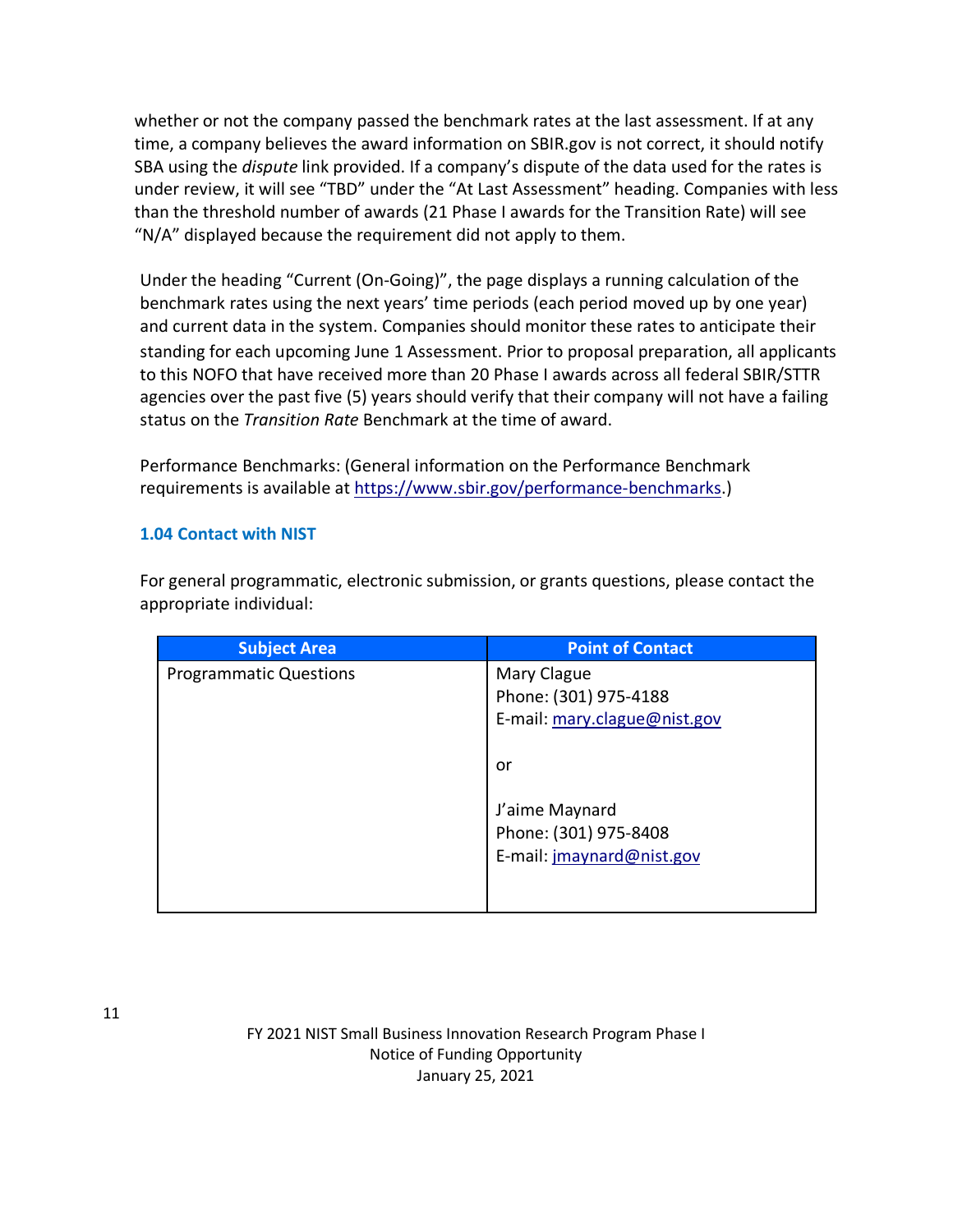| <b>Electronic Application Submission</b><br>through Grants.gov | Grants.gov<br>(800) 518-4726<br>E-mail: support@grants.gov             |
|----------------------------------------------------------------|------------------------------------------------------------------------|
| <b>Grant Rules and Regulations</b>                             | Dean Iwasaki<br>Phone: (301) 975-8449<br>E-mail: dean.iwasaki@nist.gov |

Applicants may also contact the NIST Hollings Manufacturing Extension Partnership (MEP) for technical assistance with application preparation. More information on obtaining technical assistance from MEP Centers for application preparation can be found in Section 5.13 of this NOFO.

# **1.05 Definitions**

(a) General Definitions

Except as specifically noted by citation or reference, all definitions below are excerpted from the [SBA SBIR/STTR Policy Directive.](https://www.sbir.gov/sites/default/files/SBA_SBIR_STTR_POLICY_DIRECTIVE_OCT_2020_0.pdf)

Applicant – The organizational entity that qualifies as an SBC at all pertinent times and that submits a contract proposal or a grant application for a funding agreement under the SBIR/STTR Programs.

Awardee – The organizational entity that receives an SBIR or STTR Phase I, Phase II, or Phase III award. An "SBIR/STTR Awardee."

Commercialization - The process of developing products, processes, technologies, or services and the production and delivery (whether by the originating party or others) of the products, processes, technologies, or services for sale to or use by the Federal government or commercial markets.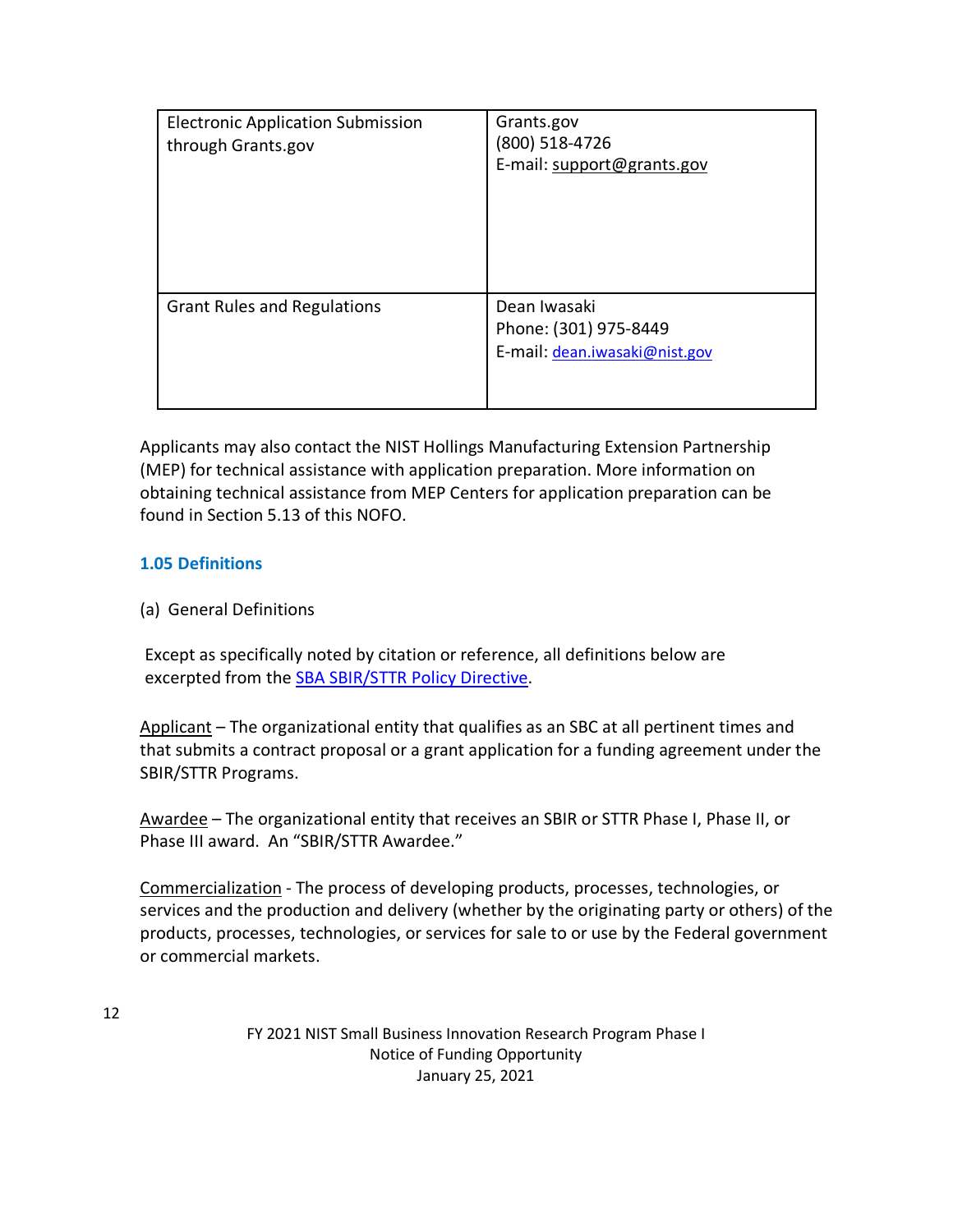Contract, 2 CFR §200.22 - A legal instrument by which a non-Federal entity purchases property or services needed to carry out the project or program under a Federal award. The term as used in this part does not include a legal instrument, even if the non-Federal entity considers it a contract, when the substance of the transaction meets the definition of a Federal award or subaward (see §200.92 Subaward).

Cooperative Agreement, 2 CFR §200.24 - A legal instrument of financial assistance between a Federal awarding agency or pass-through entity and a non-Federal entity that, consistent with 31 U.S.C. 6302-6305:

(a) Is used to enter into a relationship the principal purpose of which is to transfer anything of value from the Federal awarding agency or pass-through entity to the non-Federal entity to carry out a public purpose authorized by a law of the United States (see 31 U.S.C. 6101(3)); and not to acquire property or services for the Federal Government or pass-through entity's direct benefit or use;

(b) Is distinguished from a grant in that it provides for substantial involvement between the Federal awarding agency or pass-through entity and the non-Federal entity in carrying out the activity contemplated by the Federal award.

Essentially Equivalent Work - Work that is substantially the same research, which is proposed for funding in more than one contract proposal or grant application submitted to the same Federal agency, or submitted to two or more different Federal agencies for review and funding consideration; or work where a specific research objective and the research design for accomplishing the objective are the same or closely related to another proposal or award, regardless of the funding source.

Funding Agreement - Any contract, grant, or cooperative agreement entered into between any Federal agency and any SBC for the performance of experimental, developmental, or research work, including products or services, funded in whole or in part by the Federal Government.

Joint Venture – [See 13 C.F.R. § 121.103\(h\).](http://www.law.cornell.edu/cfr/text/13/121.103)

Research or Research and Development (R/R&D) - Any activity that is:

(1) a systematic study directed toward greater knowledge or understanding of the subject studied;

(2) a systematic study directed specifically toward applying knowledge and innovation to meet a recognized but unmet need; or

(3) a systematic application of knowledge and innovation toward the production of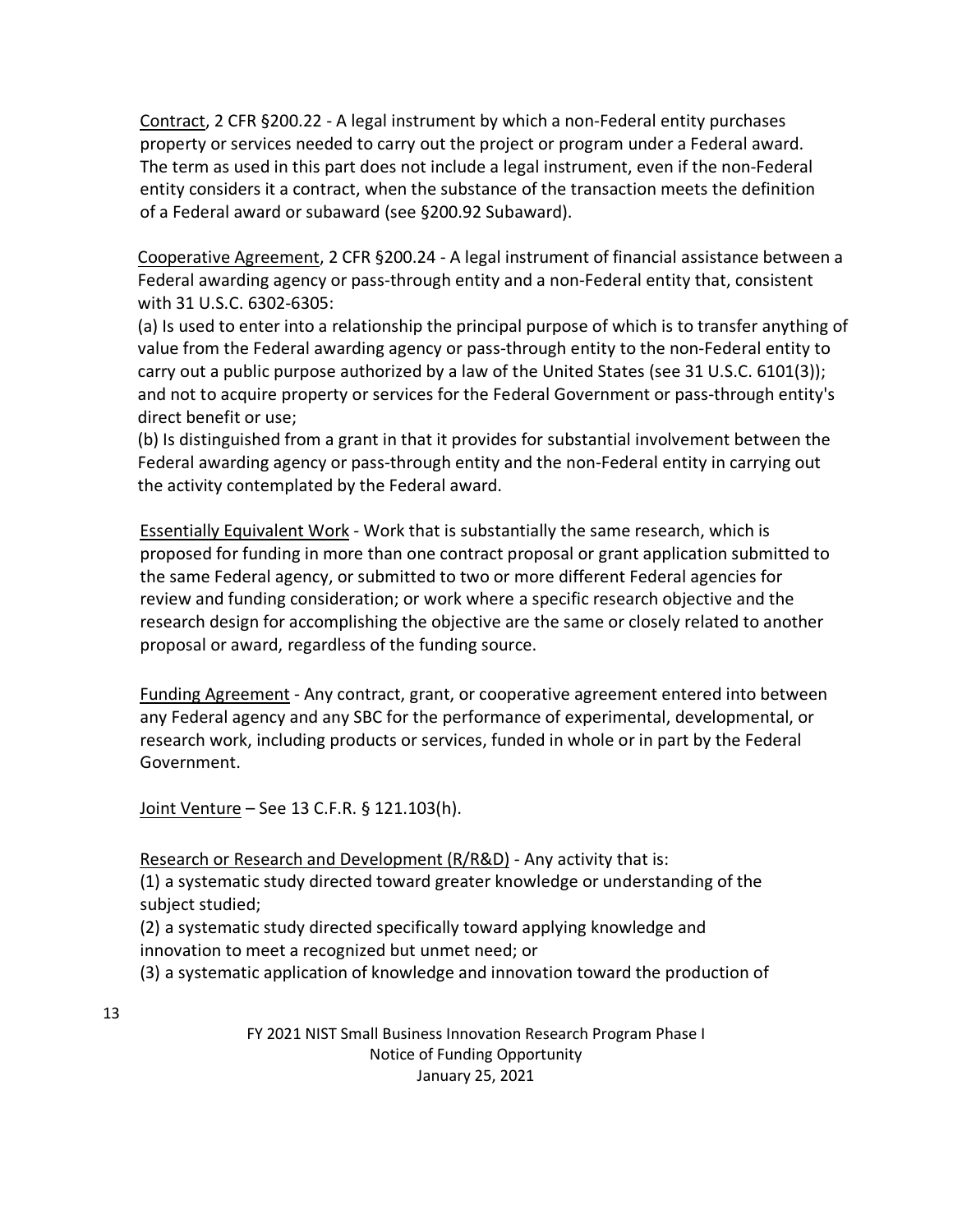useful materials, devices, and systems or methods, including design, development, and improvement of prototypes and new processes to meet specific requirements.

Small Business Concern (SBC) – A concern that meets the SBIR/STTR program eligibility requirements set forth in 13 C.F.R. 121.702, "What size and eligibility standards are applicable to the SBIR and STTR programs?" (available at [https://www.ecfr.gov/cgi-bin/text](https://www.ecfr.gov/cgi-bin/text-idx?SID=3ccaf429aac93292cdf7afdc1689514e&mc=true&node=se13.1.121_1702&rgn=div8)[idx?SID=3ccaf429aac93292cdf7afdc1689514e&mc=true&node=se13.1.121\\_1702&rgn=div8.](https://www.ecfr.gov/cgi-bin/text-idx?SID=3ccaf429aac93292cdf7afdc1689514e&mc=true&node=se13.1.121_1702&rgn=div8)

Socially and Economically Disadvantaged SBC (SDB) - See [13 C.F.R. Part 124, S](https://www.federalregister.gov/select-citation/2012/08/06/13-CFR-124)ubpart B.

Socially and Economically Disadvantaged Individual - See [13 C.F.R. §§ 124.103 a](https://www.federalregister.gov/select-citation/2012/08/06/13-CFR-124.103)nd 124.104.

Subaward, 2 CFR §200.92 - An award provided by a pass-through entity to a subrecipient for the subrecipient to carry out part of a Federal award received by the pass-through entity. It does not include payments to a contractor or payments to an individual that is a beneficiary of a Federal program. A subaward may be provided through any form of legal agreement, including an agreement that the pass-through entity considers a contract.

Women-Owned Small Business (WOSB) - An SBC that is at least 51% owned by one or more women, or in the case of any publicly owned business, at least 51% of the stock is owned by women, and women control the management and daily business operations.

(b)Definitions related to rights in data developed under the SBIR program. These definitions are also included in Section 5.04.02 of this NOFO.

All definitions below are excerpted from the [SBA SBIR/STTR Policy Directive.](https://www.sbir.gov/sites/default/files/SBA_SBIR_STTR_POLICY_DIRECTIVE_OCT_2020_0.pdf)

Computer Database - A collection of data recorded in a form capable of being processed by a computer. The term does not include Computer Software.

Computer Programs - A set of instructions, rules, or routines recorded in a form that is capable of causing a computer to perform a specific operation or series of operations.

Computer Software - Computer programs, source code, source code listings, object code listings, design details, algorithms, processes, flow charts, formulae, and related material that would enable the software to be reproduced, recreated, or recompiled. Computer Software does not include Computer Databases or Computer Software Documentation.

14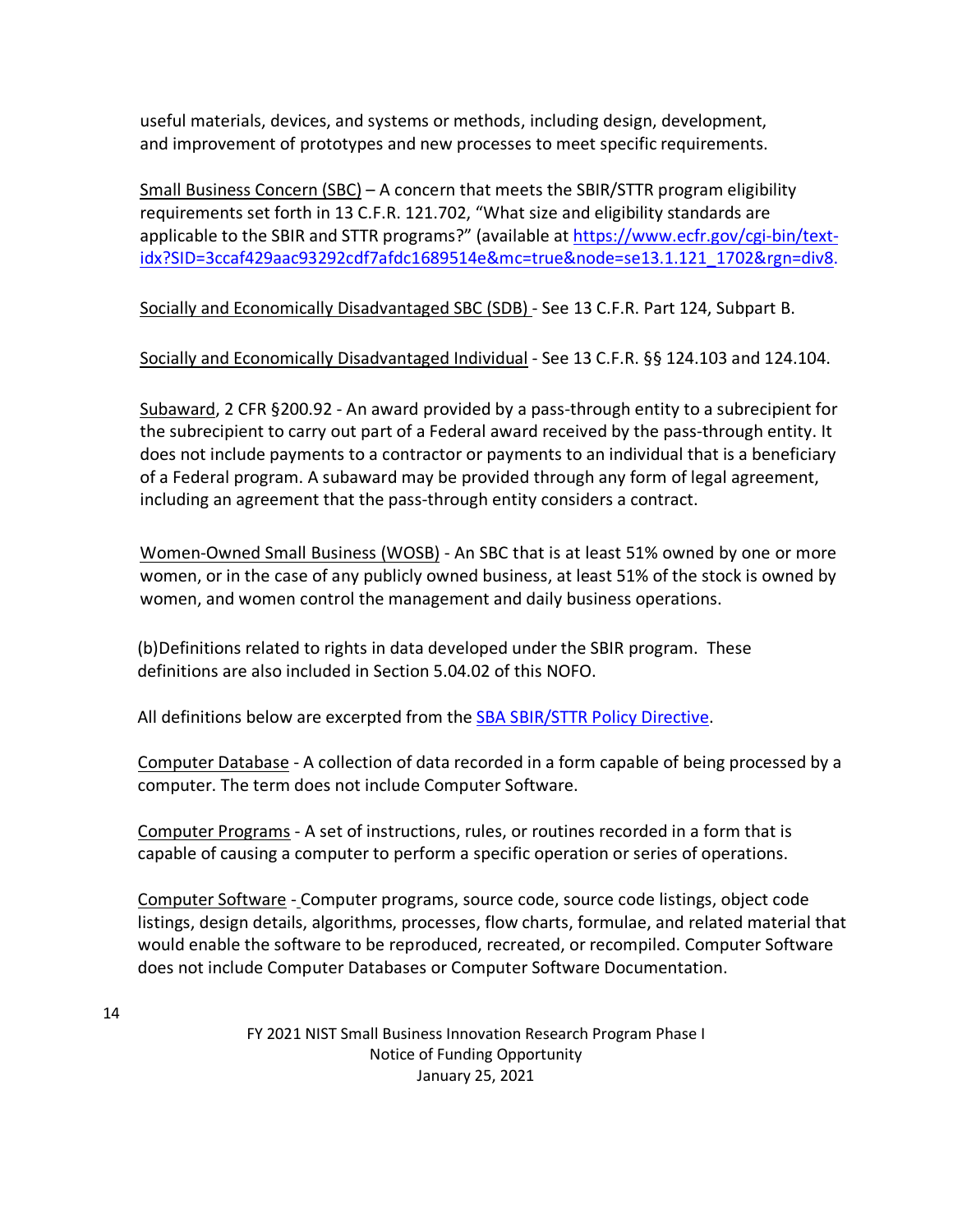Computer Software Documentation - Owner's manuals, user's manuals, installation instructions, operating instructions, and other similar items, regardless of storage medium, that explain the capabilities of the Computer Software or provide instructions for using the software.

Data - All recorded information, regardless of the form or method of recording or the media on which it may be recorded. The term does not include information incidental to contract or grant administration, such as financial, administrative, cost or pricing or management information.

Form, Fit, and Function Data - Data relating to items, components, or processes that are sufficient to enable physical and functional interchangeability, and data identifying source, size, configuration, mating and attachment characteristics, functional characteristics, and performance requirements. For Computer Software it means data identifying source, functional characteristics, and performance requirements, but specifically excludes the source code, algorithms, processes, formulas, and flow charts of the software.

Government Purpose - Any activity in which the United States Government is a party, including cooperative agreements with international or multi-national defense organizations or sales or transfers by the United States Government to foreign governments or international organizations. Government Purposes include competitive procurement, but do not include the rights to use, modify, reproduce, release, perform, display, or disclose Technical Data or Computer Software for commercial purposes or authorize others to do so.

Operations, Maintenance, Installation, or Training Purposes (OMIT) Data - Data that is necessary for operation, maintenance, installation, or training purposes (but not including detailed manufacturing or process data).

SBIR/STTR Computer Software Rights - The Federal Government's rights during the SBIR/STTR Protection Period in specific types of SBIR/STTR Data that are Computer Software.

(1) The Federal Government may use, modify, reproduce, release, perform, display, or disclose SBIR/STTR Data that are Computer Software within the Government. The Federal Government may exercise SBIR/STTR Computer Software Rights within the Government for: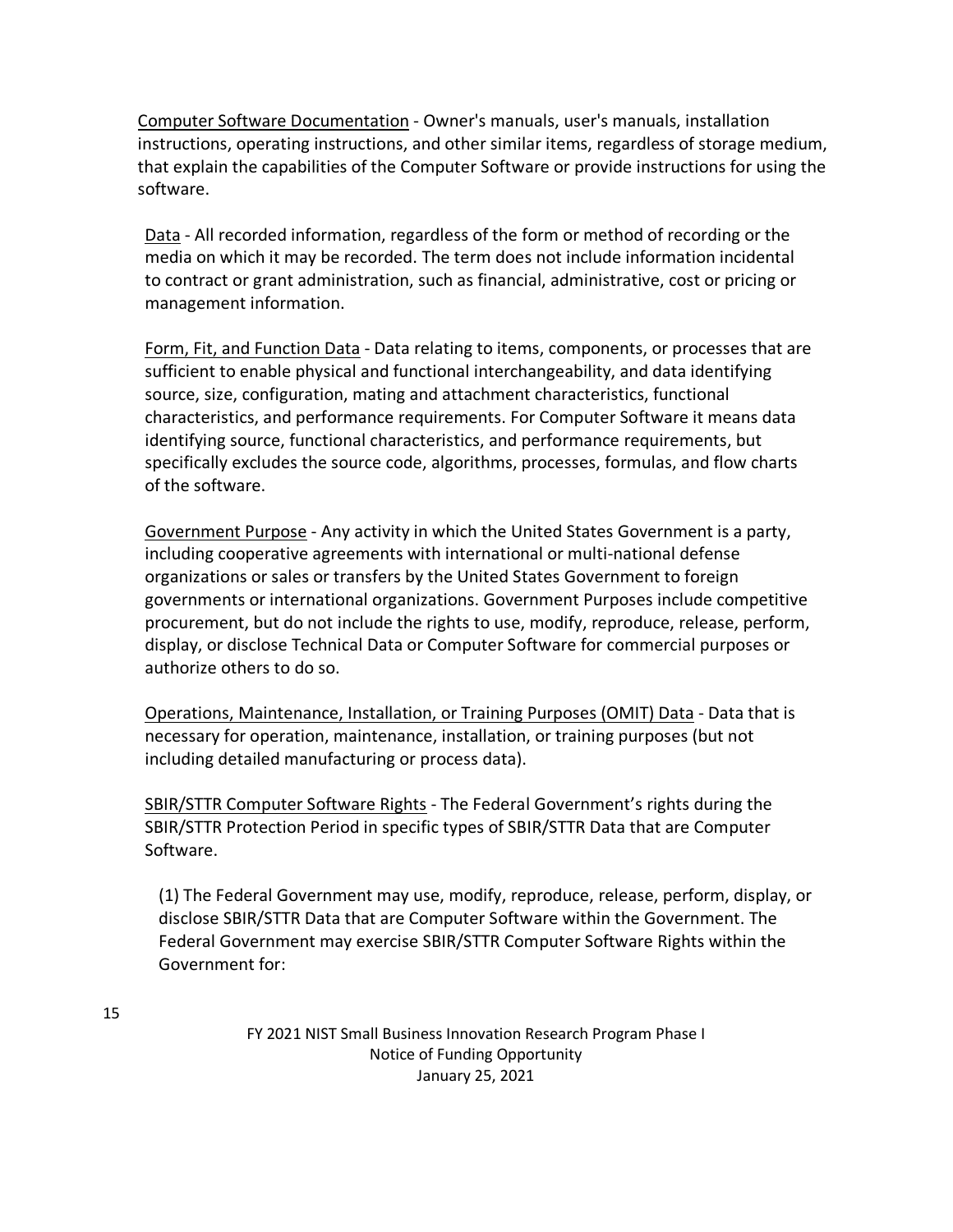(i) Use in Federal Government computers;

(ii) Modification, adaptation, or combination with other Computer Software, provided that the Data incorporated into any derivative software are subject to the rights in § 3(ee) of the SBIR/STTR Policy Directive and that the derivative software is marked as containing SBIR/STTR Data;

(iii) Archive or backup; or

(iv) Distribution of a computer program to another Federal agency, without further permission of the Awardee, if the Awardee is notified of the distribution and the identity of the recipient prior to the distribution, and a copy of the SBIR/STTR Computer Software Rights included in the Funding Agreement is provided to the recipient.

(2) The Federal Government shall not release, disclose, or permit access to SBIR/STTR Data that is Computer Software for commercial, manufacturing, or procurement purposes without the written permission of the Awardee. The Federal Government shall not release, disclose, or permit access to SBIR/STTR Data outside the Government without the written permission of the Awardee unless:

(i) The non-Governmental entity has entered into a non-disclosure agreement with the Government that complies with the terms for such agreements outlined in § 8 of the SBIR/STTR Policy Directive; and

(ii) The release or disclosure is—

(A) To a Federal Government support service contractor or their subcontractor for purposes of supporting Government internal use or activities, including evaluation, diagnosis and correction of deficiencies, and adaptation, combination, or integration with other Computer Software provided that SBIR/STTR Data incorporated into any derivative software are subject to the rights in § 3(ee) of the SBIR/STTR Policy Directive; or

(B) Necessary to support certain narrowly-tailored essential Government activities for which law or regulation permits access of a non-Government entity to a contractors' data developed exclusively at private expense, non-SBIR/STTR Data, such as for emergency repair and overhaul.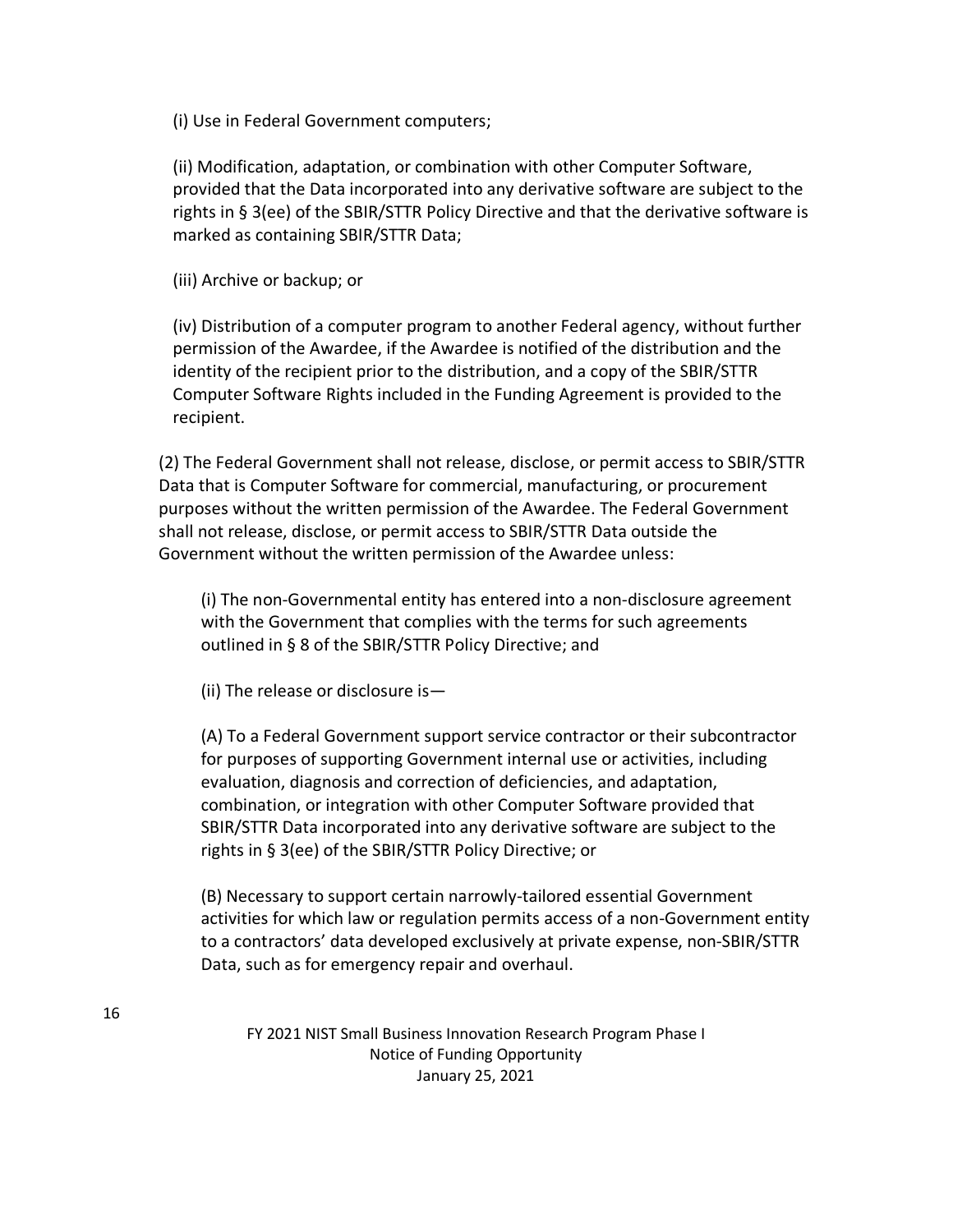SBIR/STTR Data - All Data developed or generated in the performance of an SBIR or STTR award, including Technical Data and Computer Software developed or generated in the performance of an SBIR or STTR award. The term does not include information incidental to contract or grant administration, such as financial, administrative, cost or pricing or management information.

SBIR/STTR Data Rights - The Federal Government's license rights in properly marked SBIR/STTR Data during the SBIR/STTR Protection Period are as follows: SBIR/STTR Technical Data Rights in SBIR/STTR Data that are Technical Data or any other type of Data other than Computer Software; and SBIR/STTR Computer Software Rights in SBIR/STTR Data that is Computer Software. Upon expiration of the protection period for SBIR/STTR Data, the Federal Government has a royalty free license to use, and to authorize others to use on its behalf, these data for Government Purposes, and is relieved of all disclosure prohibitions and assumes no liability for unauthorized use of these data by third parties. The Federal Government receives Unlimited Rights in Form Fit, and Function Data, OMIT Data, and all unmarked SBIR/STTR Data.

SBIR/STTR Protection Period - The period of time during which the Federal Government is obligated to protect SBIR/STTR Data against unauthorized use and disclosure in accordance with SBIR/STTR Data Rights. The SBIR/STTR Protection Period begins at award of an SBIR/STTR Funding Agreement and ends not less than twenty years from that date (See § 8(b)(4) of the SBIR/STTR Policy Directive).

SBIR/STTR Technical Data Rights - The Federal Government's rights during the SBIR/STTR Protection Period in SBIR/STTR Data that are Technical Data or any other type of Data other than Computer Software.

(1) The Federal Government may, use, modify, reproduce, perform, display, release, or disclose SBIR/STTR Data that are Technical Data within the Government; however, the Government shall not use, release, or disclose the data for procurement, manufacturing, or commercial purposes; or release or disclose the SBIR/STTR Data outside the Government except as permitted by paragraph (B) below or by written permission of the Awardee.

(2) SBIR/STTR Data that are Technical Data may be released outside the Federal Government without any additional written permission of the Awardee only if the non-Governmental entity or foreign government has entered into a non-disclosure agreement with the Federal Government that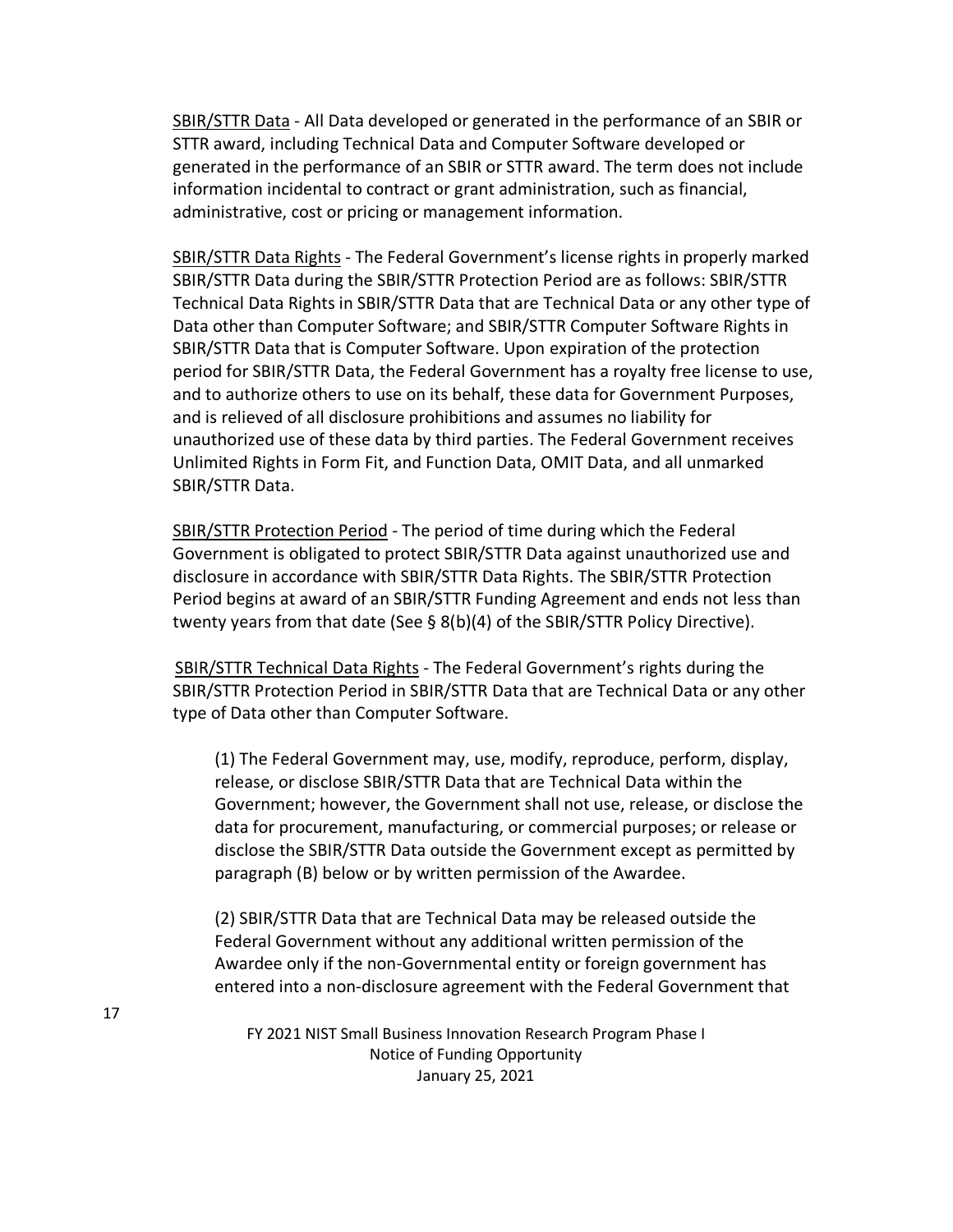complies with the terms for such agreements outlined in § 8 of the SBIR/STTR Policy Directive and the release is:

(i) Necessary to support certain narrowly-tailored essential Government activities for which law or regulation permits access of a non-Government entity to a contractors' data developed exclusively at private expense, non-SBIR/STTR Data, such as for emergency repair and overhaul;

(ii) To a Government support services contractor in the performance of a Government support services contract for internal Government use or activities, including evaluation, diagnosis or modification, provided that SBIR/STTR Technical Data incorporated into any derivative Data are subject to the rights in § 3(ii) of the SBIR/STTR Policy Directive, and the release is not for commercial purposes or manufacture;

(iii) To a foreign government for purposes of information and evaluation if required to serve the interests of the U.S. Government; or

(iv) To non-Government entities or individuals for purposes of evaluation.

Technical Data - Recorded information, regardless of the form or method of the recording, of a scientific or technical nature (including Computer Software Documentation and Computer Databases). The term does not include Computer Software or financial, administrative, cost or pricing, or management information, or other data incidental to contract or grant administration. The term includes recorded Data of a scientific or technical nature that is included in Computer Databases.

Unlimited Rights - The Government's rights to access, use, modify, prepare derivative works, reproduce, release, perform, display, disclose, or distribute Data in whole or in part, in any manner and for any purpose whatsoever, and to have or authorize others to do so.

#### <span id="page-17-0"></span>**1.06 Fraud, Waste and Abuse**

As defined in the SBIR/STTR Policy Directive section 9(f), fraud includes any false representation about a material fact or any intentional deception designed to deprive the United States unlawfully of something of value or to secure from the United States a benefit, privilege, allowance, or consideration to which an individual or business is not

18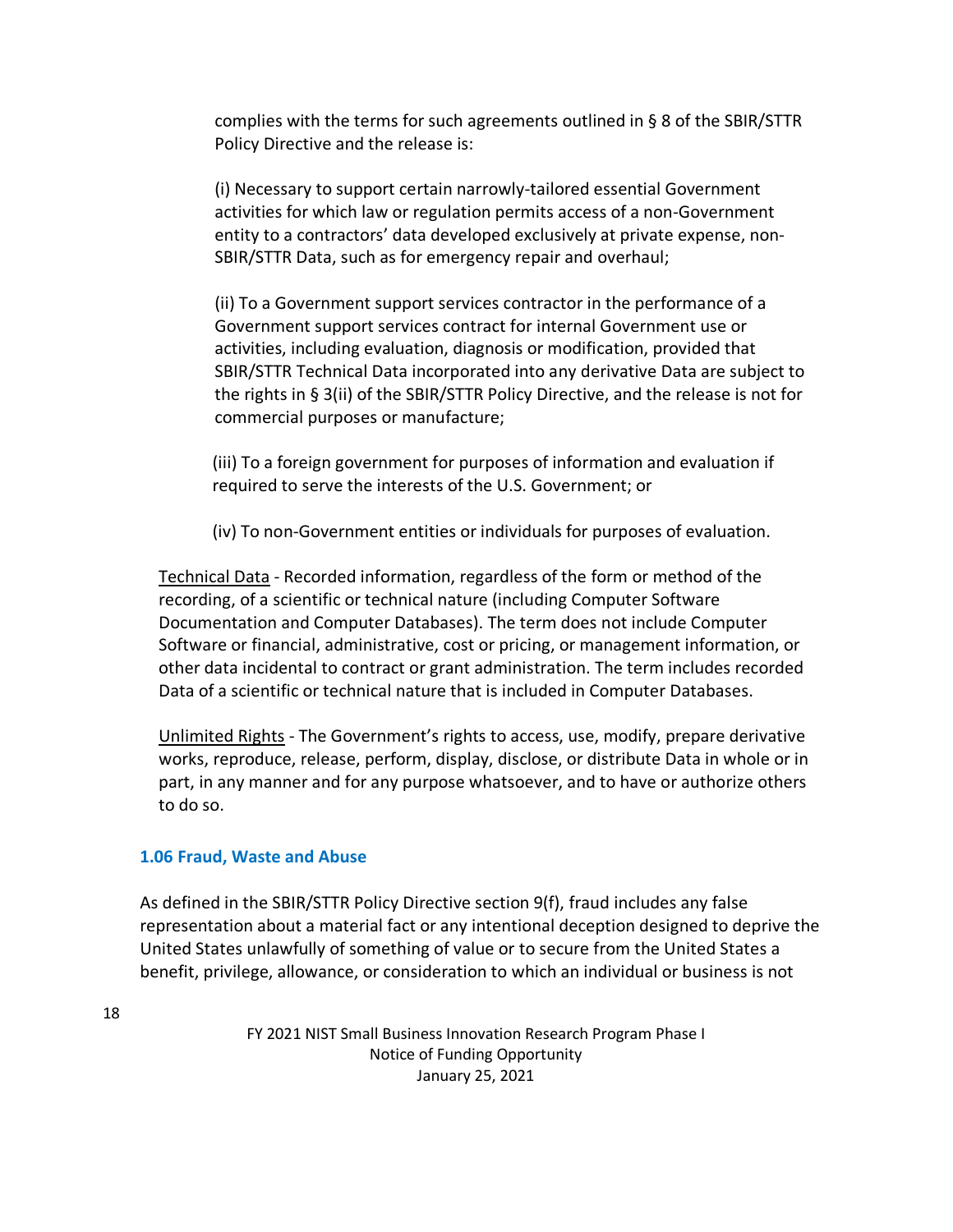entitled. Waste includes extravagant, careless, or needless expenditure of Government funds, or the consumption of Government property, that results from deficient practices, systems, controls, or decisions. Abuse includes any intentional or improper use of Government resources, such as misuse of rank, position, or authority or resources. Examples of fraud, waste, and abuse relating to the SBIR/STTR Program include, but are not limited to:

(i) misrepresentations or material, factual omissions to obtain, or otherwise receive funding under, an SBIR/STTR award;

(ii) misrepresentations of the use of funds expended, work done, results achieved, or compliance with program requirements under an SBIR/STTR award;

(iii) misuse or conversion of SBIR/STTR award funds, including any use of award funds while not in full compliance with SBIR/STTR Program requirements, or failure to pay taxes due on misused or converted SBIR/STTR award funds;

(iv) fabrication, falsification, or plagiarism in applying for, carrying out, or reporting results from an SBIR/STTR award;

(v) failure to comply with applicable federal costs principles governing an award;

(vi) extravagant, careless, or needless spending;

(vii) self-dealing, such as making a sub-award to an entity in which the Principal Investigator (PI) has a financial interest;

(viii) acceptance by agency personnel of bribes or gifts in exchange for grant or contract awards or other conflicts of interest that prevents the Government from getting the best value; and

(ix) lack of monitoring, or follow-up if questions arise, by agency personnel to ensure that awardee meets all required eligibility requirements, provides all required certifications, performs in accordance with the terms and conditions of the award, and performs all work proposed in the application.

Report any allegations of fraud, waste and abuse using the online Department of Commerce Office of Inspector Gen[eral Complaint Form,](https://www.oig.doc.gov/Pages/online-hotline-complaint-form.aspx) available at

19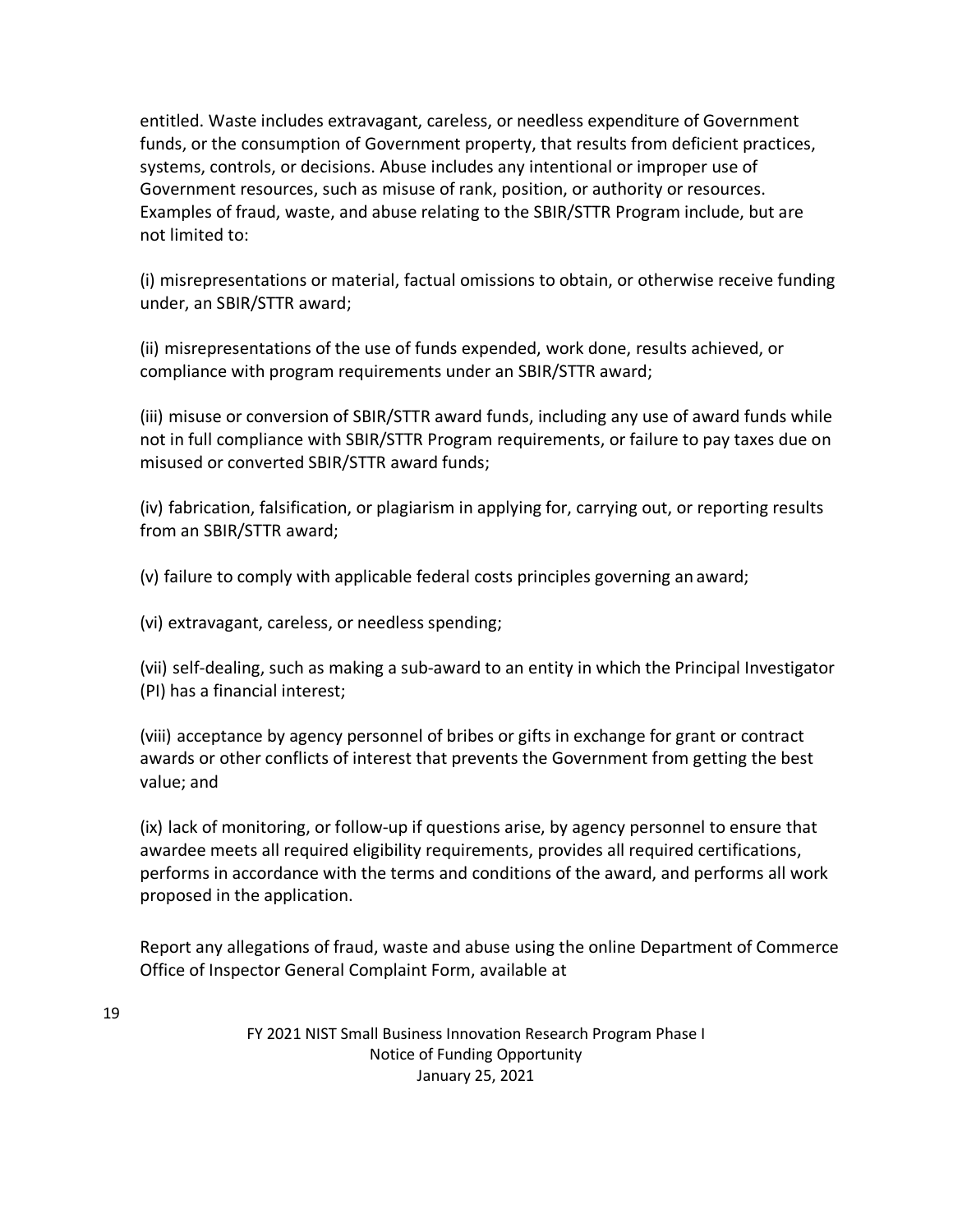[https://www.oig.doc.gov/Pages/Hotline.aspx#complainthotline.](https://www.oig.doc.gov/Pages/Hotline.aspx#complainthotline) Contact information for the Office of Inspector General is available at: [https://www.oig.doc.gov/pages/Contact-](https://www.oig.doc.gov/pages/Contact-Us.aspx)[Us.aspx. P](https://www.oig.doc.gov/pages/Contact-Us.aspx)lease do not include Personally Identifiable Information (PII) through the website. PII is considered to be items containing Social Security numbers, dates of birth, credit card and passport numbers, or other personally identifying information that could adversely affect an individual. Should you desire to provide this information, it is strongly recommended that you contact the Hotline by telephone at the number listed below.

#### **Phone:**

Toll Free 800-424-5197

#### **Mail:**

Office of Inspector General Hotline HCHB 7709 1401 Constitution Avenue, N.W. Washington, DC 20230

#### <span id="page-19-0"></span>**1.07 Other Information**

#### **1.07.01 Personal and Business Information**

The applicant acknowledges and understands that information and data contained in applications for financial assistance, as well as information and data contained in financial, performance and other reports submitted by applicants, may be used by the Department of Commerce in conducting reviews and evaluations of its financial assistance programs. For this purpose, applicant information and data may be accessed, reviewed and evaluated by Department of Commerce employees, other Federal employees, and also by Federal agents and contractors, and/or by non-Federal personnel, all of whom enter into appropriate conflict of interest and confidentiality agreements covering the use of such information. As may be provided in the terms and conditions of a specific financial assistance award, applicants are expected to support program reviews and evaluations by submitting required financial and performance information and data in an accurate and timely manner, and by cooperating with Department of Commerce and external program evaluators. In accordance with 2 C.F.R. § 200.303(e), applicants are reminded that they must take reasonable measures to safeguard protected personally identifiable information and other confidential or sensitive personal or business information created or obtained in connection with a Department of Commerce financial assistance award.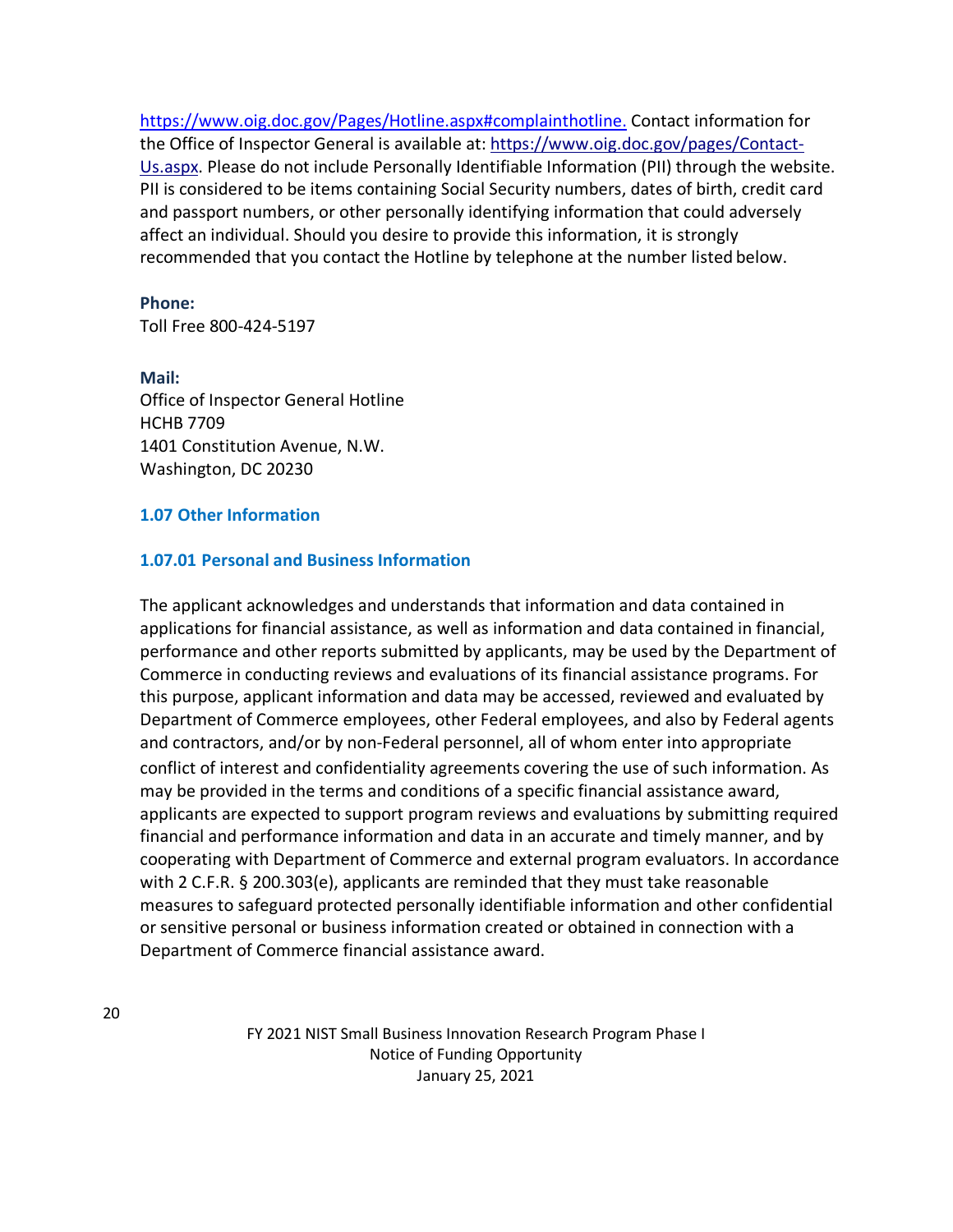In addition, Department of Commerce regulations implementing the Freedom of Information Act (FOIA), 5 U.S.C. § 552, are found at 15 C.F.R. Part 4, Public Information. These regulations set forth rules for the Department regarding making requested materials, information, and records publicly available under the FOIA. Applications submitted in response to this Notice of Funding Opportunity may be subject to requests for release under the Act. In the event that an application contains information or data that the applicant deems to be confidential commercial information that should be exempt from disclosure under FOIA, that information should be identified, bracketed, and marked as Privileged, Confidential, Commercial or Financial Information. In accordance with 15 CFR § 4.9, the Department of Commerce will protect from disclosure confidential business information contained in financial assistance applications and other documentation provided by applicants to the extent permitted by law.

# <span id="page-20-0"></span>**2.0 CERTIFICATIONS**

## <span id="page-20-1"></span>**2.01 Funding Agreement Certification**

Awardees will be required to certify size, ownership and other SBIR Program requirements at the time of award and during the funding agreement life cycle using the SBIR Funding Agreement Certification and the SBIR Funding Agreement Certification – Life-Cycle Certification, which are provided in Appendix B of this NOFO.

## <span id="page-20-2"></span>**2.02 Research Activities Involving Human Subjects, Human Tissue, Data or Recordings Involving Human Subjects Including Software Testing**

Any application that includes research activities involving human subjects, human tissue/cells, or data or recordings from or about human subjects, must satisfy the requirements of the Common Rule for the Protection of Human Subjects ("Common Rule"), codified for the Department of Commerce at 15 C.F.R. Part 27. Research activities involving human subjects that fall within one or more of the classes of vulnerable subjects found in 45 C.F.R. Part 46, Subparts B, C and D must satisfy the requirements of the applicable subpart(s). In addition, any such application that includes research activities on these subjects must be in compliance with all applicable statutory requirements imposed upon the Department of Health and Human Services (DHHS) and other Federal agencies, all regulations, policies and guidance adopted by DHHS, the Food and Drug Administration (FDA), and other Federal agencies on these topics, and all Executive Orders and Presidential statements of policy on applicable topics. (Regulatory Resources:

<http://www.hhs.gov/ohrp/humansubjects/index.html> which includes links to FDA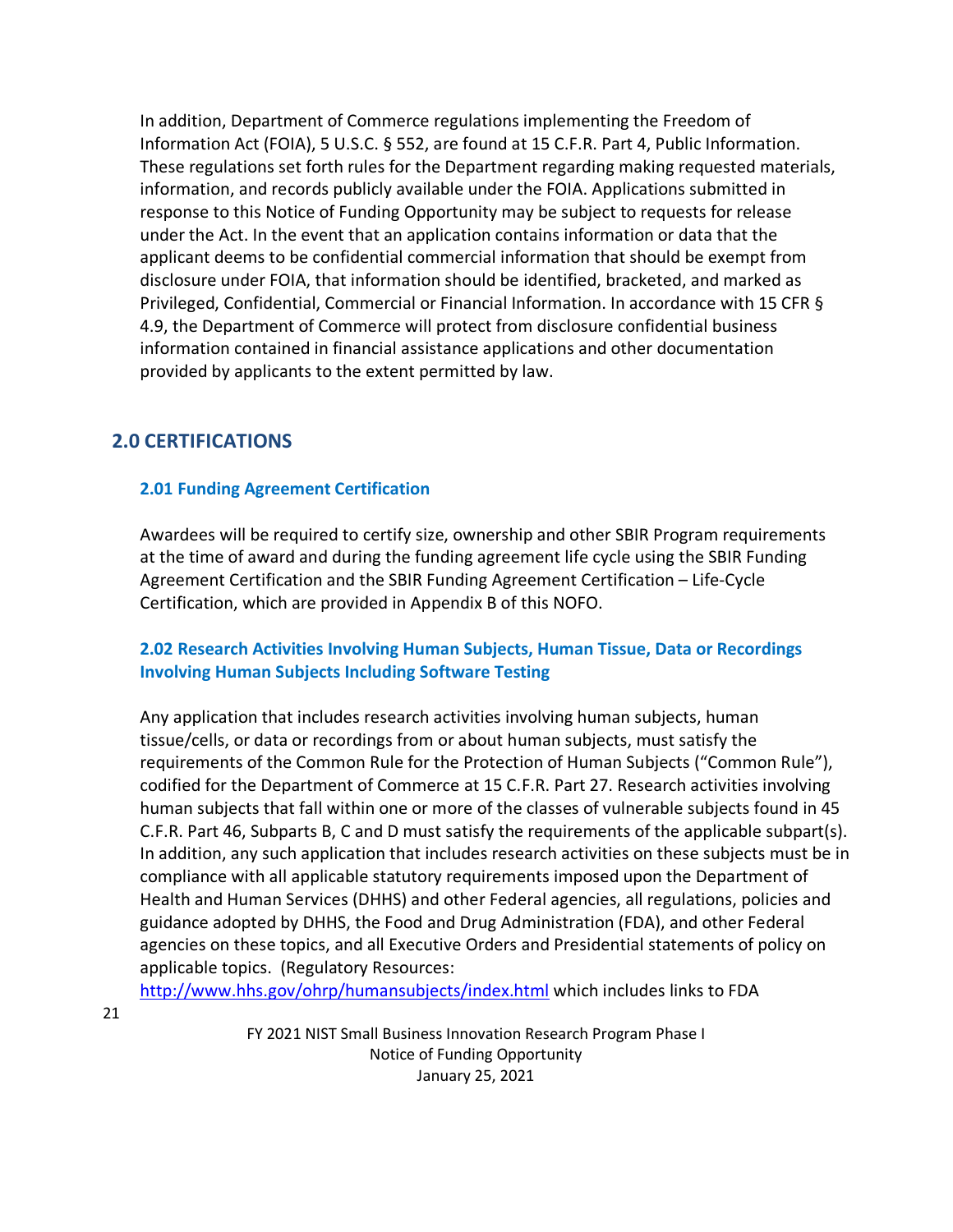regulations, but may not include all applicable regulations and policies).

NIST uses the following Common Rule definitions for research and human subjects research:

*Research:* A systematic investigation, including research development, testing and evaluation, designed to develop or contribute to generalizable knowledge. Activities which meet this definition constitute research for purposes of this policy, whether or not they are conducted or supported under a program which is considered research for other purposes. For example, some demonstration and service programs may include research activities.

*Human Subject:* A living individual about whom an investigator (whether professional or student) conducting research: (i) Obtains information or biospecimens through intervention or interaction with the individual, and uses, studies, or analyzes the information or biospecimens; or (ii) Obtains, uses, studies, analyzes, or generates identifiable private information or identifiable biospecimens.

- (1) *Intervention* includes both physical procedures by which information or biospecimens are gathered and manipulations of the subject or the subject's environment that are performed for research purposes.
- (2) *Interaction* includes communication or interpersonal contact between investigator and subject.
- (3) *Private information* includes information about behavior that occurs in a context in which an individual can reasonably expect that no observation or recording is taking place, and information which has been provided for specific purposes by an individual and that the individual can reasonably expect will not be made public (for example, a medical record). Private information must be individually identifiable (i.e., the identity of the subject is or may readily be ascertained by the investigator associated with the information) in order for obtaining the information to constitute research involving human subjects.
- (4) *Identifiable biospecimen* includes a biospecimen for which the identity of the subject is or may readily be ascertained by the investigator or associated with the biospecimen.

*See* 15 C.F.R. § 27.102 (Definitions).

1) Requirement for Federalwide Assurance. If the application is accepted for [or awarded] funding, organizations that have an Institutional Review Board (IRB) are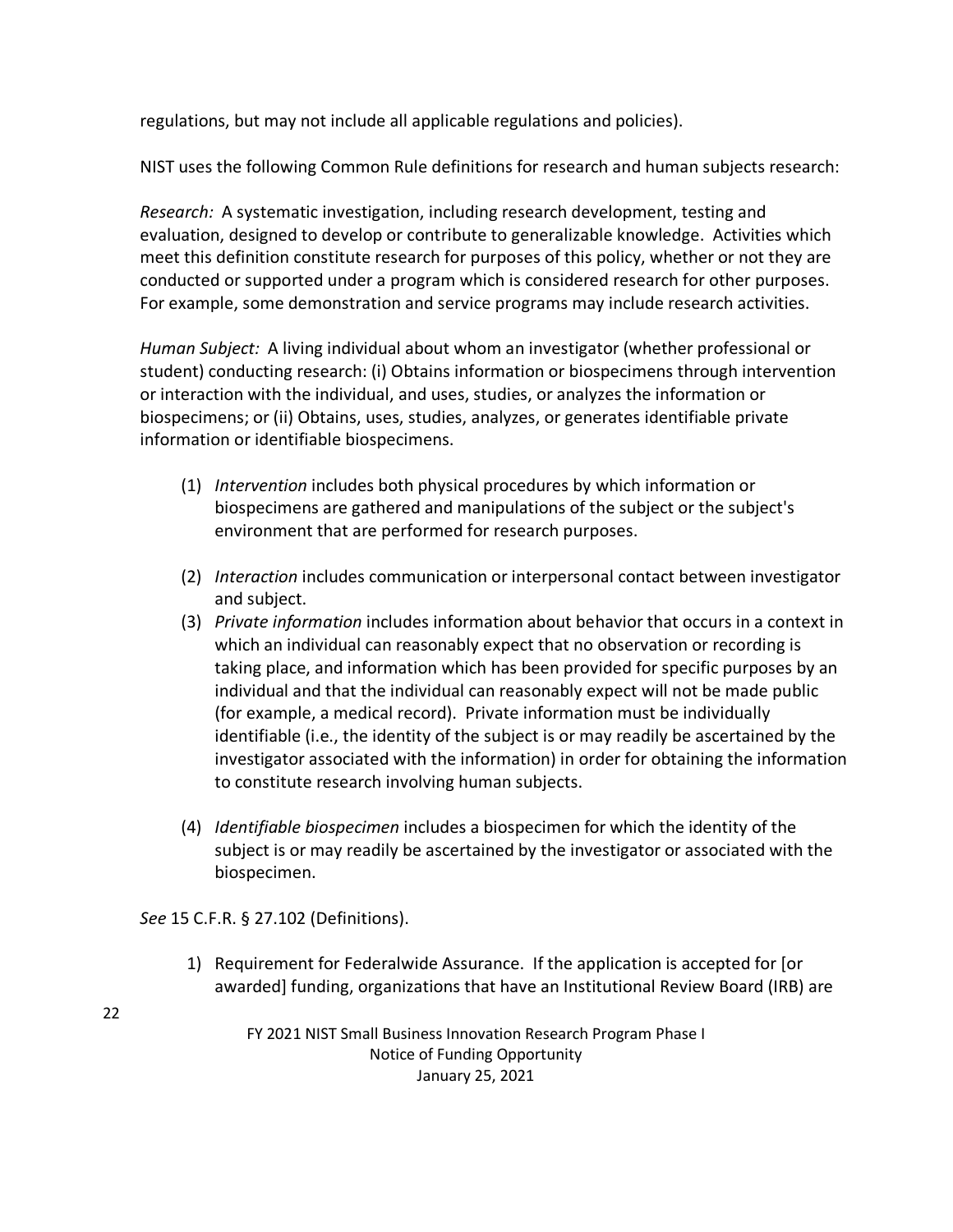required to follow the procedures of their organization for approval of exempt and non-exempt research activities that involve human subjects. Both domestic and foreign organizations performing exempt research requiring limited IRB review or non-exempt research activities involving human subjects will be required to have protocols approved by a cognizant, active IRB currently registered with the Office for Human Research Protections (OHRP) within the DHHS that is linked to the engaged organizations. All engaged organizations must possess a currently valid Federalwide Assurance (FWA) on file from OHRP. Information regarding how to apply for an FWA and register an IRB with OHRP can be found at [http://www.hhs.gov/ohrp/assurances/index.html.](http://www.hhs.gov/ohrp/assurances/index.html) *See* 15 C.F.R. § 27.103. NIST relies only on OHRP-issued FWAs and IRB Registrations for both domestic and foreign organizations for NIST supported research involving human subjects. NIST will not issue its own FWAs or IRB Registrations for domestic or foreign organizations.

- 2) Administrative Review. The NIST Research Protections Office (RPO) reserves the right to conduct an administrative review<sup>[1](#page-22-0)</sup> of all applications that potentially include research involving human subjects and were approved by an authorized non-NIST institutional entity (an IRB or entity analogous to the NIST RPO) under 15 C.F.R. § 27.112 (Review by Institution). If the NIST RPO determines that an application includes research activities that potentially involve human subjects, the applicant will be required to provide additional information to NIST for review and approval. The documents required for funded proposals are listed in each section below. Most documents will need to be produced during the proposal review process; however, the Grants Officer may allow final versions of certain required documents to be produced at an appropriate designated time post-award. Research involving human subjects may not start until the NIST Grants Officer issues an award explicitly authorizing such research. In addition, all amendments, modifications, or changes to approved research and requests for continuing review and closure will be reviewed by the NIST RPO. Please note that the NIST IRB is unable to serve as the IRB for financial assistance recipients.
- 3) Required documents for proposal review. All applications involving human subjects

23

<span id="page-22-0"></span> $1$  Conducting an "administrative review" means that the NIST RPO will review and verify the performing institution's determination for research not involving human subjects or exempt human subjects research. In addition, for exempt research requiring limited IRB review and non-exempt human subjects research, the NIST RPO will review and confirm that the research and performing institution(s) are in compliance with 15 C.F.R. Part 27, which means RPO will 1) confirm the engaged institution(s) possess, or are covered under a Federalwide Assurance, 2) review the research study documentation submitted to the IRB and verify the IRB's determination of level of risk and approval of the study for compliance with 15 C.F.R. Part 27, 3) review and verify IRB-approved substantive changes to an approved research study before the changes are implemented, and 4) review and verify that the IRB conducts a continuing review at least annually, as appropriate.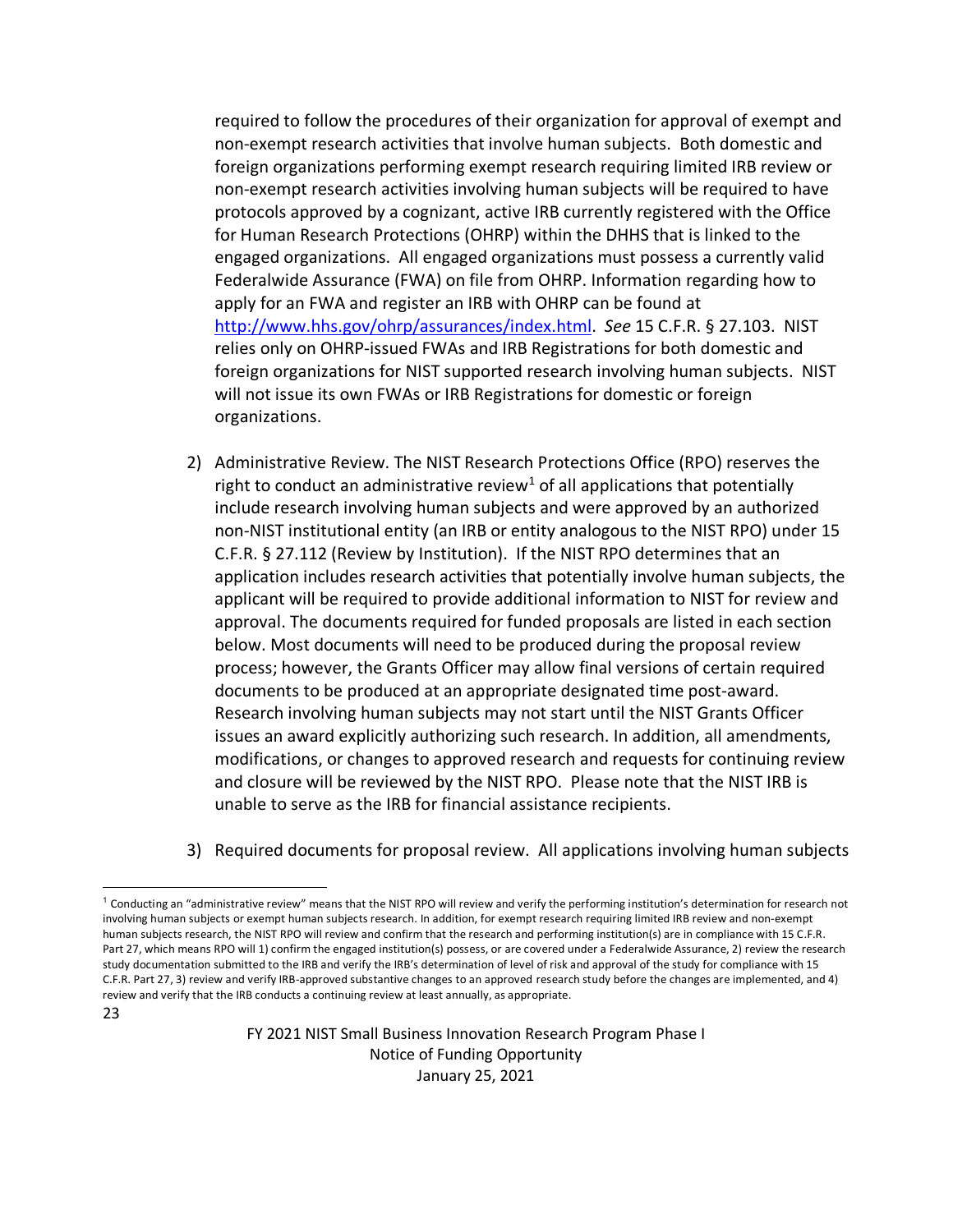research must clearly indicate, by separable task, all research activities believed to be exempt or non-exempt research involving human subjects, the expected institution(s) where the research activities involving human subjects may be conducted, and the institution(s) expected to be engaged in the research activities.

- a. **Not research determination.** If an activity/task involves human subjects as defined in the Common Rule, but the applicant participant(s) indicates to NIST that the activity/task is not research as defined in the Common Rule, the following information may be requested for that activity/task:
	- (1) Justification, including the rationale for the determination and such additional documentation as may be deemed necessary by NIST to review and/or support a determination that the activity/task in the application is not research as defined in the Common Rule.
	- (2) If the applicant participant(s) used a cognizant IRB that provided a determination that the activity/task is not research, a copy of that determination documentation must be provided to NIST. The applicant participant(s) is not required to establish a relationship with a cognizant IRB if they do not have one.

NIST will review the information submitted and may coordinate further with the applicant before determining whether the activity/task will be defined as research under the Common Rule in the applicable NIST financial assistance program or project.

- b. **Research not involving human subjects**. If an activity/task is determined to be research and involves human subjects, but is determined to be *not human subjects research* (or *research not involving human subjects*) under the Common Rule, the following information may be requested for that activity/task:
	- (1) Justification, including the rationale for the determination and such additional documentation as may be deemed necessary by NIST to review and/or support a determination that the activity/task in the application is not research as defined in the Common Rule.
	- (2) If the applicant participant(s) used a cognizant IRB that provided a determination that the activity/task is research not involving human subjects, a copy of that determination documentation must be provided to NIST. The applicant participant(s) is not required to establish a relationship with a cognizant IRB if they do not have one.
- c. **Exempt research determination with no IRB**. If the application appears to NIST to include exempt research activities that do not meet the criteria for requiring a limited IRB review,

FY 2021 NIST Small Business Innovation Research Program Phase I Notice of Funding Opportunity January 25, 2021

24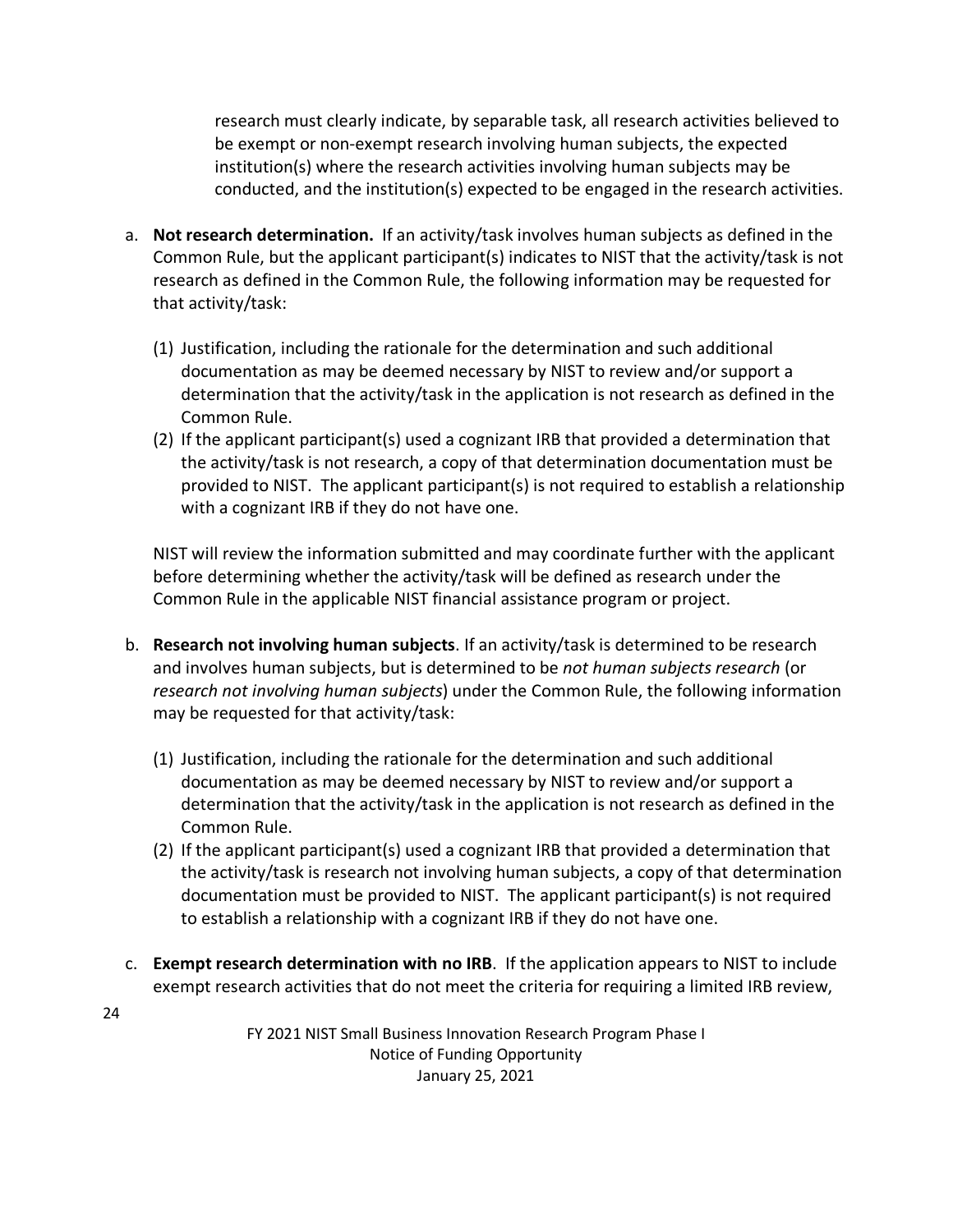and the performer of the activity or the supplier and/or the receiver of the information or biospecimens from human subjects does not have a cognizant IRB to provide an exemption determination, the following information may be requested during the review process so that NIST can evaluate whether an exemption under the Common Rule applies (*see* 15 C.F.R. § 27.104(b) and (d)):

- (1) The name(s) of the institution(s) where the exempt research will be conducted.
- (2) The name(s) of the institution(s) providing the biospecimens or information from human subjects.
- (3) A copy of the protocol for the research to be conducted; and/or the biospecimens or information from human subjects to be collected/provided, not pre-existing samples (*i.e.,* will proposed research collect only information without personal identifiable information, will biospecimens or information be de-identified and when and by whom was the de-identification performed, how were the materials or data originally collected).
- (4) For pre-existing biospecimens or information from human subjects, provide copies of the consent forms used for collection and a description of how the biospecimens or information were originally collected and stripped of personal identifiers. If copies of consent forms are not available, explain.
- (5) Any additional clarifying documentation that NIST may deem necessary in order to make a determination whether the activity/task or use of biospecimens or information from human subjects is exempt under the Common Rule.
- d. **Research review with an IRB.** If the application appears to NIST to include research activities (exempt or non-exempt) involving human subjects, the proposed performer of the activity must have a relationship with a cognizant IRB registered with OHRP, and linked to their Federalwide Assurance. The following information may be requested during the review process:
	- (1) The name(s) of the institution(s) where the research will be conducted.
	- (2) The name(s) and institution(s) of the cognizant IRB(s), and the IRB registration number(s).
	- (3) The FWA number of the applicant linked to the cognizant IRB(s).
	- (4) The FWAs associated with all organizations engaged in the planned research activity/task, linked to the cognizant IRB.
	- (5) If the IRB review(s) is pending, the estimated start date for research involving human subjects.
	- (6) The IRB approval date (if currently approved for exempt or non-exempt research).
	- (7) If any of the engaged organizations has applied for or will apply for an FWA or IRB

25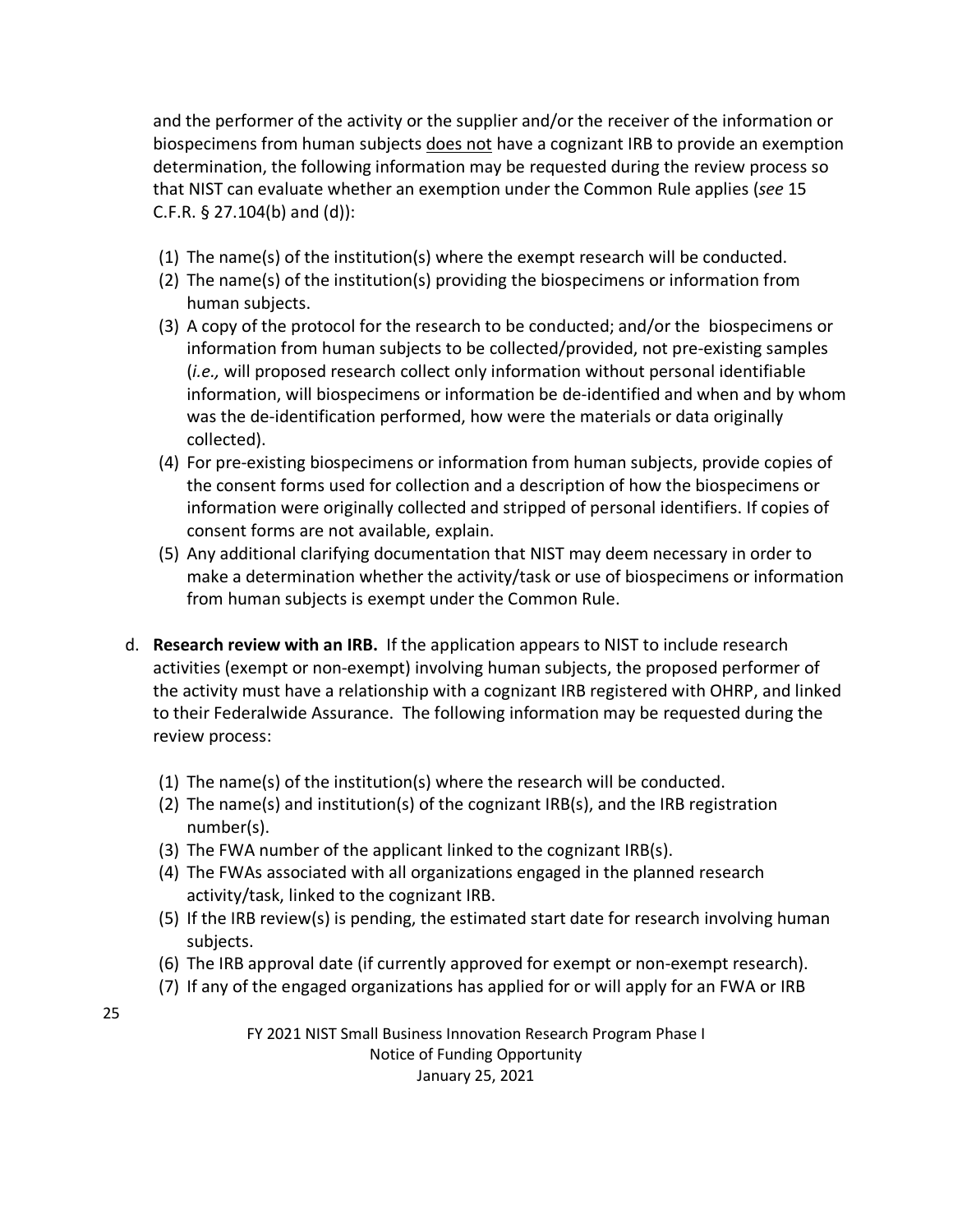registration, those details should be clearly provided for each engaged organization.

If the application includes research activities involving human subjects to be performed in the first year of an award, additional documentation may be requested by NIST during pre-award review for those performers, and may include the following for those research activities:

- (1) A copy of each applicable final IRB-approved protocol.
- (2) A signed and dated approval letter from the cognizant IRB(s) that includes the name of the institution housing each applicable IRB, provides the start and end dates for the approval of the research activities, and any IRB-required interim reporting or continuing review requirements.
- (3) A copy of any IRB-required application information, such as documentation of approval of special clearances (*i.e.,* biohazard, HIPAA, etc.) conflict-of-interest letters, or special training requirements.
- (4) A brief description of which portions of the IRB submitted protocol are specifically included in the application submitted to NIST, if the protocol includes tasks not included in the application, or if the protocol is supported by multiple funding sources. For protocols with multiple funding sources, NIST will not approve the study without a non-duplication-of-funding letter indicating that no other federal funds will be used to support the tasks proposed under the proposed research or ongoing project.
- (5) If a new protocol will only be submitted to an IRB if an award from NIST is issued, a draft of the proposed protocol.
- (6) Any additional clarifying documentation that NIST may request during the review process to perform the NIST administrative review of research involving human subjects. (*See* 15 C.F.R. § 27.112 (Review by Institution)).

This clause reflects the existing NIST policy and requirements for Research Involving Human Subjects. Should the policy be revised prior to award, a clause reflecting the policy current at time of award may be incorporated into the award.

If the policy is revised after award, a clause reflecting the updated policy may be incorporated into the award.

For more information regarding research projects involving human subjects, contact Anne Andrews, Director, NIST Research Protections Office (e-mail[: anne.andrews@nist.gov;](mailto:anne.andrews@nist.gov) phone: (301) 975-5445).

<span id="page-25-0"></span>**2.03 Research Activities Involving Live Vertebrate Animals or Pre-Existing Cell Lines/Tissues From Vertebrate Animals**

26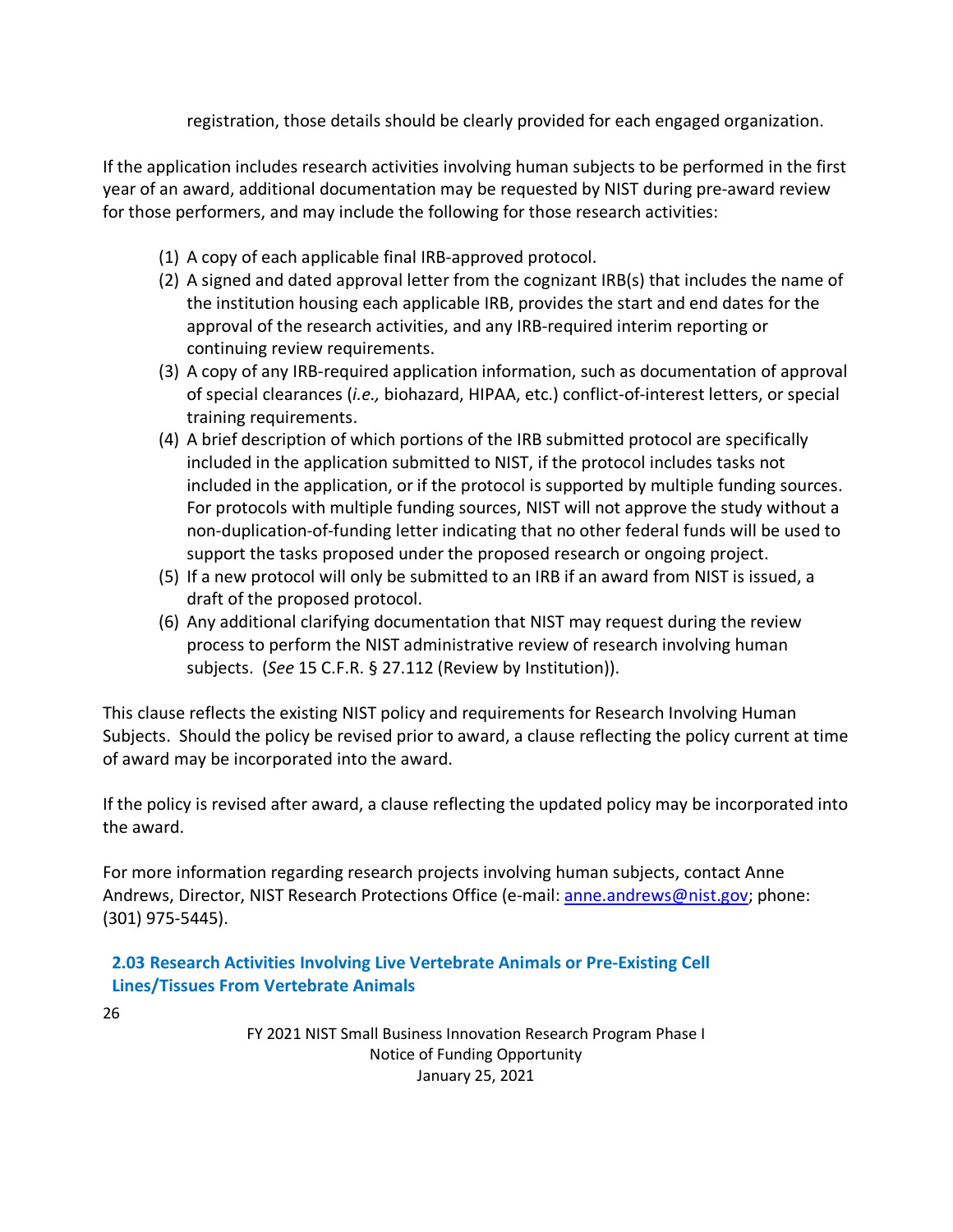Any application that proposes research activities involving live vertebrate animals that are to be cared for, euthanized, or used by award recipients to accomplish research goals, teaching, or testing must meet the requirements of the Animal Welfare Act (AWA) (7 U.S.C. § 2131 et seq.), and the AWA final rules (9 C.F.R. Parts 1, 2, and 3), and if appropriate, the Good Laboratory Practice for Nonclinical Laboratory Studies (21 C.F.R. Part 58). In addition, such research activities should be in compliance with the *"U.S. Government Principles for Utilization and Care of Vertebrate Animals Used in Testing, Research, and Training"* (Principles). The Principles and guidance on these Principles are available in the National Research Council's "Guide for the Care and Use of Laboratory Animals," which can be obtained from National Academy Press, 500 5<sup>th</sup> Street, N.W., Department 285, Washington, DC 20055, or as a free PDF online at [http://www.nap.edu/catalog/12910/guide-for-the-care-and-use-of-laboratory-animals-eighth.](http://www.nap.edu/catalog/12910/guide-for-the-care-and-use-of-laboratory-animals-eighth)

**1)** Administrative Review. NIST reserves the right to conduct an administrative review<sup>[2](#page-26-0)</sup> of all applications that potentially include research activities that involve live vertebrate animals, or custom samples from, or field studies with live vertebrate animals. If the application includes research activities, field studies, or custom samples involving live vertebrate animals, the applicant will be required to provide additional information for review and approval. In addition, NIST will verify the applicant's determination(s) of excluded samples from vertebrate animals. The documents required for funded proposals are listed in each section below. Some may be requested for a pre-review during the proposal review process; however, the Grants Officer may allow final versions of certain required documents to be produced at an appropriate designated time post-award. If an award is issued, no research activities involving live vertebrate animals shall be initiated or costs incurred for those activities under the award until the NIST Grants Officer issues written approval. In addition, all re-approvals, amendments, modifications, changes, annual reports and closure will be reviewed by NIST.

# **2) Required documents for NIST proposal review.** *The applicant should clearly indicate in the*

<span id="page-26-0"></span><sup>&</sup>lt;sup>2</sup> Conducting an "administrative review" means that the NIST RPO will review and verify the performing institution's IACUC's approval of research with live vertebrate animals, and confirm that the research and performing institution(s) have an appropriate assurance and are in compliance with applicable regulations. RPO will 1) confirm the engaged institution(s) possess, or are covered under an applicable assurance, 2) review the research study documentation submitted to the IACUC and verify the IACUC's determination of level of risk and approval of the study for compliance with applicable regulations,

<sup>3)</sup> review and verify IACUC-approved substantive changes to an approved research study before the changes are implemented, and 4) review and verify that the IACUC receives an annual report for the study and conducts an appropriate continuing review at least every three years.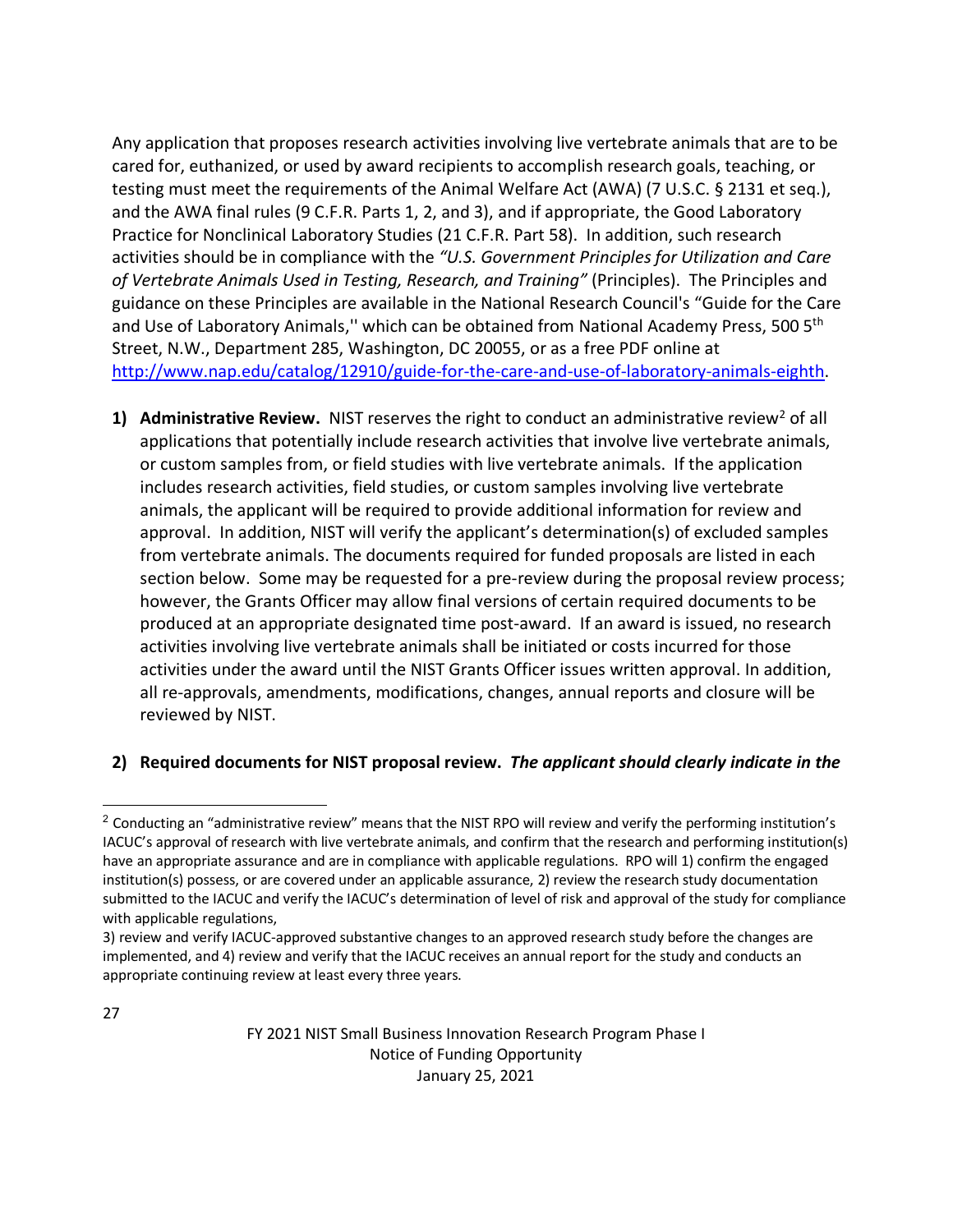*application, by separable task, all research activities believed to include research involving live vertebrate animals and the institution(s) where the research activities involving live vertebrate animals may be conducted. In addition, the applicant should indicate any activity/task that involves an excluded or custom collection from vertebrate animals, or a field study with animals.*

a) **Excluded Collections from Vertebrate Animals:** The requirements for review and approval by an Institutional Animal Care and Use Committee (IACUC) do not apply to proposed research using preexisting images of animals or to research plans that do not include live animals. These regulations also do not apply to obtaining stock or preexisting items from animal material suppliers (*e.g.,* tissue banks), such as pre-existing cell lines and tissue samples, or from commercial food processors, where the vertebrate animal was euthanized for food purposes and not for the purpose of sample collection.

For pre-existing cell lines and tissue samples originating from vertebrate animals, NIST requires that the proposer provide documentation or the rationale for the determination that the cell line or tissue is pre-existing and not a custom collection from live vertebrate animals for an activity/task within the proposal. NIST may require additional documentation to review and/or support the determination that the cells and/or tissues from vertebrate animals are excluded from IACUC review.

- b) **Custom Collections Harvested from Live Vertebrate Animals:** NIST requires documentation for obtaining custom samples from live vertebrate animals from animal material suppliers and other organizations (*i.e.,* universities, companies, and government laboratories, etc.). Custom samples includes samples from animal material suppliers, such as when a catalog item indicates that the researcher is to specify the characteristics of the live vertebrate animal to be used, or how a sample is to be collected from the live vertebrate animal.
- c) **Field Studies of Animals:** Some field studies of animals may be exempt under the Animal Welfare Act from full review and approval by an animal care and use committee, as determined by each institution. Field study is defined as "*… a study conducted on freeliving wild animals in their natural habitat...".* 9 C.F.R. § 1.1. However, this term excludes any study that involves an invasive procedure or that harms or materially alters the behavior of an animal under study. Field studies, with or without invasive procedures, may also require obtaining appropriate federal or local government permits (marine mammals, endangered species, etc.). If the applicant's institution requires review and approval by an animal care and use committee, NIST will require that documentation to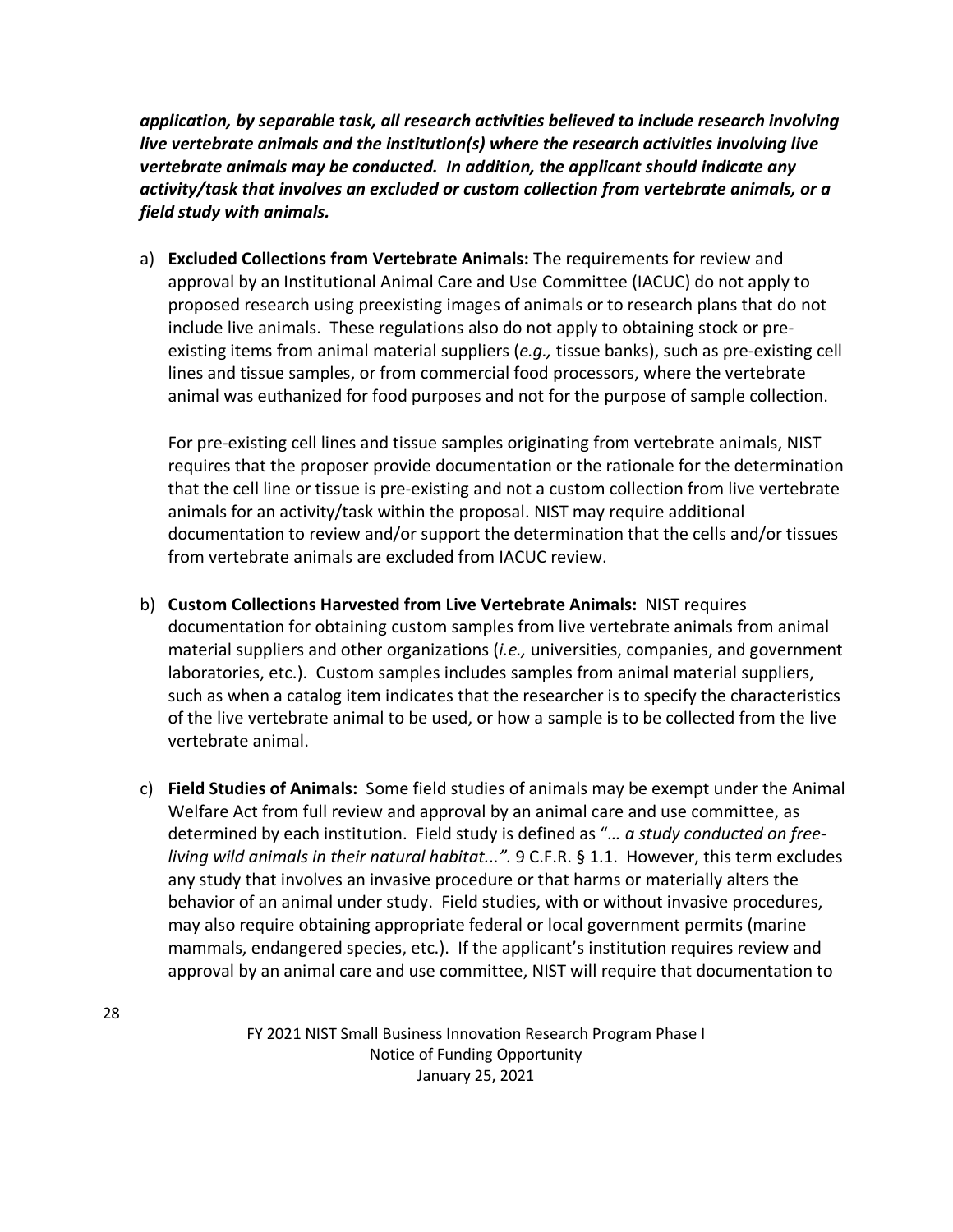be provided as described below.

- d) **For custom collections or studies with live vertebrate animals that require review and approval by an animal care and use committee the following documentation is required:**
	- (1) Requirement for Assurance. An applicable assurance for the care and use of the live vertebrate animal(s) to be used in the proposed research is required. NIST may request documentation to confirm an assurance, if adequate confirmation is not available through an assuring organization's website. The cognizant IACUC where the research activity is located may hold one or more assurances applicable to the research activity that are acceptable to NIST. These four assurances are:
		- i. Animal Welfare Assurance from the Office of Laboratory Animal Welfare (OLAW) indicated by the OLAW assurance number, *i.e.,* A-1234;
		- ii. USDA Animal Welfare Act certification indicated by the certification number, *i.e.,* 12-R-3456;
		- iii. Association for the Assessment and Accreditation of Laboratory Animal Care (AAALAC) indicated by providing the organization name accredited by AAALAC as listed in the AAALAC Directory of Accredited Organizations; and
		- iv. Letter of Assurance of compliance with the Animal Welfare Act, the U.S. Government Principles, and National Marine Fisheries Service (NFMS) IACUC policy that is valid for five years and provided by a NMFS Regional IACUC for activities with marine mammals or sea turtles (NMFS Policy Directive 04- 112).
	- (2) Documentation of Research Review by an IACUC: If the applicant's application appears to include research activities, field studies, or custom sample collections involving live vertebrate animals the following information regarding review by an applicable IACUC may be requested during the application review process:
		- 1. The name(s) of the institution(s) where the research involving live vertebrate animals will be conducted and/or custom samples collected.
		- 2. The assurance type and number, as applicable, for the cognizant Institutional Animal Care and Use Committee (IACUC) where the research activity is located. [For example: Animal Welfare Assurance from the Office of Laboratory Animal Welfare (OLAW) should be indicated by the OLAW assurance number, i.e. A-1234; an USDA Animal Welfare Act certification should be indicated by the certification number i.e. 12-R-3456; and an Association for the Assessment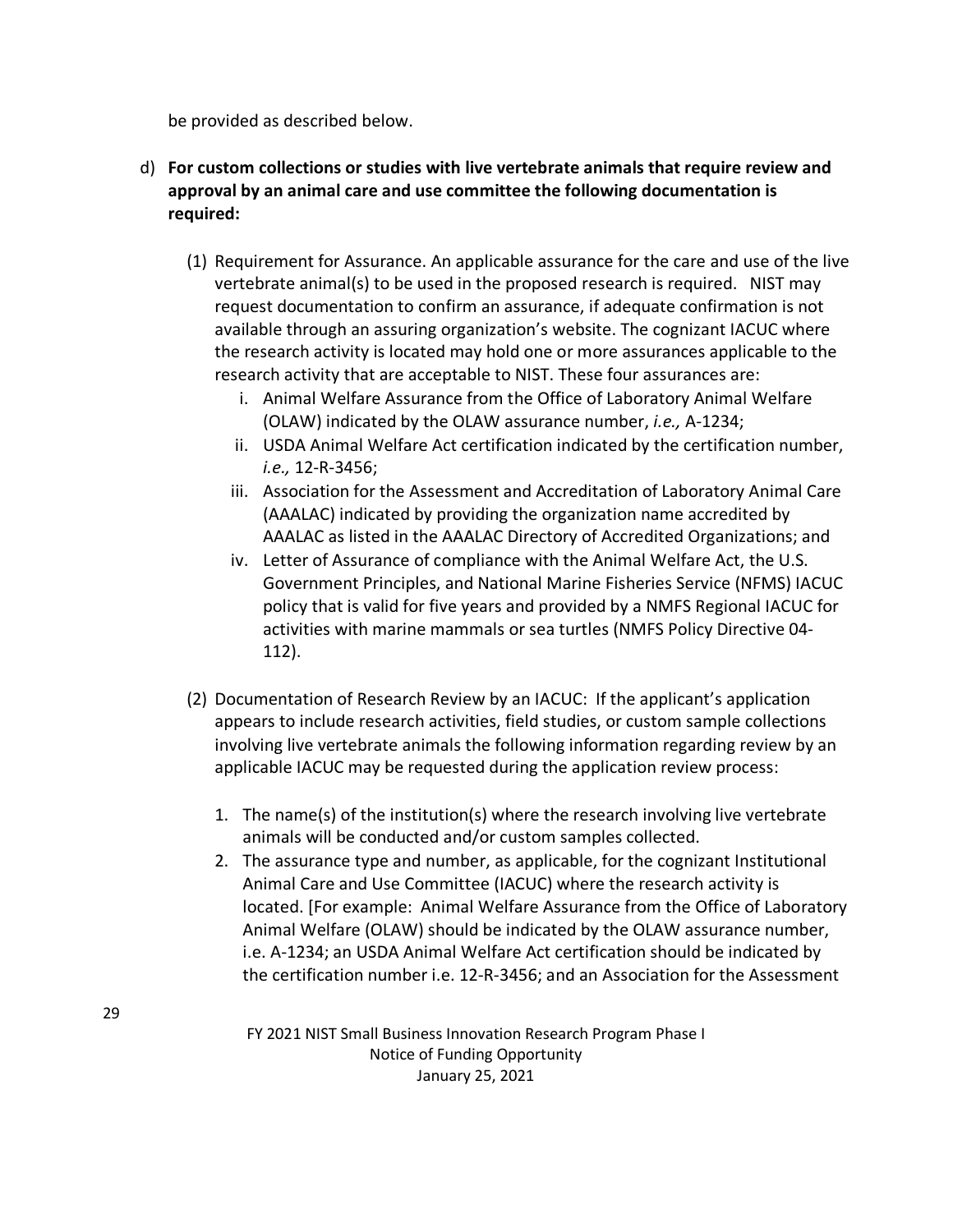and Accreditation of Laboratory Animal Care (AAALAC) should be indicated by AAALAC.]

- 3. The IACUC approval date for the Animal Study Protocol (ASP) (if currently approved).
- 4. If the review by the cognizant IACUC is pending, the estimated start date for research involving vertebrate animals.
- 5. If any assurances or IACUCs need to be obtained or established, that should be clearly stated.
- 6. If any special permits are required for field studies, those details should be clearly provided for each instance, or indicated as pending.

If the application includes research activities involving vertebrate animals to be performed in the first year of an award, additional documentation may be requested by NIST during pre-award review for those performers, and may include the following for those research activities, which may also include field studies, custom sample collections involving live vertebrate animals:

- 1. A copy of the IACUC approved ASP.
- 2. Documentation of the IACUC approval indicating the approval and expiration dates of the ASP.
- 3. If applicable, a non-duplication-of-funding letter if the ASP is funded from several sources.
- 4. If a new ASP will only be submitted to an IACUC if an award from NIST is issued, a draft of the proposed ASP may be requested.
- 5. Any additional clarifying documentation that NIST may request during review of applications to perform the NIST administrative review of research involving live vertebrate animals.

This clause reflects the existing NIST policy for Research Involving Live Vertebrate Animals. Should the policy be revised prior to award, a clause reflecting the policy current at time of award may be incorporated into the award.

If the policy is revised after award, a clause reflecting the updated policy may be incorporated into the award.

For more information regarding research projects involving live vertebrate animals, contact Linda Beth Schilling, Senior Analyst (e-mail: [linda.schilling@nist.gov;](mailto:linda.schilling@nist.gov) phone: 301- 975-2887).

30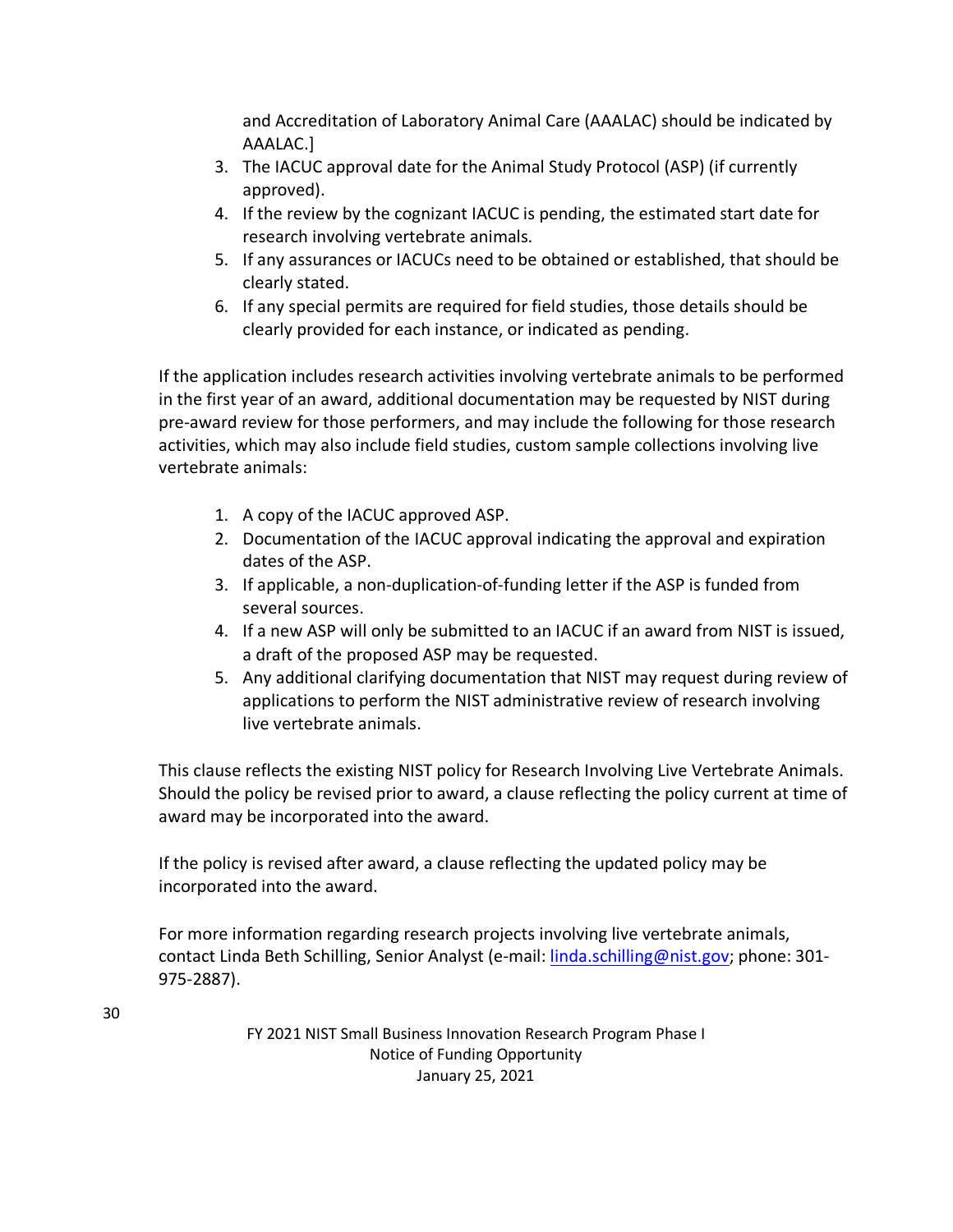## <span id="page-30-0"></span>**2.04 Certifications Regarding Federal Felony and Federal Criminal Tax Convictions, Unpaid Federal Tax Assessments and Delinquent Federal Tax Returns**

In accordance with Federal appropriations law, an authorized representative of the selected applicant(s) may be required to provide certain pre-award certifications regarding federal felony and federal criminal tax convictions, unpaid federal tax assessments, and delinquent federal tax returns.

# <span id="page-30-1"></span>**3.0 APPLICATION PREPARATION INSTRUCTIONS AND REQUIREMENTS**

## <span id="page-30-2"></span>**3.01 Phase I Application Requirements**

**Only FY 2021 Phase I applications may be submitted in response to this NOFO**. **Phase II applications are not being accepted at this time**. NIST publishes a Phase II NOFO approximately 30 days prior to the end of the previous year's Phase I period of performance to request Phase II applications. That NOFO provides instructions for Phase I awardees to prepare a Phase II application and the closing date for submission of applications. To reiterate, only the previous year's Phase I awardees are eligible to submit a Phase II application.

The application must provide sufficient information to demonstrate that the proposed work represents a sound approach to the investigation of an important scientific or engineering innovation worthy of support. The application must sufficiently identify and address a specific NIST technical program area that falls within one of the research areas described in Section 9.0 or a NIST-patented technology available for licensing. The research must be directed towards development of a commercial product or service in the NIST program area. The application must be self-contained and written with all the care and thoroughness of a scientific paper submitted for publication. It should indicate a thorough knowledge of the current status of research area addressed by the application. Each application should be checked carefully by the applicant to ensure inclusion of all essential material needed for a complete evaluation (see Sections 4.02 and 8.01).

The application must serve as the basis for technological innovation and lead to a new commercial product, process, or service that benefits the public.

NIST reserves the right to not submit an application for merit review if NIST determines the application has insufficient scientific and technical information, fails to comply with

31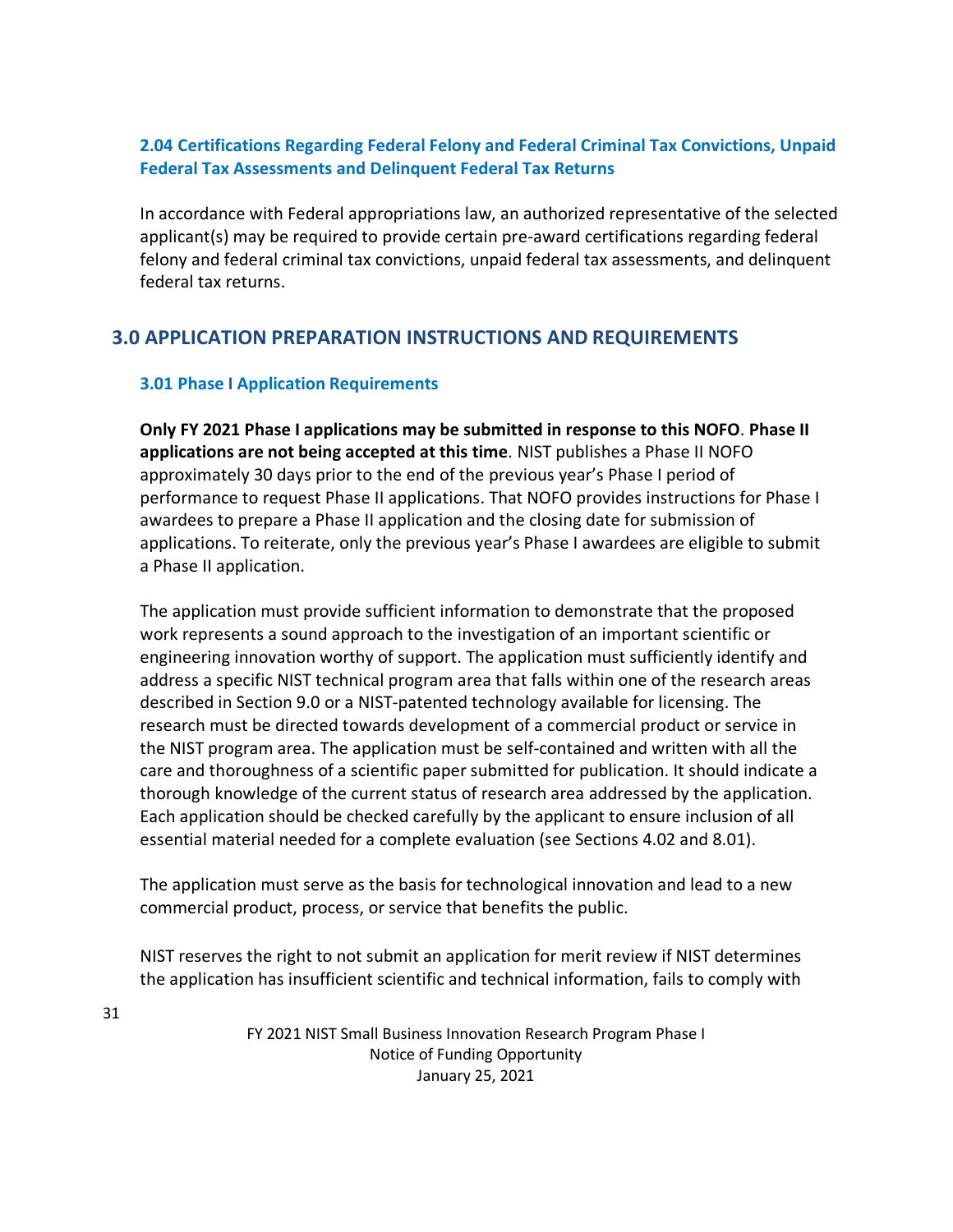the administrative procedures as outlined in the applicable Screening Criteria in Section 4.02, or is missing any of the required forms and documents listed in Section 8.01.

All applicants are required to provide information for SBA's database [\(www.sbir.gov\)](http://www.sbir.gov/). The following are examples of the data to be entered by applicants into the database:

- Any business concern or subsidiary established for the commercial application of a product or service for which an SBIR award is made.
- Revenue from the sale of new products or services resulting from the research conducted under each Phase II award.
- Additional investment from any source, other than Phase I or Phase II awards, to further the research and development conducted under each Phase II award.
- Updated information in the SBA Tech-Net database on sbir.gov for any prior award received by the SBC. The SBC may apportion sales or additional investment information relating to more than one Phase II award among those awards, if it notes the apportionment for each award.

Each Phase II awardee is required to update appropriate information on the award in the database upon completion of the last program objective under the funding agreement and is requested to voluntarily update the information in the database annually thereafter for a minimum period of 5 years.

# <span id="page-31-0"></span>**3.02 Phase I Application**

A complete application must include a Technical Proposal (described below) and all other forms and documents listed in Section 8.01. An applicant may not submit multiple applications -- **applications are limited to one proposal per SBC**.

The Technical Proposal, both the Cover Sheet and Technical Content, is **limited to 15 pages**. The only exception to the 15-page limit is for applicants covered by the provision for Prior SBIR Phase II Awards (Section 3.02.02 (15)). Additional pages beyond the 15-page limit will not be considered in the evaluation process. Pages should be of standard size (8 1/2" x 11"; 21.6 cm x 27.9 cm) with margins of 2.5 cm and type at least 10-point font. All units of measurement should be presented in metric units.

# **The Technical Proposal portion of the application requires the following: (a) Cover Sheet (3.02.01) pages 1 and 2, and (b) Technical Content (3.02.02) pages 3 through 15.**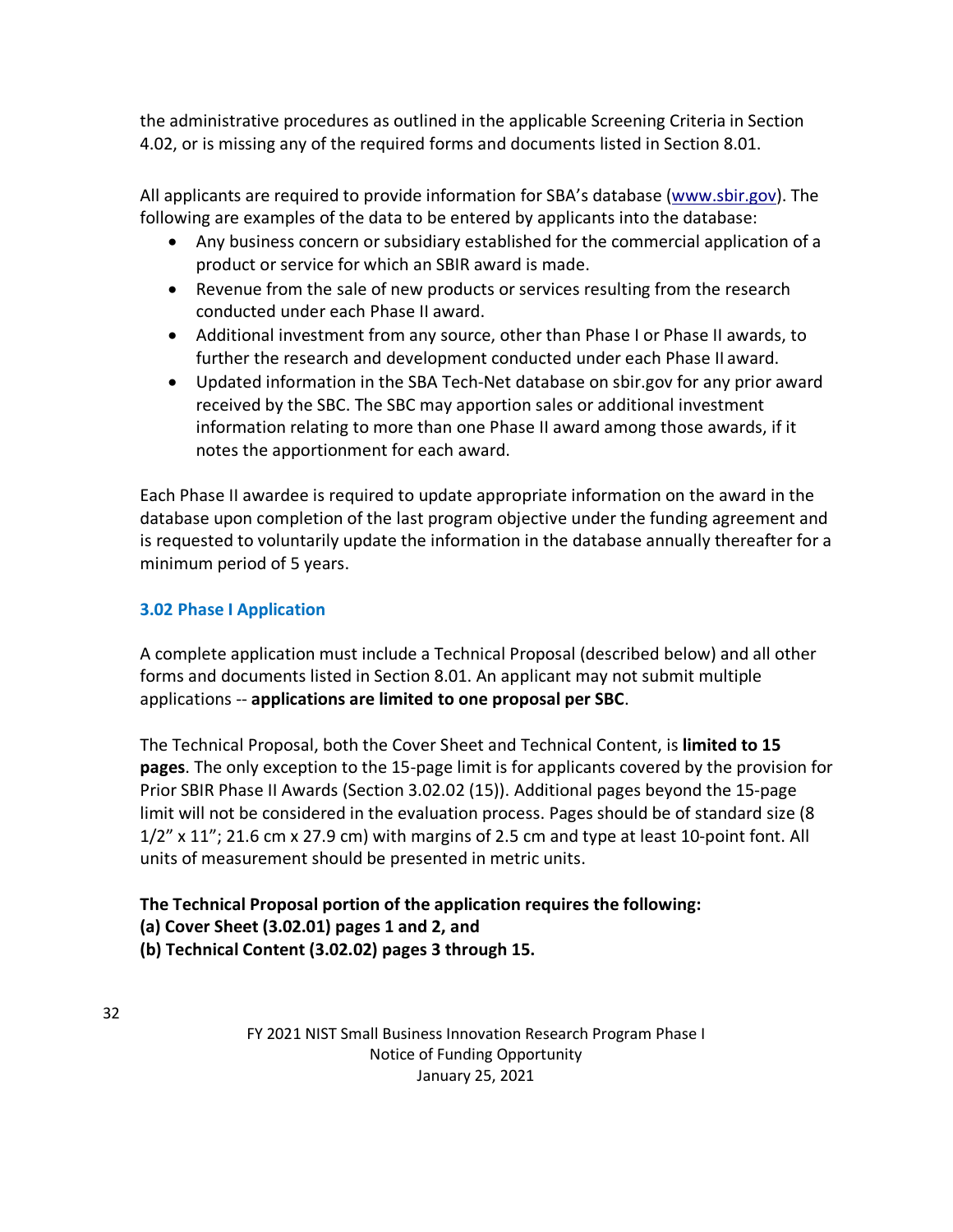**The listing of all forms and documents needed to complete the application is given in Section 8.01 of this NOFO.** The additional required forms and documents in Section 8.01 are not included in the 15-page count.

See Section 6.0 for information on the submission of applications in response to this NOFO.

# **3.02.01 Cover Sheet**

A completed Cover Sheet (*see* Appendix A of this NOFO) is a required part of the Technical Proposal. The Cover Sheet is counted as pages 1 and 2 of the Technical Proposal.

If an applicant checks 'Yes' on #11, the applicant's contact information will be provided to the NIST Hollings Manufacturing Extension Partnership (MEP). Such applicants may be contacted by your local MEP Center to explore a wide range of services and initiatives to help identify potential opportunities to accelerate and strengthen growth and competitiveness in the global marketplace for small and medium-sized manufacturers, including business-related support services that could potentially benefit the applicant's proposed project.

The applicant must provide in the space available on the Cover Sheet an abstract (limited to 200 words) and summary of potential commercial application of the research results (limited to 100 words). Each applicant's abstract and summary of potential commercial applications will be provided to the SBA and should not contain proprietary information. Each awardee's abstract and summary of potential commercial applications will be published on the NIST SBIR website [\(www.nist.gov/tpo/small-business-innovation-research](http://www.nist.gov/tpo/small-business-innovation-research-program)[program\)](http://www.nist.gov/tpo/small-business-innovation-research-program) and [www.sbir.gov.](http://www.sbir.gov/)

## **3.02.02 Technical Content**

Beginning on page 3 of the Technical Proposal, include the following items with headings as shown:

**(1) NIST Program Area or NIST-Patented Technology Available for Licensing**. The first paragraph of the proposal must describe a research project that addresses a current NIST technical program area falling within one of the research areas identified in Section 9.0 or utilizes a NIST-patented technology available for licensing.

(a) Proposals addressing a commercialization opportunity related to a current NIST technical program area must cite a current webpage (provide the full URL) available on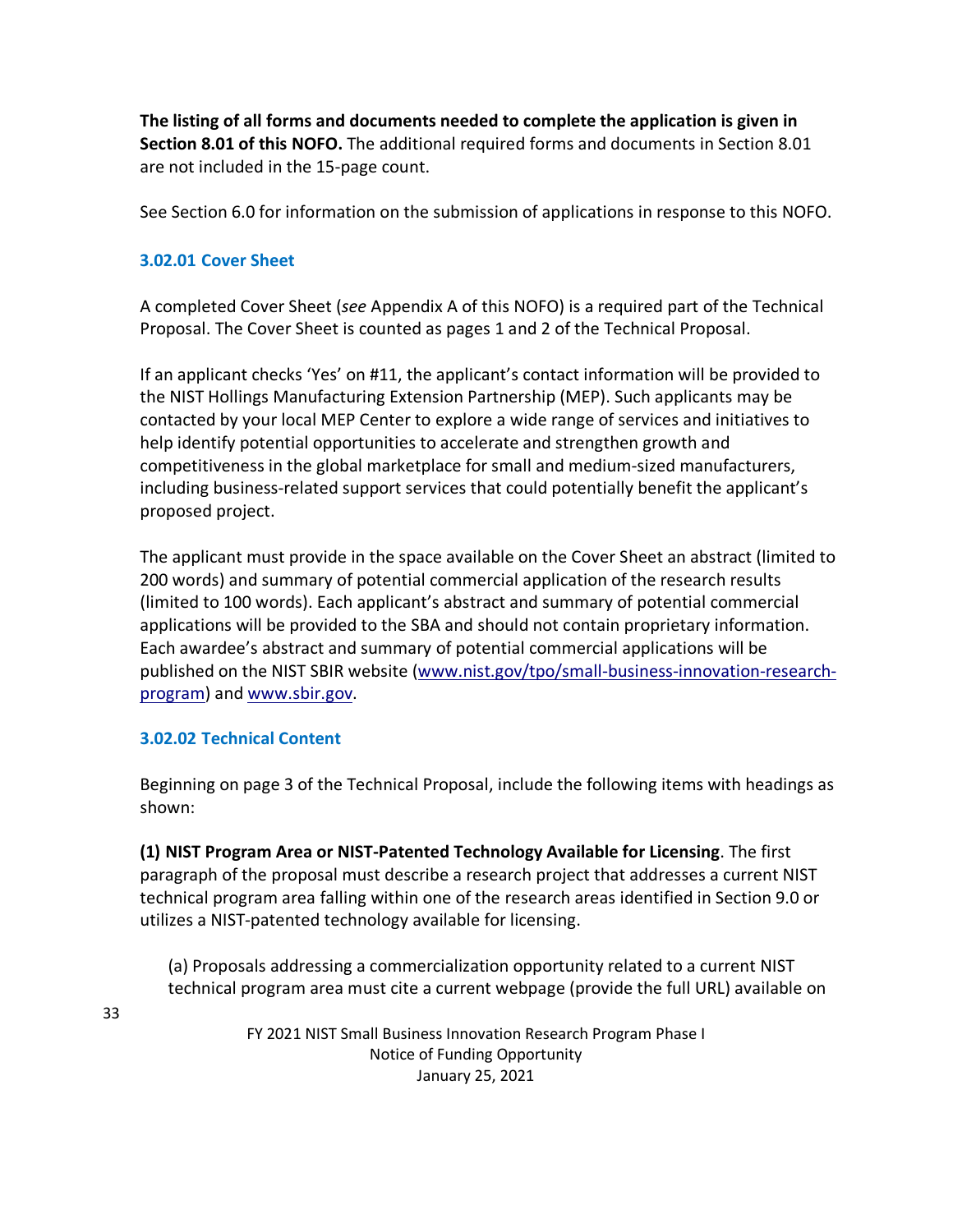the external NIST website [\(http://www.nist.gov\)](http://www.nist.gov/). Simply providing a research area from Section 9.0 is not sufficient. Applicants may not cite webpages describing NIST extramural activities or pages related to the NIST budget or appropriations. The NIST extramural programs are: the Manufacturing Extension Program; the Baldridge Performance Excellence Program; the Office of Advanced Manufacturing, AMTech; and Manufacturing USA.

NIST is interested in receiving proposals that will lead to commercial products. While the proposals must align with a NIST program area, the end product does not need to mimic closely any particular NIST project found within a NIST program area. For example, the NIST Material Measurement Laboratory has an active technical program area for creating methods for determining fatigue and fracture of structural materials. A specific project in that program area could be developing methods for determining the effect of hydrogen embrittlement on the fatigue properties of steel. A proposal that aligns with the program area of (determining) fatigue and fracture of structural materials is sufficient; it does not need to apply directly to one of the specific projects listed within that program area.

(b) Proposals addressing a commercialization opportunity related to a NIST-patented technology that is available for licensing must cite the appropriate invention page from the Federal Laboratory Consortium [\(https://www.federallabs.org/labs/national](https://www.federallabs.org/labs/national-institute-of-standards-and-technology-nist-0)[institute-of-standards-and-technology-nist-0\)](https://www.federallabs.org/labs/national-institute-of-standards-and-technology-nist-0) or cite a U.S. patent number, patent application number, or patent serial number for a NIST-owned patent. If information is needed regarding the availability of a particular NIST-owned patent for licensing, please contact Mary Clague [\(mary.clague@nist.gov\)](mailto:mary.clague@nist.gov) and include the patent identifying number in the communication, before submitting an application.

**(2) Identification and Significance of the Problem or Opportunity.** Make a clearstatement of the specific research problem or opportunity addressed, its innovativeness, commercial potential, and why the research is important.

**(3) Phase I Technical Objectives.** State the specific objectives of the Phase I effort, including the technical questions it will try to answer, to determine the feasibility of the proposed approach.

**(4) Phase I Work Plan**. Include a detailed description of the Phase I feasibility research plan. The plan should indicate what will be done, where it will be done, and how the research will be carried out. The method(s) planned to achieve each objective or task should be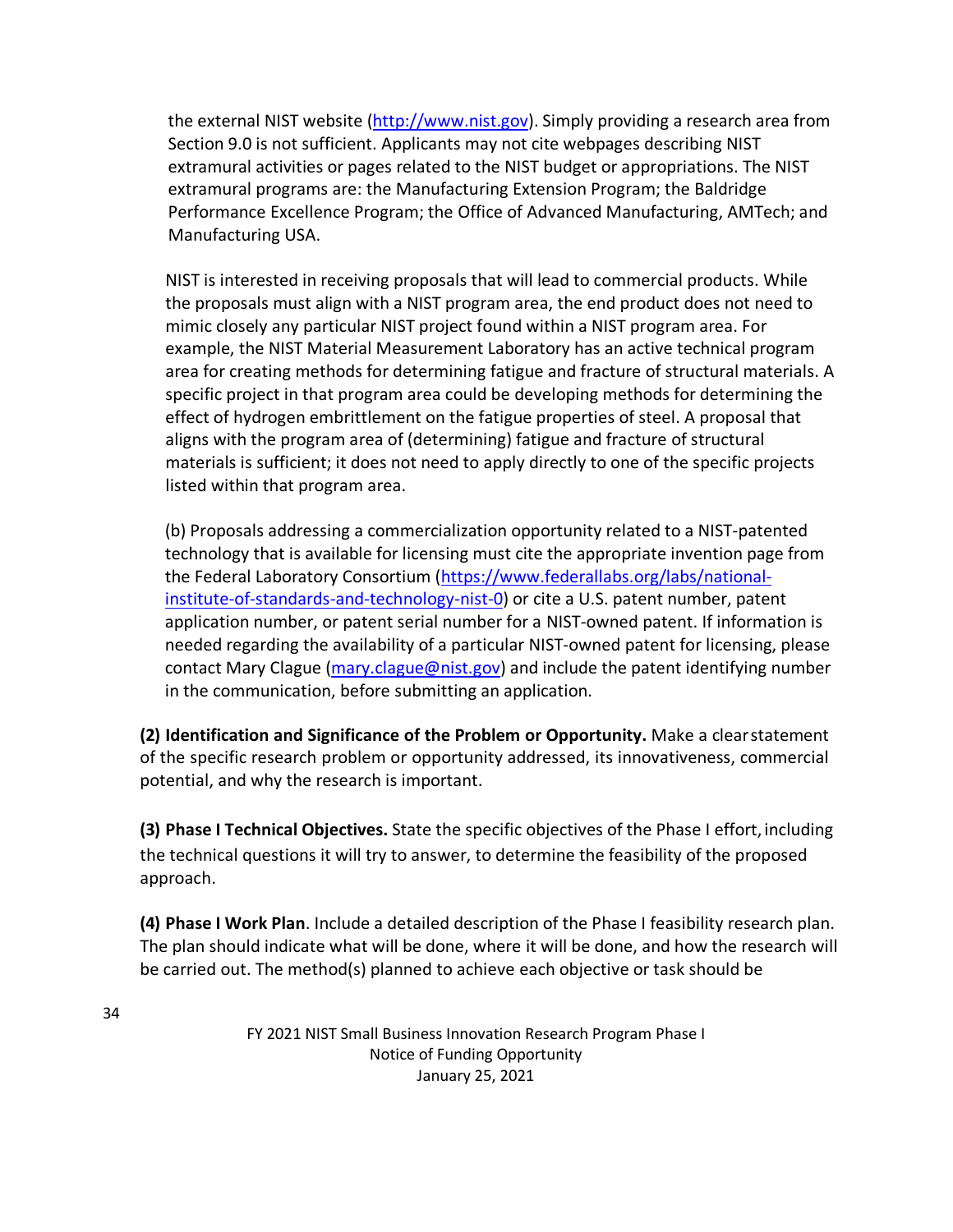discussed in detail.

**(5) Related R/R&D.** Describe significant R/R&D that is directly related to the application, including any conducted by the principal investigator or by the proposing SBC. Describe how it relates to the proposed effort and describe any planned coordination with outside sources. The applicant must persuade evaluators of his or her awareness of key, recent R/R&D conducted by others in the specific topic area.

**(6) Key Individuals and Bibliography of Related Work.** Identify key individuals involved in Phase I, including their related education, experience, and publications. Where vitae are extensive, summaries that focus on the most relevant experience and publications are desired and may be necessary to meet application size limitations.

**(7) Relationship with Future R/R&D.** Discuss the significance of the Phase I effort in providing a foundation for the Phase II R/R&D effort. Also state the anticipated commercial results of the proposed approach.

**(8) Facilities and Equipment.** A description, availability, and location of instrumentation and physical facilities proposed for Phase I should be provided.

**(9) Consultants, Contracts, and Subawards.** The purpose of this section is to show that any third-party research assistance would materially benefit the proposed effort and that arrangements for such assistance are in place at time of application submission.

For Phase I, a minimum of two-thirds of the research and/or analytical effort must be performed by the awardee. Outside involvement in the project is encouraged where it strengthens the conduct of the research. Outside involvement is not a requirement of this program and is limited to no more than one-third of the research and/or analytical effort in Phase I. The total cost for all consultant fees, facility leases, usage fees, and other subcontract/subaward or purchase agreements may not exceed one-third of the total award.

No individual or entity may serve as consultant, contractor, or subrecipient if they have been the recipient of any NIST information related to the research area that is not generally available to the public.

The applicant must also include Letters of Commitment from any participating consultants, subrecipients, or subcontractors. The Letters of Commitment are separate from the Technical Proposal and do not count against the page limit. See Section 8.01.16.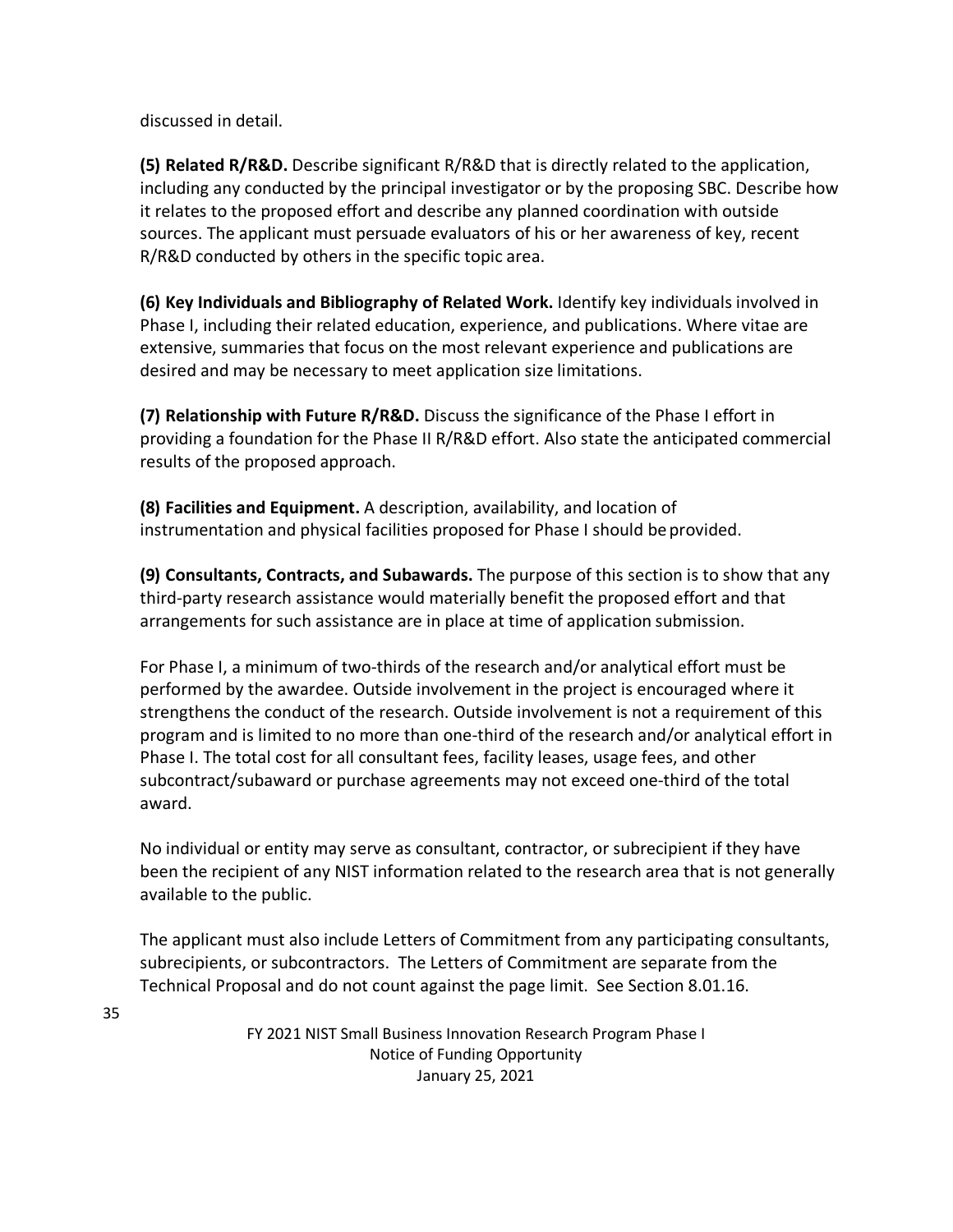**(10) Potential Commercial Application.** A primary program goal is to provide opportunities for small businesses to convert research into technological innovation in the private sector. All proposed research should have a commercial outcome. Describe in detail the commercial potential of the proposed research, how commercialization would be pursued and potentially used by the private sector and/or the Federal Government. Include any optional letters of support and relevant supporting material such as references to journal articles, literature, or government publications. Provide any indicators of commercial potential and address the following:

(a) Market opportunity – Describe the current and anticipated target market, the size of the market, and include a brief profile of the potential customer(s).

(b) Technology and competition – Describe the competitive landscape, the value proposition and competitive advantage of the product or service enabled by the proposed innovation. Also include the critical milestones and pathway for commercial deployment of the proposed product or service.

(c) Finances – Describe your strategy for financing the innovation beyond the SBIR award. Describe the existence of any outside, non-SBIR funding or partnering commitments including any Phase II funding commitments from private sector or non-SBIR funding sources and/or the existence of Phase III follow-on commitments for the subject research.

(d) Benefits - Describe the anticipated commercial benefits of the resulting product or service.

(e) Experience -- Describe your record of commercializing SBIR or other research. Include any additional indicators of the commercial potential of the idea.

**(11) Cooperative Research and Development Agreements (CRADA).** State if the applicant is a former or current CRADA partner with NIST, or with any other Federal agency, naming the agency, title of the CRADA, and any relationship with the proposed work. The statement of work of an SBIR award awarded under this NOFO cannot overlap with the statement of work of an existing CRADA with any federal agency, including NIST, with the awardee. NIST will consider whether there is any overlap on a case by case basis.

**(12) Guest Researcher.** State if the applicant, any of the applicant's employees, or any of its consultants, contractors, or subrecipients or their employees is a domestic or foreign guest researcher at NIST (see

> FY 2021 NIST Small Business Innovation Research Program Phase I Notice of Funding Opportunity January 25, 2021

36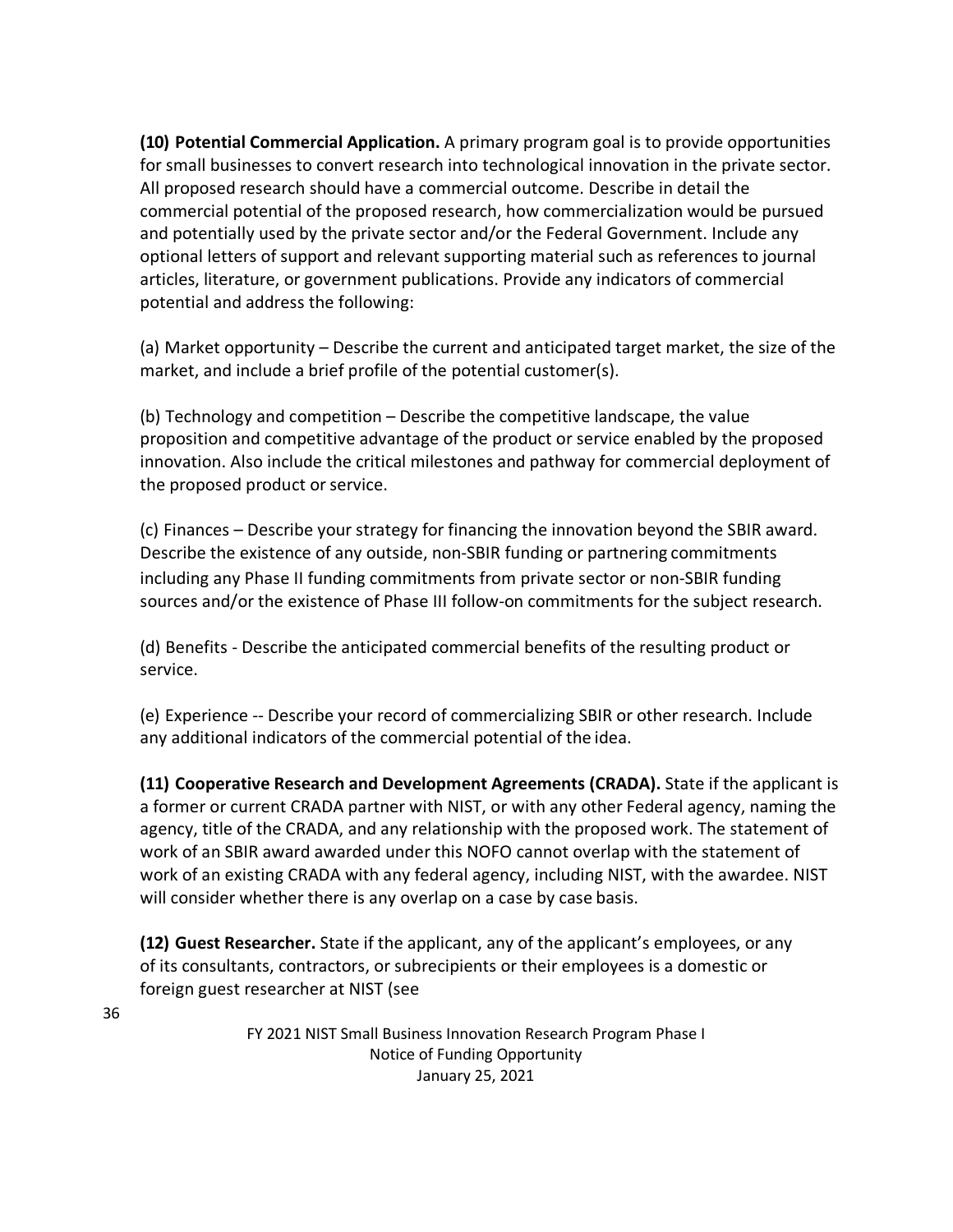[http://www.nist.gov/tpo/collaborations/guestresearchers.cfm\)](http://www.nist.gov/tpo/collaborations/guestresearchers.cfm), naming the sponsoring laboratory.

**(13) Cost Sharing.** Cost sharing is not required and is not considered during theevaluation process for Phase I applications.

**(14) Similar Applications or Awards. WARNING --** While it is permissible to submit identical applications or applications containing a significant amount of essentially equivalent work for consideration under numerous Federal program funding announcements, **it is unlawful to enter into a funding agreement requiring essentially equivalent work to an SBIR award (***see* **15 U.S.C. § 638(bb)(3)).** If there is any question concerning this, it must be disclosed to the soliciting agency or agencies before award.

If an application submitted in response to this NOFO is substantially the same as another application that has been funded, is now being funded, or is pending with another Federal Agency, the applicant must provide the following information:

(a) Names and addresses of agencies to which an application was submitted or from which an award was received.

(b) Date of application submission or date of award.

37

(c) Title, number, and date of NOFO(s) under which an application was submitted or award received.

(d) Specific applicable research topic(s) for each application submitted or award received.

(e) Title of research projects for each application submitted or award received.

(f) Name and title of principal investigator or project manager for each application submitted or award received.

If no equivalent application is under consideration or award for equivalent work received, a statement to that effect **must** be included in this section of the technical content area of the application.

**(15) Prior SBIR Phase II Awards.** If the SBC has received more than 15 Phase II awards in the prior 5 fiscal years, the SBC must submit the following information in its Phase I application: name of the awarding agency; date of award; funding agreement number; amount of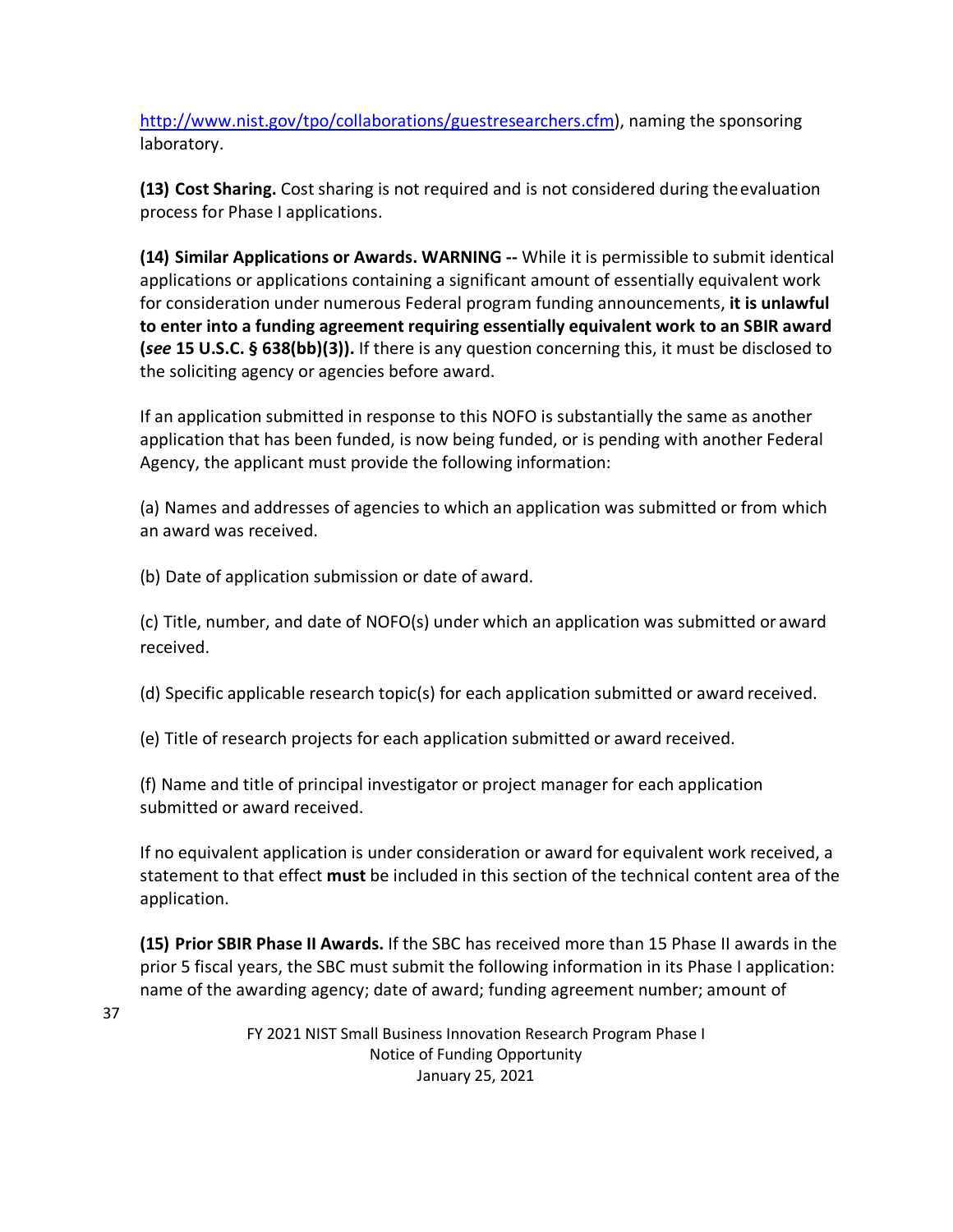award; topic, subtopic, or research area title; follow-on agreement amount; source and date of commitment; and current commercialization status for each Phase II award. This required information will not be counted toward the 15-page Technical Proposal limitation.

# **4.0 METHOD OF SELECTION AND EVALUATION CRITERIA**

## **4.01 Introduction**

All applications will be evaluated and judged on a competitive basis. Applications will be initially screened to determine eligibility, completeness, and responsiveness to this NOFO (see Sections 4.02 and 8.01). Applications passing the initial screening will be evaluated in accordance with the evaluation criteria (see Section 4.03). Each application will be judged on its own merit.

NIST is under no obligation to fund any application or any specific number of applications in a given topic. NIST may elect to fund several or none of the applications for the same research area. If an application is submitted that requires a license to use a NIST-owned invention covered by a patent or patent application and such NIST-owned invention has become unavailable for licensing prior to the close of this NOFO in the field of use relevant to the application, NIST has the sole discretion to deem the application ineligible.

## **4.02 Phase I Screening Criteria**

Please carefully read the entire NOFO and review the following Phase I Screening Criteria to assure that your application meets NIST requirements. Phase I applications that do not clearly satisfy all nine (9) of the screening criteria will be eliminated from the review and selection process and not receive further consideration. However, NIST, in its sole discretion, may continue the review process for an application that is missing minor nonsubstantive information, the absence of which may easily be rectified.

The screening criteria are:

(1) The application must be received by NIST before the deadline specified in Section 6.01.

(2) The proposing firm must qualify as eligible according to the criteria provided in Section 1.03.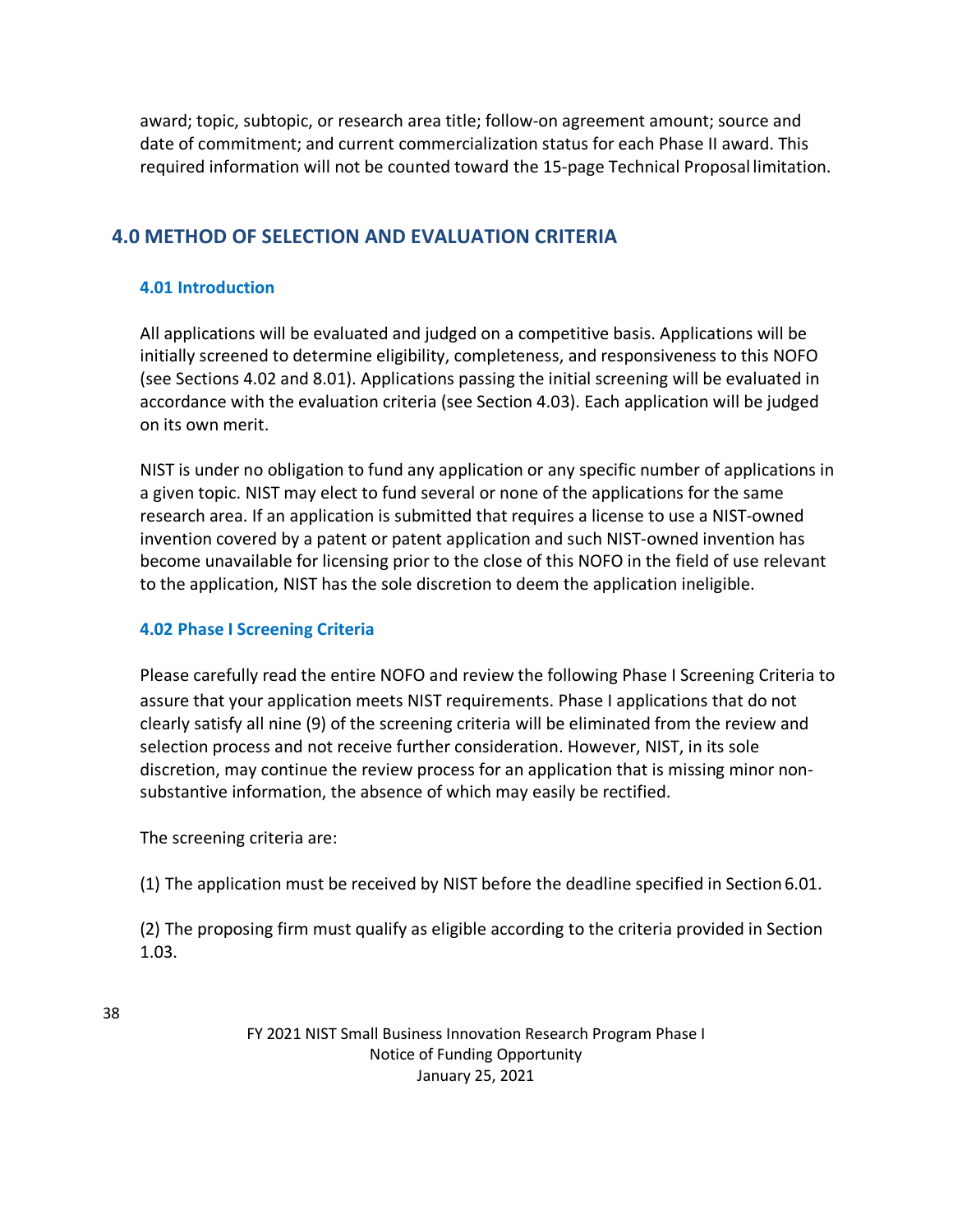(3) The Phase I application must include all required forms and documents listed in Section 8.01:

- i) SF-424 (R&R), Application for Federal Assistance
- ii) Research and Related Budget (Total Fed + Non-Fed)
- iii) SF-424B, Assurances Non-Construction Programs, (if applicable)
- iv) CD-511, Certification Regarding Lobbying
- v) Research and Related Other Project Information
- vi) SF-LLL Disclosure of Lobbying Activities (if applicable)
- vii) Technical Content see Section 3.02
	- a. Cover Sheet see Section 3.02.01
	- b. Technical Proposal see Section 3.02.02
- viii) Budget Narrative and Justification see Section 8.01.8
- ix) Indirect Cost Rate Agreement see Section 8.01.9
- x) SBA Company Registry Form see Section 8.01.10
- xi) Data Management Plan -see Section 8.01.11
- xii) Subaward Budget Form see Section 8.01.12
- xiii) Research and Related Personal Data see Section 8.01.13
- xiv) Current and Pending Support Form see Section 8.01.14
- xv) Compliance with SBIR Program Requirements, Applicant Fraud Awareness Training Certificate of Training Completion – see Section 8.01.15
- xvi) Letters of Commitment see Section 8.01.16

(4) The Technical Content must not exceed 15 pages including letters of support.

(5) The Technical Proposal must include an appropriate URL – see Section 3.02.02 (1). The Phase I application must be submitted only under one of the research areas in Section 9.0 and must clearly address NIST research priorities as shown by identification of a NIST or Federal Laboratory Consortium (FLC) website, or cite a U.S. patent number, patent application number, or patent serial number for a NIST-owned patent.

(6) The Phase I total proposed project budget must not exceed \$100,000. Up to an additional \$6,500 may be requested for TABA. For Phase I, a minimum of two-thirds of the research and/or analytical effort must be performed by the awardee. The total cost for all consultant fees, facility leases, usage fees, and other subcontract/subaward or purchase agreements may not exceed one-third of the total award (Section 1.03).

(7) The feasibility research duration for the Phase I project must not exceed 6 months.

39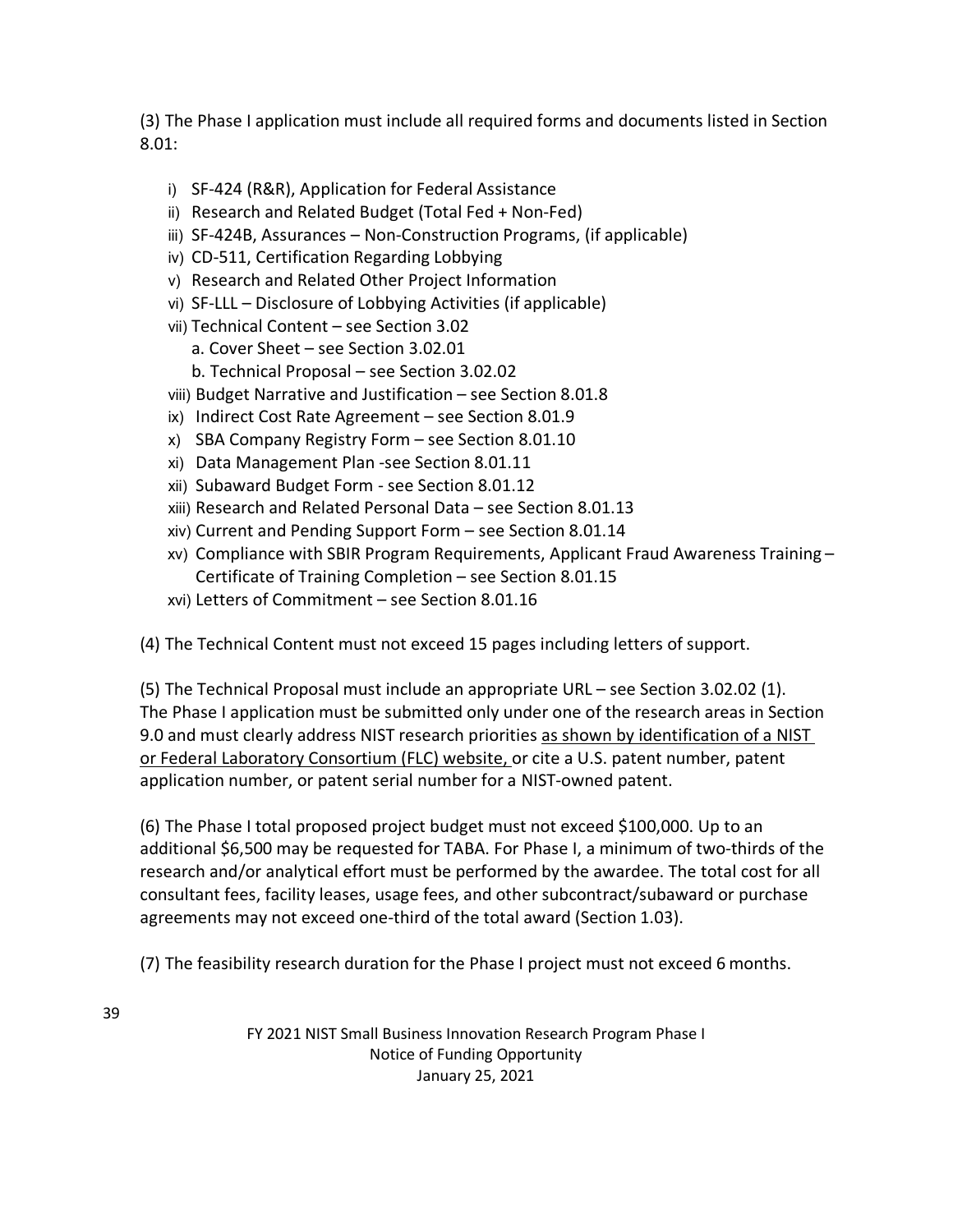(8) If an application is submitted that requires a license to use a NIST-owned invention covered by a patent or patent application, the relevant NIST-owned invention must be available for licensing prior to the close of this NOFO in the field of use relevant to the application.

(9) The Phase I application must include a commercialization plan. (Section 3.02.02.(10))

## **4.03 Phase I Evaluation Criteria**

Phase I applications that satisfy the screening criteria in Section 4.02 will proceed to a scored merit review process.

**Merit Review.** The applications will be evaluated by at least three (3) reviewers composed of NIST staff or non-federal personnel in accordance with the following weighted criteria for a maximum of 100 points. Reviewers may discuss the applications with each other, but scores will be determined on an individual basis. The reviewers will evaluate:

(1) The degree to which the proposed technical approach is comprehensive, feasible, and demonstrates a clear understanding of the research area. (20 points)

(2) The appropriateness of the qualifications and extent of the experience of the proposed principal/key investigators, supporting staff, and consultants as they relate to accomplishing the proposed research effort. In addition, reviewers will evaluate, as applicable, the extent to which the applicant has access to the facilities and equipment necessary to complete the proposed research. (5 points)

(3) The likelihood that the proposed research program will lead to a successful product or service with a viable pathway for commercial deployment as described in the commercialization plan. (30 points)

(4) The magnitude of the anticipated commercial benefits of the resulting product or service. (25 points)

(5) The extent to which the proposed commercial product or service relates to the goals of a NIST technical program and the NIST mission. (20 points)

## **4.04 Phase I Award Selections**

40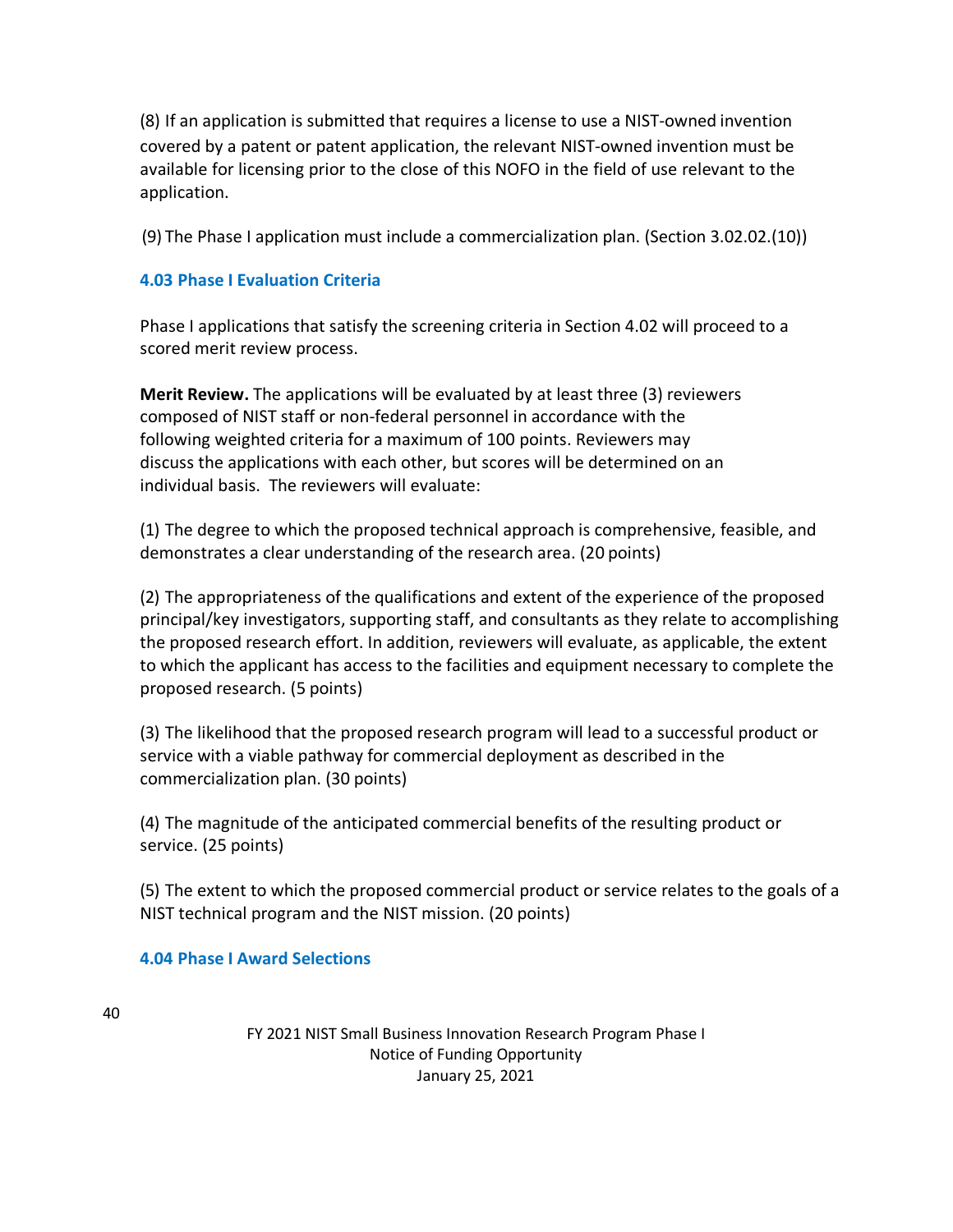Final selection decisions will be made by the Selecting Official, the Director of the NIST Technology Partnerships Office, or designee, considering the following selection factors:

- (1) Scores and comments provided by the Merit reviewers;
- (2) Diversity across NIST program areas;
- (3) Proposed projects that include SBIR high priority areas of manufacturing and energy efficiency research;
- (4) Proposed projects that include participation by women and socially and economically disadvantaged SBCs, and SBCs from HUBZones or underserved-states;
- (5) Applicants that have received fewer than 20 SBIR awards in the past;
- (6) Possible duplication of other federally-funded research; and
- (7) Availability of funding.

NIST may select some, all, or none of the applications, or part(s) of any particular application. Prior to issuing an award, NIST may ask for supplemental information and may negotiate the scope and amount of the award. The final approval of selected applications and issuance of awards will be by the NIST Grants Officer. The award decisions of the NIST Grants Officer are final.

### **4.04.01 Federal Awarding Agency Review of Risk Posed by Applicants**

After applications are proposed for funding by the Selecting Official, the NIST Grants Management Division (GMD) performs pre-award risk assessments in accordance with 2 C.F.R. § 200.206, which may include a review of the financial stability of an applicant, the quality of the applicant's management systems, the history of performance, and/or the applicant's ability to effectively implement statutory, regulatory, or other requirements imposed on non-Federal entities.

Review of applications, selection of successful applicants, and award processing is expected to be completed by June 2021. The earliest start date for awards under this NOFO is expected to be June 2021.

In addition, prior to making an award where the total Federal share is expected to exceed the simplified acquisition threshold (currently \$250,000), NIST GMD will review and consider the publicly available information about that applicant in the Federal Awardee Performance and Integrity Information System (FAPIIS). An applicant may, at its discretion, review and comment on information about itself previously entered into FAPIIS by a Federal awarding agency. As part of its review of risk posed by applicants, NIST GMD will consider any comments made by the applicant in FAPIIS in making its determination about the applicant's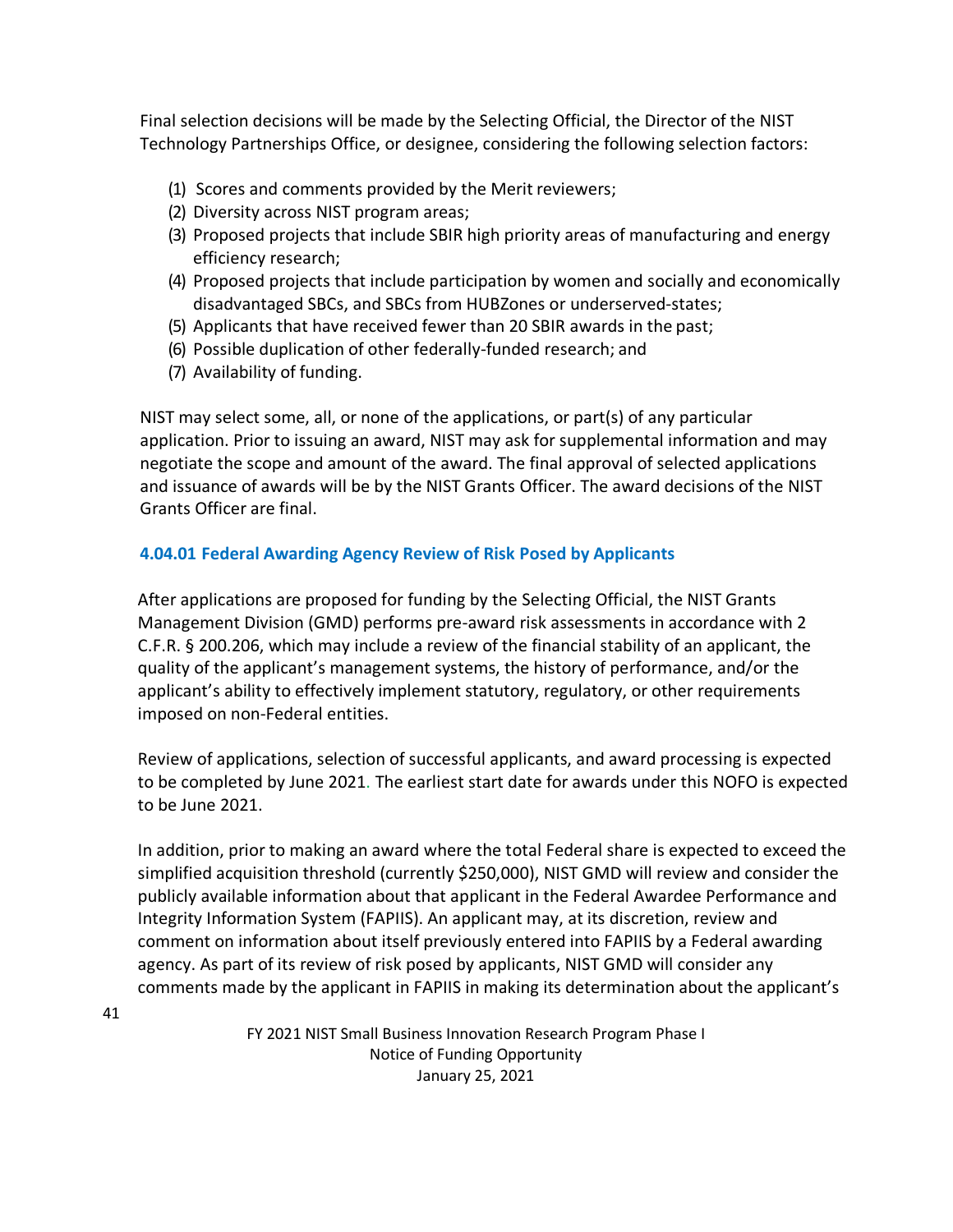integrity, business ethics, and record of performance under Federal awards. Upon completion of the pre-award risk assessment, the Grants Officer will make a responsibility determination concerning whether the applicant is qualified to receive the subject award and, if so, whether appropriate specific conditions that correspond to the degree of risk posed by the applicant should be applied to an award.

## **4.04.02 Release of Proposal Review Information**

After final award decisions have been announced, the merit evaluations of applications that passed the screening criteria will be provided to the applicant with written notification of award/non-award. The identity of the reviewers will not be disclosed.

## **5.0 CONSIDERATIONS**

## **5.01 Awards**

Through 2 C.F.R. § 1327.101, the Department of Commerce adopted **Uniform Administrative Requirements, Cost Principles, and Audit Requirements for Federal Awards** at 2 C.F.R. Part 200, which apply to awards in this program. Refer to <http://go.usa.gov/SBYh> and<http://go.usa.gov/SBg4>.

The Department of Commerce will apply to all awards made under this NOFO the **Financial Assistance Standard Terms and Conditions** in effect on the date of award. The current version, dated November 12, 2020, is accessible at [Department of Commerce Financial Assistance Standard Terms and Conditions.](https://www.commerce.gov/sites/default/files/2020-11/DOC%20Standard%20Terms%20and%20Conditions%20-%2012%20November%202020%20PDF_0.pdf)

The **Department of Commerce Pre-Award Notification Requirements for Grants and Cooperative Agreements**, 79 FR 78390 (December 30, 2014), are applicable to this NOFO and are available at [http://go.usa.gov/hKkR.](http://go.usa.gov/hKkR)

Contingent upon availability of funds, NIST anticipates making a total number of approximately twelve (12) Phase I awards with a project budget of no more than \$100,000 each. Up to an additional \$6,500 may be included in each award for TABA. The total performance period shall be no more than seven (7) months beginning on the agreement start date. A period of one (1) month is allotted after the six (6) month R&D duration for the awardee to prepare and submit a final report. The funding vehicles for NIST's SBIR program in both Phase I and Phase II are cooperative agreements.

Phase II awards shall be for no more than \$400,000. The R&D activity period of performance

42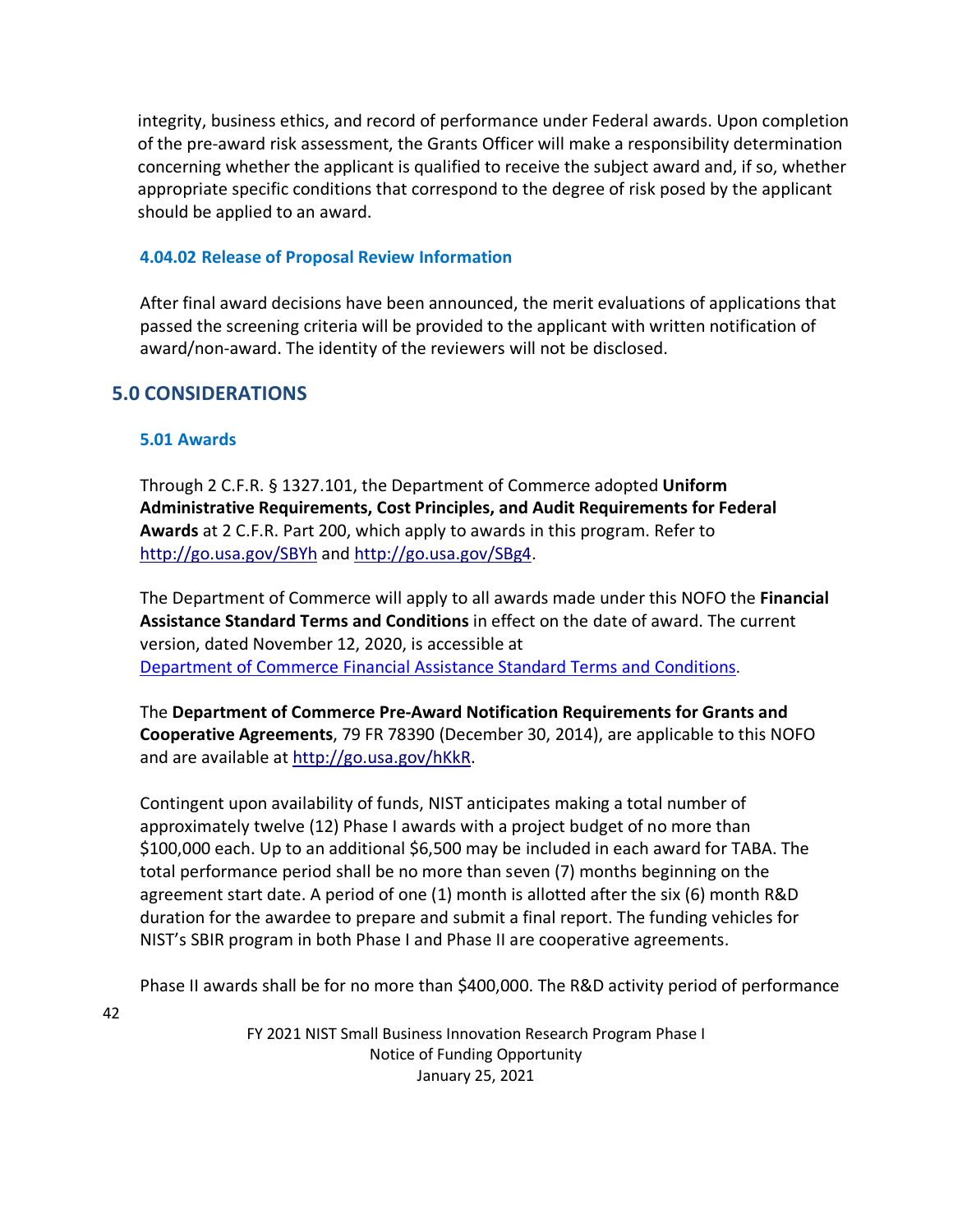in Phase II will depend upon the scope of the research, but should not exceed 24 months. One year after completing the R&D activity, the awardee shall be required to report on its commercialization activities. The total period of performance for Phase II is 36 months.

It is anticipated that approximately half of the Phase I awardees will receive Phase II awards, depending upon the availability of funds. To provide for an in-depth review of the Phase I final report and the Phase II application, Phase II awards will be made approximately 4 months after the completion of Phase I, contingent upon availability of funds.

In no event will NIST or the Department of Commerce be responsible for application preparation costs. This NOFO does not obligate NIST or the Department of Commerce to make any awards under either Phase I or Phase II. Furthermore, NIST will not fund any costs incurred by the applicants before awards are made. Publication of this NOFO does not oblige NIST or the Department of Commerce to award any specific project or to obligate any available funds.

## **5.02 Reporting Requirements**

43

Phase I awardees will be required to submit a Research Performance Progress Report (RPPR), covering the award's first three months, prior to the end of the fourth month of the period of performance, and a final report seven months after the start of the award. Publication citation information as well as links to publicly available data or revised Data Management Plans (DMP) shall be submitted as soon as they become available.

The RPPR should include a response to each of the metric questions that address the technical details regarding the research conducted up to that point in the project, detailed plans for the next stages of the project, results obtained, estimates of technical feasibility, a description of TABA services provided, and the benefits and results of TABA services provided for those awardees who requested and were approved for TABA services. Consideration will be given to changes from the solicited and proposed milestones if results from experimentation warrant a deviation from the plan. Inclusion of proprietary information within the RPPRs may be necessary in order to effectively communicate progress and gain appropriate consultation from NIST experts regarding next steps. All such proprietary information must be marked by the awardee according to instructions provided in Section 5.04.01.

To help assess the effectiveness of our program in meeting programmatic and SBIR objectives, NIST may periodically request information from small businesses about progress taken towards commercialization of the technology after the completion of Phase I and II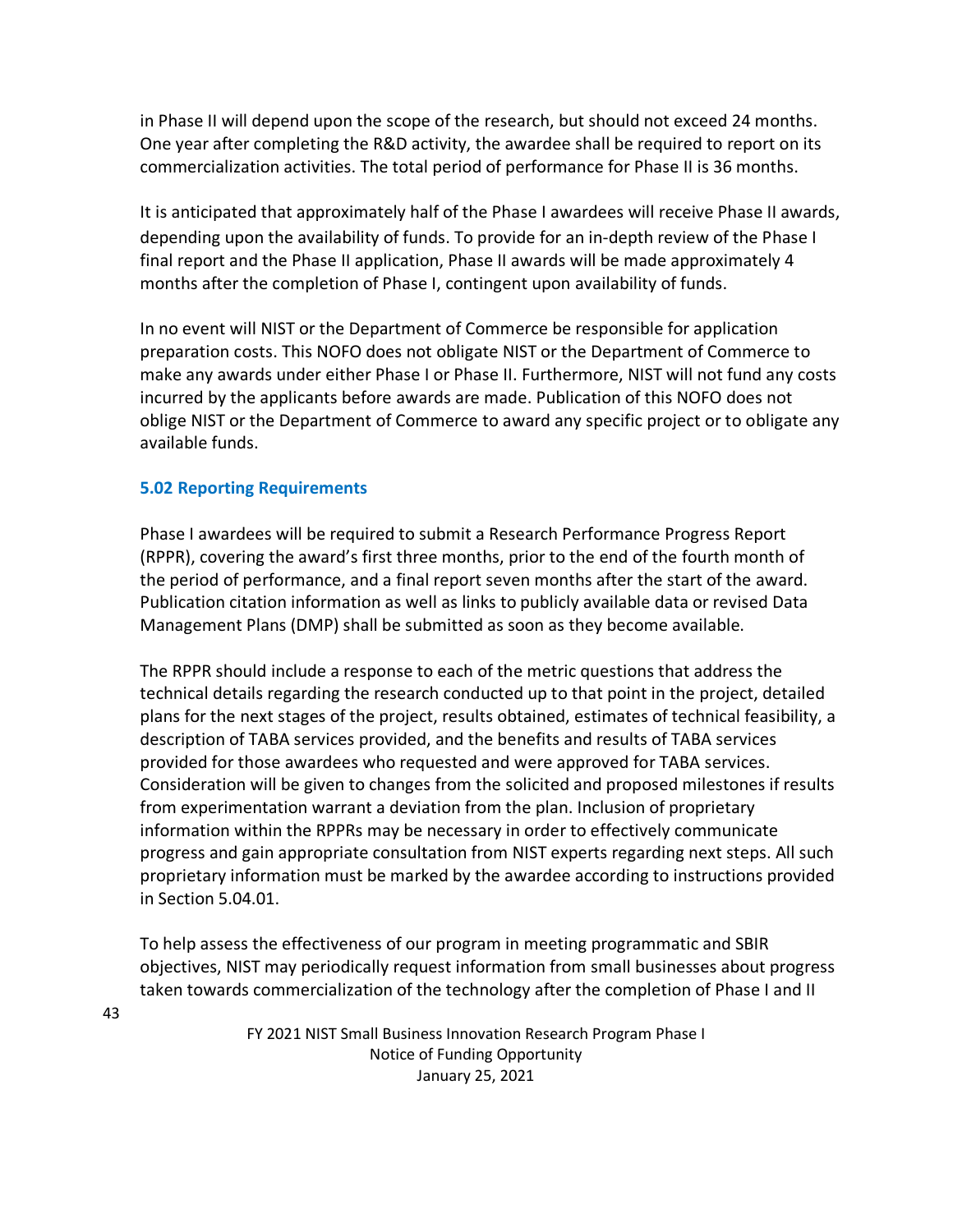#### awards.

44

### **5.03 Payment Schedule**

Cooperative agreements will include an award term with electronic payment system information. Pursuant to 2 C.F.R. § 200.305 awardees are to be paid in advance, provided they maintain or demonstrate the willingness to maintain: written procedures that minimize the time elapsing between the transfer of funds and disbursement by the recipient, and financial management systems that meet the standards for fund control and accountability as established in 2 C.F.R. § 200.302. Advances of funds to a recipient organization shall be limited to the minimum amounts needed and be timed to be in accordance with the actual, immediate cash requirements of the recipient organization in carrying out the purpose of the approved program or project.

The Department of Commerce policy requires that in the usual case, non-Federal entities time advance payment requests so that Federal funds are on hand for a maximum of three calendar days before being disbursed by the non-Federal entity for eligible award costs. In no case should advances exceed the amount of cash required for a 30-day period.

#### **5.04 Innovations, Inventions and Patents**

### **5.04.01 Proprietary Information Contained in Proposals**

Information contained in unsuccessful applications will remain the property of the applicant. Unsuccessful applications will be retained in accordance with the [General Record Schedule](https://www.archives.gov/files/records-mgmt/grs/grs01-2.pdf)  [1.2/021.](https://www.archives.gov/files/records-mgmt/grs/grs01-2.pdf) The Federal Government may, however, retain copies of all applications. Public release of information in any application submitted will be subject to existing statutory and regulatory requirements. Applicants are discouraged from submitting proprietary information unless the information is deemed essential for proper evaluation of the application. If proprietary information provided by an applicant in a proposal, which constitutes a trade secret, proprietary commercial or financial information, confidential personal information, or data affecting national security, it will be treated in confidence to the extent permitted by law, provided that the proposal is clearly marked by the applicant as follows:

(A) The following legend must appear on the title page of the proposal:

This proposal contains information that shall not be disclosed outside the Federal Government and shall not be duplicated, used, or disclosed in whole or in part for any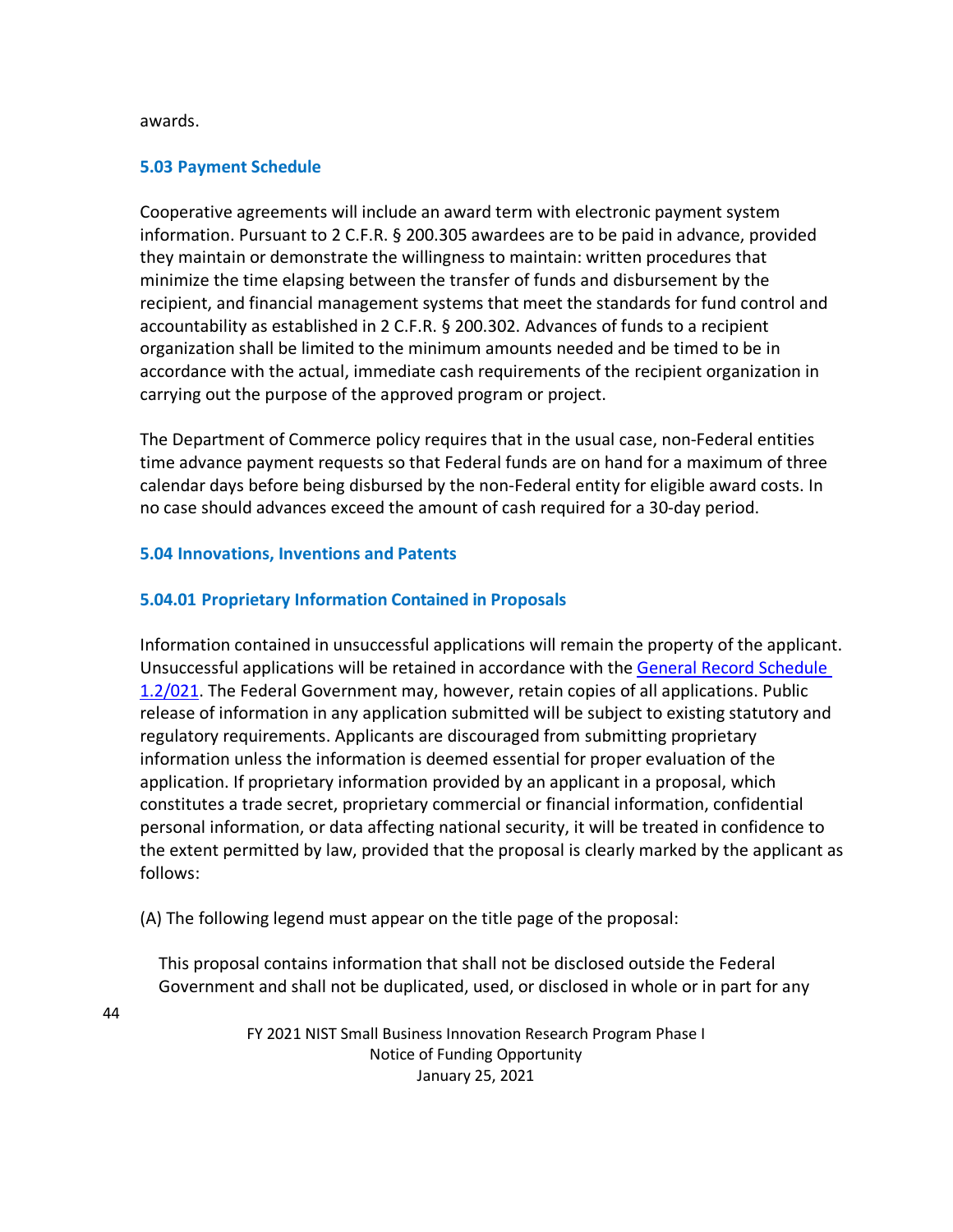purpose other than evaluation of this proposal, unless authorized by law. The Government shall have the right to duplicate, use, or disclose the data to the extent provided in the resulting award if award is made as a result of the submission of this proposal. The information subject to these restrictions are contained on all pages of the proposal except for pages [insert page number or other identification of pages that contain no restricted information.]

## (End of Legend); and

(B) The following legend must appear on each page of the proposal that contains information the applicant wishes to protect:

Use or disclosure of information contained on this sheet is subject to the restriction on the title page of this proposal.

The use of any other legend is unacceptable to the Government and may constitute grounds for removing the application from further consideration without assuming any liability for inadvertent disclosure.

## **5.04.02 Rights in Data Developed Under SBIR Funding Agreements**

In lieu of the [Department of Commerce Financial Assistance Standard Terms and](https://www.commerce.gov/sites/default/files/2020-11/DOC%20Standard%20Terms%20and%20Conditions%20-%2012%20November%202020%20PDF_0.pdf)  [Conditions,](https://www.commerce.gov/sites/default/files/2020-11/DOC%20Standard%20Terms%20and%20Conditions%20-%2012%20November%202020%20PDF_0.pdf) Section C.03, Intellectual Property Rights, the following terms and conditions will apply to and be included in all SBIR awards issued under this NOFO:

(a) Definitions. All definitions below are excerpted from the [SBA SBIR/STTR Policy](https://www.sbir.gov/sites/default/files/SBA_SBIR_STTR_POLICY_DIRECTIVE_OCT_2020_0.pdf)  [Directive.](https://www.sbir.gov/sites/default/files/SBA_SBIR_STTR_POLICY_DIRECTIVE_OCT_2020_0.pdf)

(1) Computer Database. A collection of data recorded in a form capable of being processed by a computer. The term does not include Computer Software.

(2) Computer Programs. A set of instructions, rules, or routines recorded in a form that is capable of causing a computer to perform a specific operation or series of operations.

(3) Computer Software. Computer programs, source code, source code listings, object code listings, design details, algorithms, processes, flow charts, formulae, and related material that would enable the software to be reproduced, recreated, or recompiled. Computer Software does not include Computer Databases or Computer Software Documentation.

45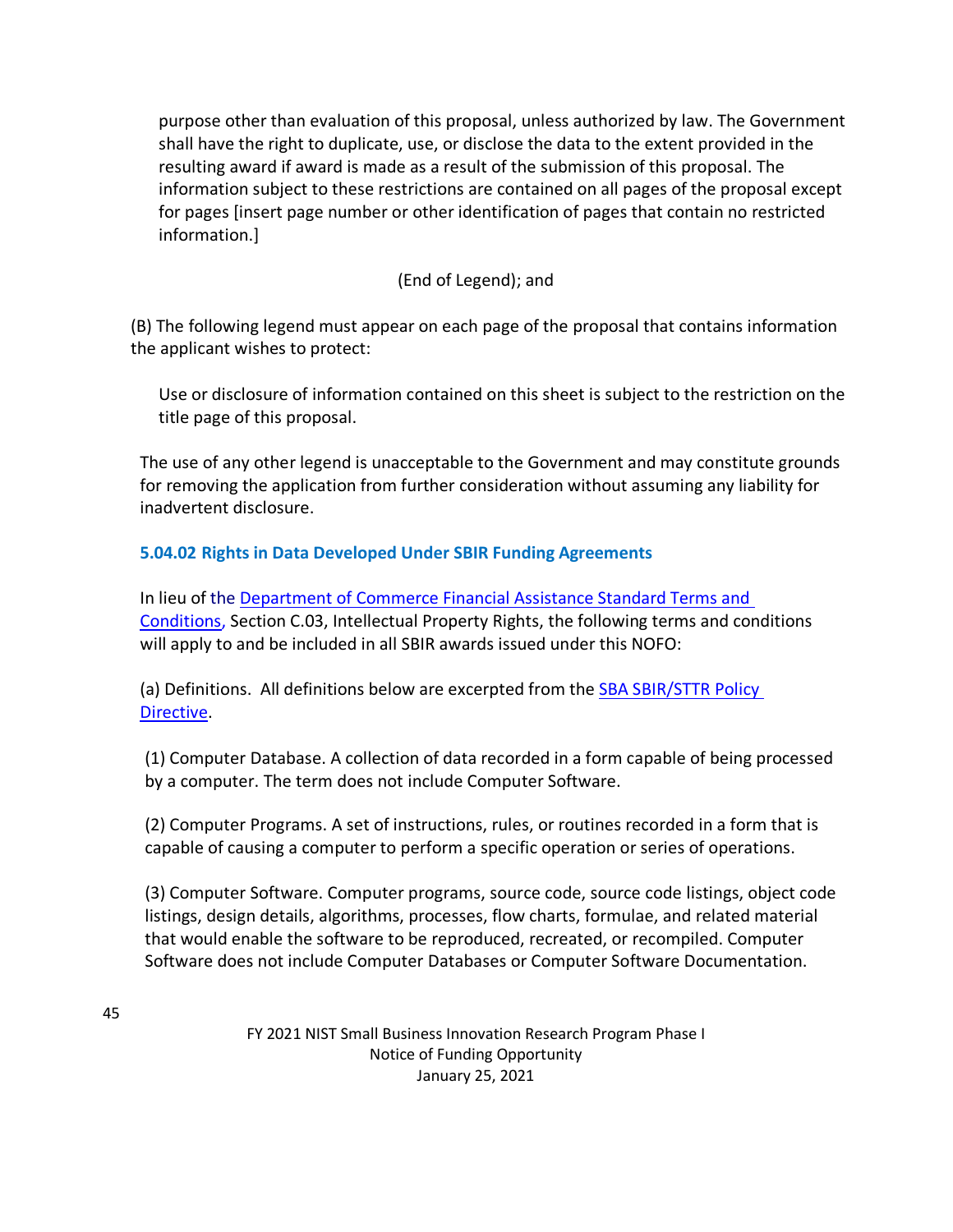(4) Computer Software Documentation. Owner's manuals, user's manuals, installation instructions, operating instructions, and other similar items, regardless of storage medium, that explain the capabilities of the Computer Software or provide instructions for using the software.

(5) Data. All recorded information, regardless of the form or method of recording or the media on which it may be recorded. The term does not include information incidental to contract or grant administration, such as financial, administrative, cost or pricing or management information.

(6) Form, Fit, and Function Data. Data relating to items, components, or processes that are sufficient to enable physical and functional interchangeability, and data identifying source, size, configuration, mating and attachment characteristics, functional characteristics, and performance requirements. For Computer Software it means data identifying source, functional characteristics, and performance requirements, but specifically excludes the source code, algorithms, processes, formulas, and flow charts of the software.

(7) Government Purpose. Any activity in which the United States Government is a party, including cooperative agreements with international or multi-national defense organizations or sales or transfers by the United States Government to foreign governments or international organizations. Government Purposes include competitive procurement, but do not include the rights to use, modify, reproduce, release, perform, display, or disclose Technical Data or Computer Software for commercial purposes or authorize others to do so.

(8) Operations, Maintenance, Installation, or Training Purposes (OMIT) Data. Data that is necessary for operation, maintenance, installation, or training purposes (but not including detailed manufacturing or process data).

(9) SBIR/STTR Computer Software Rights. The Federal Government's rights during the SBIR/STTR Protection Period in specific types of SBIR/STTR Data that are Computer Software.

(1) The Federal Government may use, modify, reproduce, release, perform, display, or disclose SBIR/STTR Data that are Computer Software within the Government. The Federal Government may exercise SBIR/STTR Computer Software Rights within the Government for: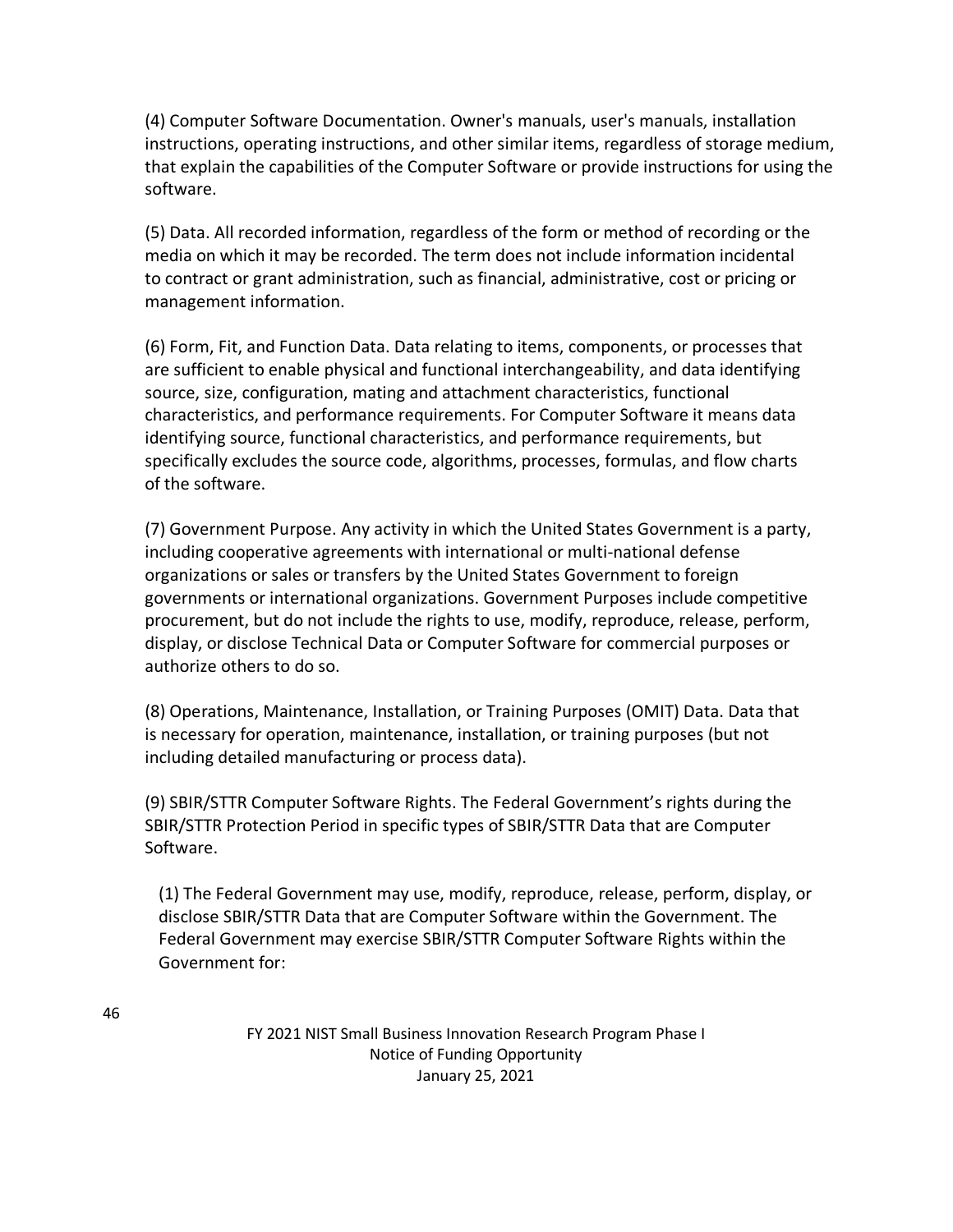(i) Use in Federal Government computers;

(ii) Modification, adaptation, or combination with other Computer Software, provided that the Data incorporated into any derivative software are subject to the rights in § 3(ee) of the SBIR/STTR Policy Directive and that the derivative software is marked as containing SBIR/STTR Data;

(iii) Archive or backup; or

(iv) Distribution of a computer program to another Federal agency, without further permission of the Awardee, if the Awardee is notified of the distribution and the identity of the recipient prior to the distribution, and a copy of the SBIR/STTR Computer Software Rights included in the Funding Agreement is provided to the recipient.

(2) The Federal Government shall not release, disclose, or permit access to SBIR/STTR Data that is Computer Software for commercial, manufacturing, or procurement purposes without the written permission of the Awardee. The Federal Government shall not release, disclose, or permit access to SBIR/STTR Data outside the Government without the written permission of the Awardee unless:

(i) The non-Governmental entity has entered into a non-disclosure agreement with the Government that complies with the terms for such agreements outlined in § 8 of the SBIR/STTR Policy Directive; and

(ii) The release or disclosure is—

(A) To a Federal Government support service contractor or their subcontractor for purposes of supporting Government internal use or activities, including evaluation, diagnosis and correction of deficiencies, and adaptation, combination, or integration with other Computer Software provided that SBIR/STTR Data incorporated into any derivative software are subject to the rights in § 3(ee) of the SBIR/STTR Policy Directive; or

(B) Necessary to support certain narrowly-tailored essential Government activities for which law or regulation permits access of a non-Government entity to a contractors' data developed exclusively at private expense, non-SBIR/STTR Data, such as for emergency repair and overhaul.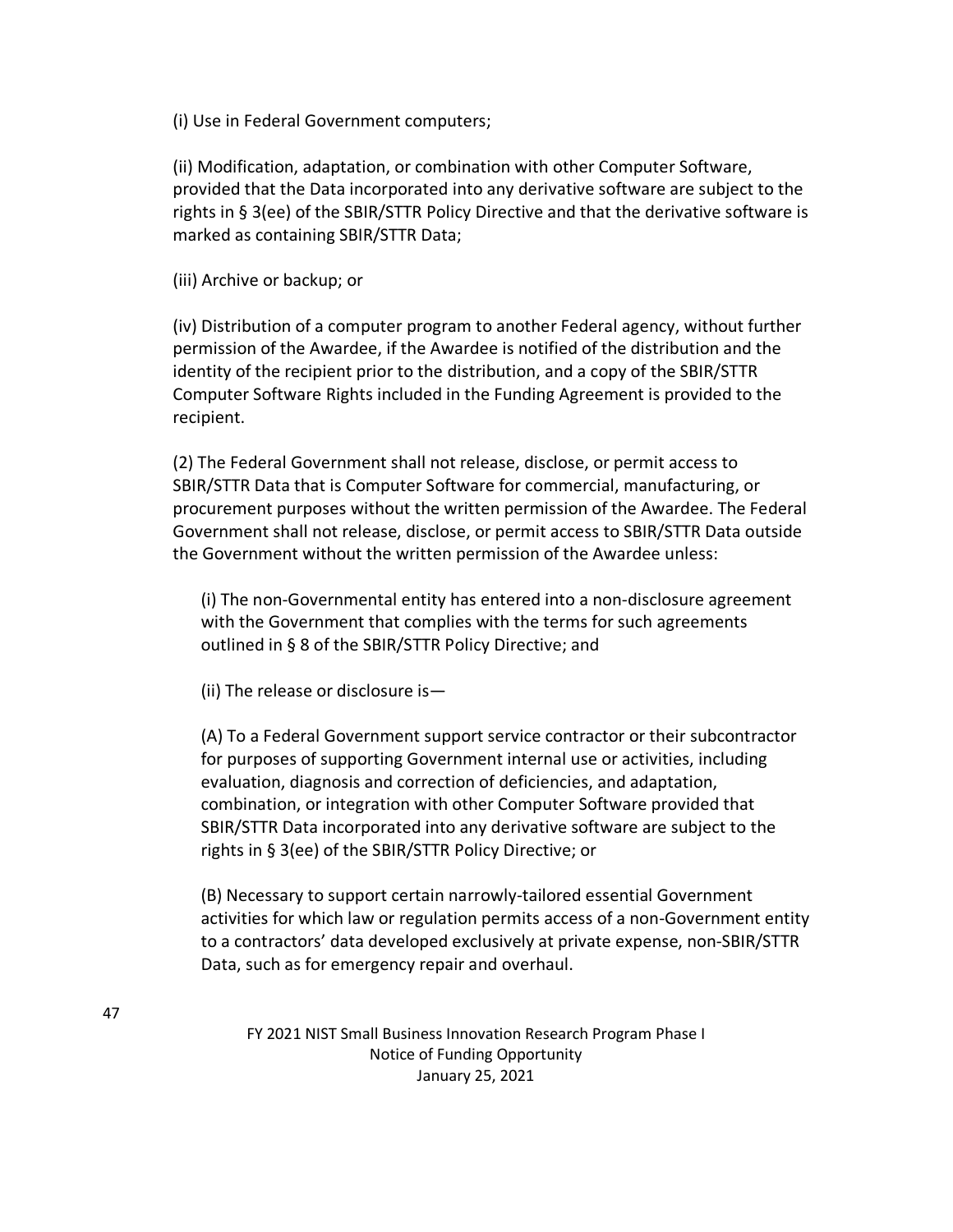(10) SBIR/STTR Data. All Data developed or generated in the performance of an SBIR or STTR award, including Technical Data and Computer Software developed or generated in the performance of an SBIR or STTR award. The term does not include information incidental to contract or grant administration, such as financial, administrative, cost or pricing or management information.

(11) SBIR/STTR Data Rights. The Federal Government's license rights in properly marked SBIR/STTR Data during the SBIR/STTR Protection Period are as follows: SBIR/STTR Technical Data Rights in SBIR/STTR Data that are Technical Data or any other type of Data other than Computer Software; and SBIR/STTR Computer Software Rights in SBIR/STTR Data that is Computer Software. Upon expiration of the protection period for SBIR/STTR Data, the Federal Government has a royalty free license to use, and to authorize others to use on its behalf, these data for Government Purposes, and is relieved of all disclosure prohibitions and assumes no liability for unauthorized use of these data by third parties. The Federal Government receives Unlimited Rights in Form Fit, and Function Data, OMIT Data, and all unmarked SBIR/STTR Data.

(12) SBIR/STTR Protection Period. The period of time during which the Federal Government is obligated to protect SBIR/STTR Data against unauthorized use and disclosure in accordance with SBIR/STTR Data Rights. The SBIR/STTR Protection Period begins at award of an SBIR/STTR Funding Agreement and ends not less than twenty years from that date (See § 8(b)(4) of the SBIR/STTR Policy Directive).

(13) SBIR/STTR Technical Data Rights. The Federal Government's rights during the SBIR/STTR Protection Period in SBIR/STTR Data that are Technical Data or any other type of Data other than Computer Software.

(1) The Federal Government may, use, modify, reproduce, perform, display, release, or disclose SBIR/STTR Data that are Technical Data within the Government; however, the Government shall not use, release, or disclose the data for procurement, manufacturing, or commercial purposes; or release or disclose the SBIR/STTR Data outside the Government except as permitted by paragraph (B) below or by written permission of the Awardee.

(2) SBIR/STTR Data that are Technical Data may be released outside the Federal Government without any additional written permission of the Awardee only if the non-Governmental entity or foreign government has entered into a non-disclosure agreement with the Federal Government that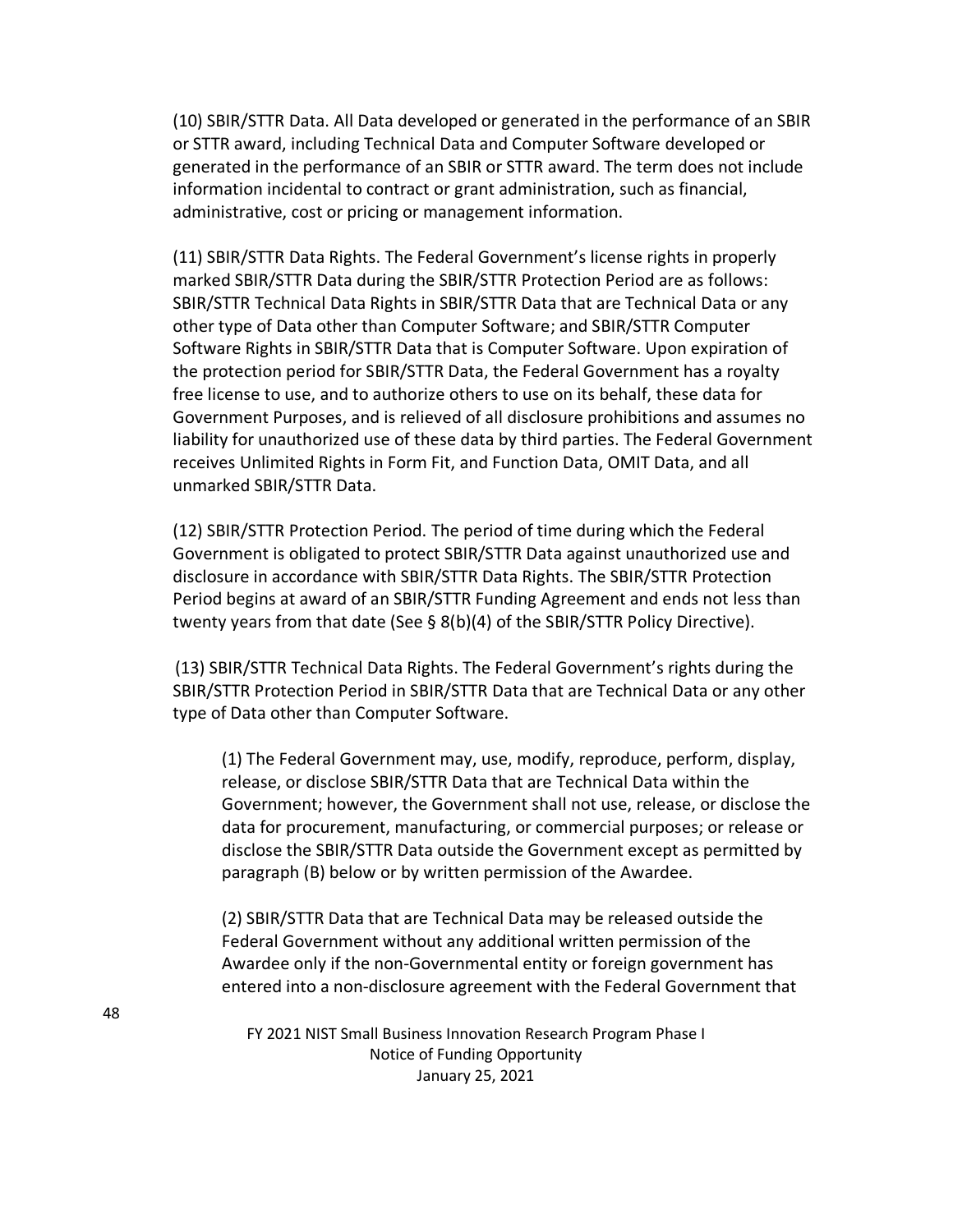complies with the terms for such agreements outlined in § 8 of the SBIR/STTR Policy Directive and the release is:

(i) Necessary to support certain narrowly-tailored essential Government activities for which law or regulation permits access of a non-Government entity to a contractors' data developed exclusively at private expense, non-SBIR/STTR Data, such as for emergency repair and overhaul;

(ii) To a Government support services contractor in the performance of a Government support services contract for internal Government use or activities, including evaluation, diagnosis or modification, provided that SBIR/STTR Technical Data incorporated into any derivative Data are subject to the rights in § 3(ii) of the SBIR/STTR Policy Directive, and the release is not for commercial purposes or manufacture;

(iii) To a foreign government for purposes of information and evaluation if required to serve the interests of the U.S. Government; or

(iv) To non-Government entities or individuals for purposes of evaluation.

(14) Technical Data. Recorded information, regardless of the form or method of the recording, of a scientific or technical nature (including Computer Software Documentation and Computer Databases). The term does not include Computer Software or financial, administrative, cost or pricing, or management information, or other data incidental to contract or grant administration. The term includes recorded Data of a scientific or technical nature that is included in Computer Databases.

(15) Unlimited Rights. The Government's rights to access, use, modify, prepare derivative works, reproduce, release, perform, display, disclose, or distribute Data in whole or in part, in any manner and for any purpose whatsoever, and to have or authorize others to do so.

(b) Allocation of SBIR/STTR Data Rights.

(1) An SBC retains ownership of all SBIR/STTR Data it develops or generates in the performance of an SBIR/STTR award. The SBC retains all rights in SBIR/STTR Data that are not granted to the Federal Government in accordance with the SBIR/STTR Policy Directive. These rights of the SBC do not expire.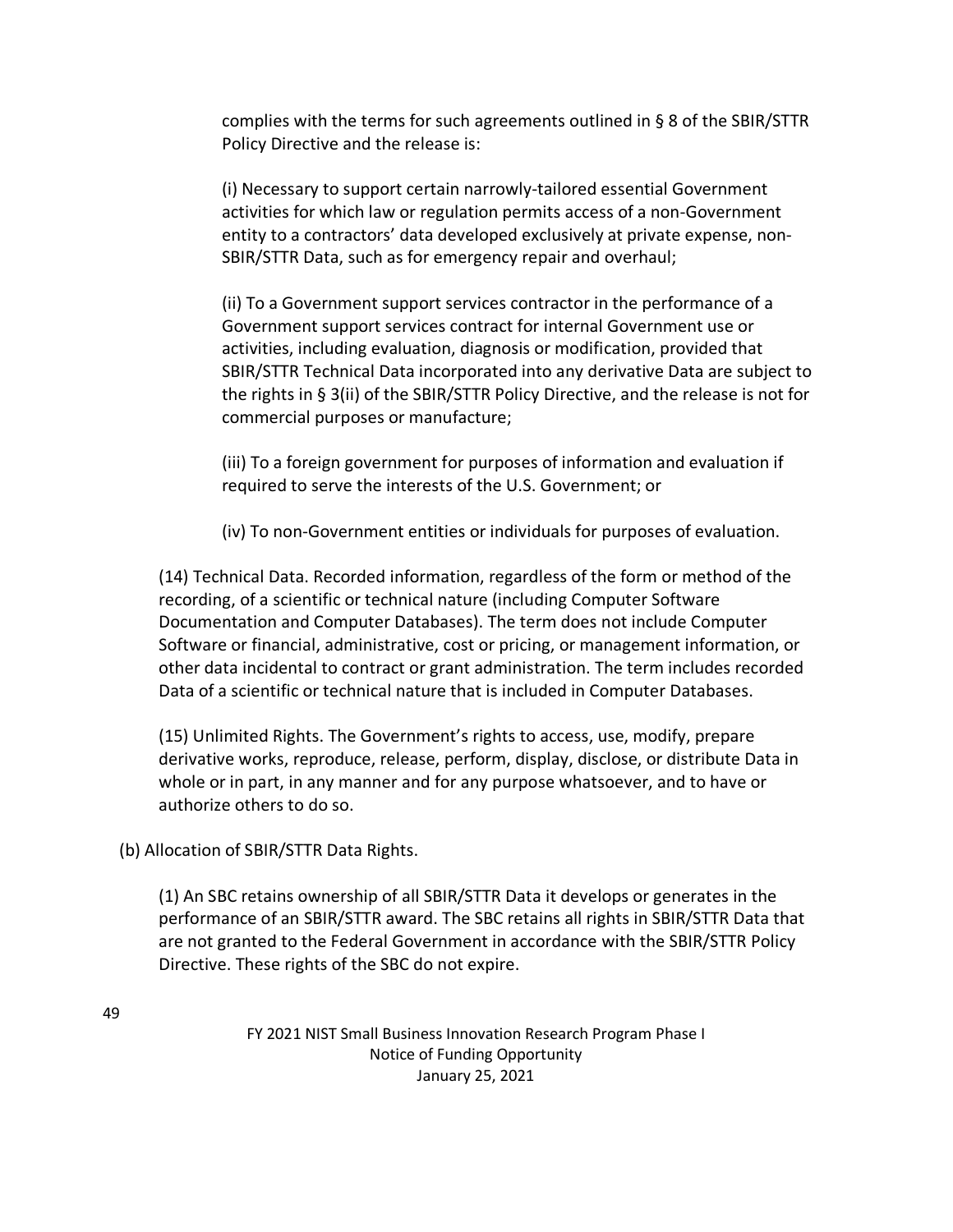(2) During the SBIR/STTR Protection Period, the Federal Government receives SBIR/STTR Technical Data Rights in appropriately marked SBIR/STTR Data that is Technical Data or any other type of Data other than Computer Software; and SBIR/STTR Computer Software Rights in appropriately marked SBIR/STTR Data that is Computer Software.

(3) After the protection period, the Federal Government may use, and authorize others to use on its behalf, for Government Purposes, SBIR/STTR Data that was protected during the SBIR/STTR Protection Period. Awards issued by the U.S. Department of Energy are subject to Unlimited Rights after the expiration of the SBIR/STTR Protection Period.

(4) The Federal Government receives Unlimited Rights in Form Fit, and Function Data, OMIT Data, and all unmarked SBIR/STTR Data.

(c) Identification and Delivery of SBIR/STTR Data. Any SBIR/STTR Data delivered by the Awardee, and in which the Awardee intends to limit the Federal Government's rights to SBIR/STTR Data Rights, must be delivered with restrictive markings. The Federal Government assumes no liability for the access, use, modification, reproduction, release, performance, display, disclosure, or distribution of SBIR/STTR Data without markings. The Awardee or its subcontractors or suppliers shall conspicuously and legibly mark all such SBIR/STTR Data with the appropriate legend.

(1) The authorized legend shall be placed on each page of the SBIR/STTR Data. If only portions of a page are subject to the asserted restrictions, the SBIR/STTR Awardee shall identify the restricted portions (e.g., by circling or underscoring with a note or other appropriate identifier). With respect to SBIR/STTR Data embodied in Computer Software, the legend shall be placed on: (1) the printed material or media containing the Computer Software; or (2) the transmittal document or storage container. The legend shall read as follows: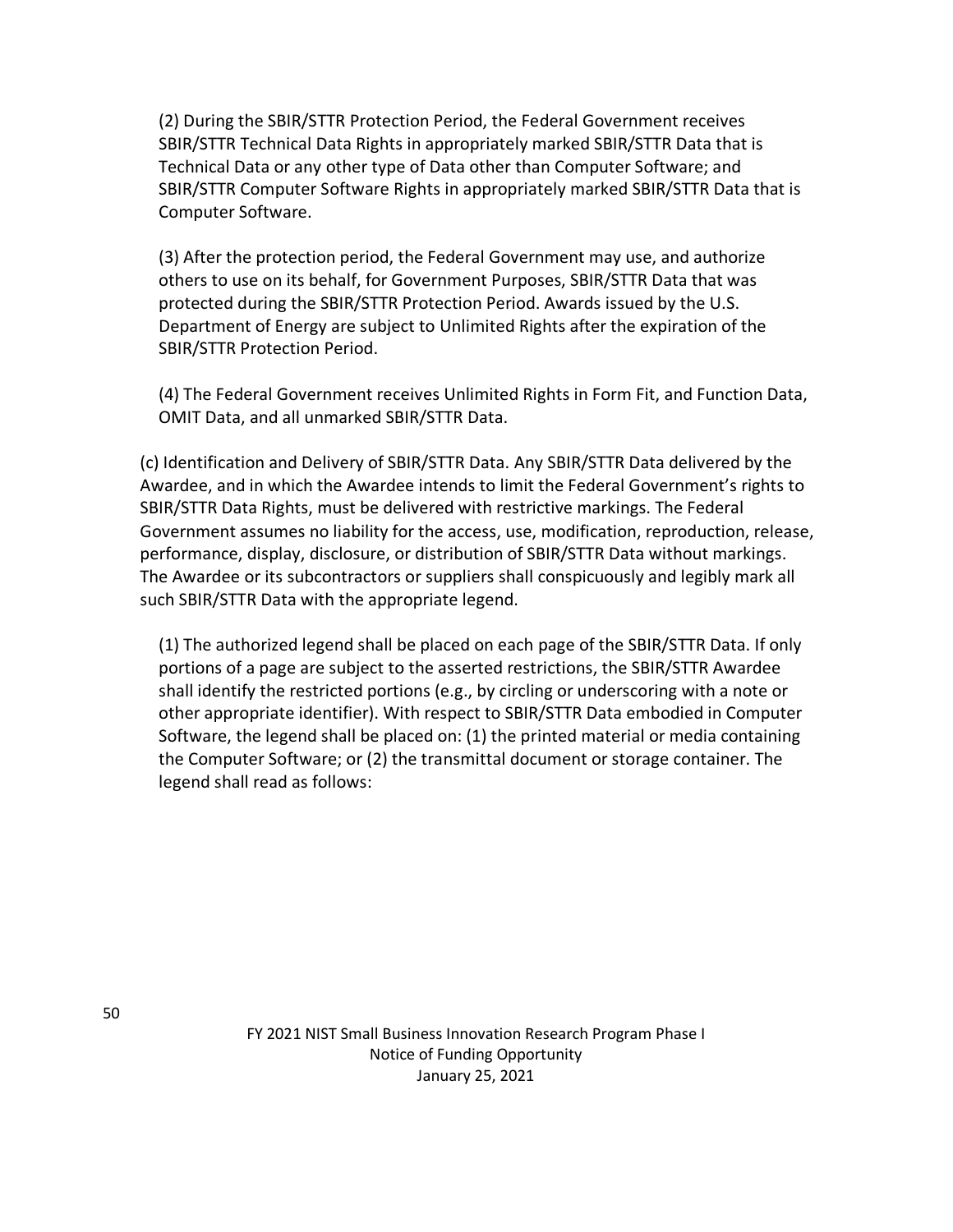## "SBIR/STTR DATA RIGHTS

| Funding Agreement No.              |  |
|------------------------------------|--|
| Award Date                         |  |
| <b>SBIR/STTR Protection Period</b> |  |
| <b>SBIR/STTR Awardee</b>           |  |
| <b>SBIR/STTR Awardee Address</b>   |  |

This is SBIR/STTR Data (or is Computer Software or a Prototype that embodies or includes SBIR/STTR Data) to which the SBIR/STTR Awardee has SBIR/STTR Data Rights and to which the Federal Government has received SBIR/STTR Technical Data Rights (or SBIR/STTR Computer Software Rights) during the SBIR/STTR Protection Period and rights of use for Government Purposes after the SBIR/STTR Protection Period, as those terms are defined in the SBIR/STTR Funding Agreement. Awards issued by the U.S. Department of Energy are subject to Unlimited Rights after the SBIR/STTR Protection Period, as that term is defined in the SBIR/STTR Funding Agreement. Any reproduction of SBIR/STTR Data or portions of such data marked with this legend must also reproduce the markings."

### (End of Legend)

(2) Data submitted without correct or appropriate markings may be corrected within 6 months from the date the data is delivered.

(d) Relation to patents. Nothing regarding SBIR/STTR Data Rights in this clause shall imply a license to or imply a requirement to license to the Federal Government any patent to a Subject Invention (as defined under the Bayh-Dole Act implemented at 37 CFR 401) made under an SBIR/STTR award.

## (e) *Copyright*.

## (1) *Data first produced in the performance of this award*.

(i) Except as otherwise specifically provided in this award, the Awardee may assert copyright subsisting in any data first produced in the performance of this award. (ii) When asserting copyright, the Awardee shall affix the applicable copyright notice of 17 U.S.C. § 401 or § 402 and an acknowledgment of Government sponsorship (including award number).

(iii) For data other than computer software, the Awardee grants to the Government, and others acting on its behalf, a paid-up nonexclusive, irrevocable, worldwide

51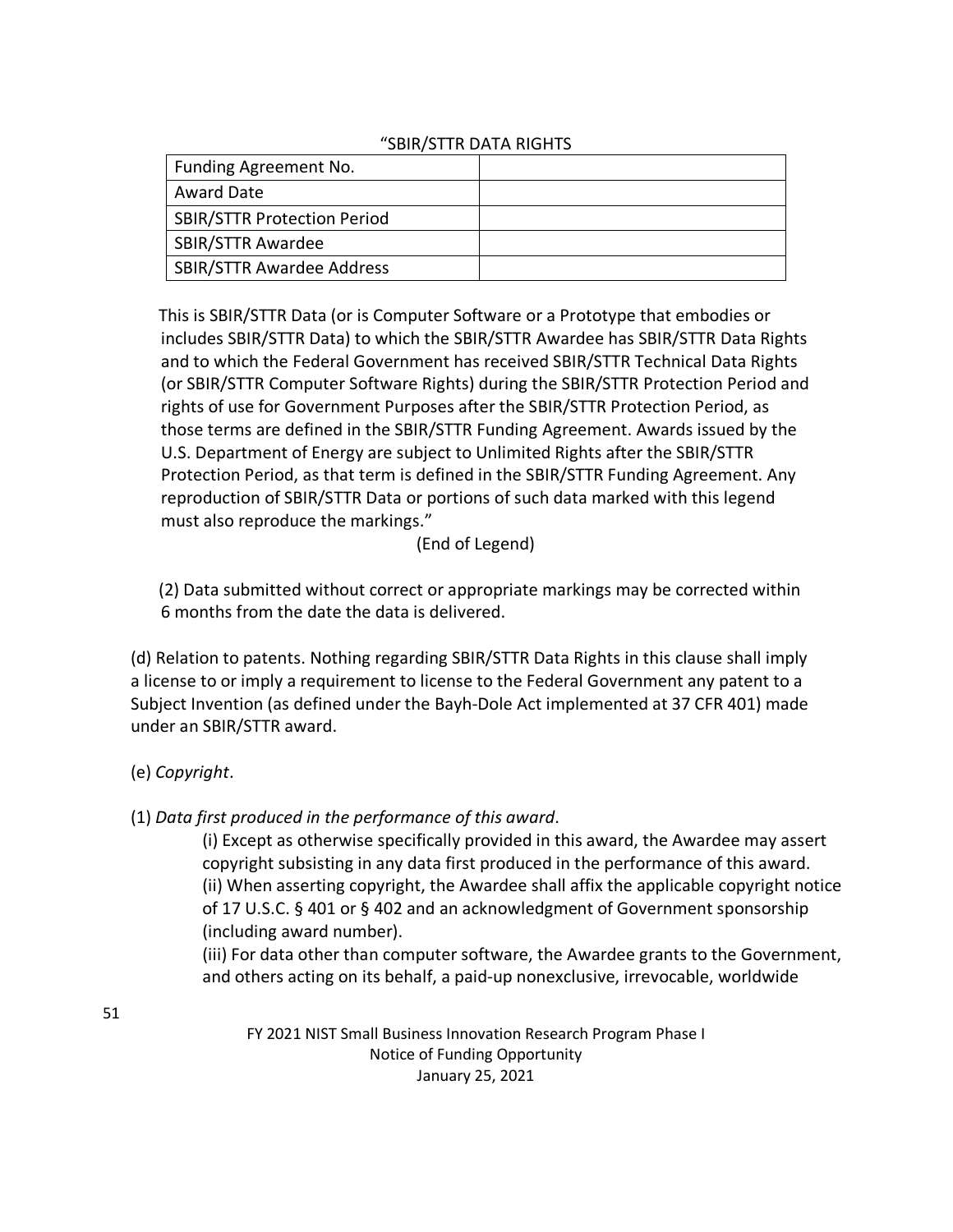license to reproduce, prepare derivative works, distribute copies to the public, and perform publicly and display publicly, by or on behalf of the Government. For computer software, the Awardee grants to the Government, and others acting on its behalf, a paid-up, nonexclusive, irrevocable, worldwide license in such copyrighted computer software to reproduce, prepare derivative works, and perform publicly and display publicly, by or on behalf of the Government.

(2) *Data not first produced in the performance of this award.* The Awardee shall not, without prior written permission of the Grants Officer, incorporate in data delivered under this award any data that are not first produced in the performance of this award unless the Awardee: (i) identifies such data; and (ii) grants to the Government, or acquires on its behalf, a license of the same scope as set forth in subparagraph  $(c)(1)$  of this clause.

(3) *Removal of copyright notices*. The Government will not remove any copyright notices placed on data pursuant to this paragraph (c)) and will include such notices on all reproductions of the data.

(End of Clause)

## **5.04.03 NIST-Owned Inventions**

Awardees will not have any automatic rights to make, use or sell products or services incorporating NIST-owned inventions. For any SBIR award that requires a license to use a NIST-owned invention covered by a patent or patent application, the SBIR awardee will be required to contact NIST's Technology Partnerships Office for a patent license for research or for commercial use.

To the extent that such NIST-owned invention is available for licensing and has not otherwise been exclusively licensed to another party, the SBIR awardee will be granted a non-exclusive research license and will be given the opportunity to negotiate a nonexclusive or an exclusive commercialization license to the NIST-owned invention, in accordance with the Federal patent licensing regulations, set forth in 37 C.F.R. Part 404.

### **5.04.04 Patent Rights**

Normally, SBCs may retain worldwide patent rights to any invention developed with Federal support. The specific requirements governing the development, reporting, and disposition of rights to inventions and patents resulting from Federal awards are described in more detail in 37 C.F.R. Part 401, which implements 35 U.S.C. § 202 through 204 and

52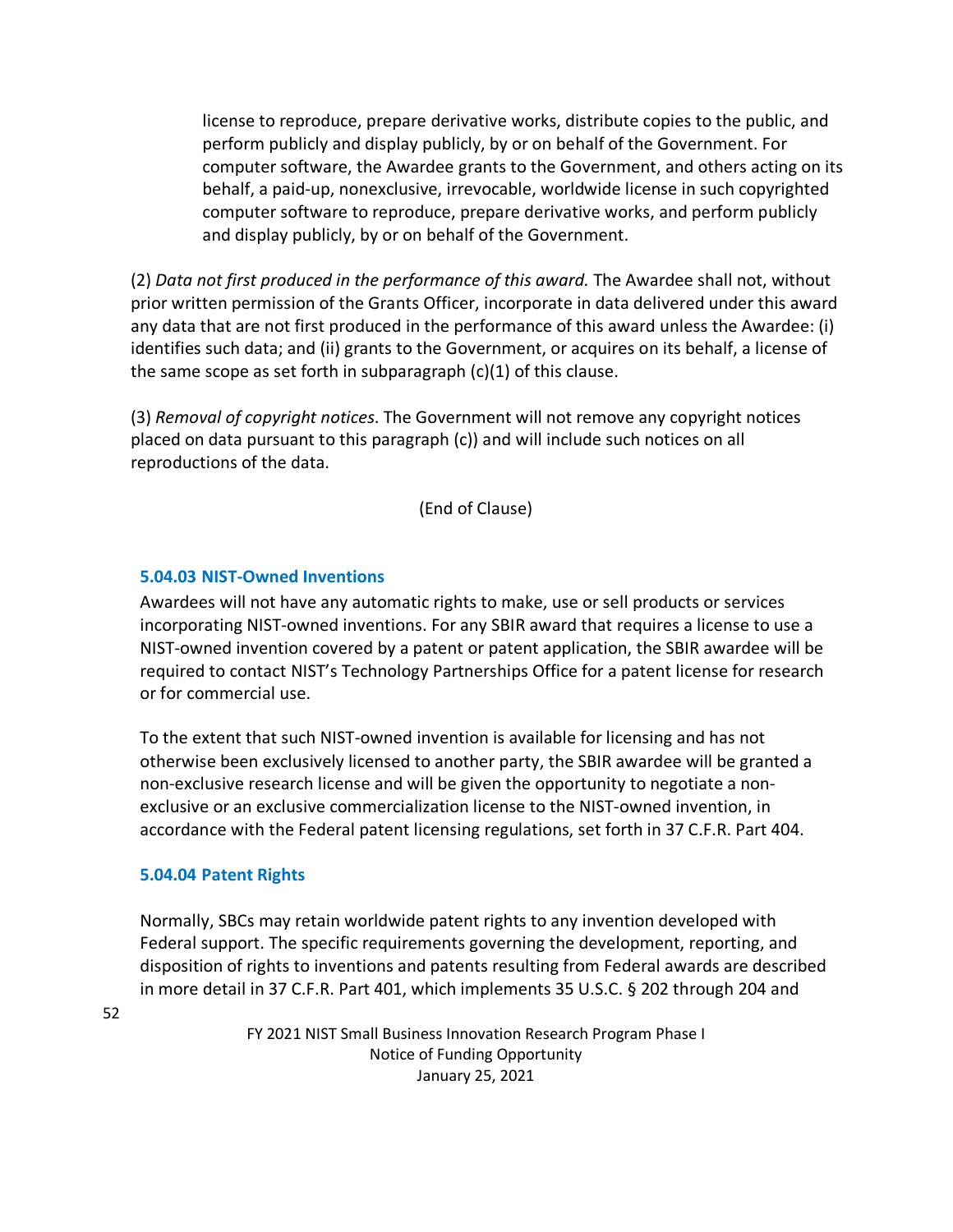includes standard patent rights clauses in 37 C.F.R. § 401.14, which are incorporated by reference into all awards.

## **5.04.05 Invention Reporting**

SBIR awardees must report inventions to the NIST SBIR Program Office within 2 months of the inventor's report to the awardee. Inventions must also be reported through the iEdison Invention Reporting System at [www.iedison.gov.](http://www.iedison.gov/)

## **5.05 Cost Sharing**

Cost sharing is permitted for applications under this program NOFO; however, cost sharing is not required and will not be considered in evaluation of applications.

### **5.06 Profit or Fee**

A reasonable profit or fee not to exceed 7% of the sum of the direct and indirect costs is allowed.

### **5.07 Joint Ventures or Limited Partnerships**

Joint ventures and limited partnerships are eligible provided the entity created qualifies as an SBC as defined in this NOFO.

### **5.08 Research and Analytical Work**

For Phase I, a minimum of two-thirds of the research and/or analytical effort, per Section 1.03, must be performed by the proposing SBC. The total cost for all consultant fees, facility leases, usage fees, and other subcontract/subaward or purchase agreements may not exceed one-third of the total award. For Phase II, a minimum of one-half of the research and/or analytical effort, per Section 1.03, must be performed by the applicant. The total cost for all consultant fees, facility leases, usage fees, and other subcontract/subaward or purchase agreements may not exceed one-half of the total award.

### **5.09 Awardee Commitments**

Upon award of a funding agreement, the awardee will be required to make certain legal commitments through acceptance of numerous Specific Award Conditions (SAC) in the funding agreement. Awards also will be governed by the Department of Commerce

53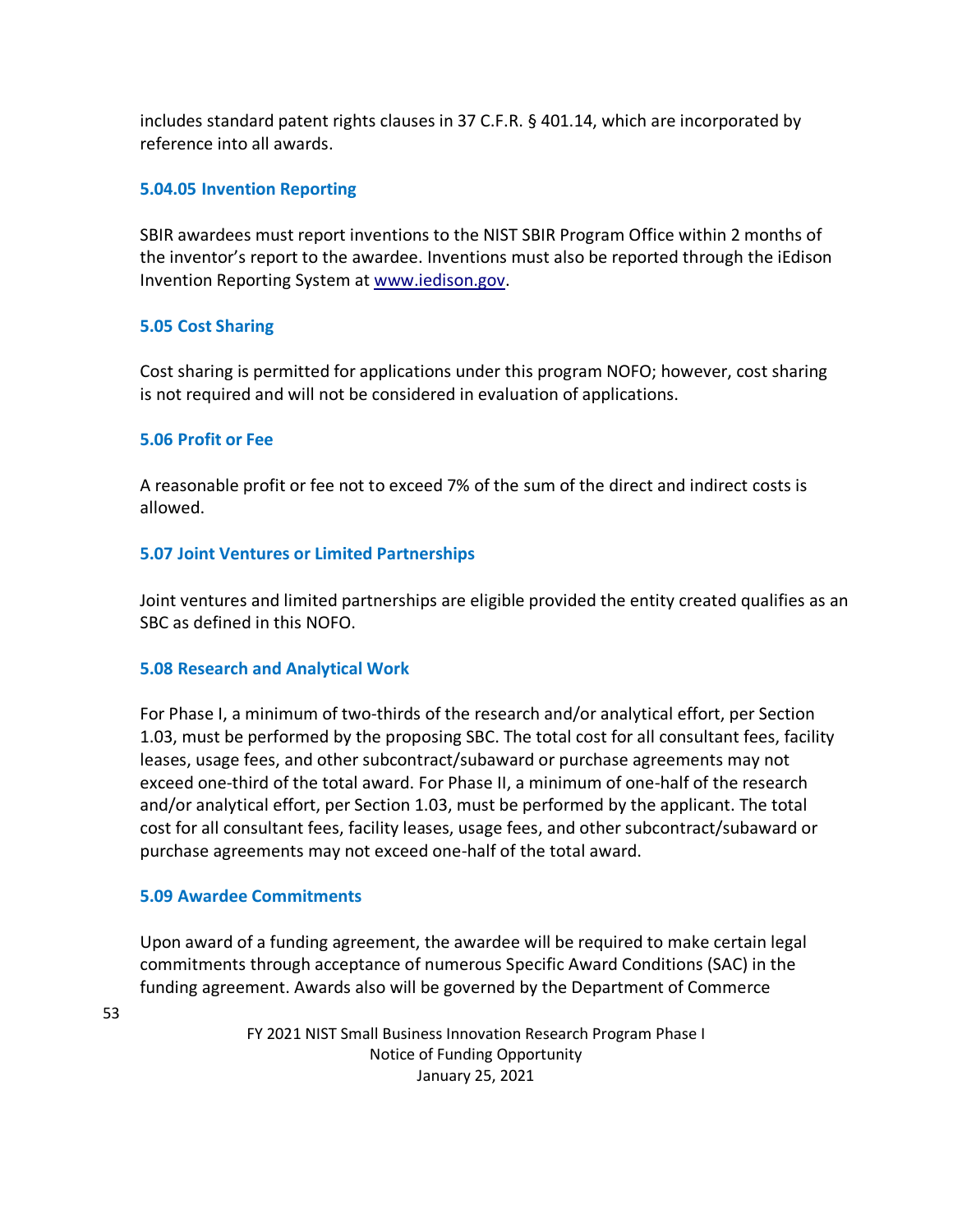Financial Assistance Standard Terms and Conditions (November 12, 2020 or successor version); the Uniform Administrative Requirements, Cost Principles, and Audit Requirements for Federal Awards at 2 C.F.R. Part 200, adopted by the Commerce Department through 2 C.F.R. § 1327.101; when applicable, 48 C.F.R. Subpart 31.2, Contracts with Commercial Organizations; and the Department of Commerce Pre-Award Notification Requirements for Grants and Cooperative Agreements, 79 FR 78390 (December 30, 2014).

Section 5.10 describes the types of terms and conditions to which the awardee would commit. This list is not a complete list of terms and conditions to be included in Phase I and Phase II funding agreements and is not the specific wording of such terms and conditions.

## **5.10 Summary Statements**

The following statements apply to Phase I and Phase II awards and are examples of some of the topic areas that will be addressed in the award terms and conditions.

(1) Access to Records. Government officials have the right of timely and unrestrictedaccess to records of awardees, including access to personnel for discussion related to the records. *See* [2 C.F.R. § 200.337.](https://www.ecfr.gov/cgi-bin/text-idx?SID=bf81b931cfbd967ad6785120639045b5&mc=true&node=se2.1.200_1337&rgn=div8)

(2) Termination. Awards may be terminated (a) by the NIST Grants Officer, if an awardee materially fails to comply with the terms and conditions of an award, or for cause; (b) by the

NIST Grants Officer with the consent of the awardee, in which case the two parties shall agree upon the termination conditions, including the effective date and, in the case of partial termination, the portion to be terminated; (c) by the awardee upon sending to the NIST Grants Officer written notification setting forth the reasons for such termination, the effective date, and, in the case of partial termination, the portion to be terminated. *See* [2](https://www.ecfr.gov/cgi-bin/text-idx?SID=bf81b931cfbd967ad6785120639045b5&mc=true&node=sg2.1.200_1338.sg5&rgn=div7) [C.F.R. §§ 200.339-343](https://www.ecfr.gov/cgi-bin/text-idx?SID=bf81b931cfbd967ad6785120639045b5&mc=true&node=sg2.1.200_1338.sg5&rgn=div7)

(3) Non-Discrimination. The awardee will be required to comply with statutory and other non-discrimination requirements. No person in the United States shall, on the ground of race, color, national origin, handicap, age, religion, or sex, be excluded from participation in, be denied the benefits of, or be subject to discrimination under any program or activity receiving Federal financial assistance. *See* Section G.02 of the [Department of Commerce](https://www.commerce.gov/sites/default/files/2020-11/DOC%20Standard%20Terms%20and%20Conditions%20-%2012%20November%202020%20PDF_0.pdf)  [Financial Assistance Standard Terms and Conditions](https://www.commerce.gov/sites/default/files/2020-11/DOC%20Standard%20Terms%20and%20Conditions%20-%2012%20November%202020%20PDF_0.pdf) (November 12, 2020).

(4) Audit Requirements. Government officials may conduct an audit of an award at any time. Unless otherwise specified in the award, for-profit organizations that expend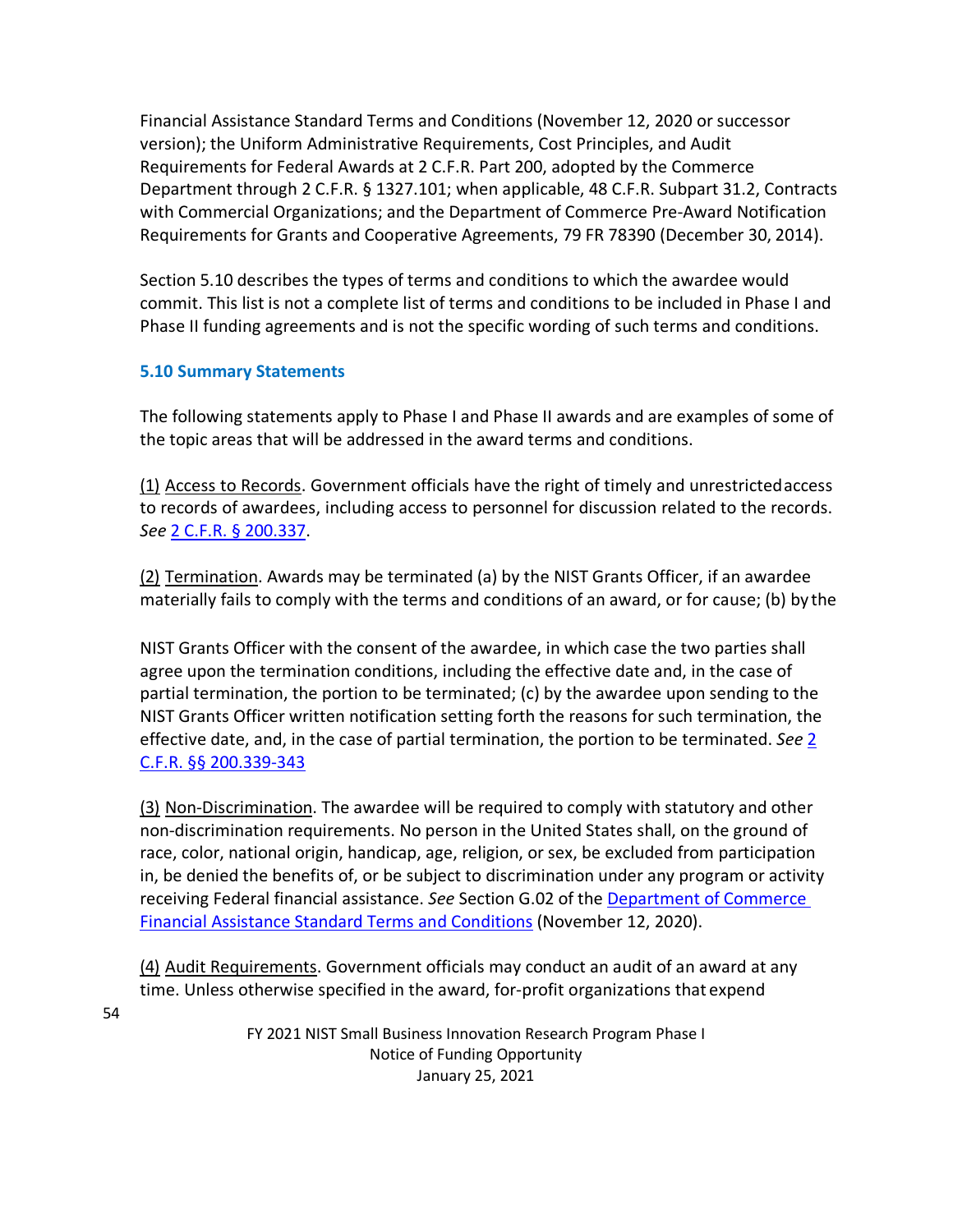\$750,000 or more in Department of Commerce funds during their fiscal year must have an audit conducted for that year in accordance with Section D.01.c of the Department of Commerce Financial Assistance Standard Terms and Conditions (November 12, 2020)**.**

(5) Codes of Conduct. Codes of Conduct. Pursuant to the certification in Form SF-424B, paragraph 3, the awardee must maintain written standards of conduct to establish safeguards to prohibit employees from using their positions for a purpose that constitutes or presents the appearance of personal or organizational conflict of interest, or personal gain in the administration of the award. *See* Section F.01 of the Department of Commerce Financial Assistance Standard Terms and Conditions (November 12, 2020).

(6) Officials Not To Benefit. No Federal Government official may benefit personally, to include financial and/or profession gain, from the SBIR/STTR Funding Agreement.

(7) Duplication of Effort. The funding agreement shall not support the duplication of other federally-funded research.

(8) Scheduling and Use of Federal Agency Facilities and Equipment. The Awardee must schedule, reserve, and complete usage within the period of performance of the Funding Agreement.

## **5.11 Additional Information**

This NOFO reflects current planning. If there is any inconsistency between the information contained herein and the terms of any resulting SBIR funding agreement, the terms of the funding agreement are controlling.

Before award of a SBIR funding agreement, the Government may request the applicant to submit certain organizational, management, personnel, and financial information to assure responsibility of the applicant.

The Government is not responsible for any funds expended by the applicant before award of any funding agreement.

This program NOFO is not an offer by the Government and does not obligate the Government to make any specific number of awards. Also, awards under the SBIR Program are contingent upon the availability of funds.

The SBIR Program is not a substitute for existing unsolicited application mechanisms.

55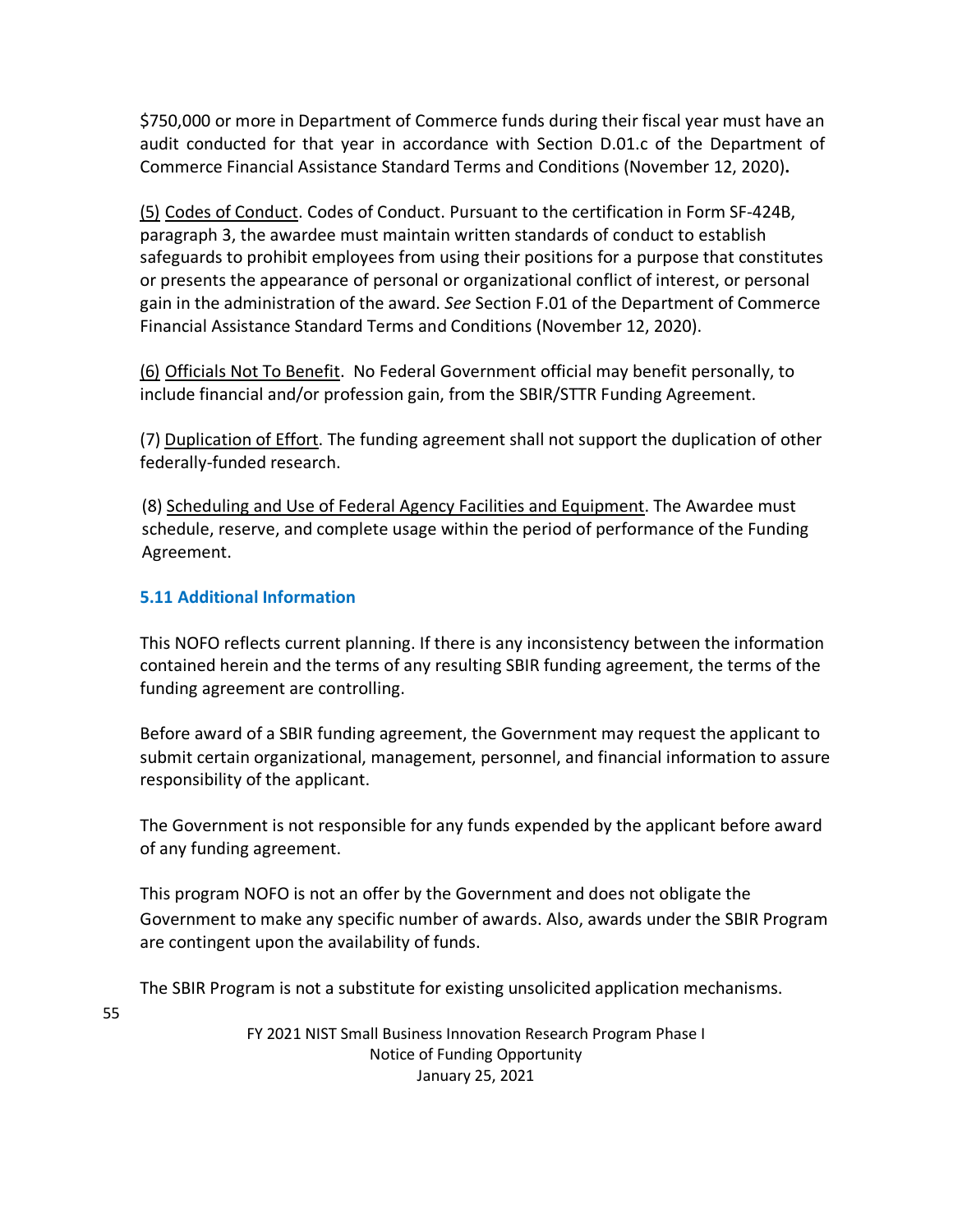Unsolicited applications will not be accepted under the SBIR Program in either Phase I or Phase II.

If an award is made pursuant to an application submitted under this SBIR Program NOFO, a representative of the awardee will be required to certify that the concern has not previously been, nor is currently being, paid for essentially equivalent work by any Federal agency.

The responsibility for the performance of the principal investigator, and other employees or consultants who carry out the proposed work, including those of subrecipients or contractors, lies with the management of the organization receiving an award.

Safety is a top priority at NIST. Employees and affiliates of award recipients who conduct project work at NIST will be expected to be safety-conscious, to attend NIST safety training, and to comply with all NIST safety policies and procedures, and with all applicable terms of their guest research agreement.

## **5.12 Technical and Business Assistance (TABA)**

NIST is committed to the goal of commercialization of the results of SBIR projects and will provide funding for Technical and Business Assistance (TABA) to Phase I and Phase II awardees as authorized by 15 U.S.C.  $\S$  638(q). The NIST TABA program assists in the successful commercialization of products, services, or technologies developed in association with the NIST SBIR Program. The NIST TABA program provides guidance and mentoring in topics such as assessing small business commercialization needs; planning, developing, and assisting in the preparation of a commercialization plan; and identifying markets and developing entry strategies. Allowable services include assistance with product sales, intellectual property protections, market research, market validation, and development of regulatory plans and manufacturing plans, or access to technical and business literature available through on-line databases.

If requested, NIST may provide up to an additional \$6,500 for TABA services during Phase I. To request TABA funding, include up to an additional \$6,500 in the budget, provide vendor information in the budget justification that demonstrates the provider can provide the services needed and include a letter of commitment from the provider (see Section 8.01 for additional information). NIST may disapprove a proposed TABA provider. TABA requests must be part of the application submission and may not be requested subsequent to award. Reimbursement is limited to services received that comply with 15 U.S.C. § 638(q). Requested TABA funds should be clearly labeled in the Budget Narrative (see Section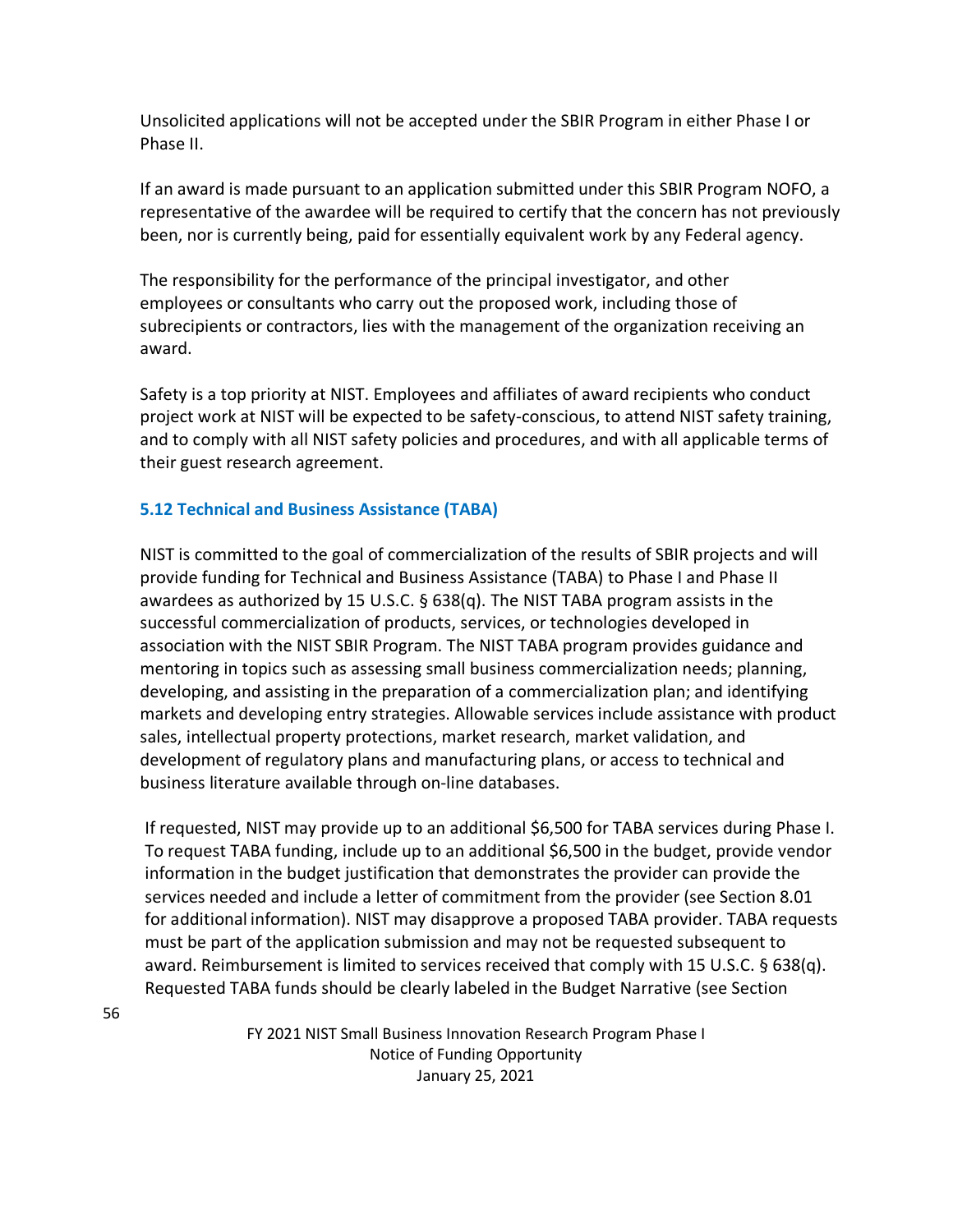8.01.8.

## **5.13 Technical Assistance for Application Preparation and Project Conduct**

Applicants may wish to contact the NIST Hollings Manufacturing Extension Partnership (MEP), a nationwide network of locally managed extension centers whose sole purpose is to provide small- and medium-sized manufacturers with the help they need to succeed. The centers provide guidance to high-technology companies seeking resources and teaming relationships. To be referred to an MEP center for technical assistance, call 1-800-MEP-4- MFG (1-800-637-4634) or visit MEP's website a[t http://www.nist.gov/mep](http://www.nist.gov/mep)**.**

MEP Centers are also prepared to provide referrals to state and local organizations offering resources and technical assistance to all NIST SBIR applicants after awards have been announced. If you would like your local MEP Center to contact you, please respond affirmatively to the statement (#11) about MEP on the Cover Sheet.

# **6.0 SUBMISSION OF APPLICATIONS**

## **6.01 Deadline for Applications**

Phase I applications must be received no later than 11:59 p.m. Eastern Time, Wednesday, April 14, 2021. Only electronic applications submitted via Grants.gov will be accepted.

**Applicants should be aware, and factor in their application submission planning, that the Grants.gov system is expected to be closed for routine maintenance at these times:**

| From 12:01 A.M. Eastern Time | To 6:00 A.M. Eastern Time |
|------------------------------|---------------------------|
| Saturday                     | Monday                    |
| February 20, 2021            | February 22, 2021         |
| March 20, 2021               | March 22, 2021            |

Applicants are cautioned to be careful of unforeseen delays that can cause late arrival of applications, with the result that they **will not** be forwarded for evaluation.

Applications not received by the specified due date and time, as recorded by Grants.gov, or that do not adhere to the other requirements of this NOFO (*see* Section 4.02 Screening

57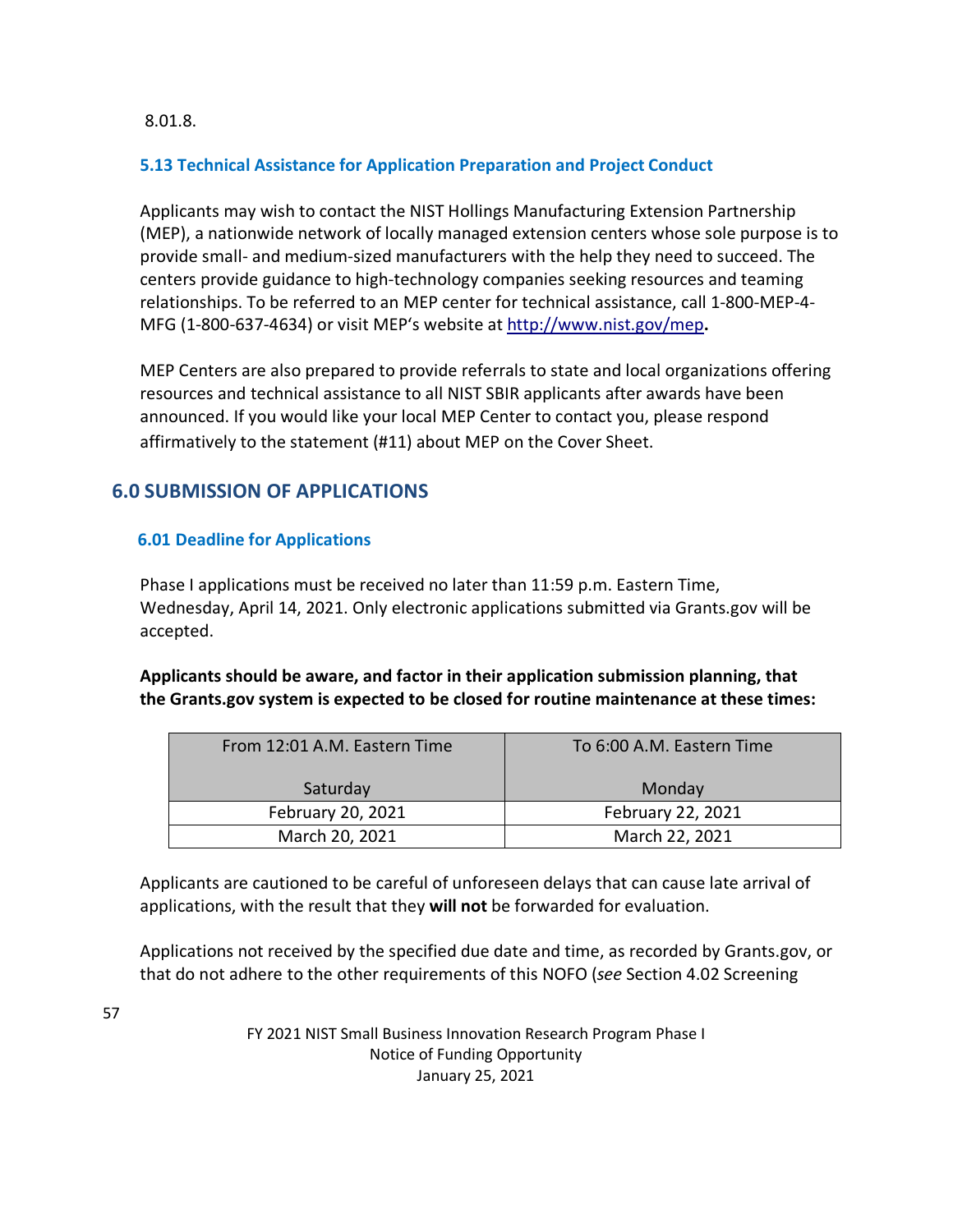Criteria and Section 8.01 Required Forms and Documents) will not be considered.

NIST strongly recommends that applicants do not wait until the last minute to submit an application. NIST will not make allowance for any late submissions. To avoid any potential processing backlogs due to last minute Grants.gov registrations, applicants are highly encouraged to begin their Grants.gov registration process early. No extensions will be granted.

When developing your submission timeline, please keep in mind that (1) all applicants are required to have current registrations in the System for Award Management (SAM.gov) and Grants.gov; (2) the free annual registration process in the electronic System for Award Management (SAM.gov) (*see* Section 6.03.1.b) of this NOFO) generally takes between three and five business days but can take more than three weeks; and (3) applicants will receive a series of e-mail messages from Grants.gov over a period of up to two business days before learning whether a Federal agency's electronic system has received its application. **Please note that a federal assistance award cannot be issued if the designated recipient's registration in the System for Award Management (SAM.gov) is not current at the time of the award.**

**Applicants will find instructions on registering with SAM.gov as part of the Grants.gov process at: [http://www.grants.gov/web/grants/applicants/organization](http://www.grants.gov/web/grants/applicants/organization-registration.html)[registration.html.](http://www.grants.gov/web/grants/applicants/organization-registration.html)**

## **6.02 Standard Application Package**

The standard application package, consisting of the standard forms, i.e., SF-424 (R&R), Research & Related Budget, SF- 424B (if applicable), CD-511, Research and Related Other Project Information, SF-LLL (if applicable), and Research & Related Subaward Budget is available at [www.grants.gov.](http://www.grants.gov/) 

### **Please see Section 8.01 for a complete list of required forms anddocuments.**

### **6.03 Application Submission**

Applications must be submitted electronically through Grants.gov at [www.grants.gov. P](http://www.grants.gov/)aper applications or applications submitted by other electronic means will not be accepted. Supplementary material, revisions, substitutions, audio or video tapes, or computer storage media or devices will **not** be accepted. While applicants may not submit replacement pages or missing documents once an application has been submitted, an applicant may submit a complete, new application including such information by the required deadline.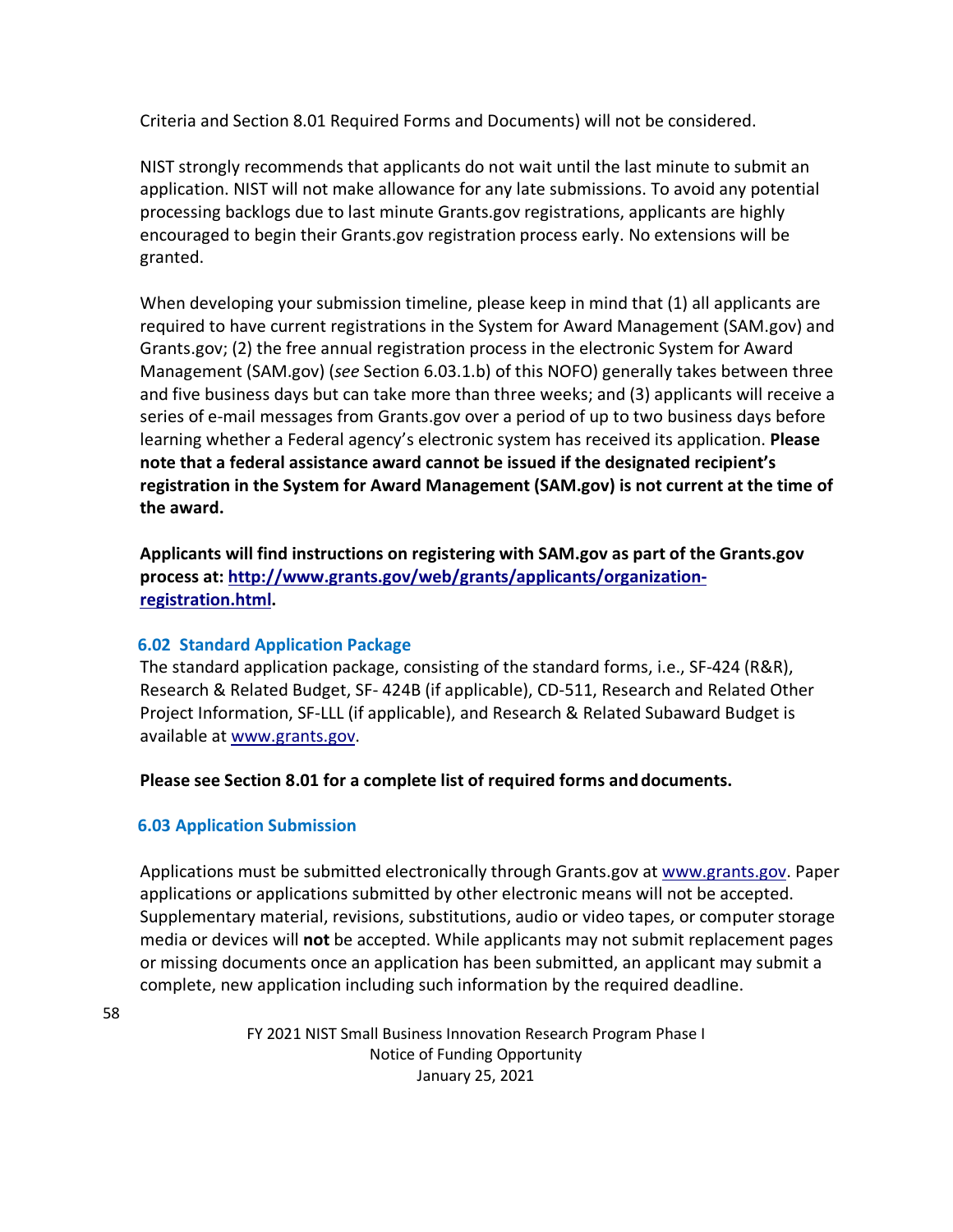Applications are limited to one proposal per SBC. The last application received in Grants.gov will be used for evaluation.

(1) Applications must be submitted via Grants.gov at [www.grants.gov, u](http://www.grants.gov/)nder announcement 2021-NIST-SBIR-01.

a) Applicants should carefully follow specific Grants.gov instructions to ensure the attachments will be accepted by the Grants.gov system. A receipt from Grants.gov indicating an application is received does not provide information about whether attachments have been received. Attachment files names should be kept as short as possible due to potential file corruption after the addition of extensions by Grants.gov. For further information or questions regarding the electronic application process for the 2021-NIST-SBIR-01 announcement, e-mail at [grants@nist.gov.](mailto:grants@nist.gov)

b) Applicants are strongly encouraged to start early and not wait until the approaching due date before logging on and reviewing the instructions for submitting an application through Grants.gov. The Grants.gov registration process must be completed before a new registrant can apply. If all goes well, the registration process takes three (3) to five (5) business days. If problems are encountered, the registration process can take three (3) weeks or more. Applicants must have a valid unique entity identifier number and must maintain a current registration in the Federal government's primary registrant database, the System for Award Management [\(https://www.sam.gov/SAM/\)](https://www.sam.gov/SAM/), as explained on the Grants.gov website. *See also* Section 8.04 of this NOFO. After registering, it may take several days or longer from the initial log-on before a new Grants.gov system user can submit an application. Only authorized individuals(s) will be able to submit an application, and the system may need time to process a submitted application. Applicants should save and print the proof of submission they receive from Grants.gov. If problems occur while using Grants.gov, the applicant is advised to (a) print any error message received and (b) call Grants.gov directly for immediate assistance. If calling from within the United States or from a U.S. territory, please call 800-518-4726. If calling from a place other than the United States or a U.S. territory, please call 606-545-5035. Assistance from the Grants.gov Help Desk will be available around the clock every day, with the exception of Federal holidays. Help Desk assistance will resume at 7:00 a.m. Eastern Time the day after Federal holidays. For assistance using Grants.gov, you may also contact [support@grants.gov.](mailto:support@grants.gov)

c) To find instructions on submitting an application on Grants.gov, Applicants should refer to the "Applicants" tab in the banner just below the top of the [http://www.grants.gov](http://www.grants.gov/) home page. Clicking on the "Applicants" tab produces two exceptionally useful sources of information, Grant Applications and Applicant Resources, which applicants are advised to

> FY 2021 NIST Small Business Innovation Research Program Phase I Notice of Funding Opportunity January 25, 2021

59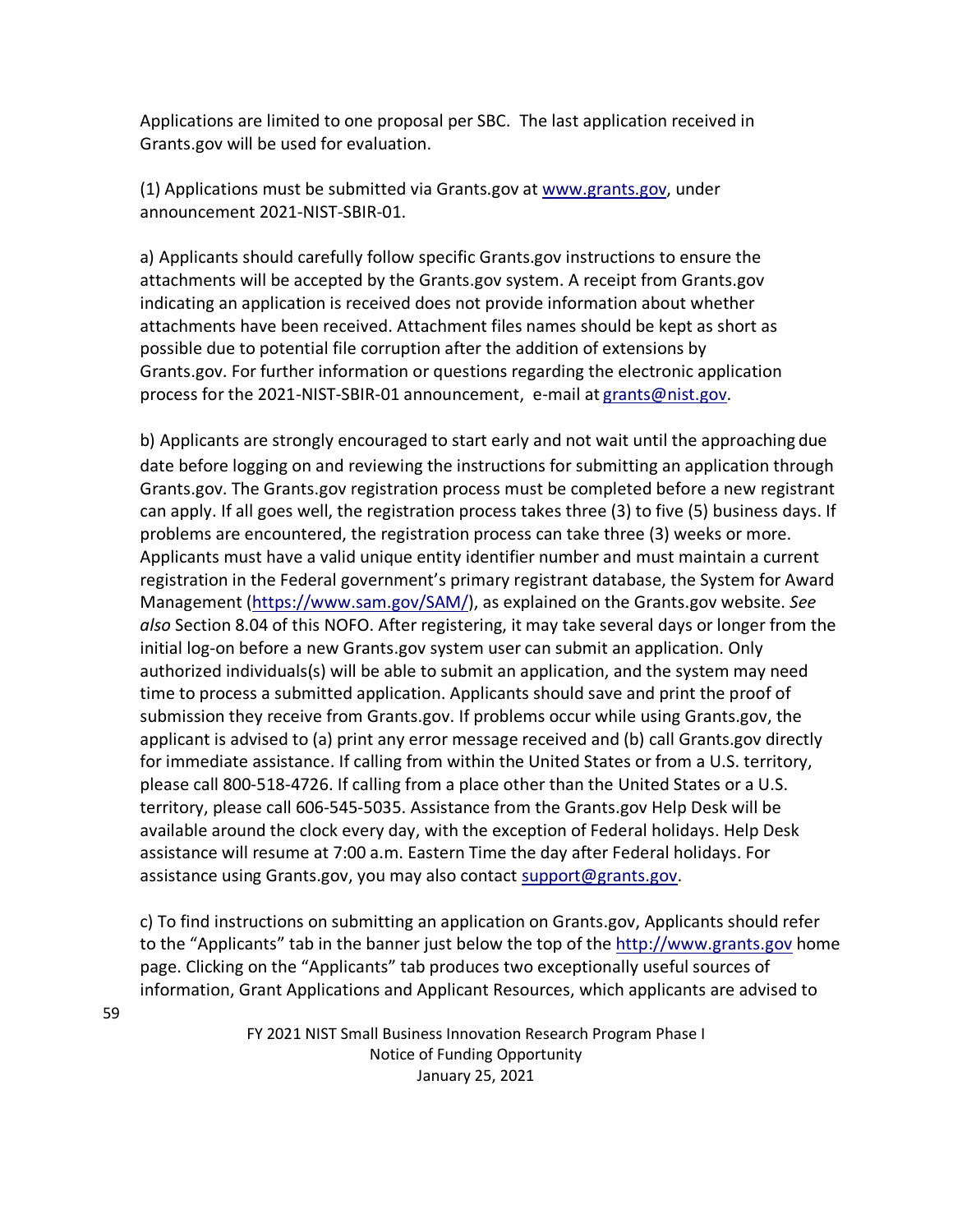review.

Applicants will receive a series of e-mail messages over a period of up to two business days before learning whether a Federal agency's electronic system has received its application. Closely following the detailed information in these subcategories will increase the likelihood of acceptance of the application by the Federal agency's electronic system.

Applicants should pay close attention to the guidance under "Applicant FAQs," as it contains information important to successful submission on Grants.gov, including essential details on the naming conventions for attachments to Grants.gov applications.

The [Grants.gov Online Help](https://www.grants.gov/help/html/help/index.htm?callingApp=custom&t=GetStarted%2FGetStarted.htm) site provides vital information on checking the status of applications. See especially the "Check Application Status" option, found by clicking first on Applicants, and then by clicking on Grant Applications.

The application must be both received and validated by Grants.gov. The application is "received" when Grants.gov provides the applicant a confirmation of receipt and an application tracking number. If an applicant does not see this confirmation and tracking number, the application has not been received. After the application has been received, it must still be validated. During this process, it may be "validated" or "rejected with errors." To know whether the application was rejected with errors and the reasons why, the applicant must log in to Grants.gov, select "Applicants" from the top navigation, and select "Track my application" from the drop-down list. If the status is "rejected with errors," the applicant may still seek to correct the errors and resubmit your application before the deadline. If the applicant does not correct the errors, the application will not be forwarded to NIST by Grants.gov.

NIST uses the Tracking Numbers assigned by Grants.gov and does not issue Agency Tracking Numbers.

## *Applicants should be aware that adequate time must be factored into applicants' schedules for delivery of their application. Submitters are advised that volume on Grants.gov may be extremely heavy leading up to the deadline date.*

Refer to important information in Section 6.01 Deadline for Applications, to help ensure your application is received on time.

Any amendments to this NOFO will be announced through Grants.gov. Applicants can sign up for Grants.gov NOFO amendments or may request copies from J'aime Maynard by

60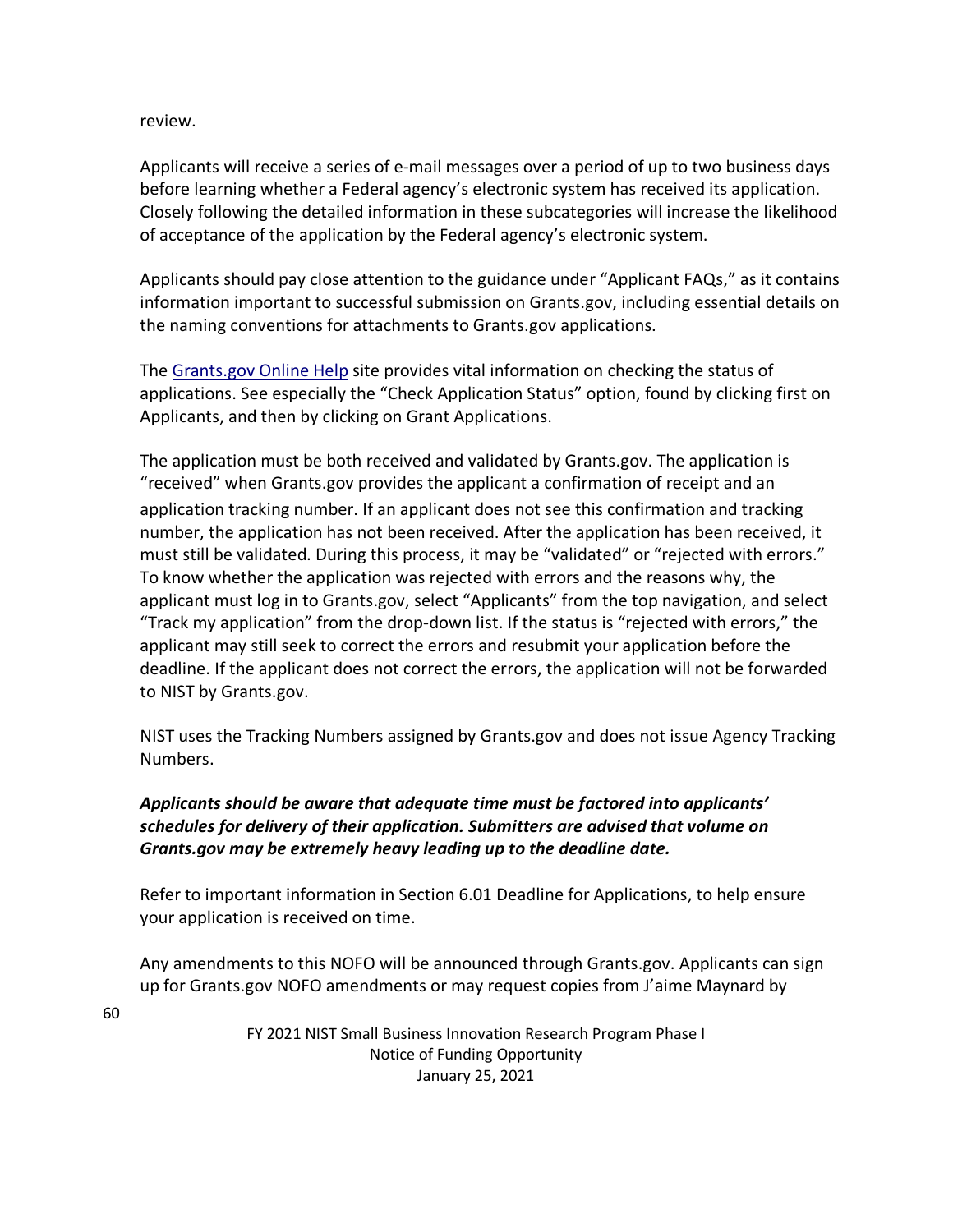telephone at 301- 975-8408, or by e-mail to [jmaynard@nist.gov.](mailto:jmaynard@nist.gov)

## **7.0 SCIENTIFIC AND TECHNICAL INFORMATION SOURCES**

Background information related to the NIST research programs referenced within the research areas may be found within the NIST website at: [www.nist.gov. T](http://www.nist.gov/)he NIST Research Library, [https://www.nist.gov/nist-research-library,](https://www.nist.gov/nist-research-library) may also provide valuable scientific and technical information resources. A listing of NIST developed technologies is available on the Federal Laboratory Consortium's (FLC) website [\(https://www.federallabs.org/labs/national](https://www.federallabs.org/labs/national-institute-of-standards-and-technology-nist-0)[institute-of-standards-and-technology-nist-0\)](https://www.federallabs.org/labs/national-institute-of-standards-and-technology-nist-0).

# **8.0 SUBMISSION FORMS AND CERTIFICATIONS**

## **8.01 Required Forms and Documents**

Applicants should review the following list carefully to ensure the proposal includes all required forms and documents. **Failure to include any of the applicable listed forms and/or documents will result in rejection of the proposal without consideration.** All required forms and documents must be complete. Please also review Section 4.02 Phase I Screening Criteria. Guidelines provided below are based on frequently asked questions and are not intended to be comprehensive – all forms must be fully completed. A complete application contains the following forms and documents:

**1. SF-424 (R&R), Application for Federal Assistance.** The SF-424 (R&R) must be signed by an authorized representative of the applicant organization.

For SF-424 (R&R), items 5, 14, and 19, use the Zip Code +4 format (##### - ####) when addresses are called for.

For SF-424 (R&R), item 16, the NIST SBIR Program is not covered by that Executive Order.

For SF-424 (R&R), item 17, the list of certifications and assurances is contained in the SF-424B (item 3. below).

For SF-424 (R&R), item 18, if the SF-LLL, Disclosure of Lobbying Activities form (item 6. below) is applicable, attach it to field 18.

Instructions for filling in the SF-424 (R&R) can be found on Grants.gov, as well as in the NIST Grants Management Division [SF-424 Research and Related \(R&R\) Application](https://www.nist.gov/oaam/grants-management-division/sf-424-research-related-rr-application-package-guidance)  [Package Guidance.](https://www.nist.gov/oaam/grants-management-division/sf-424-research-related-rr-application-package-guidance)

61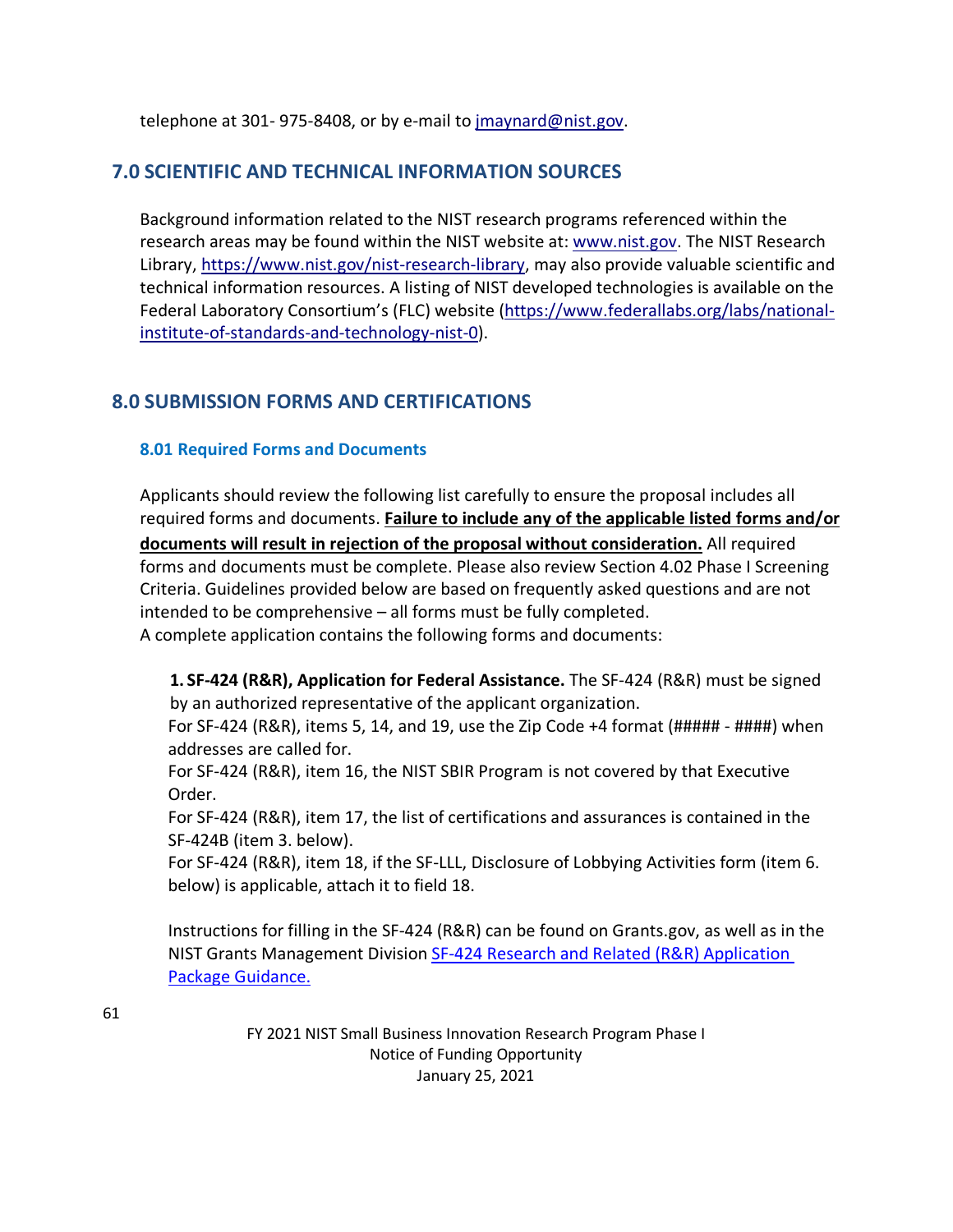## **2. Research & Related Budget (Total Fed + Non-Fed).** The budget

should reflect anticipated expenses for the full term of the project, considering all potential cost increases, including cost of living adjustments.

The budget should be detailed in these categories:

- A. Senior/Key Person;
- B. Other Personnel;
- C. Equipment Description;
- D. Travel;
- E. Participant/Trainee Support Costs (not relevant to this competition);
- F. Other Direct Costs;
- G. Direct Costs (automatically generated);
- H. Indirect Costs;
- I. Total Direct and Indirect Costs (automatically generated);
- J. Fee;
- K. Total Costs and Fee (automatically generated);
- L. Budget Narrative and Justification document (item 8. below) should be attached to field L.

Instructions for completing the Research & Related Budget (Total Fed + Non-Fed) form can be found on Grants.gov, as well as in the NIST Grants Management Division [SF-424](https://www.nist.gov/oaam/grants-management-division/sf-424-research-related-rr-application-package-guidance)  [Research and Related \(R&R\) Application Package Guidance.](https://www.nist.gov/oaam/grants-management-division/sf-424-research-related-rr-application-package-guidance)

**3. SF-424B, Assurances - Non-Construction Programs (if applicable).** The SF-424B is required for all applicants that have not updated their System for Award Management (SAM.gov) entity registration since February 2, 2019 to include the Federal financial assistance certifications and representations (certs and reps). If an applicant has updated their SAM.gov entity registration since February 2, 2019 to include the certifications and representations, then the SF-424B is not required.

**4. CD-511, Certification Regarding Lobbying.** Enter "2021-NIST-SBIR-01" in theAward Number Field. Enter the title of the application used in field 11 of the SF-424 (R&R), or an abbreviation of that title, in the Project Name field.

**5. Research and Related Other Project Information.** Answer the highlighted questions and use this form to attach the Cover Sheet and Technical Proposal (item (7) below), the Indirect Cost Rate Agreement (item (9) below), the SBA Company

62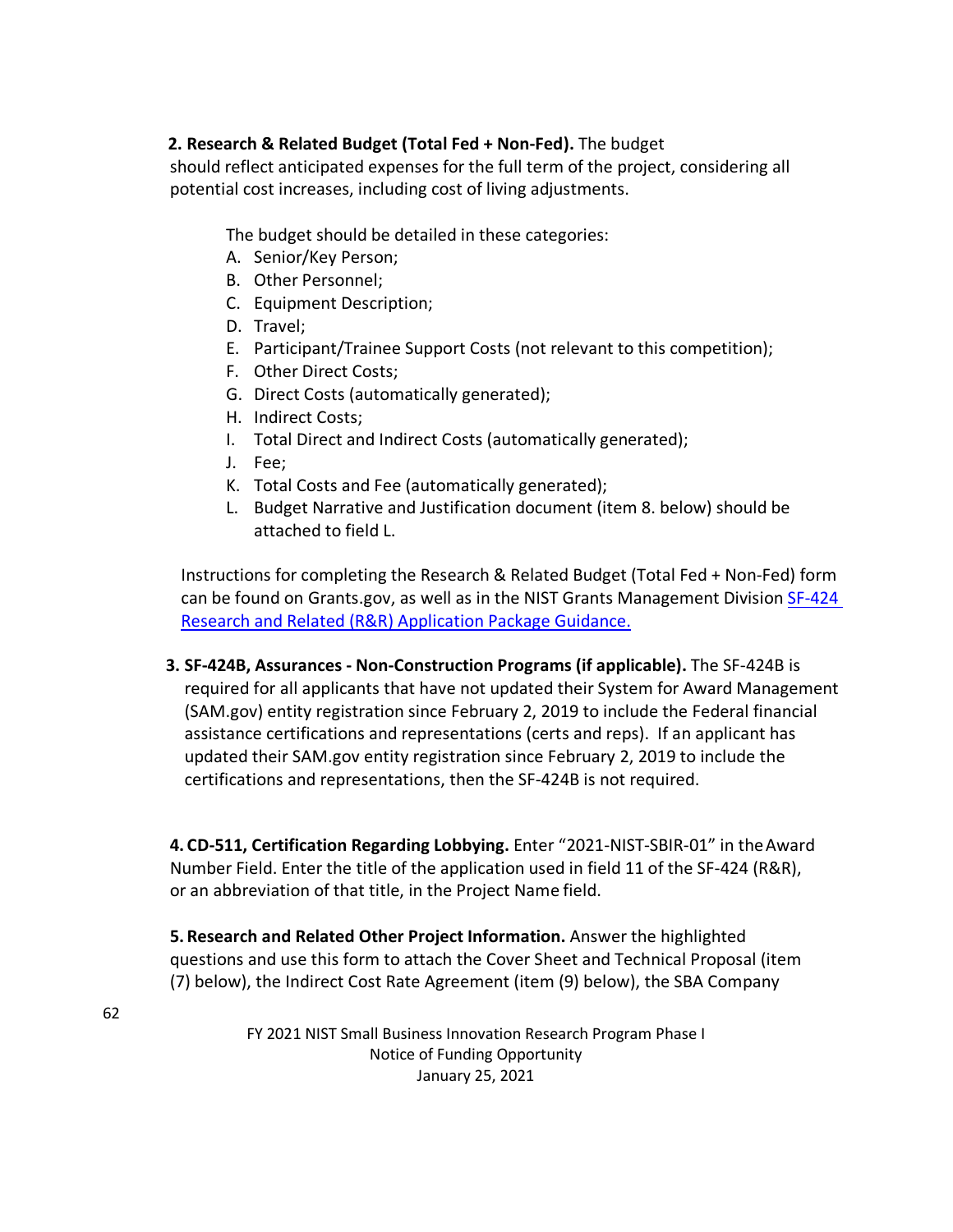Registry Form (item (10) below), the Data Management Plan (item (11) below), the Research & Related Personal Data form(s) (item 13 below), the Current and Pending Support Form (item (14) below), the Compliance with SBIR Program Requirements, Applicant Fraud Awareness Training (item (15) below), and Letters of Commitment (item (16) below). Instructions for completing the Research and Related Other Project Information can be found on Grants.gov, as well as in the NIST Grants Management Division [SF-424 Research and Related \(R&R\) Application Package](https://www.nist.gov/oaam/grants-management-division/sf-424-research-related-rr-application-package-guidance)  [Guidance.](https://www.nist.gov/oaam/grants-management-division/sf-424-research-related-rr-application-package-guidance)

Please note that the Project Summary/Abstract is not relevant to this competition. However, Grants.gov requires an attachment to field 7 of the Research and Related Other Project Information form to successfully pass through Grants.gov. Please attach a document to field 7 stating, "A Project Summary/Abstract is not relevant to this competition".

There are no separate documents required for field 9, "Bibliography & References Cited'; or for field 10, "Facilities & Other Resources;" or for field 11, "Equipment". Any details relating to these topics should be included in other documents and forms, if and as specified in this NOFO.

- **6. SF-LLL, Disclosure of Lobbying Activities (if applicable).**
- **7. Cover Sheet (Appendix A) and Technical Proposal.** Read Section 3.02 of this NOFO very carefully, and in its entirety, for directions on completing this section of the application. The Technical Content is limited to 15 pages including letters of support – see Section 3.02.02 (4). The Technical Proposal must include an appropriate URL – see Section 3.02.02 (1).
- **8.Budget Narrative and Justification.** There is no set format for the Budget Narrative and Justification; however, the written justification should include the necessity and the basis for the cost, as described below. Proposed funding levels must be consistent with the project scope, and only allowable costs should be included in the budget. Information on cost allowability is available in the Uniform Administrative Requirements, Cost Principles, and Audit Requirements for Federal Awards at 2 C.F.R. Part 200 [\(http://go.usa.gov/SBYh\)](http://go.usa.gov/SBYh), which apply to awards in this program. If requested, include TABA funds (see Section 5.12) in the Budget Narrative and Justification.

The Budget Narrative and Justification must be attached to the Research & Related

63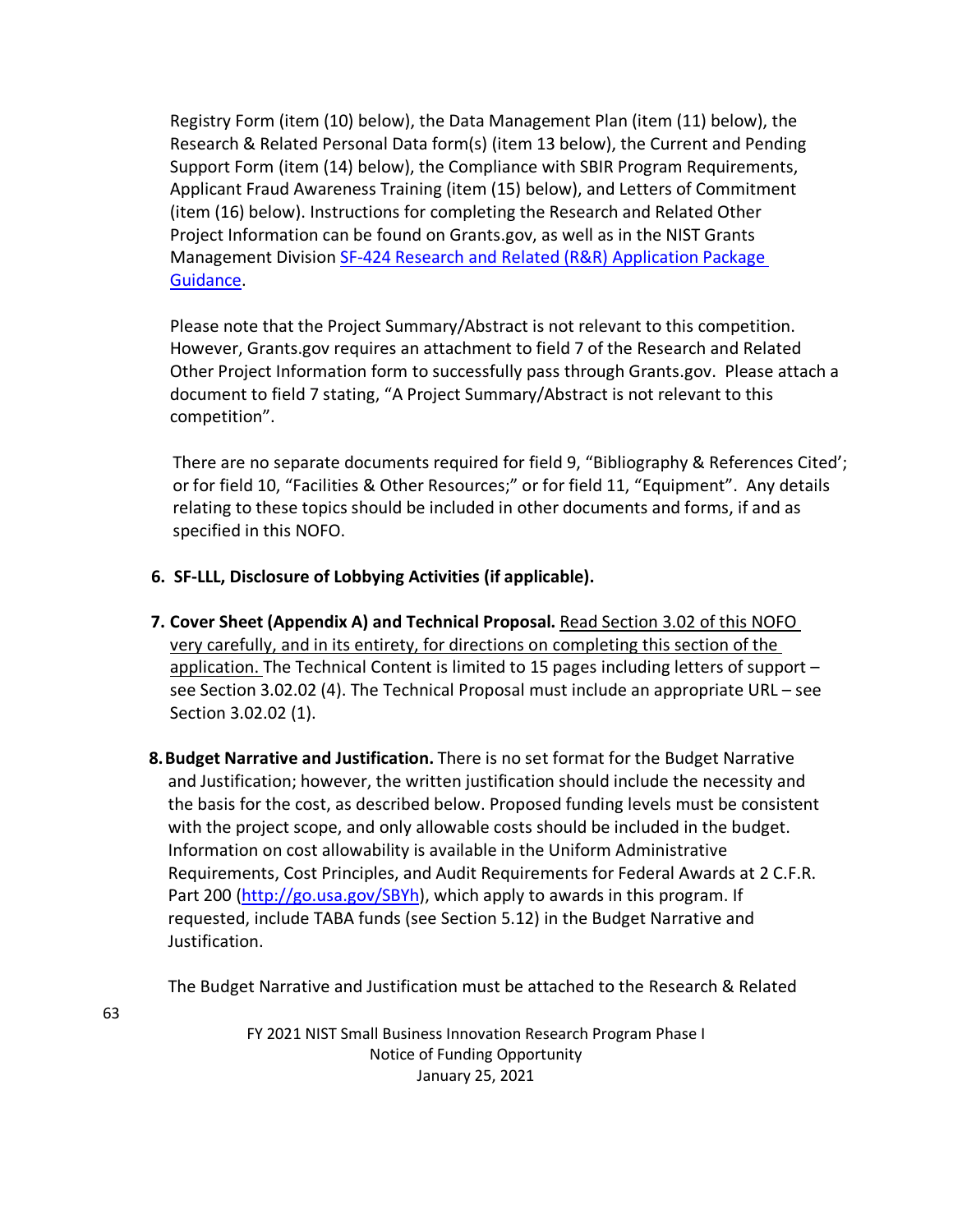Budget (Total Fed + Non-Fed) and it does not count against the 15-page limit of the Technical Proposal.

Information needed for each budget category is as follows (categories not listed are automatically generated by the form or are not relevant to this competition):

(a) **Senior/Key Person** – At a minimum, the budget justification should include the following: name, job title, commitment of effort on the proposed project in terms of average number of hours per week or percentage of time, salary rate, total direct charges on the proposed project, description of the role of the individual on the proposed project, and the work to be performed.

 Fringe benefits should be identified separately from salaries and wages and based on rates determined by organizational policy. The items included in the fringe benefit rate (e.g., insurance, parking, etc.) should not be charged under another cost category.

(b) **Other Personnel** – Data is requested at the project role level, and not at the individual level for Other Personnel. The budget justification should include the following: job title, commitment of effort on the proposed project in terms of average number of hours per week or percentage of time, salary rate, total direct charges on the proposed project, description of the role of the position on the proposed project and the work to be performed.

Fringe benefits should be identified separately from salaries and wages and based on rates determined by organizational policy. The items included in the fringe benefit rate (e.g., health insurance, parking, etc.) should not be charged under another cost category.

(c) **Equipment Description** – Equipment is defined as an item of property that has an acquisition cost of \$5,000 or more (unless the organization has established lower levels) and an expected service life of more than one year. The budget justification should list each piece of equipment, the cost, and a description of how it will be used and why it is necessary to the successful completion of theproposed project. Please note that any general use equipment (computers, etc.) charged directly to the award should be allocated to the award according to expected usage on the project (i.e. prorated cost). Applicants should provide at least two (2) quotes, if available, for equipment costing \$25,000 or more. If two (2) quotes are not available, please provide a statement as to why two (2) quotes are not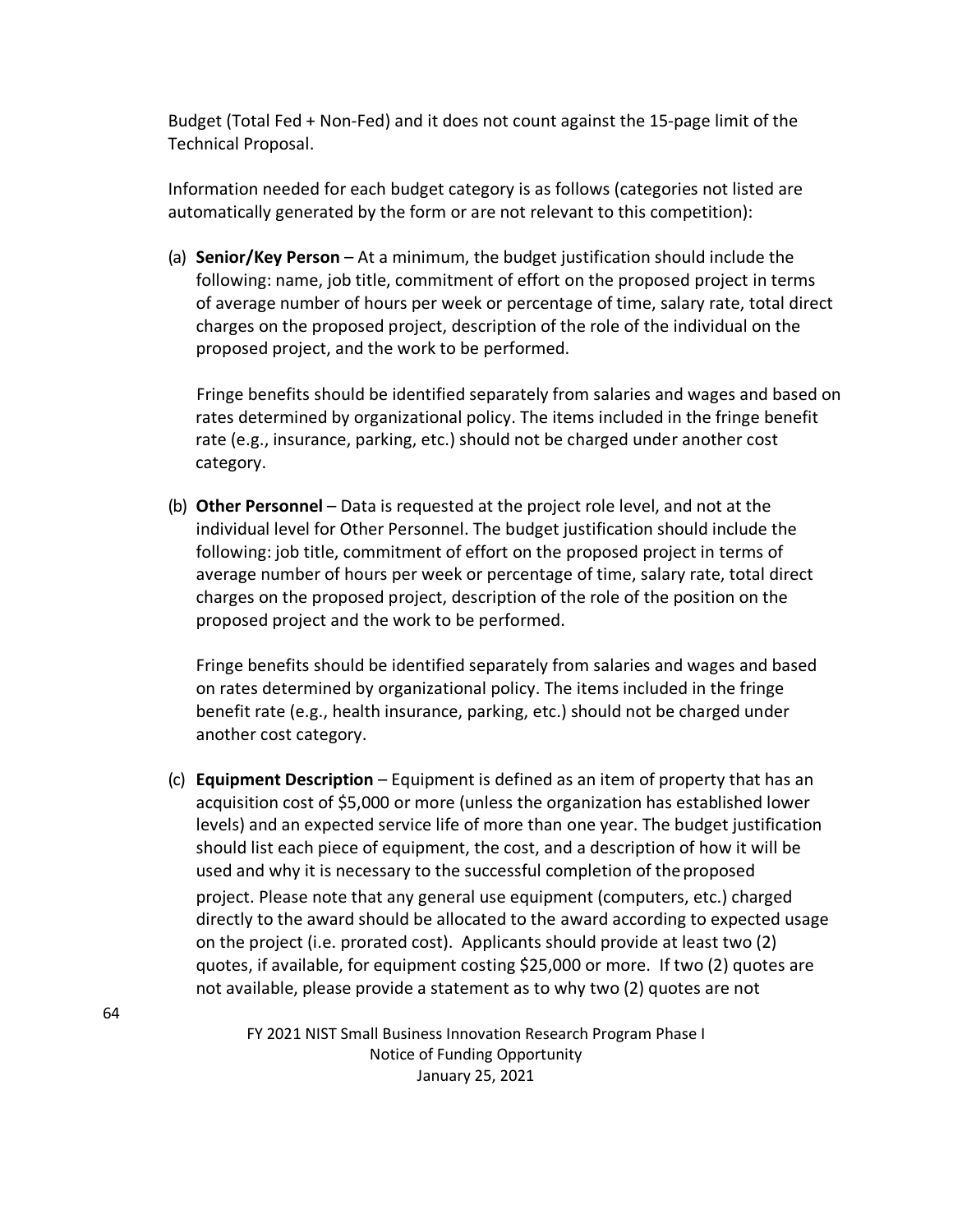available.

Any items that do not meet the threshold for equipment can be included under the Materials and Supplies line item in Section F, Other Direct Costs.

- (d) **Travel** –– For all travel costs, required by the recipient to complete the project, including attendance at any relevant conferences, the budget justification for travel should include the following: destination; names or number of people traveling; dates and/or duration; mode of transportation, lodging and subsistence rates; and description of how the travel is directly related to the proposed project. For travel that is yet to be determined, please provide best estimates based on prior experience. If a destination is not known, an approximate amount may be used with the assumptions given for the location of the meeting.
- (f) **Other Direct Costs**  For costs that do not easily fit into the other cost categories, please list the cost, and the breakdown of the total costs by quantity or unit of cost. Include the necessity of the cost for the completion of the proposed project. Only allowable costs can be charged to the award.

Each subaward or contractual cost should be treated as a separate item in the Other Direct Costs category. Describe the services to be provided and the necessity of the subaward or contract to the successful performance of the proposed project. Contracts are for obtaining goods and services. Subawardees perform part of the project scope of work. For each subaward, applicants must provide budget detail justifying the cost of the work performed on the project.

- (h) **Indirect Costs**  Commonly referred to as Facilities & Administrative Costs, Indirect Costs are defined as costs incurred by the applicant organization that cannot otherwise be directly assigned or attributed to a specific project. For more details, *see* Section 8.01(9) of this NOFO.
- (j) **Fee** Profit or fee not to exceed 7% of the sum of the direct and indirect costs must be listed in this cost category if included in the proposed budget.
- **9. Indirect Cost Rate Agreement.** NIST will not negotiate indirect cost rates for Phase I awards. If indirect costs are included in the proposed budget, provide a copy of the approved negotiated agreement if this rate was negotiated with a cognizant Federal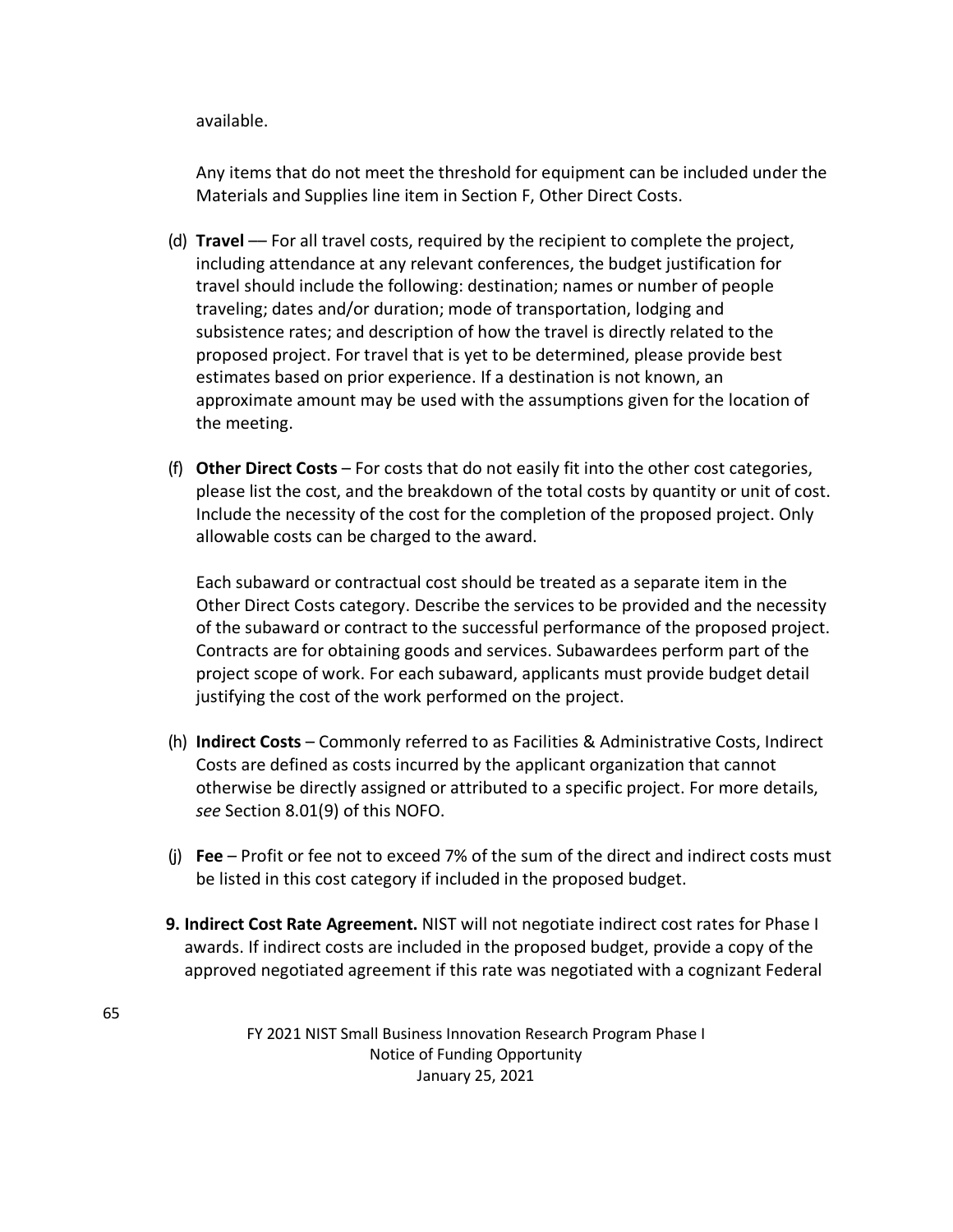audit agency. If a rate has not been established, provide a statement to this effect and a computation for the cost in the budget narrative. Applicants without an established rate may propose estimated indirect costs at a rate not to exceed 40 percent of the total direct costs and will not be required to provide further justification if selected for an award. Any profit or fee requested is not considered a direct cost for the purpose of the indirect cost base calculation.

- **10. SBA Company Registry Form.** SBA maintains and manages a Company Registry a[t](http://www.sbir.gov/registration) <http://www.sbir.gov/registration> to track ownership and affiliation requirements for all companies applying to the SBIR Program. The SBIR/STTR Policy Directive requires each Phase I applicant to register in the Company Registry prior to submitting an application. The applicant must save its information from the registration in a .pdf document. Attach this document to the Research and Related Other Project Information form as described in Section 8.02.
- 11. Data Management Plan. Consistent with NIST Policy 5700.00<sup>[3](#page-65-0)</sup>, Managing Public Access to Results of Federally Funded Research, and NIST Order 5701.00<sup>[4](#page-65-1)</sup>, Managing *Public Access to Results of Federally Funded Research*", applicants proposing projects that include the conduct of research must include a Data Management Plan (DMP).

All applications for activities that will generate scientific data using NIST funding are required to adhere to a DMP or explain why data sharing and/or preservation are not within the scope of the project. For the purposes of the DMP, NIST adopted the definition of "research data" at 2 C.F.R. § 200.315(e)(3).

The DMP must include, at a minimum, a summary of proposed activities that are expected to generate data; a summary of the types of data expected to be generated by the identified activities; a plan for storage and maintenance of the data expected to be generated by the identified activities, including after the end of the award's period of performance; and a plan describing whether and how data generated by the identified activities will be reviewed and made available to the public. A template for the DMP, an example DMP, and the rubric against which the DMP will be evaluated for sufficiency is available at [https://www.nist.gov/open/information](https://www.nist.gov/open/information-awardees)[awardees.](https://www.nist.gov/open/information-awardees) An applicant is not required to use the template as long as the DMP contains the required information.

66

<span id="page-65-0"></span><sup>3</sup> [https://www.nist.gov/system/files/documents/2018/06/19/final\\_p\\_5700.pdf](https://www.nist.gov/system/files/documents/2018/06/19/final_p_5700.pdf)

<span id="page-65-1"></span><sup>4</sup> [https://www.nist.gov/system/files/documents/2019/11/08/final\\_o\\_5701\\_ver\\_2.pdf](https://www.nist.gov/system/files/documents/2019/11/08/final_o_5701_ver_2.pdf)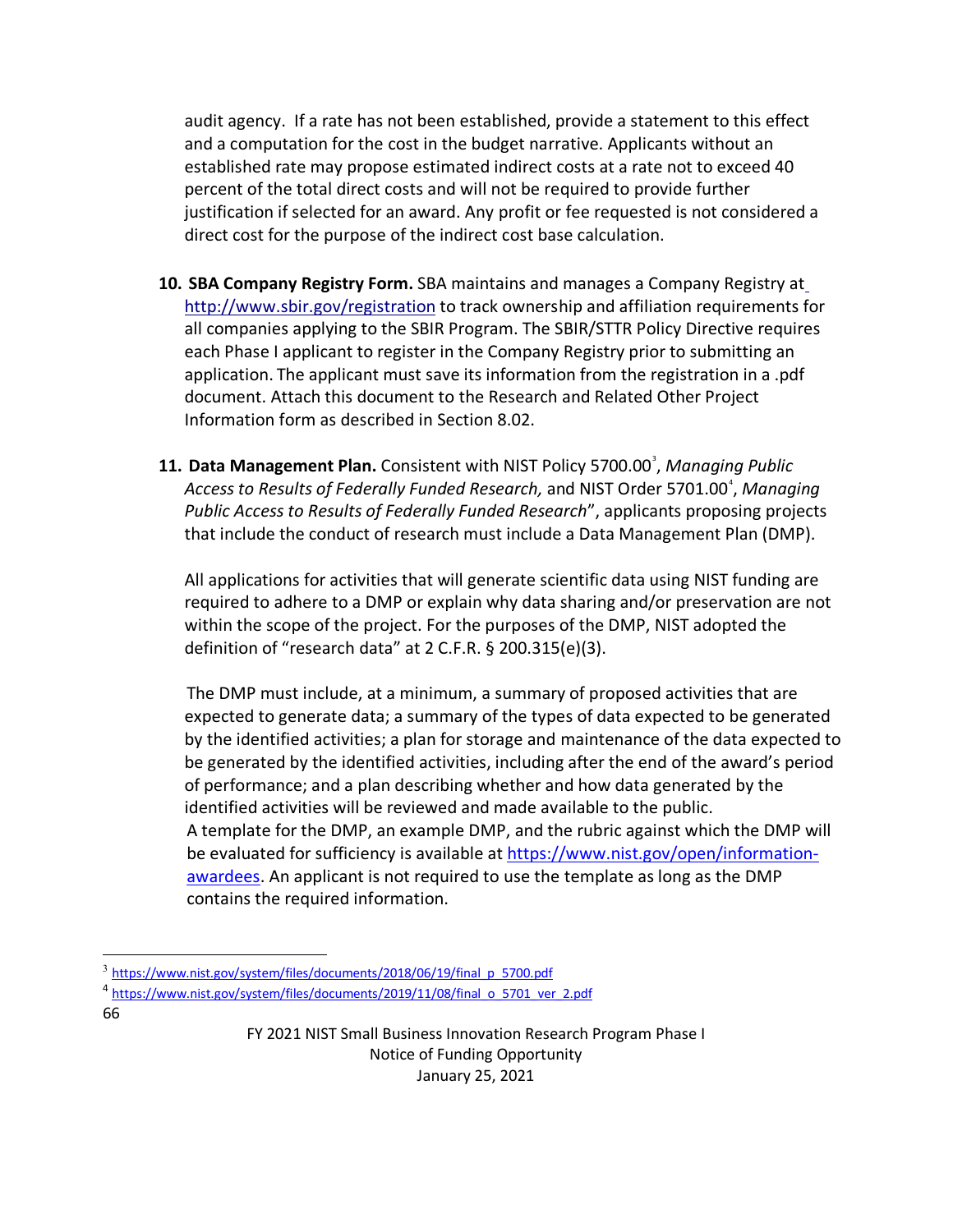If an application stands a reasonable chance of being funded and the DMP is determined during the review process to be insufficient, the program office may reach out to the applicant to resolve deficiencies in the DMP. If an award is issued prior to the deficiencies being fully rectified, the award will include a Specific Award Condition (SAC) stating that no research activities shall be initiated or costs incurred for those activities under the award until the NIST Grants Officer amends the award to indicate the SAC has been satisfied.

Reasonable costs for data preservation and access may be included in the application.

**12. Subaward Budget Form.** The Research & Related Subaward Budget Attachment Form is required if sub-recipients and contractors are included in the application budget.

Instructions for completing and attaching subaward budget forms are available by visiting th[e R & R Family section](https://www.grants.gov/forms/r-r-family.html) of the Grants.gov Forms Repository and scrolling down to the R & R Subaward Budget Attachment(s) Form and selecting "Instructions."

- **13. Research & Related Personal Data**. Answer the highlighted questions. Complete and print the form available at [https://www.grants.gov/forms/r-r](https://www.grants.gov/forms/r-r-family.html)[family.html.](https://www.grants.gov/forms/r-r-family.html) Attach this document to the Research and Related Other Project Information form as described in Section 8.02.
- **14. Current and Pending Support Form**. Any application that includes investigators, researchers, and key personnel must identify all sources of current and potential funding, including this proposal. Any current project support (e.g., Federal, state, local, public or private foundations, etc.) must be listed on this form. The proposed project and all other projects or activities requiring a portion of time of the Principal Investigator (PI), co-PI, and key personnel must be included, even if no salary support is received. The total award amount for the entire award period covered, including indirect costs, must be shown as well as the number of person-months per year to be devoted to the project, regardless of the source of support. Similar information must be provided for all proposals already submitted or that are being submitted concurrently to other potential funders.

Applicants must complete the Current and Pending Support Form, using multiple forms as necessary to account for all activity for each individual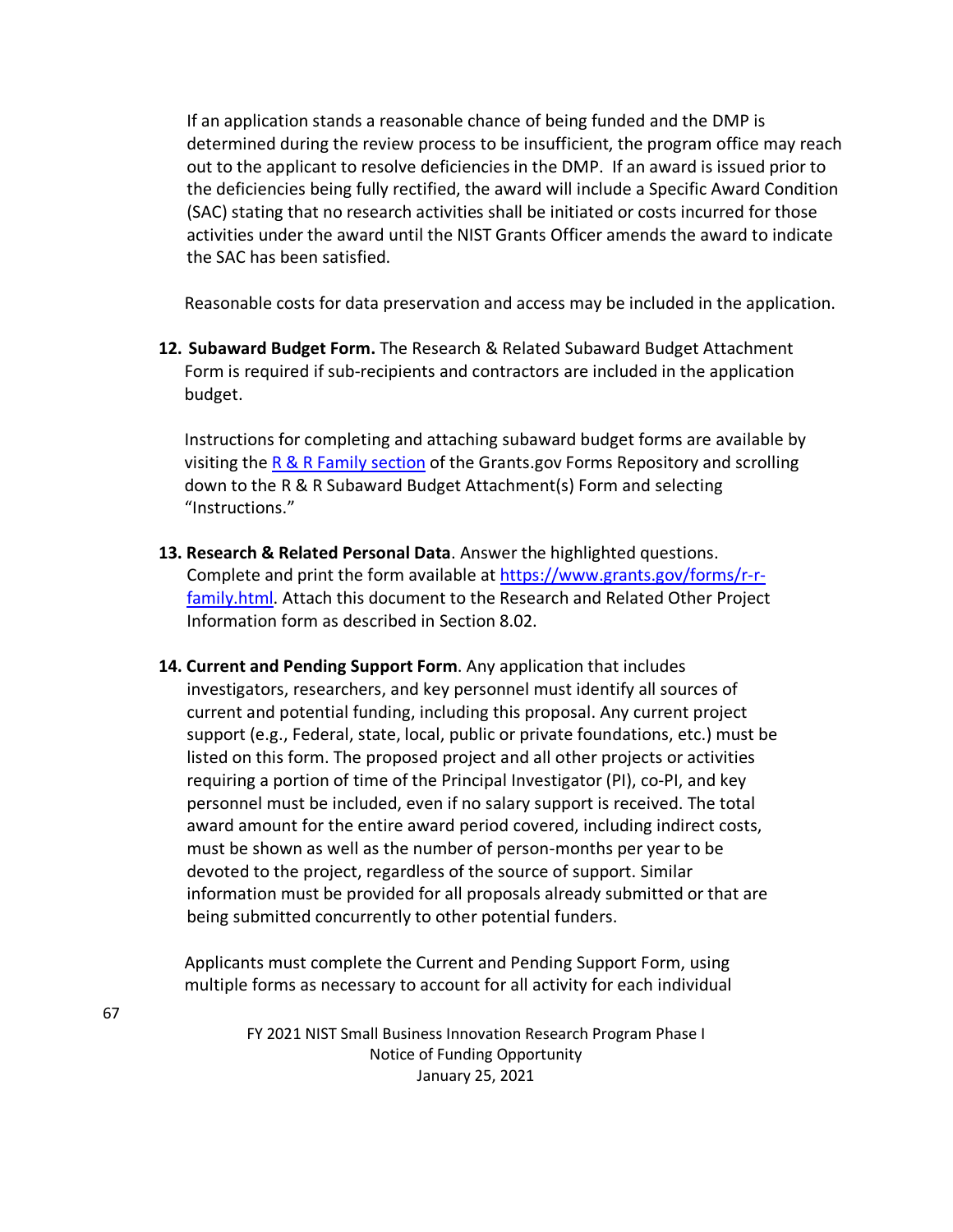identified in the PI, co-PI and key personnel roles. A separate form should be used for each identified individual.

Applicants must download the Current and Pending Support Form from the NIST website at [https://www.nist.gov/oaam/grants-management-division/current-and](https://www.nist.gov/oaam/grants-management-division/current-and-pending-support)[pending-support](https://www.nist.gov/oaam/grants-management-division/current-and-pending-support) and reference the guidance provided as it contains information to assist with accurately completing the form.

- **15. Compliance with SBIR Program Requirements, Applicant Fraud Awareness Training - Certificate of Training Completion**. Complete the training at: [https://www.nist.gov/file/384881.](https://www.nist.gov/file/384881) After completion, print and fill out the last page of the training presentation. Attach this document to the Research and Related Other Project Information form as described in Section 8.02.
- **16. Letters of Commitment**. Letters must be submitted by all funded and unfunded entities that will have an active role in executing the activities outlined in the Project Narrative. Letters of Commitment must address the level of participation, qualifications of the personnel who will be actively involved, and how successful completion of this project would positively impact their profession or community. Letters of Commitment must also specify any voluntary committed cost-share, including the specific services and/or products to be used in the project. Letters of Commitment must be signed by an individual with authority to legally bind the organization to its commitment. Letters of commitment do not count against the specified page limits.

## **8.02 Attachment of Required Application Documents**

Items 8.01.1 through 8.01.5 above are part of the standard application package in Grants.gov and can be completed through the download application process.

Item 8.01.6, the SF-LLL, Disclosure of Lobbying Activities form, is an optional application form which is part of the standard application package in Grants.gov. If item 8.01.6, the SF-LLL, Disclosure of Lobbying Activities form is applicable to this proposal, attach it to field 18 of the SF-424 (R&R), Application for Federal Assistance.

Item 8.01.7, the Cover Sheet and Technical Proposal, should be attached to field 8 (Project Narrative) of the Research and Related Other Project Information form by clicking on "Add Attachment".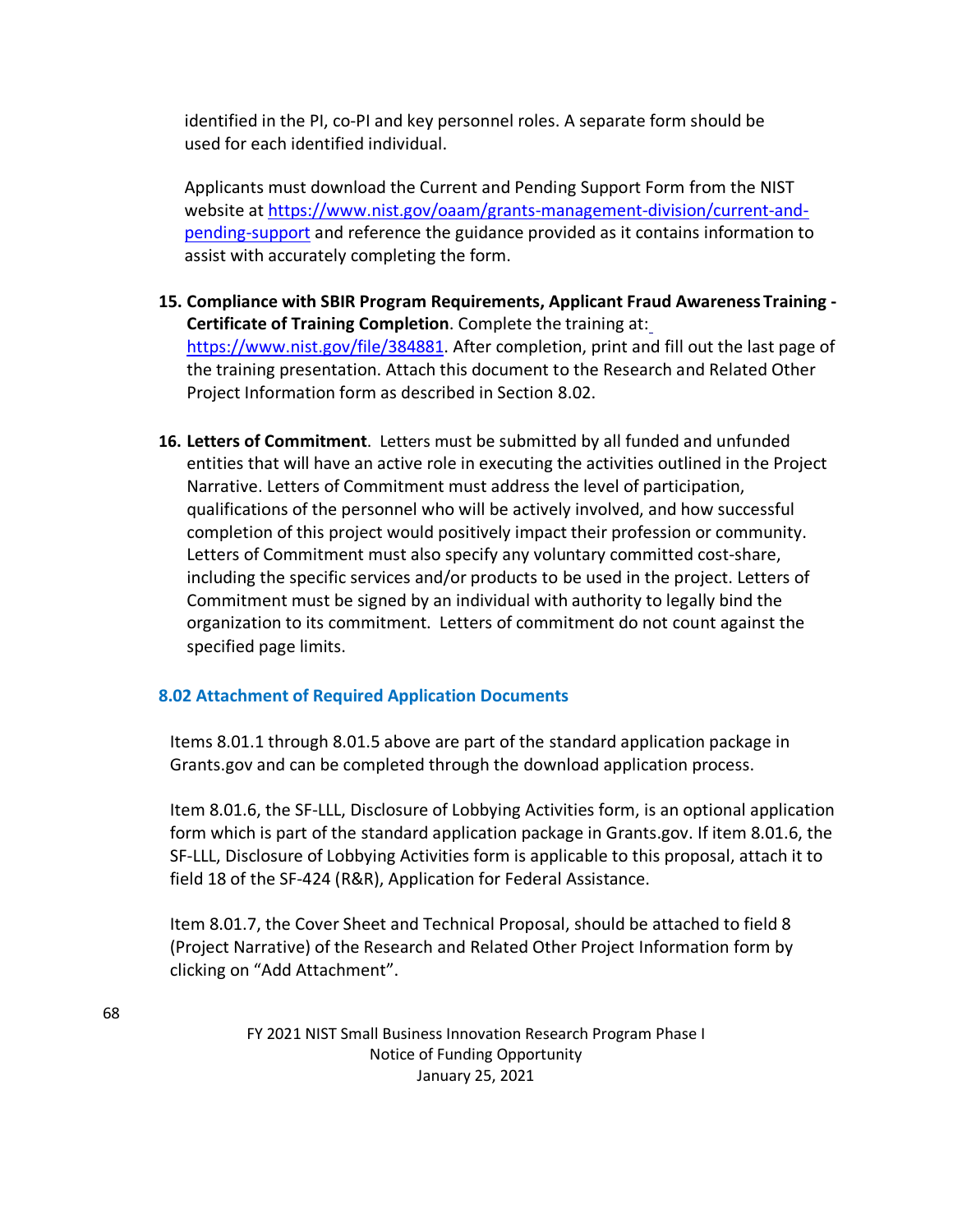Item 8.01.8, the Budget Narrative and Justification, should be attached to field L (Budget Justification) of the Research and Related Budget (Total Fed + Non-Fed) form by clicking on "Add Attachment".

Items 8.01.9, the Indirect Cost Rate Agreement; 8.01.10, the SBA Company Registry Form; 8.01.11, the Data Management Plan; 8.01.13, the Research & Related Personal Data; 8.01.14, the Current and Pending Support Form; 8.01.15, the SBIR Applicant Fraud Awareness Training Certificate of Training Completion; and 8.01.16 Letters of Commitment, must be attached by clicking on "Add Attachments" found in item 12 (Other Attachments) of the Research and Related Other Project Information form.

Item 8.01.12, the Subaward Budget Form(s), if applicable to the submission, should be attached to the Research & Related Subaward Budget (Total Fed + Non-Fed) Attachment(s) Form in the application package.

Following these directions will create zip files which permit transmittal of the documents electronically via Grants.gov.

### **8.03 Verifying the Submission and Tracking the Application**

Applicants should carefully follow specific Grants.gov instructions at [www.Grants.gov](http://www.grants.gov/) to ensure the attachments will be accepted by the Grants.gov system. A receipt from Grants.gov indicates only that an application was transferred to a system. It does not provide details concerning whether all attachments (or how many attachments) transferred successfully. Attachment file names should be kept as short as possible due to potential file corruption after the addition of extensions by Grants.gov. Applicants will receive a series of e-mail messages over a period of up to two business days before learning whether a Federal agency's electronic system has received its application.

Applicants are strongly advised to use Grants.gov's "Download Submitted Forms and Applications" option to check that their application's required attachments were contained in their submission.

After submitting the application, check the status of your application here: [CHECK](https://www.grants.gov/help/html/help/index.htm#t=Applicants%2FCheckApplicationStatus%2FCheckApplicationStatus.htm)  [APPLICATION STATUS.](https://www.grants.gov/help/html/help/index.htm#t=Applicants%2FCheckApplicationStatus%2FCheckApplicationStatus.htm) If any, or all, of the required attachments are absent from the submission, follow the attachment directions found above, resubmit the application, and check again for the presence of the required attachments.

If the directions found at

69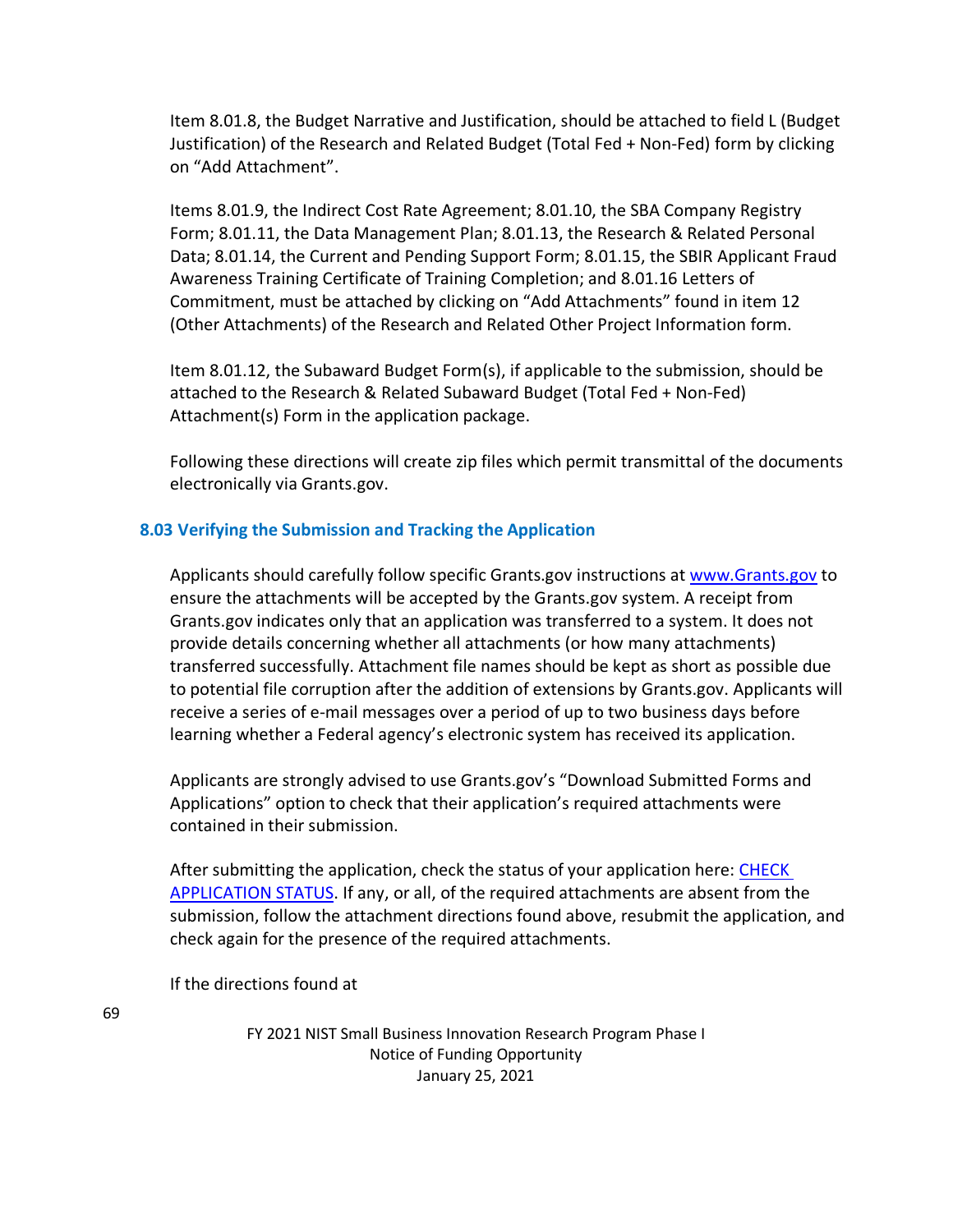<https://www.grants.gov/help/html/help/index.htm#t=GetStarted%2FGetStarted.htm> are not effective, please contact the Grants.gov Help Desk immediately. If calling from within the United States or from a U.S. territory, please call 800-518-4726. If calling from a place outside the United States or a U.S. territory, please call 606-545-5035. E-mails should be addressed to [support@grants.gov.](mailto:support@grants.gov) Assistance from the Grants.gov Help Desk will be available around the clock every day, with the exception of Federal holidays. Help Desk service will resume at 7:00 a.m. Eastern Time the day after Federal holidays.

*Applicants can track their submission in the Grants.gov system by following the procedures at the Grants.gov site (*<http://go.usa.gov/cjamz>*). It can take up to two business days for an application to fully move through the Grants.gov system to NIST*. *NIST uses the Tracking Numbers assigned by Grants.gov, and does not issue Agency Tracking Numbers.*

#### **8.04 Unique Entity Identifier and System for Award Management(SAM)**

Pursuant to 2 C.F.R. Part 25, applicants and recipients (as the case may be) are required to: (i) be registered in SAM before submitting its application; (ii) provide a valid unique entity identifier in its application; and (iii) continue to maintain an active SAM registration with current information at all times during which it has an active Federal award or an application or plan under consideration by a Federal awarding agency, unless otherwise excepted from these requirements pursuant to 2 C.F.R. § 25.110. NIST will not make a Federal award to an applicant until the applicant has complied with all applicable unique entity identifier and SAM requirements and, if an applicant has not fully complied with the requirements by the time that NIST is ready to make a Federal award pursuant to this NOFO, NIST may determine that the applicant is not qualified to receive a Federal award and use that determination as a basis for making a Federal award to another applicant.

## **9.0 RESEARCH AREAS**

The NIST research programs work at the frontiers of measurement science to ensure that the U.S. system of measurements is firmly grounded in sound scientific and technical principles. Today, the NIST laboratories address increasingly complex measurement challenges, ranging from the very small (nanoscale devices for advanced computing) to the very large (vehicles and buildings), and from the physical (resilient infrastructure) to the virtual (cybersecurity and data science). As new technologies develop and evolve, NIST's measurement research and services remain central to national defense, homeland security, trade and innovation.

NIST's research activities provide industry, academia and other federal agencies with world-

70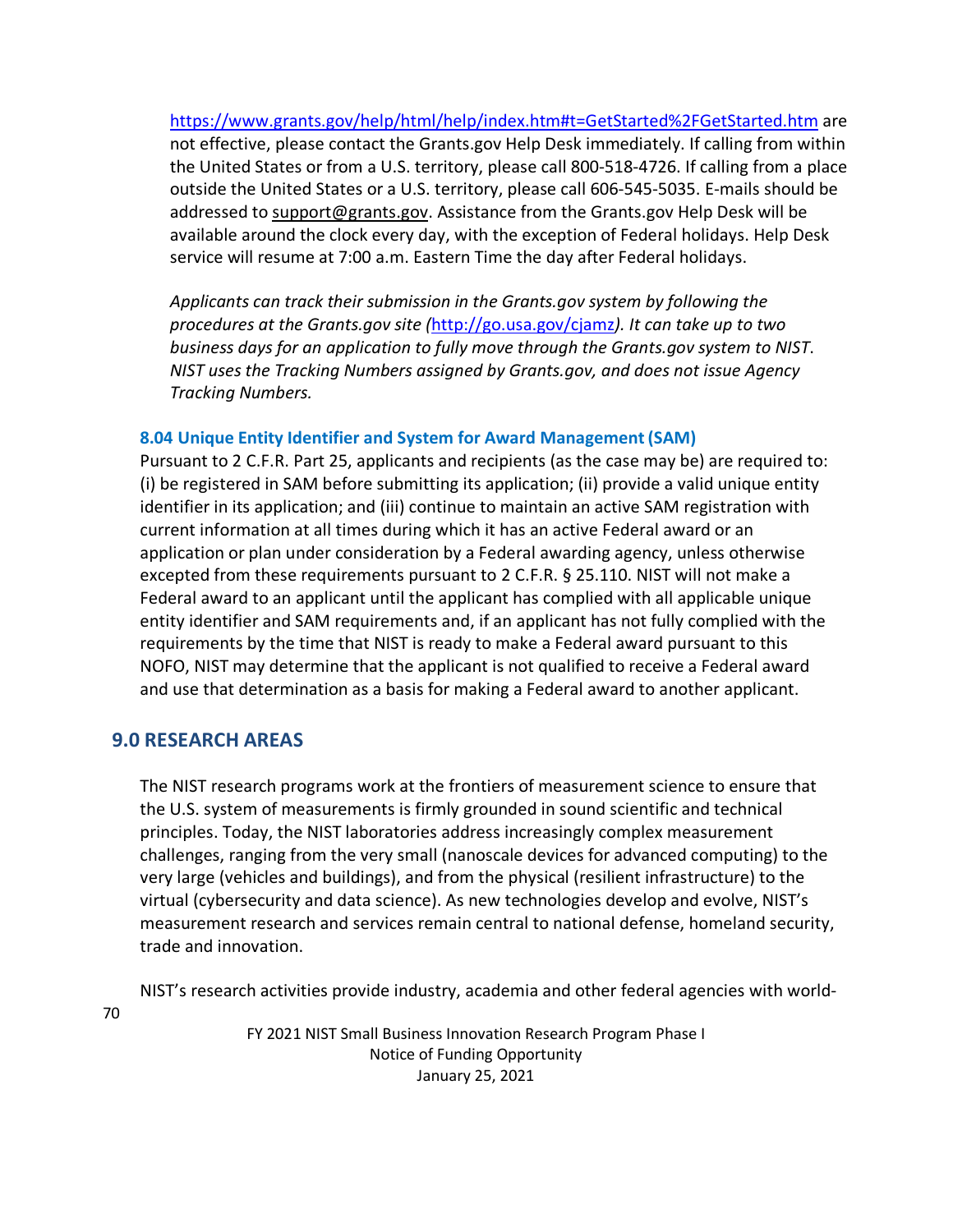class research capabilities in measurement science that form the foundation of the global system of weights and measures and enable innovation. NIST provides measurement tools and standards to strengthen U.S. competitiveness and security in the following areas:

## **Advanced Communications, Networks and Scientific Data Systems**

NIST's Advanced Communications, Networks and Scientific Data Systems activities enable secure, reliable, high-speed wireless and wireline communications critical to U.S. economic competitiveness, safety and security. NIST measurement science research and support for the development of standards accelerates the deployment of next-generation communication technologies needed for commercial- scale use of connected vehicles, "internet of things" (IoT) applications, drones and future artificial intelligence/machine learning-based systems. NIST is committed to helping solve the measurement and validation challenges of these fast-moving fields to help the U.S. achieve and maintain global leadership in these areas.

### **Advanced Manufacturing and Material Measurements**

NIST has partnered with the U.S. manufacturing sector for more than a century and has a proven track record of delivering useful tools and technical assistance to existing manufacturers and aspiring start-ups. NIST's Advanced Manufacturing and Material Measurements activities provide industry with precision measurement technologies, tests, protocols and world-class scientific and engineering knowledge through targeted research across a broad portfolio, including advanced materials development, advanced sensing, biomanufacturing and smart manufacturing systems. NIST's efforts in advanced manufacturing and material measurements rely on three major mechanisms: partnerships with manufacturers, development of physical and information standards, and development of new measurement capabilities.

## **Cybersecurity and Privacy**

NIST's Cybersecurity and Privacy activities strengthen the security of the digital environment through a portfolio bridging foundational and applied cybersecurity research, and through the development of publicly available standards and technical guidance. NIST's sustained outreach efforts support the effective application of standards and best practices enabling the adoption of practical cybersecurity and privacy. Through internal research and collaboration with the private sector, academia, standards development organizations, other government agencies and national and international stakeholders, NIST addresses the nation's current and future measurement science needs and is responsive to Congressional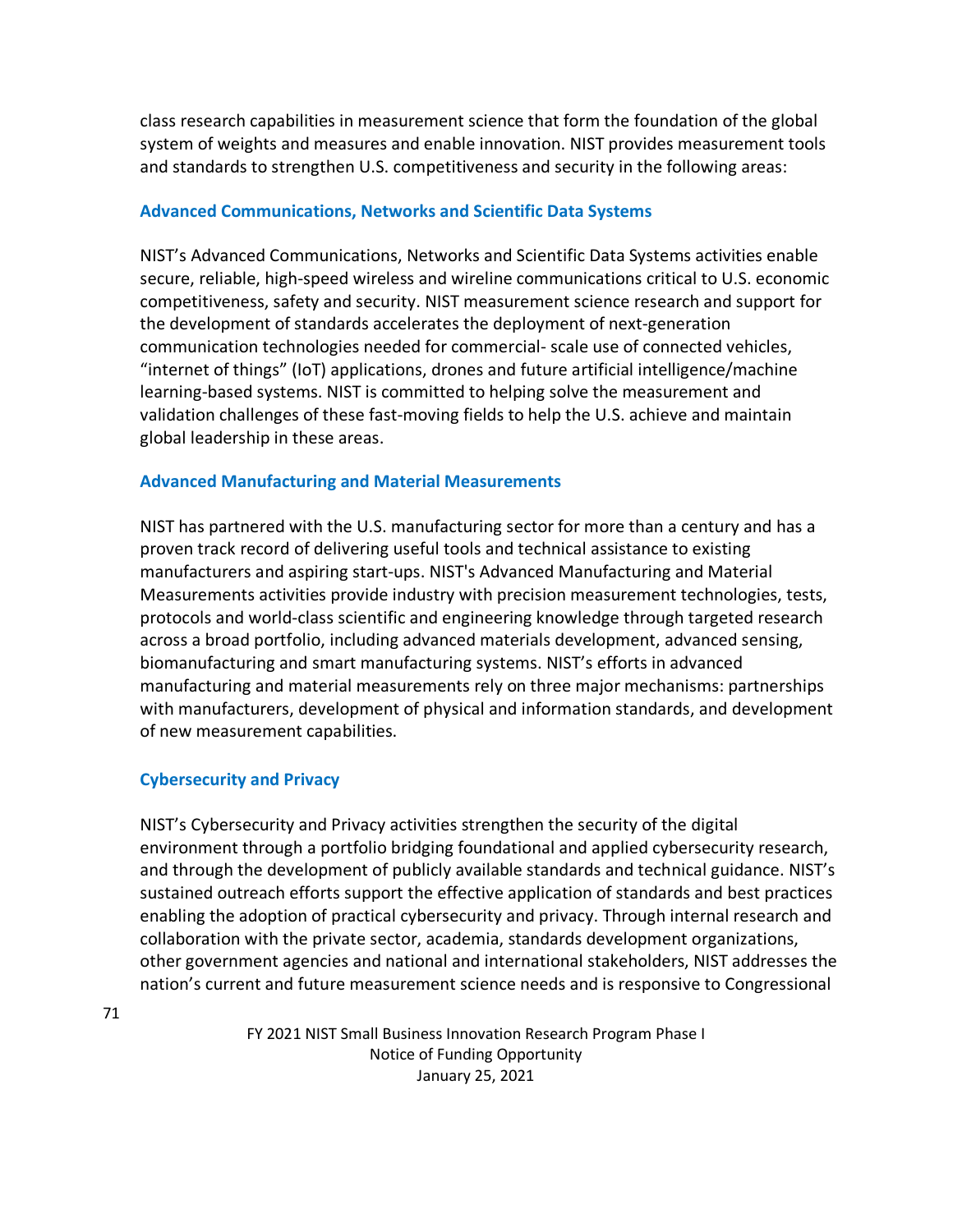mandates and Executive Orders.

### **Fundamental Measurement, Quantum Science and Measurement Dissemination**

At the heart of NIST's mission is the dissemination of the fundamental units of measurement (the International System of Units, or SI). NIST determines the definitive methods for nearly every kind of measurement employed in commerce and research, provides NIST-traceable calibrations, and disseminates standards and best practices throughout the nation. Staying ahead of the increasingly challenging demands of U.S. industry requires that NIST push the frontiers of measurement science by devising new tools and techniques—especially at the quantum scale where the rules of classical physics do not apply. Through balanced and coordinated programs, NIST leads the world in disseminating the fundamental units of measurement. This leadership in metrology advancement directly impacts NIST's relevance and leadership in measurement services.

### **Health and Biological Systems Measurements**

NIST provides a solid foundation of measurement assurance enabling reproducibility of biomedical research results and confidence in clinical decision-making and ensuring the efficacy and safety of treatments. As a nonregulatory agency, NIST's research plays an essential role in health and bioscience innovations, including in precision medicine, engineering biology, medical imaging, regenerative medicine and our understanding of the microbiome and how it affects health. New and improved measurement capabilities advance our understanding of biology and provide the basis for industries to harness this information for future medical technologies.

### **Physical Infrastructure and Resilience**

NIST's Physical Infrastructure and Resilience activities support the safety, interoperability and resilience of the nation's infrastructure at the component, structure and system levels. NIST's research supports the development of building codes making the built environment healthier for occupants, more resilient against hazards, and safer for both residents and first responders. In collaboration with policymakers, building officials and planning groups, NIST produces guides to help communities integrate resilience into their economic development, zoning, mitigation and other local planning activities impacting buildings, public utilities and infrastructure systems.

### **Exploratory Measurement Science**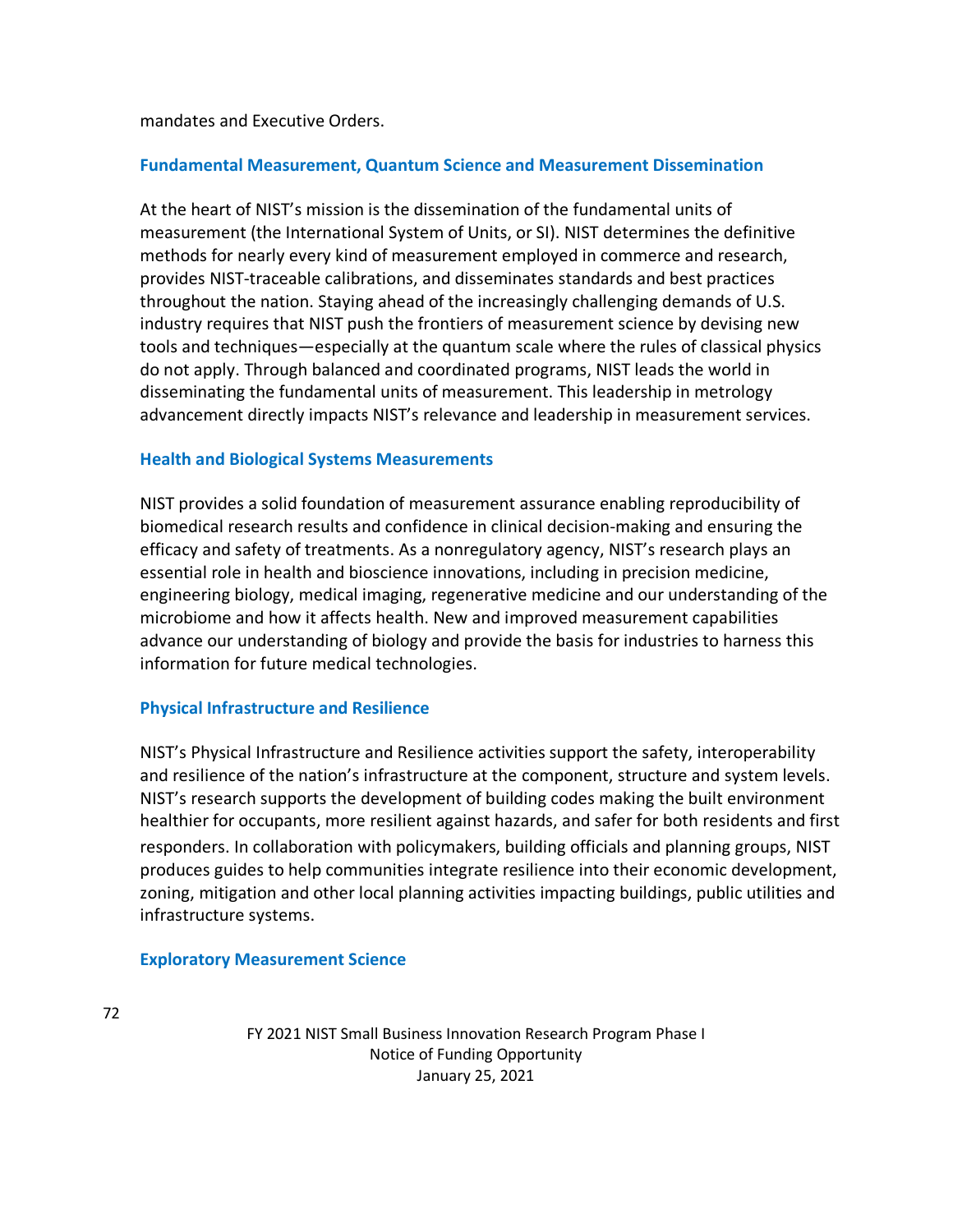NIST's mission requires deep expertise in a broad range of disciplines. To best position NIST to support U.S. technological interests well into the future, it is essential that NIST maintain a portfolio of exploratory measurement science research programs. NIST invests in higherrisk and potentially transformative measurement science research to stay on the cutting edge of technology trends.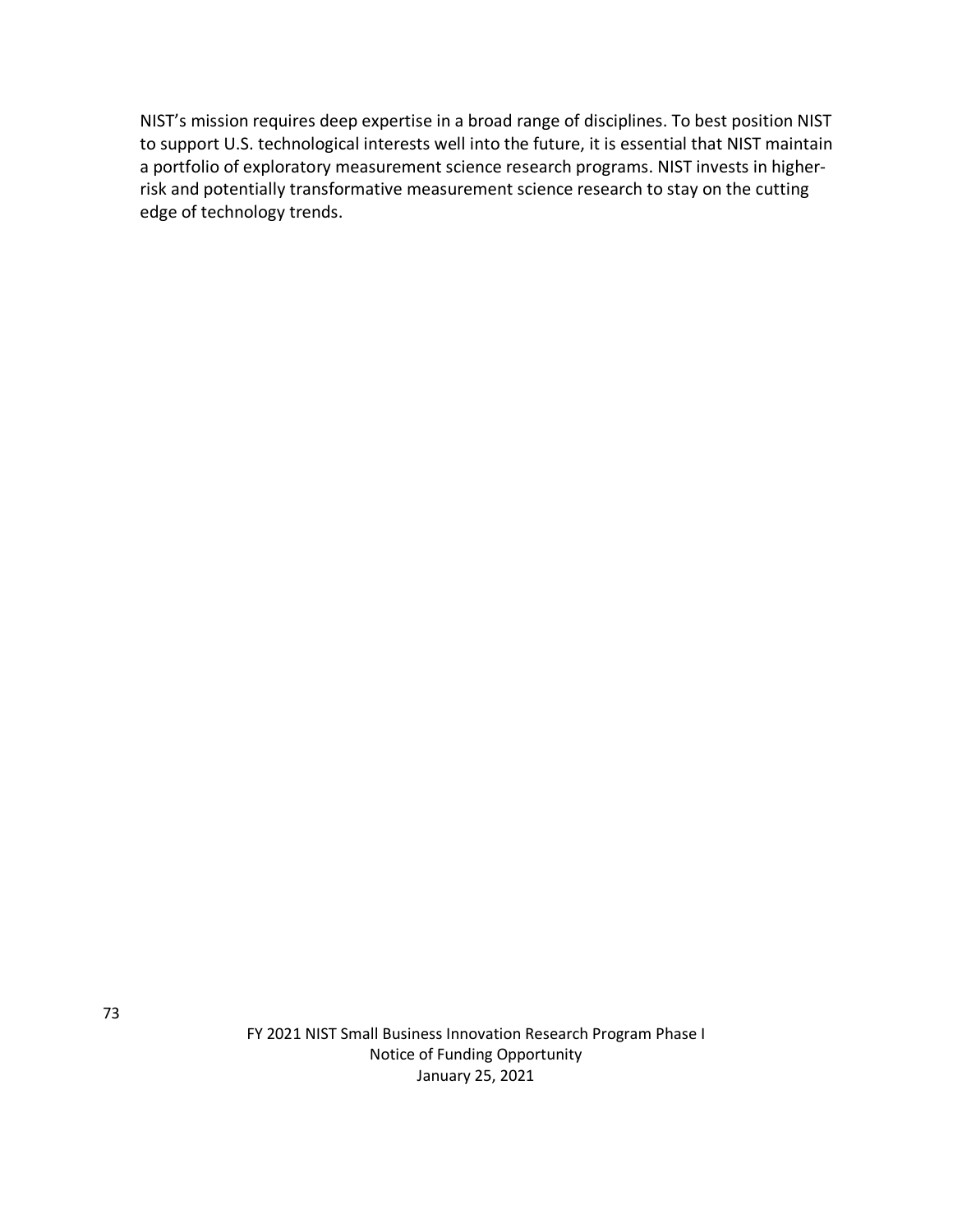## **Appendix A. COVER SHEET**

**(A fillable version of the Cover Sheet is available at [http://www.nist.gov/sbir\)](http://www.nist.gov/sbir)**

# **Application to National Institute of Standards and Technology (NIST) Small Business Innovation Research (SBIR) Program Phase I 2021-NIST-SBIR-01 (April 14, 2021)**

**Cover Sheet**

| Name & Address of<br><b>Submitting Firm:</b>                                                                                                                                           |                                                                                                                                                     |                                                                                                                                                                                                   |  |            |           |  |
|----------------------------------------------------------------------------------------------------------------------------------------------------------------------------------------|-----------------------------------------------------------------------------------------------------------------------------------------------------|---------------------------------------------------------------------------------------------------------------------------------------------------------------------------------------------------|--|------------|-----------|--|
| Project                                                                                                                                                                                |                                                                                                                                                     |                                                                                                                                                                                                   |  |            |           |  |
| <b>Title</b>                                                                                                                                                                           |                                                                                                                                                     |                                                                                                                                                                                                   |  |            |           |  |
| Principal                                                                                                                                                                              |                                                                                                                                                     | PI Title                                                                                                                                                                                          |  |            |           |  |
| Investigator                                                                                                                                                                           |                                                                                                                                                     |                                                                                                                                                                                                   |  |            |           |  |
| (PI) Name                                                                                                                                                                              |                                                                                                                                                     |                                                                                                                                                                                                   |  |            |           |  |
| PI Phone #                                                                                                                                                                             |                                                                                                                                                     | PI E-mail                                                                                                                                                                                         |  |            |           |  |
|                                                                                                                                                                                        | NIST may verify the following responses with information provided elsewhere in your application or by independent sources.                          |                                                                                                                                                                                                   |  |            |           |  |
|                                                                                                                                                                                        | THE APPLICANT CERTIFIES THAT:                                                                                                                       |                                                                                                                                                                                                   |  |            |           |  |
| 1.                                                                                                                                                                                     | It is a small business concern (SBC) and meets the definition as stated in this Notice of Funding<br>$\Box$ Yes<br>$\Box$ No<br>Opportunity (NOFO). |                                                                                                                                                                                                   |  |            |           |  |
| 2.                                                                                                                                                                                     | conduct of research.                                                                                                                                | The primary employment of the PI will be with the SBC at the time of award and during the<br>$\Box$ Yes<br>$\Box$ No                                                                              |  |            |           |  |
| 3.                                                                                                                                                                                     |                                                                                                                                                     | A minimum of either two-thirds for Phase I or one-half for Phase II of the research will be<br>$\Box$ Yes<br>$\Box$ No                                                                            |  |            |           |  |
|                                                                                                                                                                                        | performed by the SBC as determined by data provided in the Budget Narrative. See NOFO                                                               |                                                                                                                                                                                                   |  |            |           |  |
| 4.                                                                                                                                                                                     |                                                                                                                                                     | Section 1.03.01 for details on funding determination.<br>The applicant and/or PI $\Box$ has $/$ $\Box$ has not submitted applications for essentially equivalent work under other Federal program |  |            |           |  |
|                                                                                                                                                                                        |                                                                                                                                                     | FFOs and $\Box$ has / $\Box$ has not received other Federal awards for essentially equivalent work.                                                                                               |  |            |           |  |
|                                                                                                                                                                                        |                                                                                                                                                     | If "has", what agency? Click here to enter text.                                                                                                                                                  |  |            |           |  |
| 5.                                                                                                                                                                                     |                                                                                                                                                     | See NOFO Section 3.02.02(14) for additional details that must be provided.<br>The applicant qualifies as a socially and economically disadvantaged SBC and meets the<br>$\Box$ Yes<br>$\Box$ No   |  |            |           |  |
|                                                                                                                                                                                        | definition as stated in this NOFO.                                                                                                                  |                                                                                                                                                                                                   |  |            |           |  |
| 6.                                                                                                                                                                                     |                                                                                                                                                     | The applicant qualifies as a woman-owned SBC and meets the definition as stated in this NOFO.<br>$\Box$ Yes<br>$\Box$ No                                                                          |  |            |           |  |
| 7.                                                                                                                                                                                     |                                                                                                                                                     | The applicant qualifies as a HUBZone-owned SBC and meets the SBA's definition (see<br>$\Box$ Yes<br>$\Box$ No                                                                                     |  |            |           |  |
| 8.                                                                                                                                                                                     | Year SBC founded:                                                                                                                                   | http://www.sba.gov/hubzone).<br>Click here to enter text.                                                                                                                                         |  |            |           |  |
| 9.                                                                                                                                                                                     |                                                                                                                                                     |                                                                                                                                                                                                   |  |            |           |  |
| Number of Employees:<br>Click here to enter text.                                                                                                                                      |                                                                                                                                                     |                                                                                                                                                                                                   |  |            |           |  |
| <b>STATEMENTS:</b>                                                                                                                                                                     |                                                                                                                                                     |                                                                                                                                                                                                   |  |            |           |  |
|                                                                                                                                                                                        | 10. The applicant will permit the Federal Government to disclose name, address, and telephone                                                       |                                                                                                                                                                                                   |  | $\Box$ Yes | $\Box$ No |  |
| number of the corporate official of your concern, if your application does not result in an<br>award, to appropriate local and State-level economic development organizations that may |                                                                                                                                                     |                                                                                                                                                                                                   |  |            |           |  |
| be interested in contacting you for further information.                                                                                                                               |                                                                                                                                                     |                                                                                                                                                                                                   |  |            |           |  |
| 11. The applicant authorizes contact information and project title to be provided to the NIST                                                                                          |                                                                                                                                                     |                                                                                                                                                                                                   |  |            | $\Box$ No |  |
| Manufacturing Extension Partnership (MEP) after awards have been announced. If 'Yes' your                                                                                              |                                                                                                                                                     |                                                                                                                                                                                                   |  |            |           |  |
| contact information will be provided to NIST MEP. If so, you will be contacted by your local                                                                                           |                                                                                                                                                     |                                                                                                                                                                                                   |  |            |           |  |
| MEP to explore business-related support services that could benefit the potential of the<br>project you proposed.                                                                      |                                                                                                                                                     |                                                                                                                                                                                                   |  |            |           |  |
|                                                                                                                                                                                        |                                                                                                                                                     |                                                                                                                                                                                                   |  |            |           |  |

74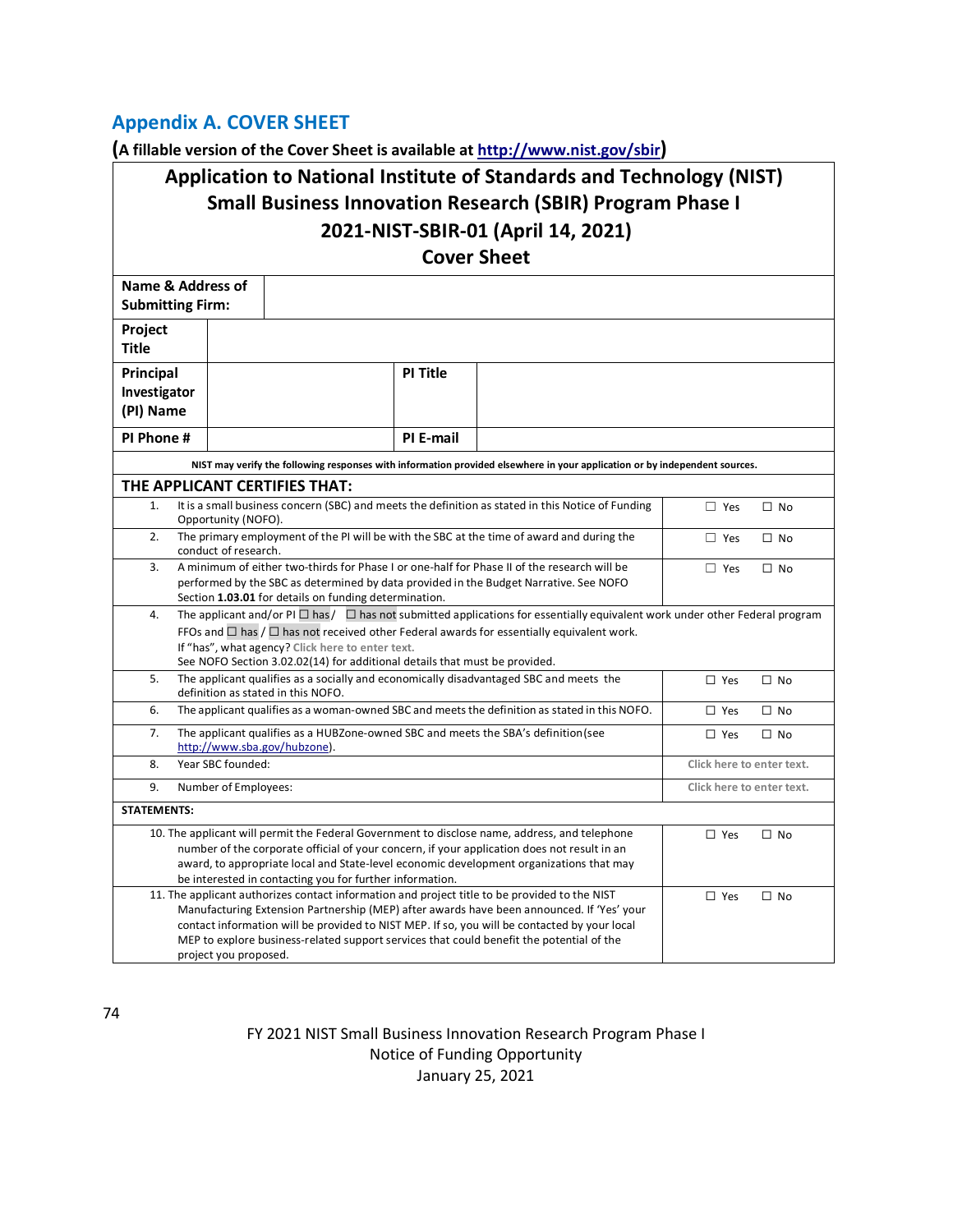| Signature of Company Official             |  |  |  |  |
|-------------------------------------------|--|--|--|--|
| and typed name, title, address,           |  |  |  |  |
| telephone number, and date                |  |  |  |  |
| Signature of Principal Investigator       |  |  |  |  |
| and typed name, title, address, telephone |  |  |  |  |
| number, and date                          |  |  |  |  |
| TECHNICAL ABSTRACT (limit to 200 words):  |  |  |  |  |

#### **POTENTIAL COMMERCIAL APPLICATION OF THE RESEARCH: (limit to 100 words)**

#### **OTHER INFORMATION:**

Information contained in unsuccessful applications will remain the property of the applicant. The Federal Government may, however, retain copies of all applications. Public release of information in any application submitted will be subject to existing statutory and regulatory requirements Applicants are discouraged from submitting proprietary information unless the information is deemed essential for proper evaluation of the application. If proprietary information provided by an applicant in a proposal constitutes trade secret, proprietary commercial or financial information, confidential personal information, or data affecting national security, it will be treated in confidence to the extent permitted by law, provided that the proposal is clearly marked by the applicant as follows:

(A) The following legend must appear on the title page of the proposal:

This proposal contains information that shall not be disclosed outside the Federal Government and shall not be duplicated, used, or disclosed in whole or in part for any purpose other than evaluation of this proposal, unless authorized by law. The Government shall have the right to duplicate, use, or disclose the data to the extent provided in the resulting award if award is made as a result of the submission of this proposal. The information subject to these restrictions are contained on all pages of the proposal except for pages [insert page number or other identification of pages that contain no restricted information.]

#### (End of Legend); and

(B) The following legend must appear on each page of the proposal that contains information the applicant wishes to protect:

Use or disclosure of information contained on this sheet is subject to the restriction on the title page of this proposal.

The use of any other legend is unacceptable to the Government and may constitute grounds for removing the application from further consideration without assuming any liability for inadvertent disclosure.

This collection of information contains Paperwork Reduction Act (PRA) requirements approved by the Office of Management and Budget (OMB). Notwithstanding any other provisions of the law, no person is required to respond to, nor shall any person be subject to a penalty for failure to comply with, a collection of information subject to the requirements of the PRA unless that collection of information displays a currently valid OMB control number. Public reporting burden for this collection is estimated to be 30 minutes per response, including the time for reviewing instructions, searching existing data sources, gathering and maintaining the data needed and completing and reviewing the collection of information. Send comments regarding this burden estimate or any aspect of this collection of information, including suggestions for reducing this burden, to the National Institute of Standards and Technology, Attn: Mary Clague, 100 Bureau Dr., MS 2200, Gaithersburg, MD 20899.

**OMB Control No. 0693-0072 Expiration Date: 1/31/2024**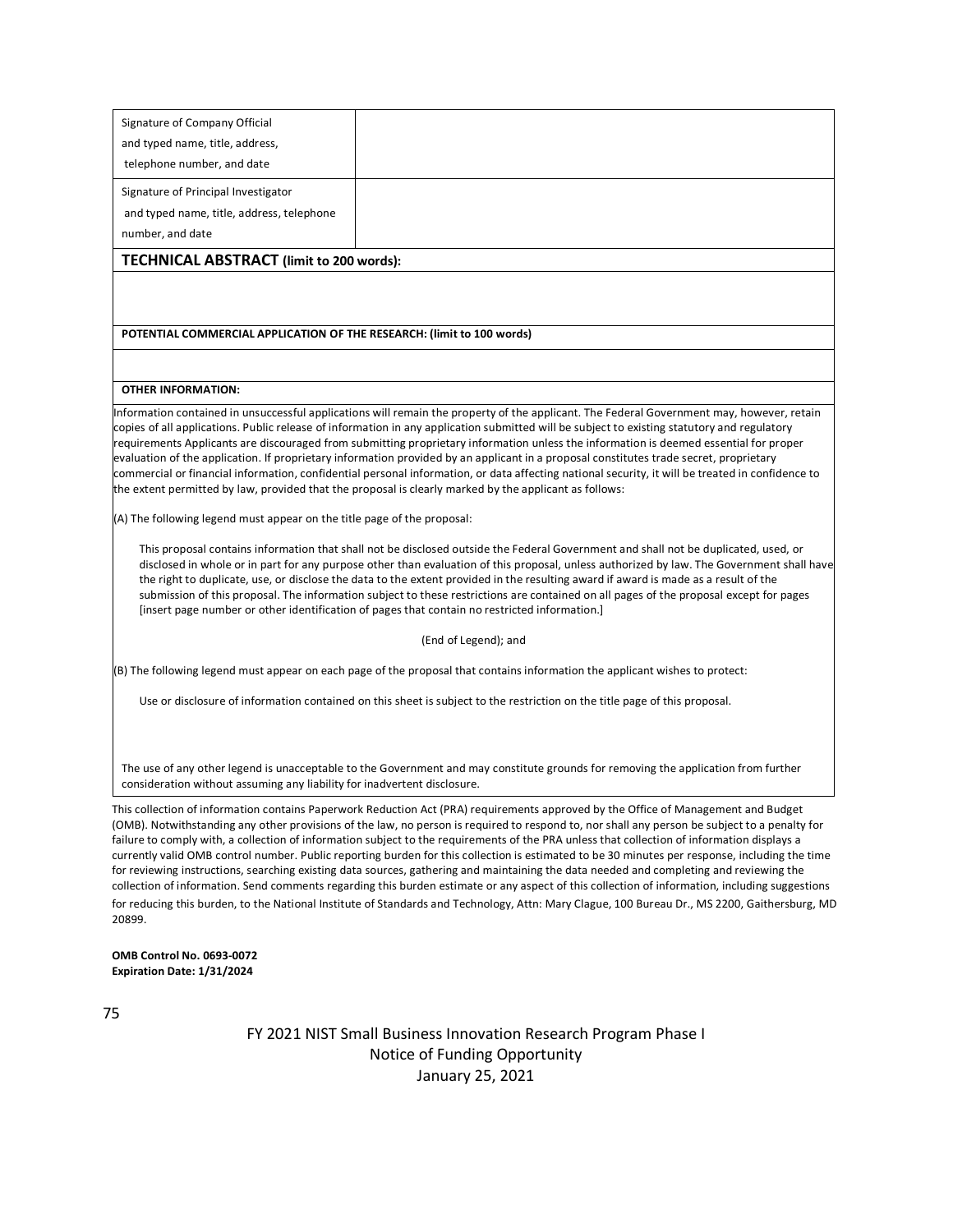# **Appendix B. CERTIFICATIONS**

### **SBIR Funding Agreement Certification (at time of award)**

All small businesses that are selected for award of an SBIR funding agreement must complete this certification at the time of award and any other time set forth in the funding agreement that is prior to performance of work under this award. This includes checking all of the boxes and having an authorized officer of the awardee sign and date the certification each time it is requested.

Please read carefully the following certification statements. The Federal government relies on the information to determine whether the business is eligible for a Small Business Innovation Research (SBIR) Program award. A similar certification will be used to ensure continued compliance with specific program requirements during the life of the funding agreement. The definitions for the terms used in this certification are set forth in the Small Business Act, SBA regulations (13 C.F.R. Part 121), the SBIR/STTR Policy Directive and also any statutory and regulatory provisions referenced in those authorities.

If the funding agreement officer believes that the business may not meet certain eligibility requirements at the time of award, they are required to file a size protest with the U.S. Small Business Administration (SBA), who will determine eligibility. At that time, SBA will request further clarification and supporting documentation in order to assist in the verification of any of the information provided as part of a protest. If the funding agreement officer believes, after award, that the business is not meeting certain funding agreement requirements, the agency may request further clarification and supporting documentation in order to assist in the verification of any of the information provided.

Even if correct information has been included in other materials submitted to the Federal government, any action taken with respect to this certification does not affect the Government's right to pursue criminal, civil or administrative remedies for incorrect or incomplete information given in the certification. Each person signing this certification may be prosecuted if they have provided false information.

The undersigned has reviewed, verified and certifies that (all questions must be responded to by checking the appropriate box):

The Awardee business concern meets the ownership and control requirements set forth in 13 C.F.R. § 121.702. ☐Yes☐No

76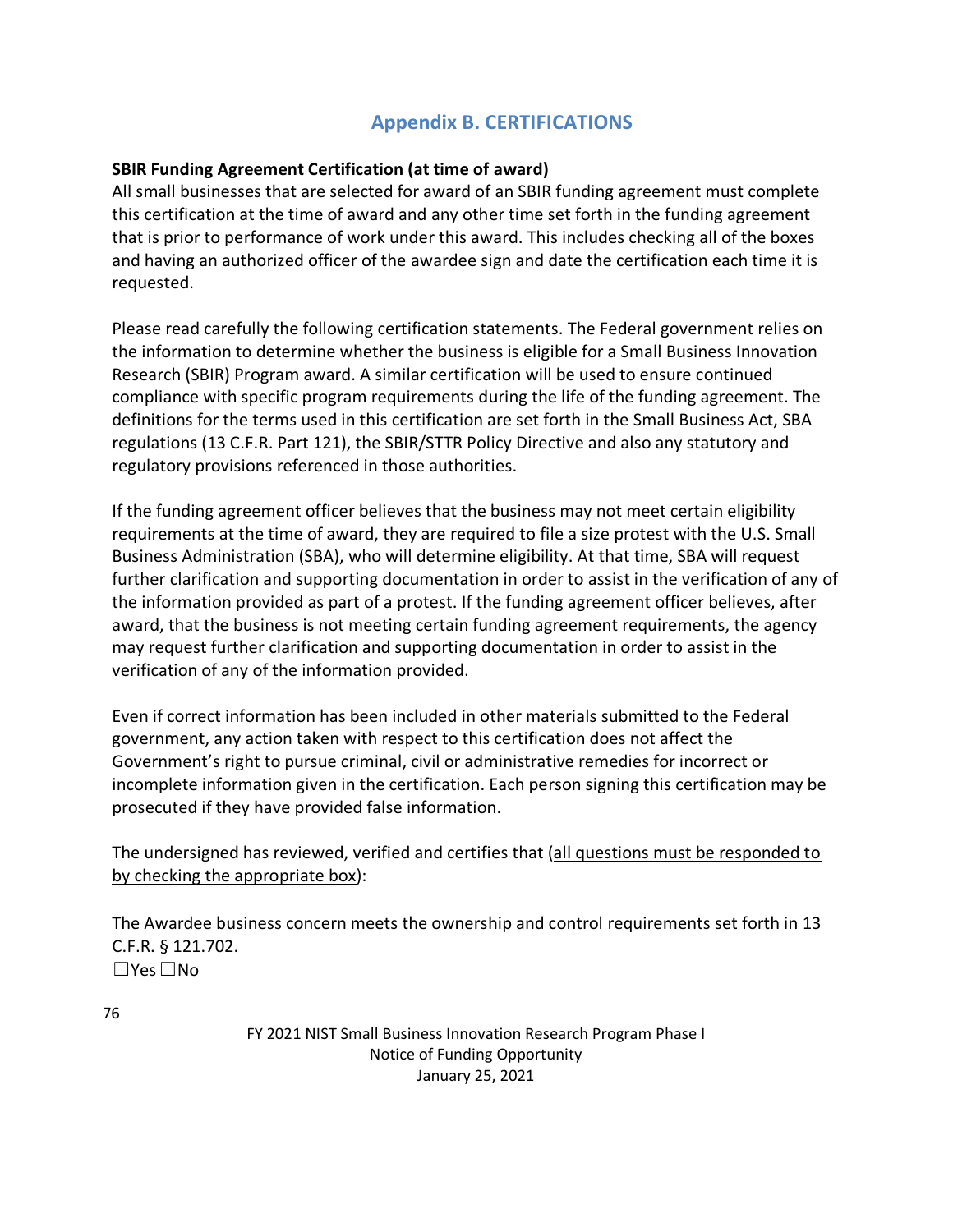(2) If a corporation, all corporate documents (namely: articles of incorporation and any amendments, articles of conversion, by-laws and amendments, shareholder meeting minutes showingofficer elections, organizational meeting minutes, all issued stock certificates, stock ledger, buy-sell agreements, stock transfer agreements, voting agreements, and documents relating to stock options, including the right to convert non-voting stock or debentures into voting stock) must include evidence that the corporation meets the ownership and control requirements set forth in 13 C.F.R. § 121.702.

 $\Box$ Yes  $\Box$ No  $\Box$ N/A Explain why N/A:

(3) If a partnership, the partnership agreement evidences that it meets the ownership and control requirements set forth in 13 C.F.R. § 121.702.

| ٩<br>×<br>۰. |  |
|--------------|--|
|--------------|--|

 $\square$ No  $\square$  N/A Explain why N/A:

(4) If a limited liability company, the articles of organization and any amendments, and operating agreement and amendments, evidence that it meets the ownership and control requirements set forth in 13 C.F.R. § 121.702.

| $\square$ Yes | $\square$ No | $\Box N/A$ Explain why N/A: |
|---------------|--------------|-----------------------------|
|---------------|--------------|-----------------------------|

(5) The birth certificates, naturalization papers, or passports show that any individuals it relies upon to meet the eligibility requirements are U.S. citizens or permanent resident aliens in the United States.

Yes  $\square$ No  $\square$  N/A Explain why N/A:

(6) The Awardee business concern has no more than 500 employees, including the employees of its affiliates.

☐Yes ☐No

(7) SBA has not issued a size determination currently in effect finding that this business concern exceeds the 500 employee size standard.

☐Yes ☐No

(8) During the performance of the award, the principal investigator will spend more than one half of his/her time (based on a 40 hour workweek) as an employee of the awardee or has requested and received a written deviation from this requirement from the funding

77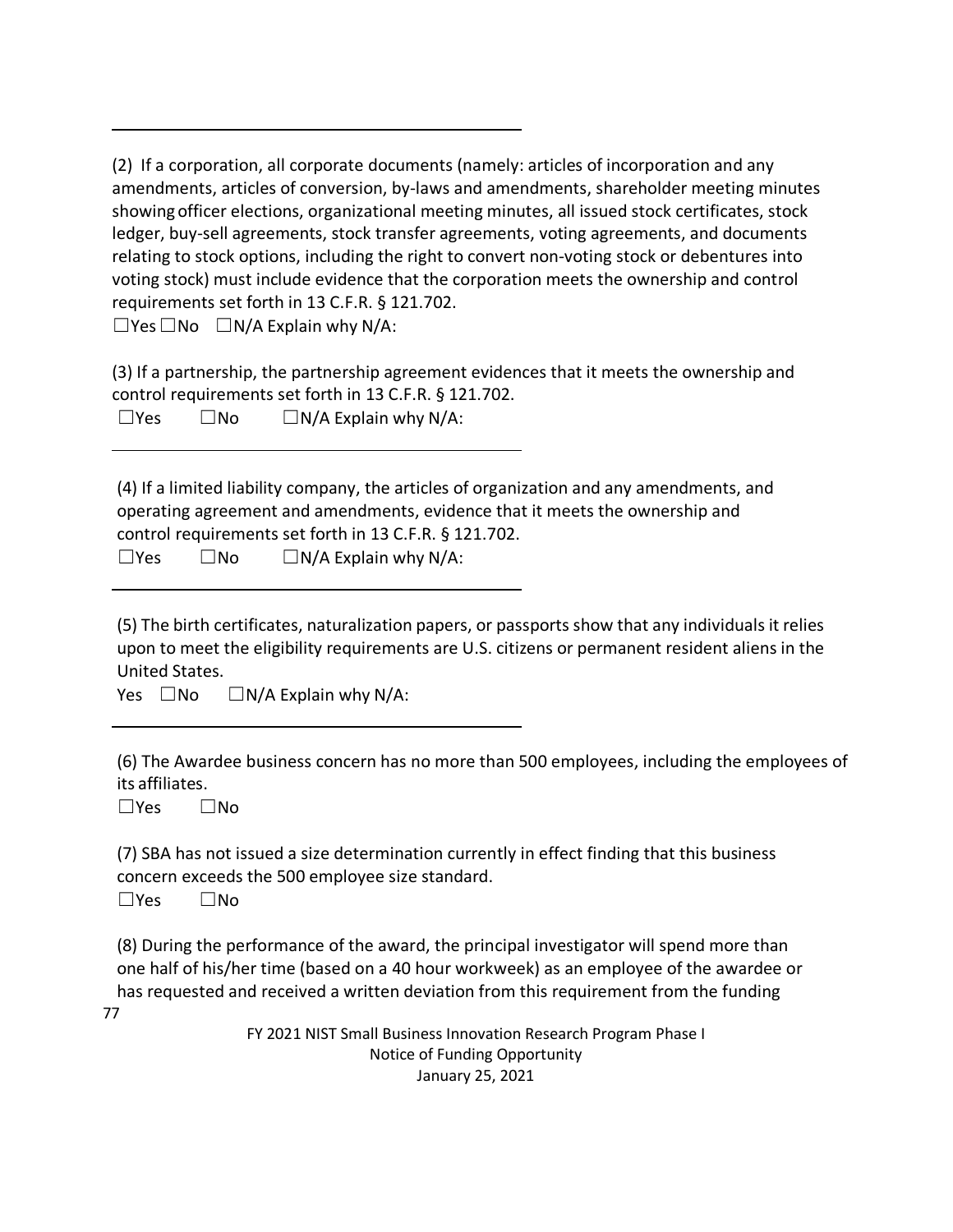agreement officer.

 $\square$ Yes  $\square$ No  $\square$  Deviation approved in writing by funding agreement officer:  $\%$ 

(9) All, essentially equivalent work, or a portion of the work proposed under this project (check the applicable line):

☐ **Has not** been submitted for funding to this agency or another Federal agency.

☐ **Has** been submitted for funding to this agency or another Federal agency **but has not** been funded under any other grant, contract, subcontract or other transaction.

 $\Box$  A portion has been funded by another grant, contract, or subcontract as described in detail in the application and approved in writing by the funding agreement officer.

(10) During the performance of award, the Awardee will perform the applicable percentage of work unless a deviation from this requirement is approved in writing by the funding agreement officer (check the applicable line and fill in if needed):

 $\square$ SBIR Phase I: at least two-thirds (66 2/3%) of the research.

☐SBIR Phase II: at least half (50%) of the research.

 $\square$  Deviation approved in writing by the funding agreement officer:  $\%$ 

(11) During performance of award, the research/research and development will be performed in the United States unless a deviation is approved in writing by the funding agreement officer.

☐Yes ☐No ☐Waiver has been granted

(12) During performance of award, the research/research and development will be performed at the Awardee's facilities with the Awardee's employees, except as otherwise indicated in the SBIR application and approved in the funding agreement.

☐Yes ☐No

78

(13)The SBIR Awardee has registered itself on SBA's database as majority-owned by venture capital operating companies, hedge funds or private equity firms.

 $\square$ Yes  $\square$ No  $\square$  N/A Explain why N/A:

(14)The SBIR Awardee is a Covered Small Business Concern (a small business concern that:(a) was not majority-owned by multiple venture capital operating companies (VCOCs), hedge funds, or private equity firms on the date on which it submitted an application in response to an SBIR solicitation; and (b) on the date of the SBIR award, which is made more than 9 months after the closing date of the solicitation, is majority-owned by multiple venture capital operating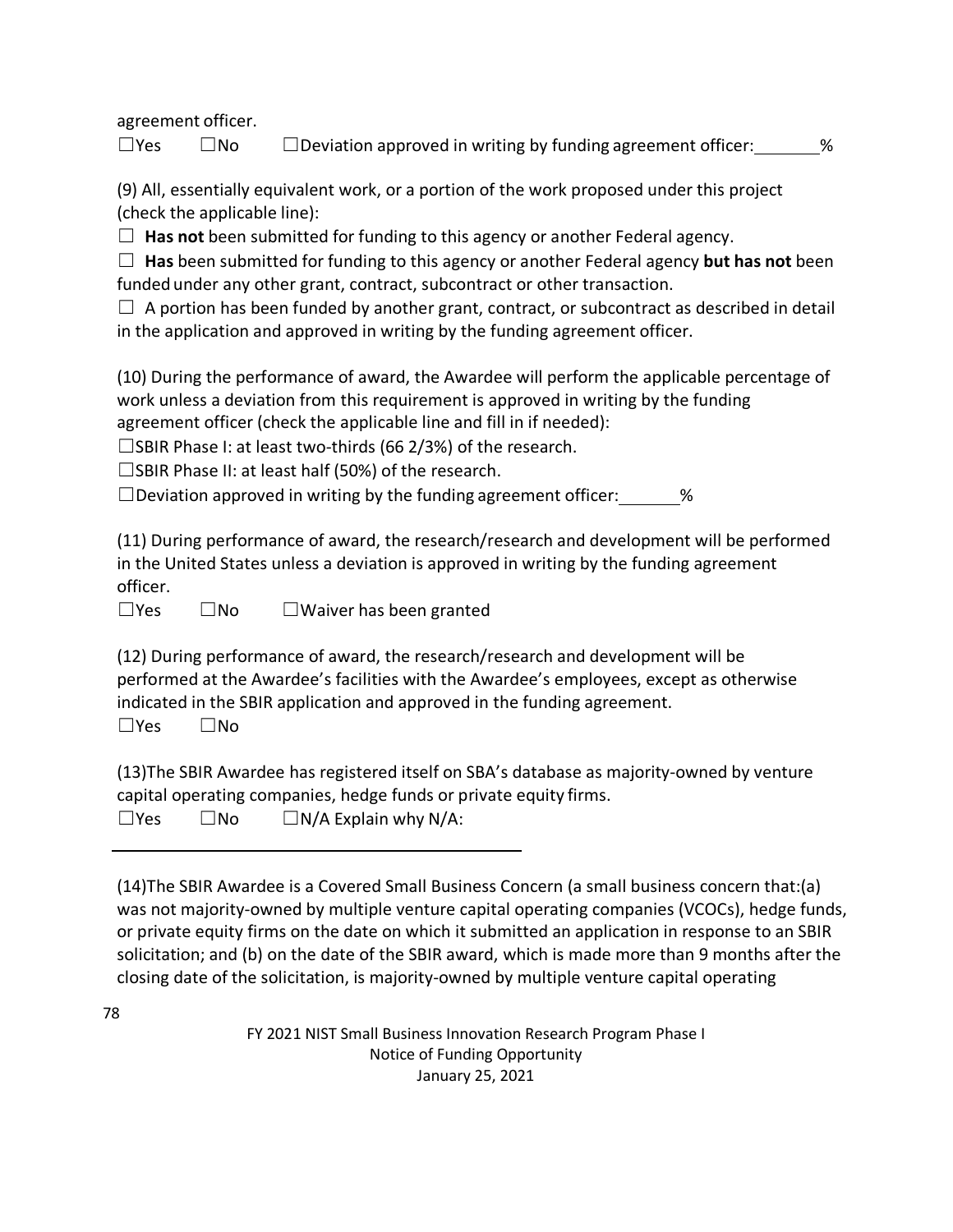companies, hedge funds, or private equity firms). ☐Yes☐No

(15) The SBIR Awardee will notify this agency immediately if all or a portion of the work authorized and funded under this award is subsequently funded by another Federal agency. ☐Yes☐No

(16) I understand that the information submitted may be given to Federal, State and local agencies for determining violations of law and other purposes. ☐Yes☐No

(17) I am an officer of the business concern authorized to represent it and sign this certification on its behalf. By signing this certification, I am representing on my own behalf, and on behalfof the business concern that the information provided in this certification, the application, and all other information submitted in connection with this application, is true and correct as of the date of submission. I acknowledge that any intentional or negligent misrepresentation of the information contained in this certification may result in criminal, civil or administrative sanctions, including but not limited to: (1) fines, restitution and/or imprisonment under 18 U.S.C. § 1001; (2) treble damages and civil penalties under the False Claims Act (31 U.S.C.§ 3729 *et seq.*); (3) double damages and civil penalties under the Program Fraud Civil Remedies Act (31 U.S.C. § 3801 *et seq.*); (4) civil recovery of award funds, (5) suspension and/or debarment from all Federal procurement and nonprocurement transactions (FAR Subpart 9.4 or 2 C.F.R. Part 180); and (6) other administrative penalties including termination of SBIR/STTR awards.

|                                                                 | Date / |
|-----------------------------------------------------------------|--------|
| <b>Print Name (First, Middle, Last)</b>                         |        |
| <b>Title</b>                                                    |        |
| <b>Business Name</b>                                            |        |
| 79                                                              |        |
| FY 2021 NIST Small Business Innovation Research Program Phase I |        |

Notice of Funding Opportunity January 25, 2021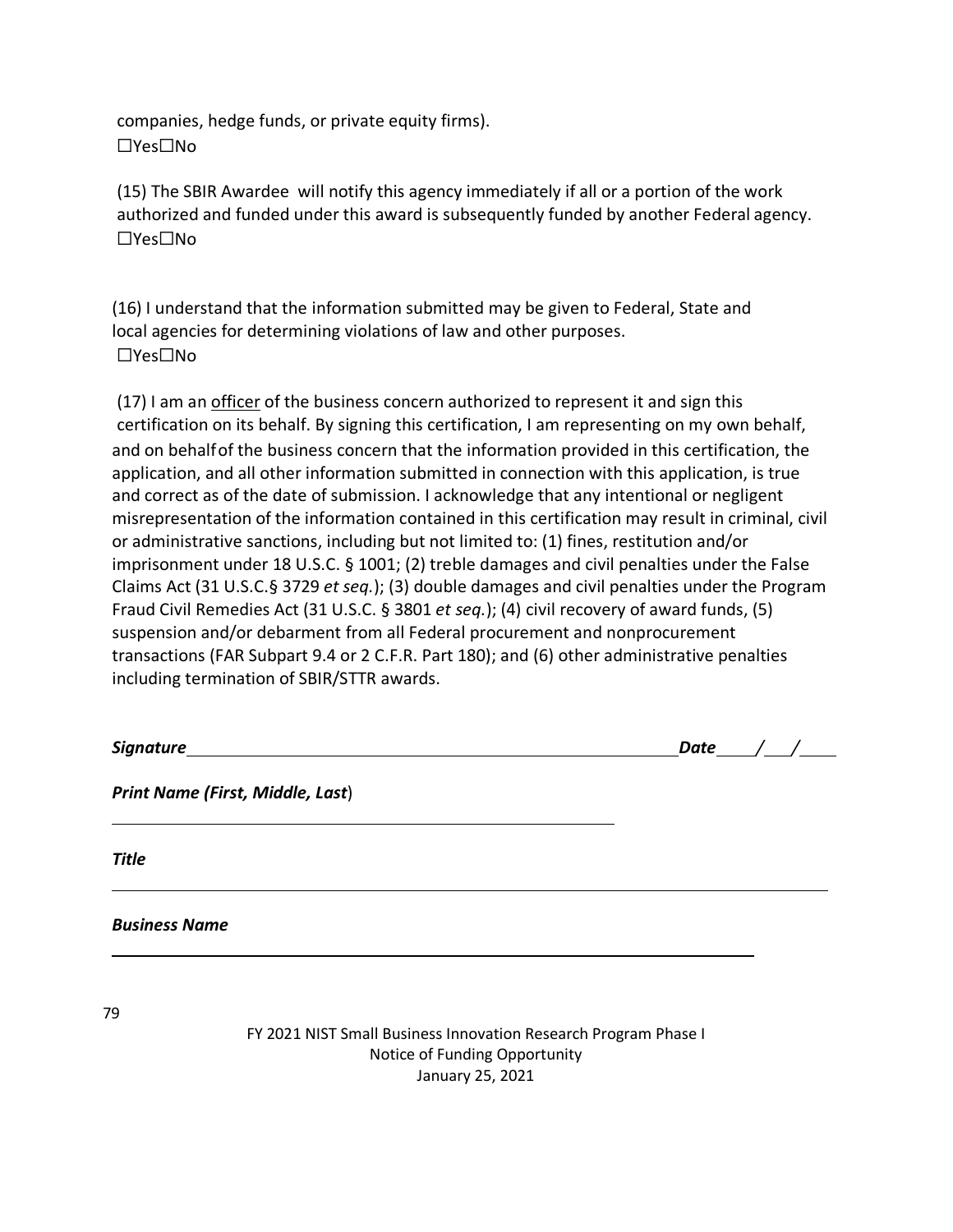### **SBIR Funding Agreement Certification (Life-Cycle Certification)**

All SBIR Phase I and Phase II awardees must complete this certification at all times set forth in the funding agreement (see §8(j) of the SBIR/STTR Policy Directive). This includes checking all of the boxes (unless otherwise directed) and having an authorized officer of the awardee sign and date the certification each time it is requested.

Please read carefully the following certification statements. The Federal government relies on the information to ensure compliance with specific program requirements during the life of the funding agreement. The definitions for the terms used in this certification are set forth in the Small Business Act, the SBIR/STTR Policy Directive, and also any statutory and regulatory provisions referenced in those authorities.

If the funding agreement officer believes that the business is not meeting certain funding agreement requirements, the agency may request further clarification and supporting documentation in order to assist in the verification of any of the information provided.

Even if correct information has been included in other materials submitted to the Federal government, any action taken with respect to this certification does not affect the Government's right to pursue criminal, civil, or administrative remedies for incorrect or incomplete information given in the certification. Each person signing this certification may be prosecuted if they have provided false information.

The undersigned has reviewed, verified and certifies that (all questions must be responded to by checking the appropriate box):

(1) The principal investigator spent more than one half of his/her time (based on a 40 hour workweek) as an employee of the awardee or the awardee has requested and received a written deviation from this requirement from the funding officer.

 $\Box$  Yes  $\Box$  No  $\Box$  Deviation approved in writing by funding agreement officer:  $\Box$ %

(2) All, essentially equivalent work, or a portion of the work performed under this project (check applicable line):

☐**Has not** been submitted for funding to this agency or another Federal agency.

☐**Has** been submitted for funding to this agency or another Federal agency but **has not** been funded under any other grant, contract, subcontract or other transaction.

 $\Box$  A portion has been funded by another grant, contract, or subcontract as described in detail in the proposal and approved in writing by the funding agreement officer.

80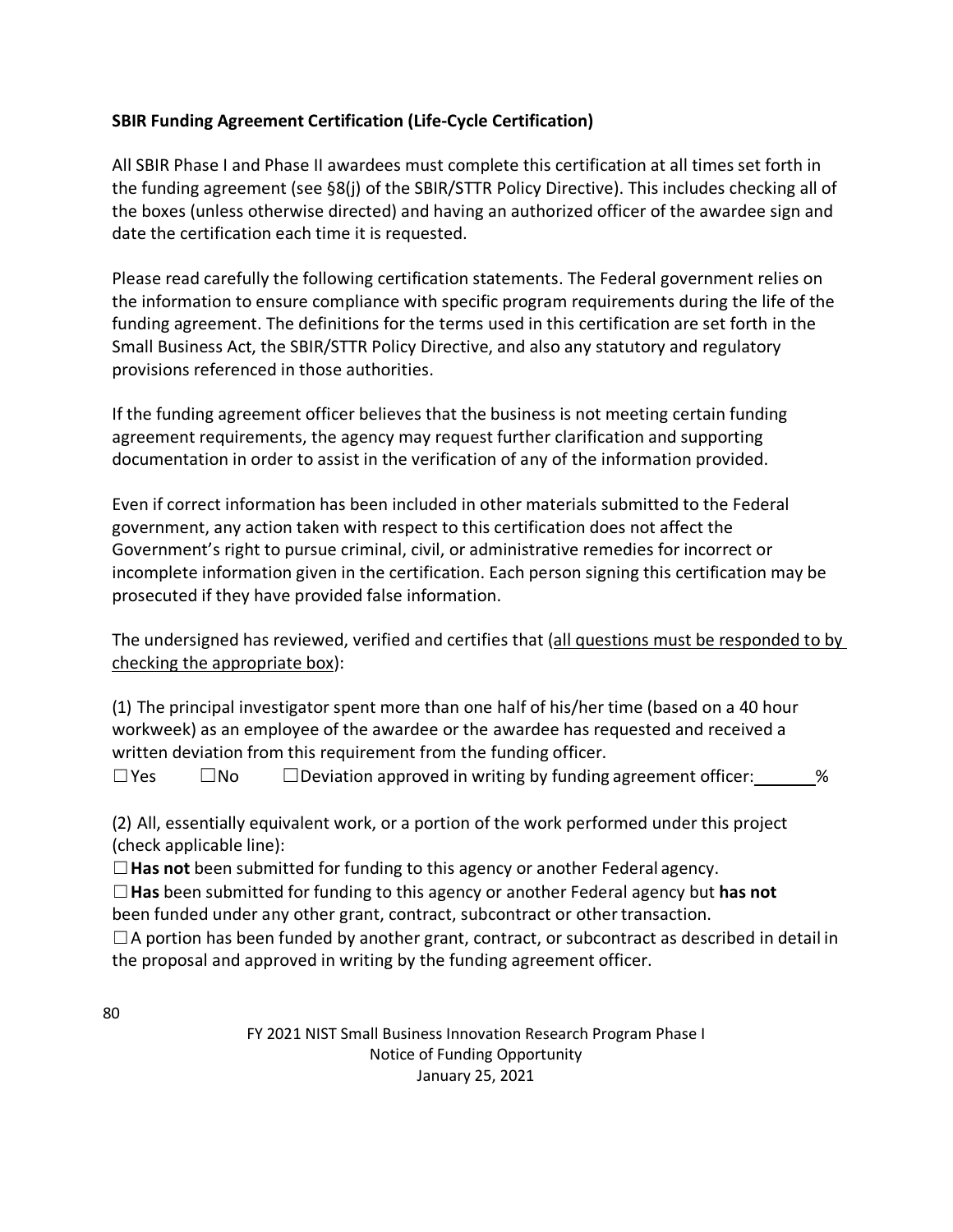(3) Upon completion of the award the awardee will have performed the applicable percentage or work, unless a deviation from this requirement is approved in writing by the funding agreement officer (check the applicable line and fill in if needed):

 $\square$  SBIR Phase I: at least two-thirds (66 2/3%) of the research.

☐SBIR Phase II: at least half (50%) of the research.

 $\Box$  Deviation approved in writing by the funding agreement officer:  $\Box$ %

(4) The work is completed and the small business awardee has performed the applicable percentage of work, unless a deviation from this requirement is approved in writing by the funding agreement officer (check the applicable line and fill in if needed):

□SBIR Phase I: at least two-thirds (66 2/3%) of the research.

☐SBIR Phase II: at least half (50%) of the research.

 $\Box$  Deviation approved in writing by the funding agreement officer:  $\%$ 

 $\Box$  N/A because work is not completed.

(5) The research/research and development is performed in the United States unless a deviation is approved in writing by the funding agreement officer.

☐Yes ☐No ☐Waiver has been granted

(6) The research/research and development is performed at the awardee's facilities by the awardee's employees, except as otherwise indicated in the SBIR application and approved in the funding agreement.

☐Yes ☐No

(7) I will notify the Federal agency immediately if all or a portion of the work authorized and funded under this award is subsequently funded by another Federal agency.

☐Yes ☐No

(8) I understand that the information submitted may be given to Federal, State and local agencies for determining violations of law and other purposes.

☐Yes ☐No

(9) I am an officer of the awardee business concern authorized to represent it and sign this certification on its behalf. By signing this certification, I am representing on my own behalf, and on behalf of the business concern, that the information provided in this certification, the application, and all other information submitted in connection with the award, is true and correct as the date of submission. I acknowledge that any intentional or negligent misrepresentation of the information contained in this certification may result in criminal, civil

81